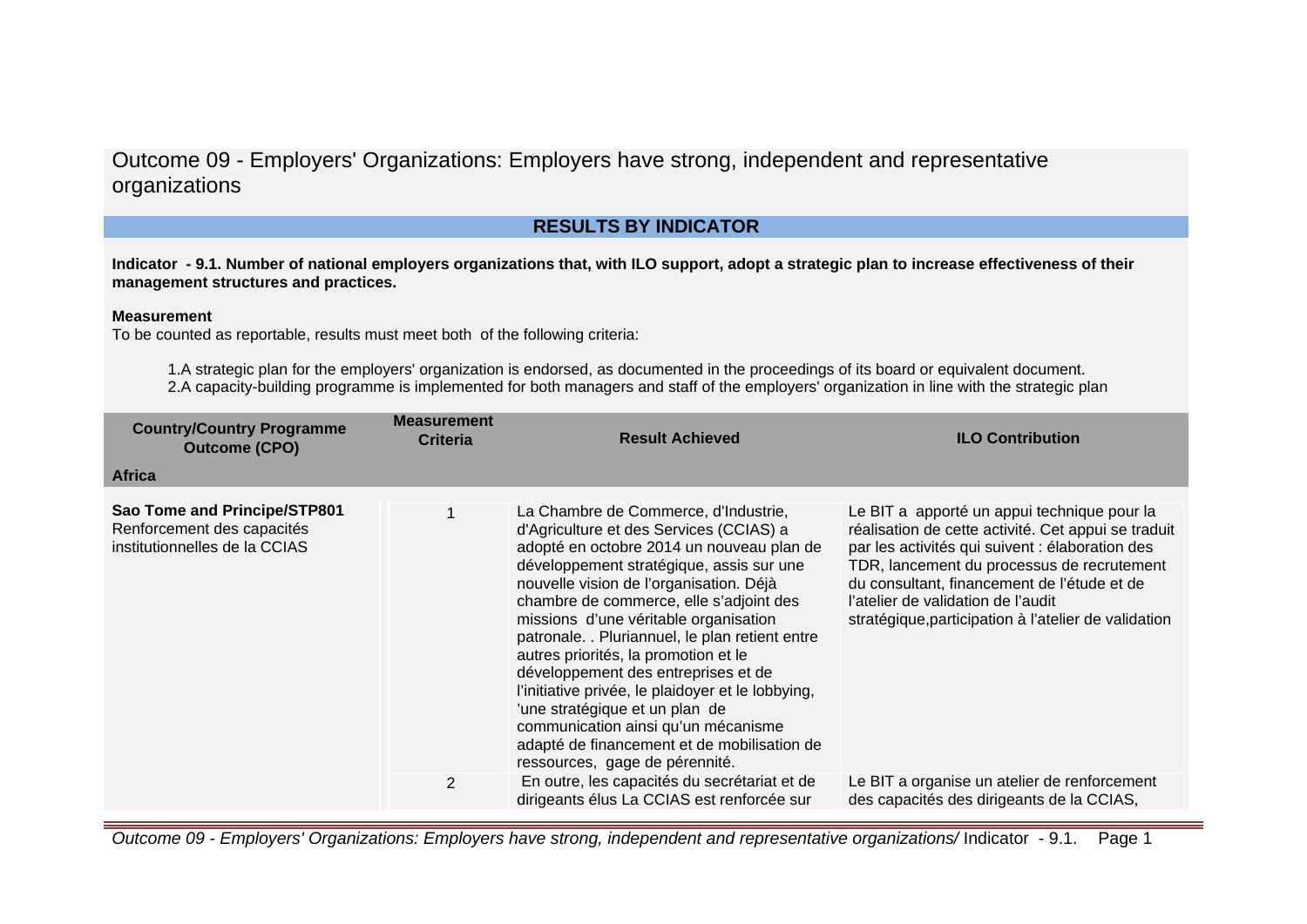les thématiques suivantes de gestion des organisations d'employeurs : gouvernance des organisations, gestion des membres, rôle des organisations d'employeurs dans la promotion d'un environnement propice aux entreprises, plaidoyer efficace, fournitures de services aux membres, représentation et défense des intérêts des membres, dialogue social, et les techniques de négociation. C'est dans ce contexte que la CCIAS a organisé : • en juillet 2015, sa première foire

internationale,

• en octobre 2015, et avec le concours de la Banque Africaine de Développement (BAD), un séminaire d'information sur l'arbitrage ainsi qu'un atelier de formation, dans le cadre du règlement des litiges d'affaires.

conformément au plan de développement stratégique. Dans ce cadre le Bureau a apporté un appui technique et financier.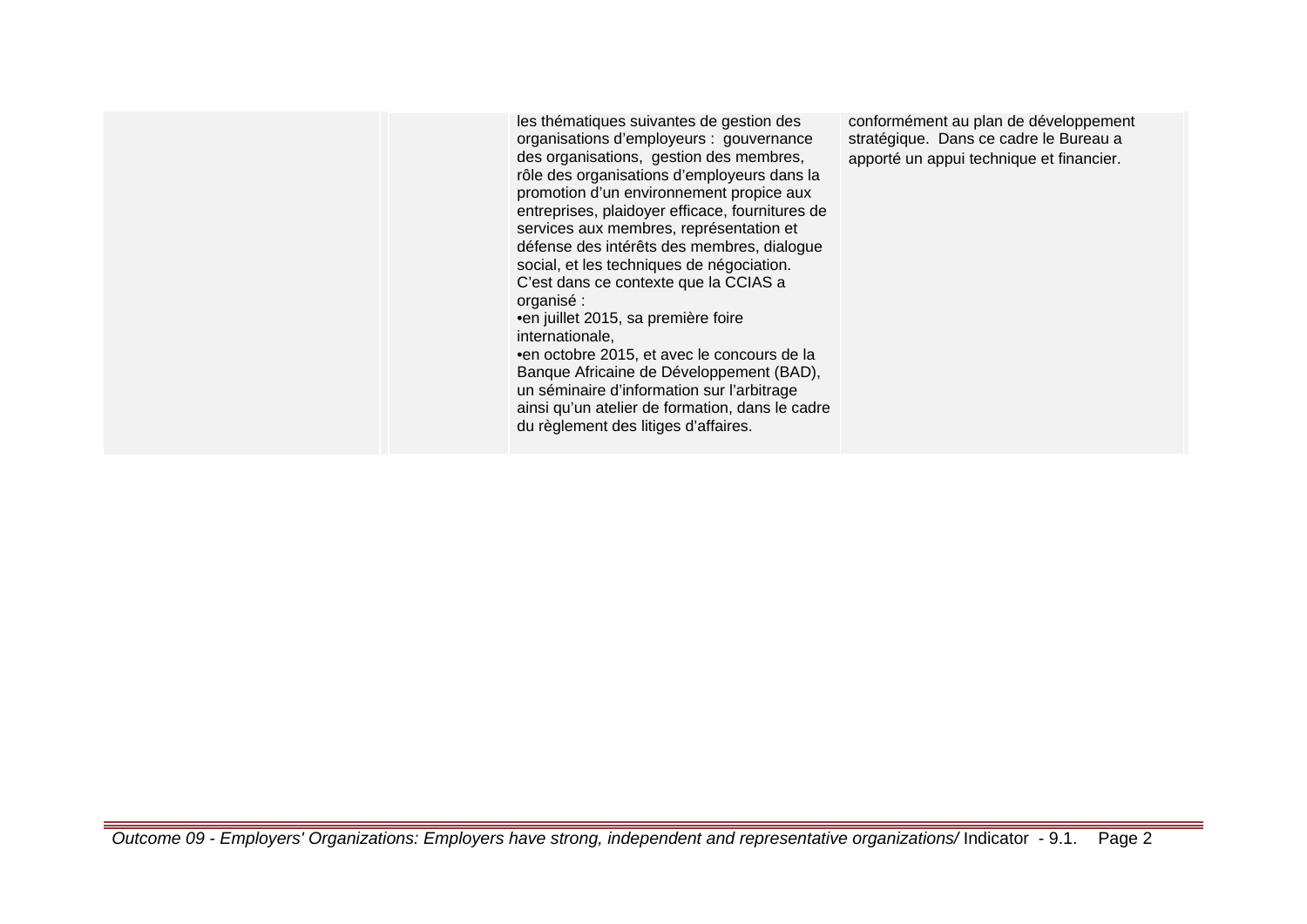| Cape Verde/CPV801<br>Strengthened institutional capacity of<br>employers' organisations |                | L'Association Commerciale de Sotavento du<br>Cap Vert (ACS) a procédé au renouvellement<br>de ses organes de direction en juillet 2014.<br>Le Conseil d'Administration nouvellement<br>installé a approuvé le nouveau plan<br>stratégique de l'organisation en Septembre<br>2014. Les priorités du plan stratégique<br>portent sur i) la révision des statuts pour<br>favoriser l'adhésion d'entreprises du secteur<br>agricole, (ii) le recrutement de personnels,<br>(iii) la formation de ces personnels et de<br>dirigeants élus pour l'amélioration de la<br>représentation et la défense des intérêts des<br>membres, la formation de chefs<br>d'entreprises, la promotion commerciale et<br>l'incitation à la diversification des marchés et<br>à l'internationalisation des entreprises. | Le BIT a contribué à l'élaboration des termes<br>de référence et mis un consultant à la<br>disposition de l'ACS en vue de l'élaboration de<br>son plan stratégique. Le BIT a également<br>facilité avec le consultant l'atelier de validation<br>du document lors du biennium précédent. Le<br>BIT a accompagné l'ACS en 2014 et fourni des<br>conseils en matière de gouvernance des<br>organisations d'employeurs ce qui a permis le<br>renouvellement en juillet 2014 des organes de<br>direction de l'ACS |
|-----------------------------------------------------------------------------------------|----------------|--------------------------------------------------------------------------------------------------------------------------------------------------------------------------------------------------------------------------------------------------------------------------------------------------------------------------------------------------------------------------------------------------------------------------------------------------------------------------------------------------------------------------------------------------------------------------------------------------------------------------------------------------------------------------------------------------------------------------------------------------------------------------------------------------|---------------------------------------------------------------------------------------------------------------------------------------------------------------------------------------------------------------------------------------------------------------------------------------------------------------------------------------------------------------------------------------------------------------------------------------------------------------------------------------------------------------|
|                                                                                         | $\overline{2}$ | Un nouveau Secrétaire Exécutif a été<br>recruté. Celui-ci, ainsi que les membres de<br>la Direction ont, en novembre 2015,<br>bénéficié d'un programme de renforcement<br>des capacités sur la gestion efficace des<br>organisations d'employeurs.                                                                                                                                                                                                                                                                                                                                                                                                                                                                                                                                               | Le BIT a renforcé les capacités des membres<br>de la Direction de l'ACS et du nouveau<br>Secrétaire Exécutif en organisant et facilitant<br>un atelier de formation sur la gestion efficace<br>des organisations d'employeurs les 10 et 11<br>novembre 2015. La formation s'appuie sur le<br>toolkit développé par le Programme de<br>formation des Employeurs du CIF-Turin sur la<br>gestion performante des organisations<br>d'employeurs et met l'accent sur la<br>gouvernance, les revenus, les services. |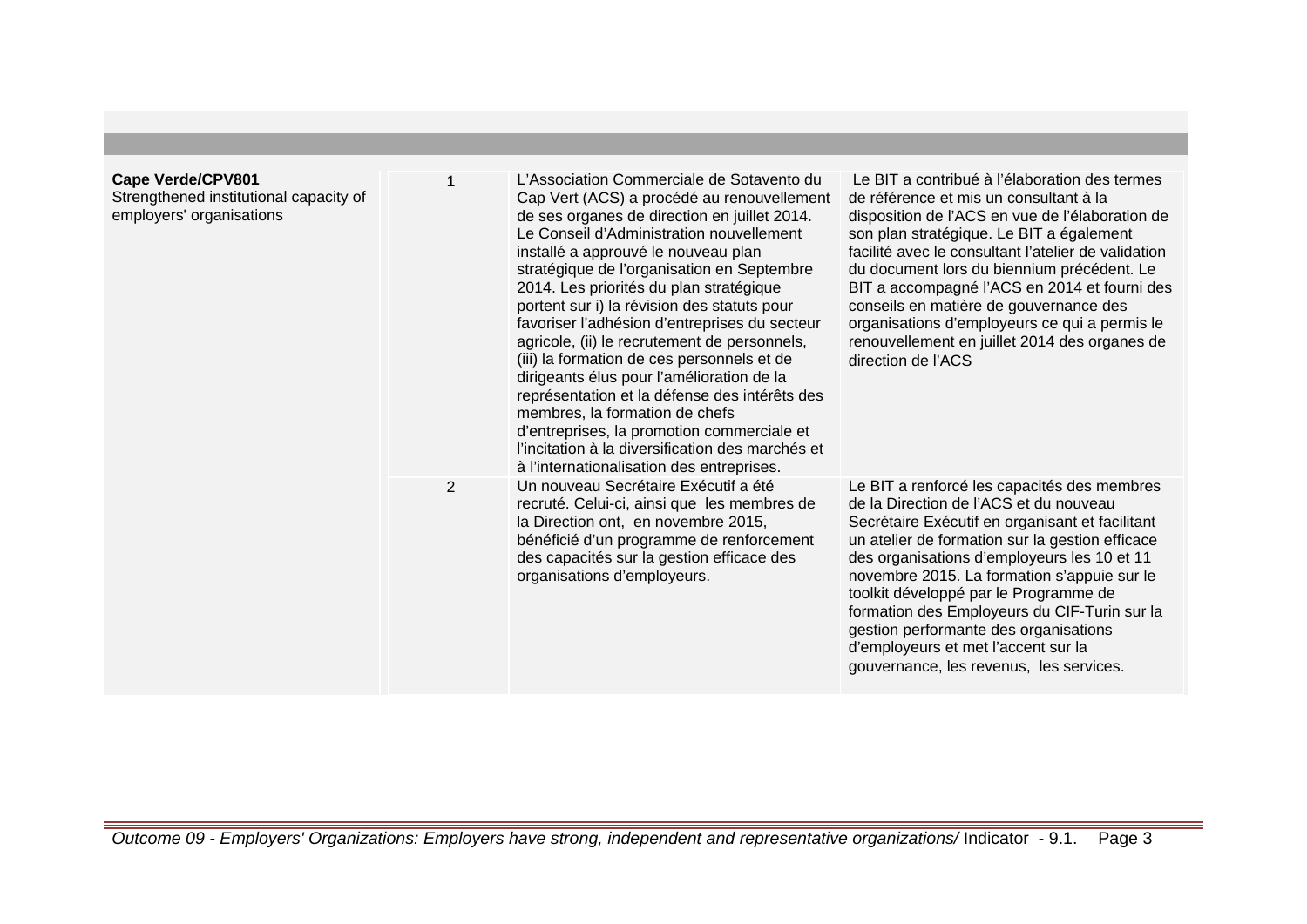| Botswana/BWA999 |                | Business Botswana (BOCCIM) has<br>developed a new strategic plan endorsed by<br>the Board, disseminated at their AGM in June<br>2014                                                                                                                                                                                                                                                                                                                                                                                | The ILO facilitated the strategy session for the<br>development of the 2014-2016 Strategic Plan<br>of Business Botswana (formerly BOCCIM) in<br>December 2013                                                                                                                                                                                                                                                                                                                                                                                                                                                                             |
|-----------------|----------------|---------------------------------------------------------------------------------------------------------------------------------------------------------------------------------------------------------------------------------------------------------------------------------------------------------------------------------------------------------------------------------------------------------------------------------------------------------------------------------------------------------------------|-------------------------------------------------------------------------------------------------------------------------------------------------------------------------------------------------------------------------------------------------------------------------------------------------------------------------------------------------------------------------------------------------------------------------------------------------------------------------------------------------------------------------------------------------------------------------------------------------------------------------------------------|
|                 | $\overline{2}$ | In connection with the strategic goal of<br>improving membership services, new<br><b>Customer Relationship Management (CRM)</b><br>software was installed and rolled out.<br><b>BOCCIM</b> was restructured into Business<br>Botswana for effective representation to<br>strengthen its policy advocacy and its<br>regional chambers. The capacity of newly<br>recruited staff has been built in 'Effective<br>Employers Organisation Module as well as<br>policy advocacy to deliver on the new<br>strategic plan. | <b>ITCILO</b> developed a CRM tailored for<br>employers' organizations by executing a<br>survey to identify their software and hardware<br>specifications. ITCILO provided a training and<br>validation workshop on the pilot database,<br>assisted in its installation and trained the staff<br>of Business Botswana headquarters<br>secretariat in Gaborone and the Regional<br>Office (FrancisTown) in its use<br>Three staff of the Business Botswana<br>Secretaraiat and Regional Office were trained<br>in 'Effective Employers Organisation' Module in<br>March, 2015 and other 4 sttaff in policy<br>advocacy in September, 2015. |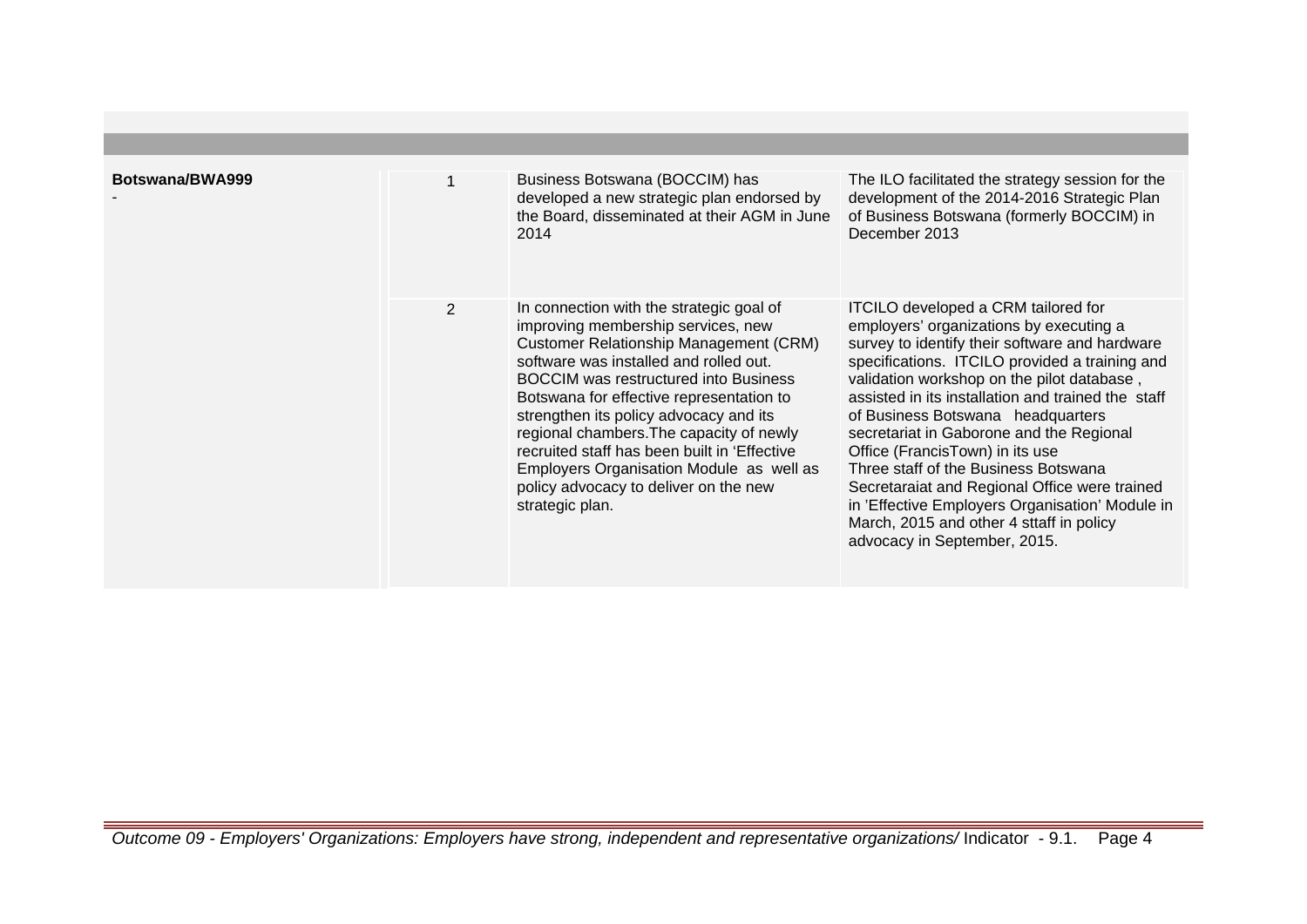| Malawi/MWI999 |                | The Board of the Employers Confederation of<br>Malawi (ECAM) reviewed and endorsed a<br>new Strategic Plan (2015-2017) in January<br>2015.                                                                                                                                                                                                                                                   | The ILO provided technical expertise in the<br>review of the Strategic plan and an orientation<br>for the Board and Secretariat of the ECAM on<br>an effective Employers Organisation                                                                                                                                                                                                                                                     |
|---------------|----------------|----------------------------------------------------------------------------------------------------------------------------------------------------------------------------------------------------------------------------------------------------------------------------------------------------------------------------------------------------------------------------------------------|-------------------------------------------------------------------------------------------------------------------------------------------------------------------------------------------------------------------------------------------------------------------------------------------------------------------------------------------------------------------------------------------------------------------------------------------|
|               | $\overline{2}$ | The ECAM Secretariat and Board benefited<br>from various training programmes to<br>implement the new strategic plan especially<br>in the area of delivery of new services on<br>Occupational Health and Safety to members<br>which is currently being offered.<br>Capacity building of new staff in managing an<br>effective employers organisation to enable<br>new staff manage portfolio. | The ILO facilitated the training of the<br>Employers' organisation on Occupational<br>Safety and Health Services as well as the ILO<br>Effective Employers Organisation Module.<br>Further training was provided on social<br>dialogue skills, mutual gains negotiations skills<br>and collective bargaining for employers and<br>workers organisations in Malawi.<br>Training in policy advocacy impact assessment<br>was also provided. |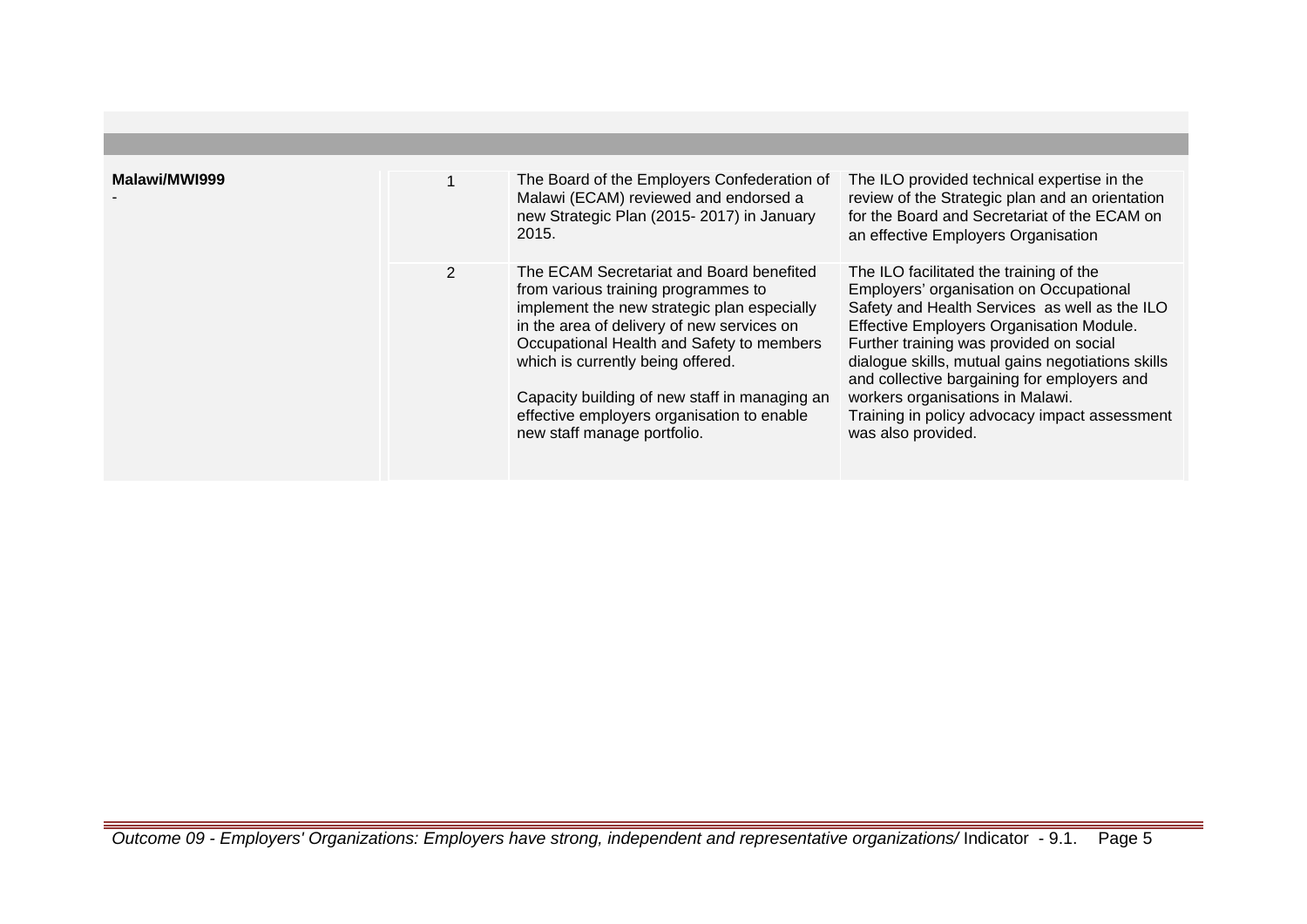| Namibia/NAM801<br>Strengthened institutional capacity of<br>employers' organisations. |                | A new strategic plan, the Namibian<br>Employers Federation(NEF) Strategic Plan<br>2014-2016, was developed, endorsed and<br>launched in April 2014. This strategic plan<br>replaced the 2009 NEF 5-year strategic plan.<br>The main strategic focus areas of the NEF<br>are:-<br>Improve image and brand marketing<br>Policy advocacy<br>Capacity of the NEF Secretariat<br>Membership services, and<br>Revenue mix                                                                                           | The ILO provided technical support in the<br>development and endorsement of the new<br>strategic plan including facilitating the strategic<br>planning workshop.                                                                                                                                                                                                                                                               |
|---------------------------------------------------------------------------------------|----------------|---------------------------------------------------------------------------------------------------------------------------------------------------------------------------------------------------------------------------------------------------------------------------------------------------------------------------------------------------------------------------------------------------------------------------------------------------------------------------------------------------------------|--------------------------------------------------------------------------------------------------------------------------------------------------------------------------------------------------------------------------------------------------------------------------------------------------------------------------------------------------------------------------------------------------------------------------------|
|                                                                                       | $\overline{2}$ | A capacity building programme was<br>developed and implemented to facilitate the<br>execution of the 2014-2017 strategic plan for<br>the secretariat, board, and members. In line<br>with the strategic plan, the NEF improved its<br>membership management through<br>introduction of the Customer Relationship<br>Management (CRM) system. NEF has<br>professionalized its member data<br>management including billing, marketing and<br>reporting to make it more efficient, productive<br>and up-to-date. | ILO provided capacity building through the<br>Effective Employers Organisation training<br>module in March 2015.<br><b>ITCILO</b> developed a CRM tailored to<br>employers organizations, including executing a<br>survey to identify their software and hardware<br>specifications, providing a training and<br>validation workshop on the pilot database,<br>assisting in its installation and training staff in<br>its use. |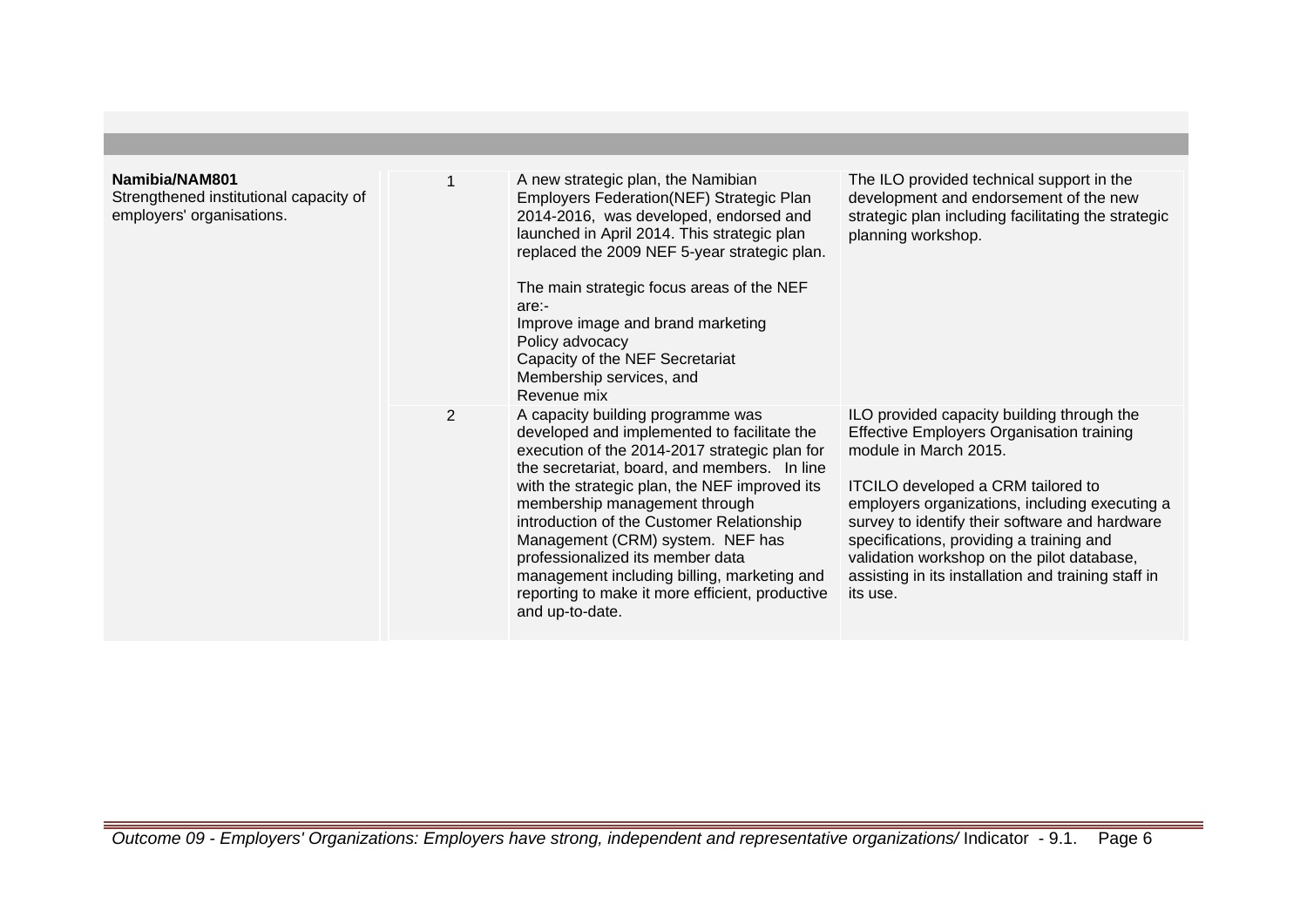| Swaziland/SWZ801<br>Employers' organisations promote<br>the creation of an enabling<br>environment through participation<br>trhough in policy dialogue |                | The strategic plan for the Swaziland<br><b>Employers and Chamber of Commerce</b><br>(FSE&CC) for the period 2014 - 2017 was<br>adopted at a joint meeting of FSE&CC<br>secretariat and the board of directors.<br>The key focus areas of the 2014-2017<br>strategic plan are:<br>*Policy advocacy and influence towards a<br>conducive Business Environment;<br>*Capacity building for the secretariat;<br>*Financial sustainability;<br>* Comprehensive and cost effective<br>membership services.                                                                                        | The ILO provided technical support in the<br>development of the 2014-2017 strategic plan<br>including facilitating the strategic planning<br>workshop and supporting the validation and<br>finalization of the strategic plan.                                                                                                                                                                                                     |
|--------------------------------------------------------------------------------------------------------------------------------------------------------|----------------|--------------------------------------------------------------------------------------------------------------------------------------------------------------------------------------------------------------------------------------------------------------------------------------------------------------------------------------------------------------------------------------------------------------------------------------------------------------------------------------------------------------------------------------------------------------------------------------------|------------------------------------------------------------------------------------------------------------------------------------------------------------------------------------------------------------------------------------------------------------------------------------------------------------------------------------------------------------------------------------------------------------------------------------|
|                                                                                                                                                        | $\overline{2}$ | A capacity building programme was<br>implemented to facilitate the execution of the<br>2014-2017 strategic plan and the the<br>secretariat, board, and members.<br>In line with the strategic plan, the FSE&CC<br>improved its membership management<br>through introduction of the Customer<br>Relationship Management (CRM) system.<br>The CRM has professionalized the<br>organizations member data management<br>including billing, marketing and reporting to<br>make it more efficient, productive and<br>up-to-date. FSE&CC is using CRM daily as a<br>key part of their operations | ILO provided capacity building through the<br><b>Effective Employers Organisation training</b><br>delivered in March, 2015.<br>ITCILO developed a CRM tailored to<br>employers organizations, including executing a<br>survey to identify their software and hardware<br>specifications, providing a training and<br>validation workshop on the pilot database,<br>assisting in its installation and training staff in<br>its use. |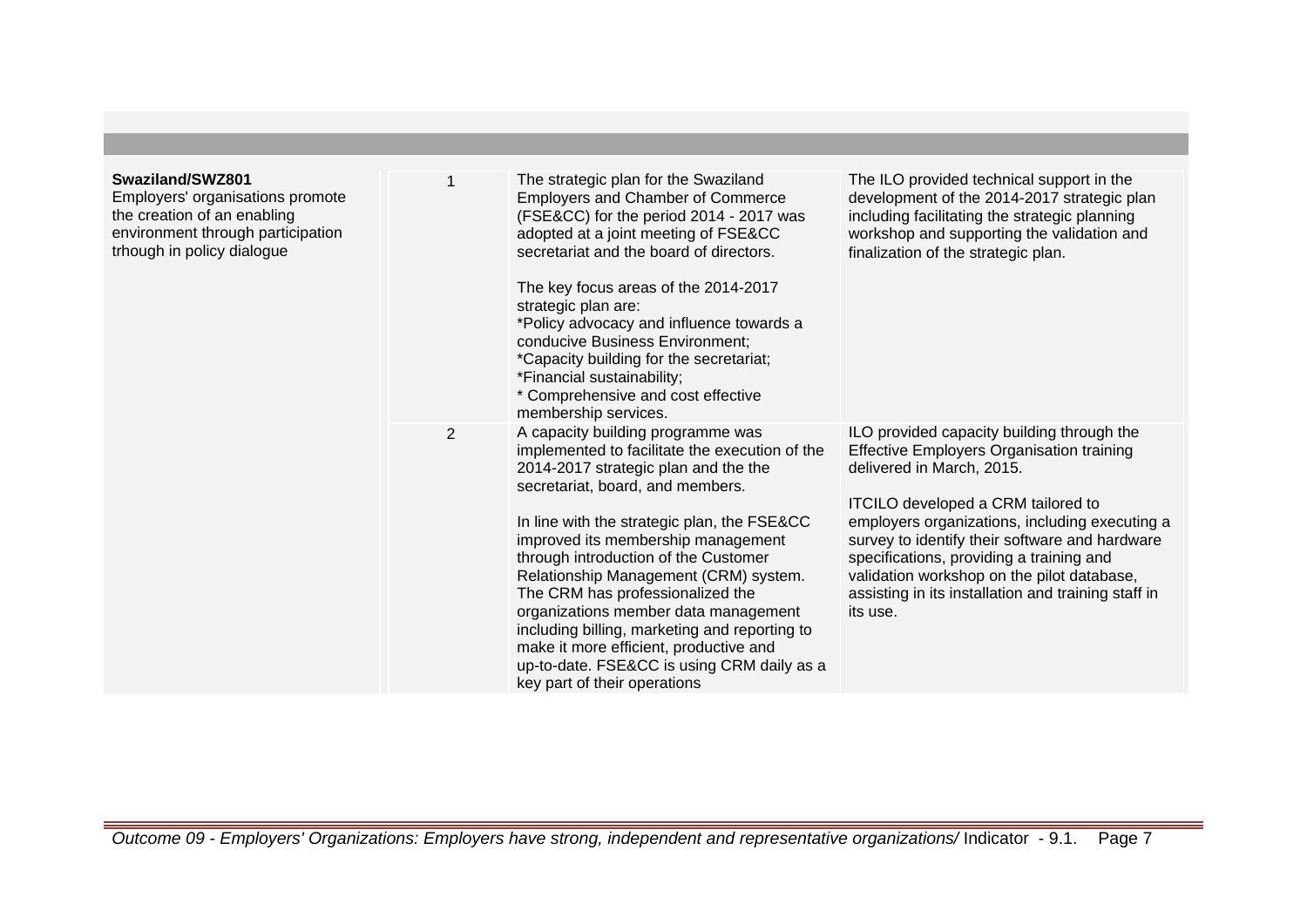| <b>Asia and the Pacific</b> |  |
|-----------------------------|--|
|-----------------------------|--|

| Myanmar/MMR999 |                | An MOU was signed between the ILO and<br>Union of Myanmar Federation of Chambers<br>of Commerce and Industry (UMFCCI) which<br>serves as the main planning instrument<br>guiding capacity building technical work and<br>as a strategic planning tool enabling the<br>UMFCCI to develop its internal structures.<br>The MOU has been a useful vehicle in<br>organising technical work and in eliciting<br>collaboration with other development<br>partners. It received extensive media<br>coverage (print, web- based and TV) and<br>helped raise UMFCCI's profile.<br>The Myanmar Tourism Federation (MTF)<br>developed the MTF "Masterplan" which is<br>the strategic framework for the organisation<br>through to 2020. | The ILO carried out an Institutional and needs<br>assessment of the UMFCCI membership. This<br>assessment built on the wider overall<br>assessment of Business membership<br>organisations in Myanmar. Findings from both<br>provided key contributions to the MOU design.<br>The ILO provided financial and technical<br>support for an institutional and needs<br>assessment of MTF membership.<br>ILO supported workshops to discuss the<br>assessment reports' findings and make<br>recommendations on organizational change.<br>Mission/vision statements for MTF were<br>developed as key communication tools and the<br>ILO provided support for a technical training<br>workshop on marketing strategies |
|----------------|----------------|-----------------------------------------------------------------------------------------------------------------------------------------------------------------------------------------------------------------------------------------------------------------------------------------------------------------------------------------------------------------------------------------------------------------------------------------------------------------------------------------------------------------------------------------------------------------------------------------------------------------------------------------------------------------------------------------------------------------------------|------------------------------------------------------------------------------------------------------------------------------------------------------------------------------------------------------------------------------------------------------------------------------------------------------------------------------------------------------------------------------------------------------------------------------------------------------------------------------------------------------------------------------------------------------------------------------------------------------------------------------------------------------------------------------------------------------------------|
|                | $\overline{2}$ | In line with the MOU, a capacity building plan<br>for UMFCCI was subsequently developed<br>and submitted to the Executive<br>Committee/Board. UMFCCI was trained on<br>minimum wages, research and the<br>performance manufacturing index (PMI). The<br>Effective Employer Organization training was<br>also provided to UMFCCI and its regional<br>members.<br>In line with the Masterplan, the capacity of<br>MTF and its association members was<br>strengthened to implement key findings from<br>the assessment reports and incorporate them<br>into its operating structures resulting in<br>greater efficiency and impact. This includes                                                                             | The ILO provided support for the capacity<br>building activities in line with the MOU. The<br>and in developing proposals to assist the<br>Organisation in structuring itself to deal more<br>effectively with labour policy issues<br>The ILO provided extensive technical and<br>financial support for the development of Codes<br>of Conduct for the sector and for an<br>"employment contract template" for use by tour<br>guides.<br>Training was provided to MTF on project<br>management skills in line with the strategies<br>outlined in the masterplan.                                                                                                                                                |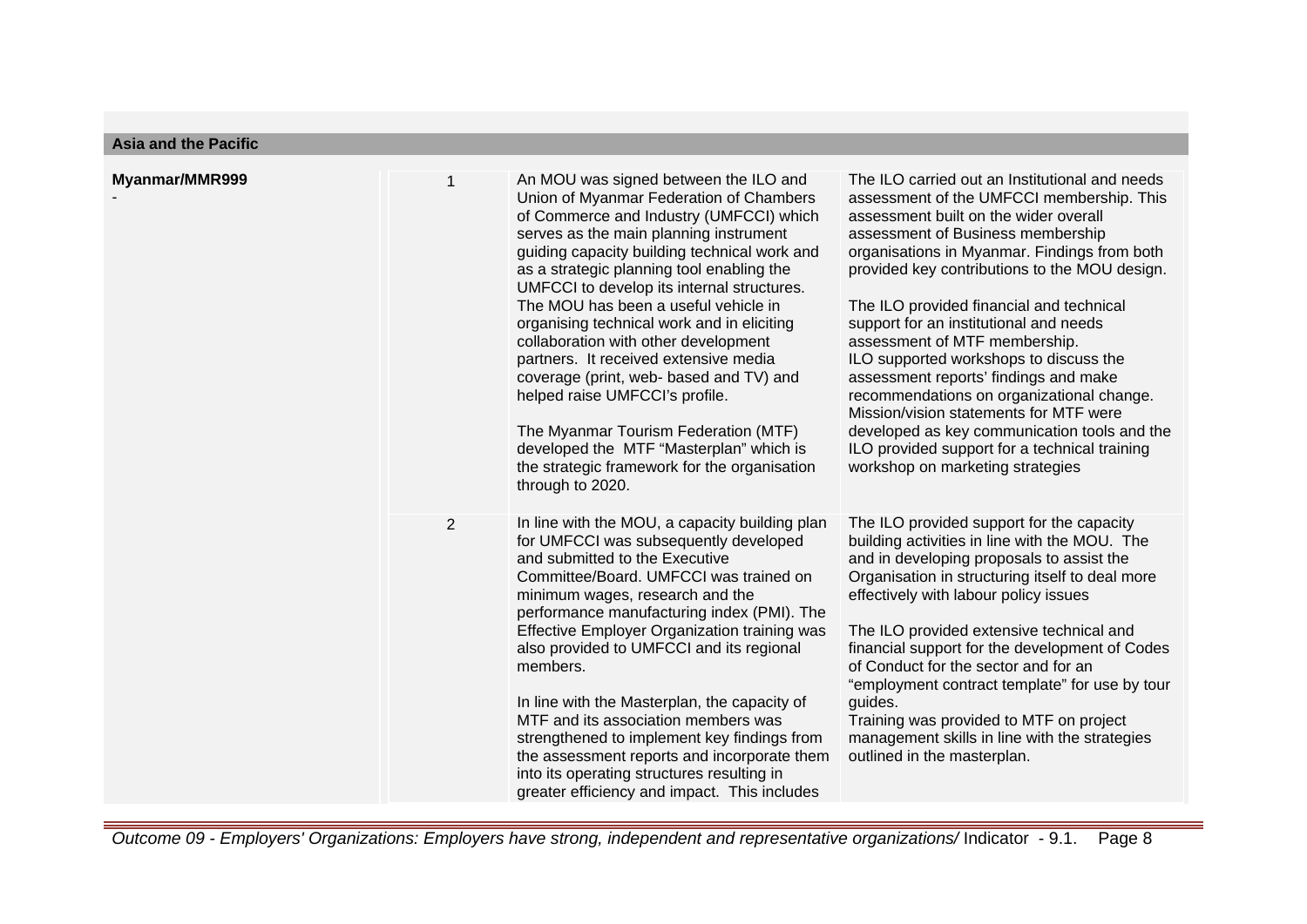| the development and deployment of codes of   |  |
|----------------------------------------------|--|
| conduct which have provided MTF and its      |  |
| member associations a key tool for           |  |
| positioning the sector as a proactive leader |  |
| on responsible tourism.                      |  |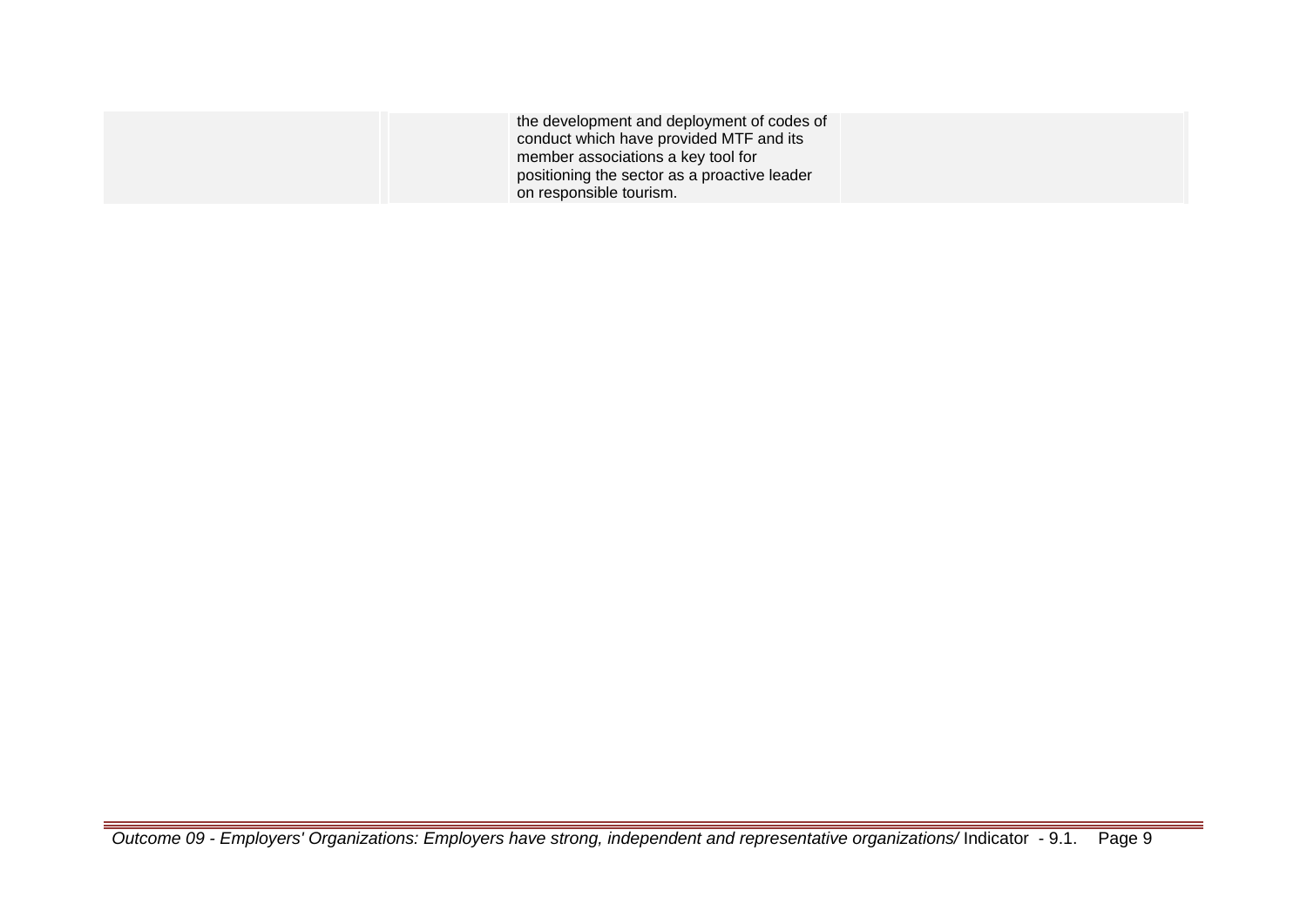| Fiji/FJI999 |                | A first mid-term strategic plan of Fiji<br>Commerce and Employers Federation<br>(FCEF)'s Women Entrepreneurs and<br>Business Council (WEBC) 2014 - 2016 was<br>developed, endorsed by the FCEF's board<br>and WEBC's council and launched on 30 July<br>2014 for immediate implementation.<br>The Strategic Plan identified the<br>organisational vision, mandate, values and<br>specific objectives to be achieved. It also<br>identified the strategies and actions required<br>to achieve the objectives. | The ILO, through the Norway Partnership<br>Programme, provided technical support to the<br>Fiji Commerce and Employers Federation<br>(FCEF) in the process of developing and<br>adopting the first strategic plan for the newly<br>established Women Entrepreneurs and<br>Business Council (WEBC), including<br>supporting the strategic planning workshop,<br>conducting membership needs survey, the<br>resource person and the publication and<br>launching of the strategic plan.             |
|-------------|----------------|--------------------------------------------------------------------------------------------------------------------------------------------------------------------------------------------------------------------------------------------------------------------------------------------------------------------------------------------------------------------------------------------------------------------------------------------------------------------------------------------------------------|---------------------------------------------------------------------------------------------------------------------------------------------------------------------------------------------------------------------------------------------------------------------------------------------------------------------------------------------------------------------------------------------------------------------------------------------------------------------------------------------------|
|             | $\overline{2}$ | In line with the strategic plan, a marketing<br>strategy training to enhance the capacity of<br>FCEF staff and WEBC members has been<br>conducted by FCEF's board member.<br>Subsequently FCEF has embarked on the<br>strategy to expand the membership of WEBC<br>by conducting road show and membership<br>drive in the different region, as well as<br>participated in trade show and partnership<br>with other related organisations to promote<br>WEBC and recruit new members.                         | The ILO provided technical advice to FCEF in<br>the implementation of the marketing strategy<br>training. Through the support of the Norway<br>Partnership Programme, road show and<br>membership drive have been conducted by<br>WEBC to recruit new members. ILO also<br>supported the printing of the promotional<br>materials for WEBC including brochures,<br>banners etc. which have been used by WEBC<br>to promote and enhance the visibility of WEBC<br>in the membership drive process. |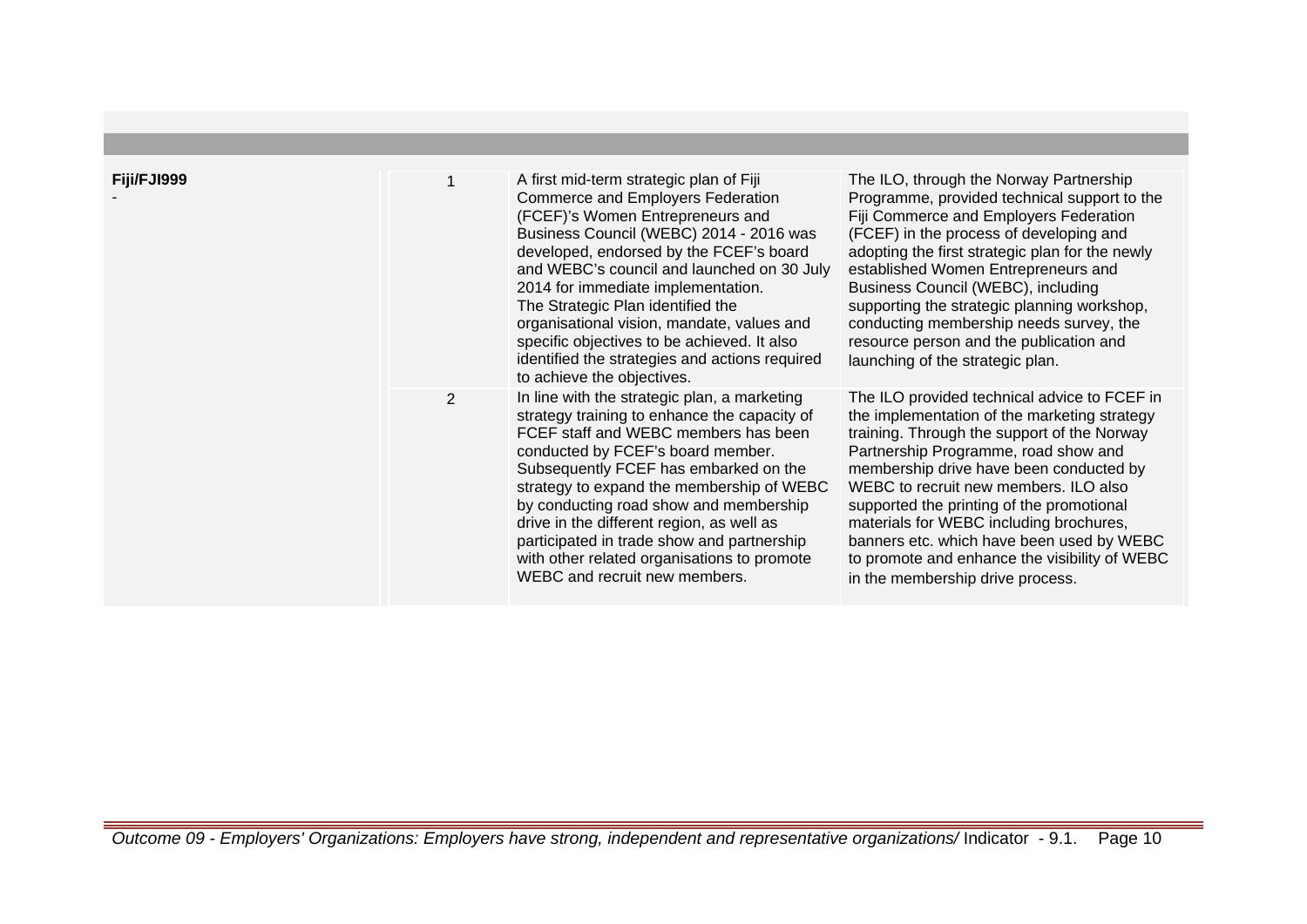| <b>Philippines/PHL999</b> |                | The Employers' Confederation of the<br>Philippines (ECOP) developed a strategic<br>plan for development of its regional chapters,<br>endorsed by ECOP's board. The plan<br>included steps to strengthen ECOP's<br>chapters, including through the introduction<br>or extension of services to the SMEs in the<br>region.                            | ILO provided technical support to ECOP in the<br>process of developing and adopting its<br>strategic plan, including the use of the ILO's<br>guide on strategic planning in the "Effective<br>Employers' Organisation" toolkit and the<br>"Enabling Environment for Sustainable<br>Enterprises (EESE) toolkit.                                                                                                                                                                                                                                                                                                                                                                                                                                                                                                                                            |
|---------------------------|----------------|-----------------------------------------------------------------------------------------------------------------------------------------------------------------------------------------------------------------------------------------------------------------------------------------------------------------------------------------------------|-----------------------------------------------------------------------------------------------------------------------------------------------------------------------------------------------------------------------------------------------------------------------------------------------------------------------------------------------------------------------------------------------------------------------------------------------------------------------------------------------------------------------------------------------------------------------------------------------------------------------------------------------------------------------------------------------------------------------------------------------------------------------------------------------------------------------------------------------------------|
|                           | $\overline{2}$ | In line with the priorities identified in the<br>strategic plan, representatives from ECOP's<br>Chapters were trained as qualified OSH<br>trainers, and conducted OSH training for<br>members in the relevant Chapters using the<br>customised ITCILO OSH toolkit. OSH has<br>subsequently introduced as a new service to<br>members in the region. | ILO provided support for an assessment of the<br>ECOP Chapter in South Luzon and the<br>Philippines Chamber of Commerce and<br>Industry (PCCI). The assessment enabled<br>ECOP to understand its comparative<br>advantage as a business membership<br>organisation (BMO) representing the private<br>sector employers in the region. With further<br>ILO support, a validation workshop was<br>conducted to present the finding of the<br>assessment, which among others, identified<br>the training needs required to enhance the<br>capacity of the Chapters to provide services to<br>the SMEs in the region. A training needs<br>survey was conducted and OSH training<br>modules developed for the Chapters. ILO<br>subsequently conducted the "Train the<br>Trainers" training in the Chapters to develop<br>qualified OSH trainers in the regions. |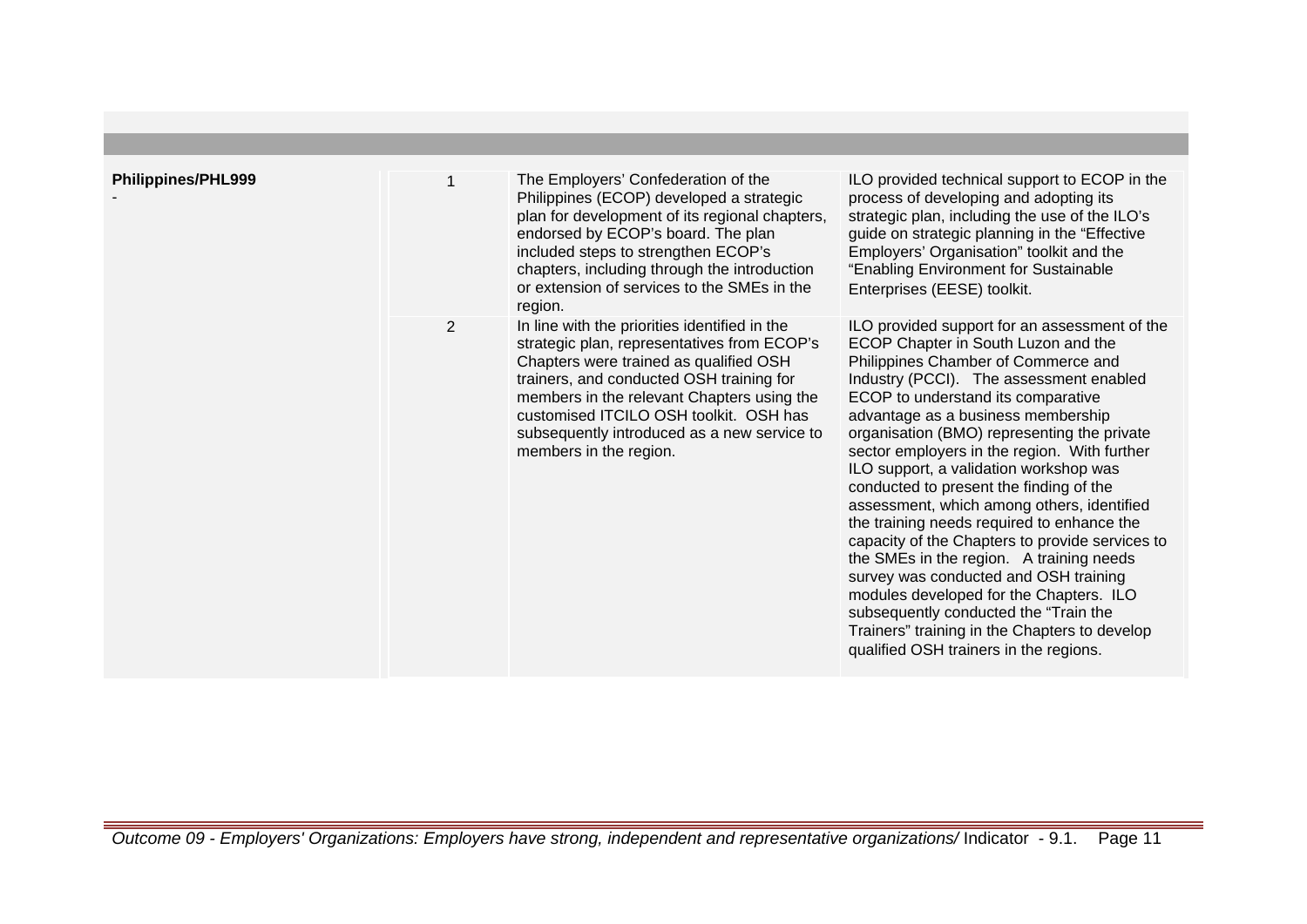| <b>Europe and Central Asia</b> |   |                                                                                                                                                                                                                                                                                                                                               |                                                                                                                                                                                 |  |
|--------------------------------|---|-----------------------------------------------------------------------------------------------------------------------------------------------------------------------------------------------------------------------------------------------------------------------------------------------------------------------------------------------|---------------------------------------------------------------------------------------------------------------------------------------------------------------------------------|--|
| Albania/ALB999                 |   | In early 2014, BiznesAlbania developed its<br>2014-2018 strategic plan, which was<br>endorsed by its Board of Directors in April<br>2014. The plan identifies the organizational<br>mission and vision and specific objectives to<br>be achieved including the introduction of<br>critical success factors and key performance<br>indicators. | The ILO organized and led a strategic planning<br>workshop for BiznesAlbania and provided<br>technical support in the process of developing<br>and adopting its strategic plan. |  |
|                                | 2 | In connection with the strategic plan and in<br>line with BiznesAlbania strategic goal of<br>improving membership services, new<br><b>Customer Relationship Management (CRM)</b><br>software was installed and rolled out                                                                                                                     | ILO/ITC Turin provided training in October<br>2014 on installation and operation of the CRM<br>programme.                                                                       |  |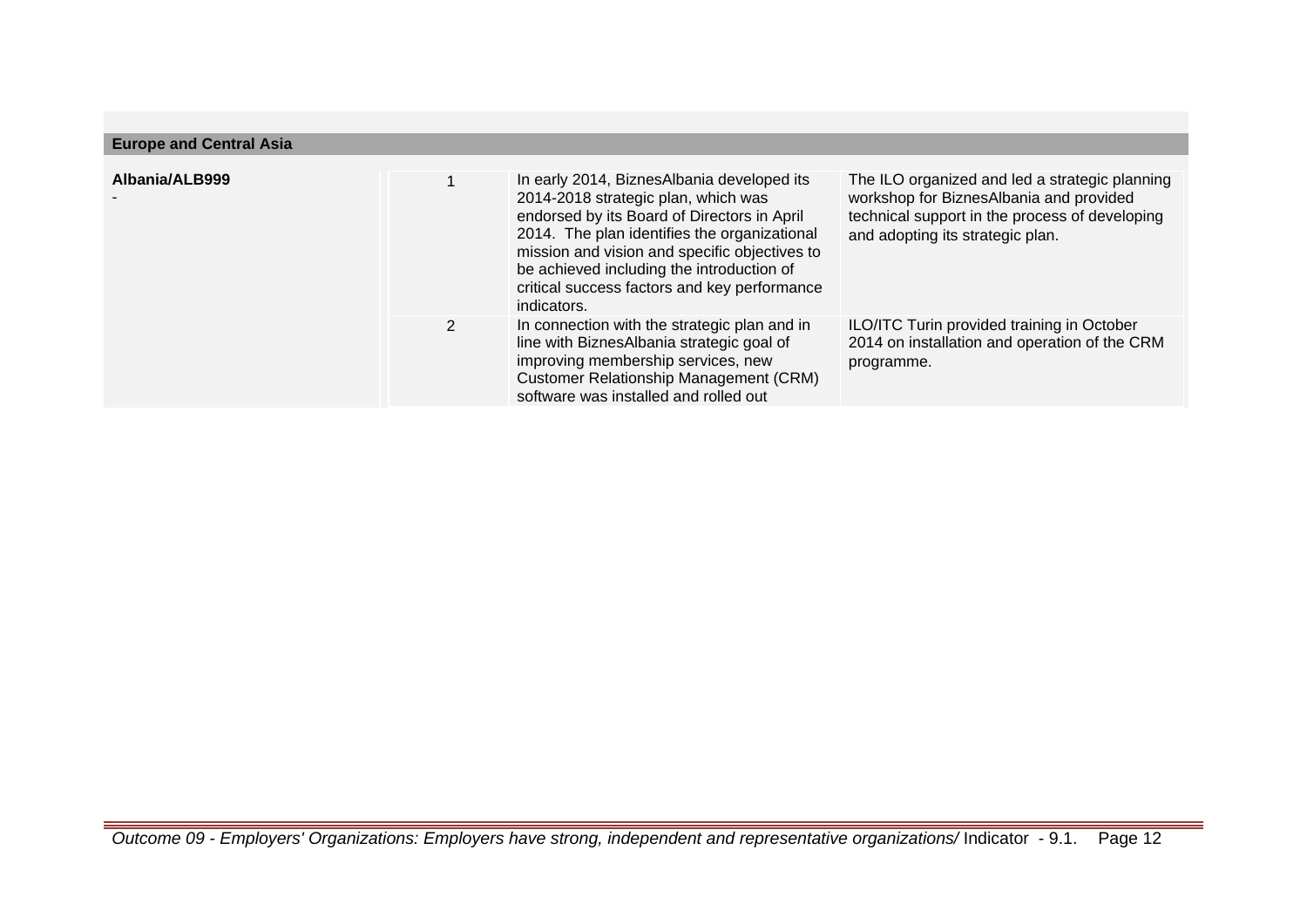| Montenegro/MNE999 |   | In early 2013, the Montenegrin Employers'<br>Federation (MEF) developed its 2013-2017<br>strategic plan, which was endorsed by its<br>Board of Directors in March 2013.<br>The plan identifies the organizational mission<br>and vision and specific objectives to be<br>achieved including the introduction of critical<br>success factors and key performance<br>indicators. In line with the strategic plan an<br>annual action plan was developed that<br>measures progress on each strategic goal of<br>the organization. | The ILO provided technical support for the<br>strategic planning workshop and in the process<br>of developing and adopting its strategic plan. |
|-------------------|---|--------------------------------------------------------------------------------------------------------------------------------------------------------------------------------------------------------------------------------------------------------------------------------------------------------------------------------------------------------------------------------------------------------------------------------------------------------------------------------------------------------------------------------|------------------------------------------------------------------------------------------------------------------------------------------------|
|                   | 2 | In connection with the strategic plan and in<br>line with MEF strategic goals of increasing<br>membership and providing improved<br>services, new Customer Relationship<br>Management (CRM) software was installed<br>and rolled out.                                                                                                                                                                                                                                                                                          | ILO/ITC Turin provided training in October<br>2014 on the installation and operation of the<br>CRM programme.                                  |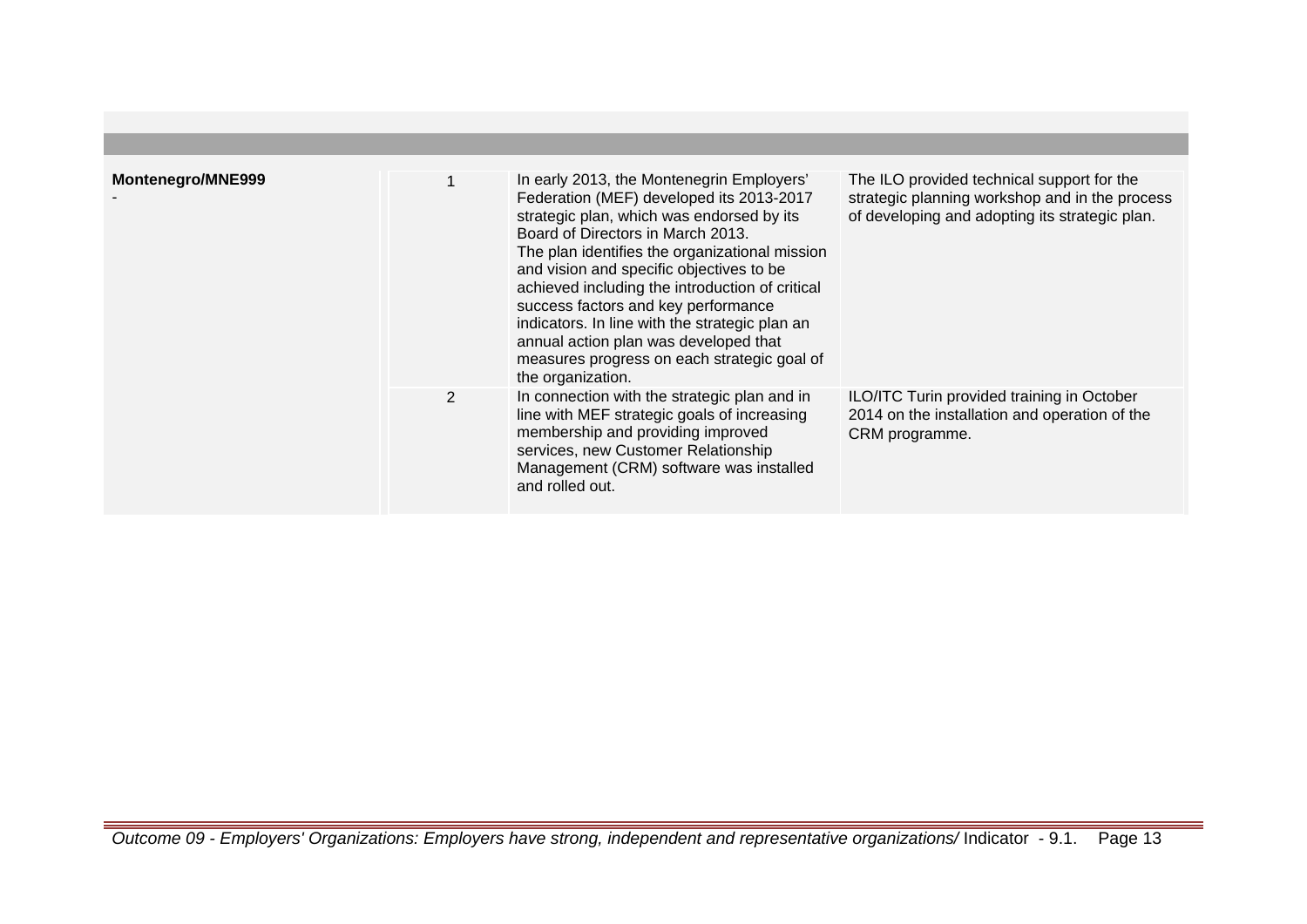**Latin America and the Caribbean**

| Peru/PER998 | $\mathbf{1}$   | The Chamber of Natural Gas Transport<br>(CPGNV, Spanish) designed and adopted in                                                                                                                                                                                                                                                                                                                                                                                                                                                                                                                                                                                                                                                                                                                                                                                        | The ILO provided technical assistance in the<br>process of developing and adopting the                                                                                                                                                                                                                                                                                                                                                                                                                                                                                                                                                                                                                                                                                                                                           |
|-------------|----------------|-------------------------------------------------------------------------------------------------------------------------------------------------------------------------------------------------------------------------------------------------------------------------------------------------------------------------------------------------------------------------------------------------------------------------------------------------------------------------------------------------------------------------------------------------------------------------------------------------------------------------------------------------------------------------------------------------------------------------------------------------------------------------------------------------------------------------------------------------------------------------|----------------------------------------------------------------------------------------------------------------------------------------------------------------------------------------------------------------------------------------------------------------------------------------------------------------------------------------------------------------------------------------------------------------------------------------------------------------------------------------------------------------------------------------------------------------------------------------------------------------------------------------------------------------------------------------------------------------------------------------------------------------------------------------------------------------------------------|
|             |                | April 2015, a strategic development plan,<br>which was approved by its Board of Directors<br>and partners, which improves the<br>effectiveness of its structure, the overall<br>management of the organization and their<br>representation in the field of natural gas in<br>Peru<br>The SME Peruvian Business Association, the<br>Industry, Commerce and Handicrafts<br>Chamber of Arequipa's small and micro<br>enterprises, the Bakery Peruvian Business<br>Association and the Confederation of<br><b>Business Associations of Micro and Small</b><br>Enterprises of Villa El Salvador (Lima),<br>design and adopt strategic development<br>plans for institutional strengthening and to<br>improve their ability to represent their<br>members between August and October 2015.<br>They also developed a proposal platform for<br>the development of SMEs in Peru. | CPGNV strategic plan, leading a planning<br>workshop in which 14 businessmen, union<br>leaders and managers participated, based on<br>the contents of the Guide "An Effective<br>Employers' Organization".<br>The ILO, in collaboration with the National<br><b>Confederation of Private Business Institutions</b><br>(CONFIEP, in Spanish), supported the design<br>of the work plans, accompanied the four<br>business associations during the design<br>process of a strategic institutional development<br>plan, supported the workshops's design and<br>implementation and prepared documents that<br>include values and principles of the business<br>associations and their development proposals<br>for SMEs. More than 70 entrepreneurs and<br>executives of the business associations<br>participated in the workshops |
|             | $\overline{2}$ | In connection with the strategic plan, a<br>training program which built staff and<br>managers capacity to elaborate and develop<br>every component of the strategic<br>development plan was implemented, for<br>example helping in the definition of the<br>mission and vision of the Chamber, the<br>establishment of the type of services to be                                                                                                                                                                                                                                                                                                                                                                                                                                                                                                                      | The ILO conducted between February and<br>April 2015, three training workshops with the<br>business association Directors and<br>Management to set priorities, procedures and<br>tools in the implementation process of the<br>strategic development plan. In total 24 people<br>were trained                                                                                                                                                                                                                                                                                                                                                                                                                                                                                                                                    |
|             |                | provided to the chamber partners, the<br>development of action lines to capture<br>potential members, the analysis on the<br>desirability of establishing a new legal entity                                                                                                                                                                                                                                                                                                                                                                                                                                                                                                                                                                                                                                                                                            | The ILO supported the organization of two<br>training workshops for managers and staff from<br>each participating Business Association<br>between August and October 2015. Several                                                                                                                                                                                                                                                                                                                                                                                                                                                                                                                                                                                                                                               |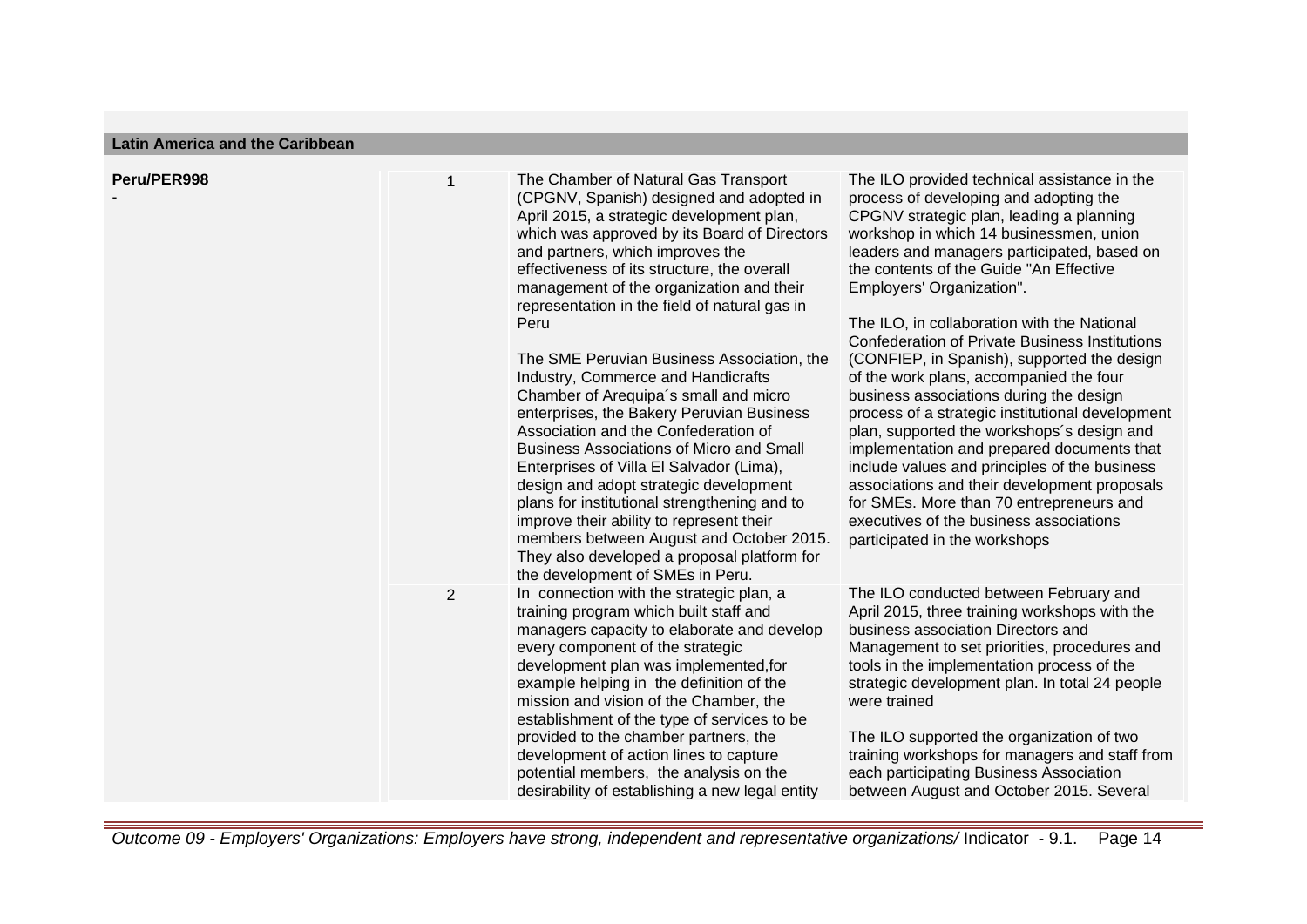or maintain the current, the definition of a new operational structure and preparing a tentative operating budget and proposals to ensure the sustainability of the industry in the medium and long term. A capacity building plan of leaders and executives of the business associations was designed, example setting out the basic features of a strategic planning process, considered from the point of view of a representative business organization for SMEs, and helping to determine the limitations and the main needs to develop as a body representing the interests of their members. modules on business organization management were issued using, inter alia, The Effective Employers' Organizations Guide from the ILO. In total 46 people were trained.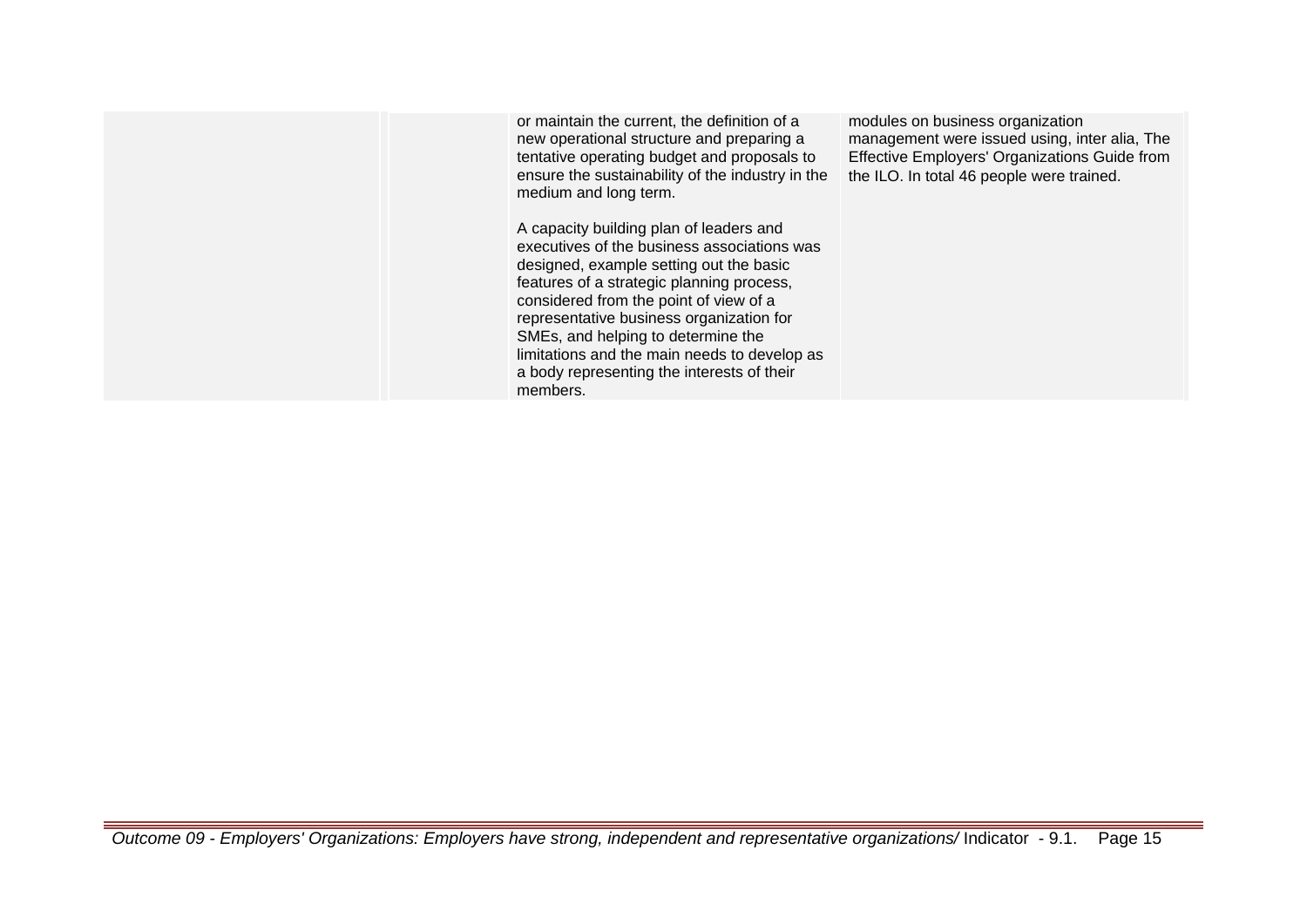| <b>Antigua and Barbuda/ATG801</b><br>Strengthened institutional capacity of<br>employers' organisations |                | A strategic plan with accompanying action<br>plans for each strategic goal was adopted by<br>the Board of the Antigua and Barbuda<br>Employers' Federation (ABEF) at its meeting<br>on 17 April 2014. The plan (covering the<br>period 2014 - 2017) enabled ABEF<br>management to focus its resources in a<br>systematic way to ensure it retained existing<br>members and attracted new ones. It<br>developed a communications strategy which<br>included the production and wide<br>dissemination of two publications $-$ a<br>membership brochure setting out the work<br>ABEF undertakes on behalf of members and<br>Guide for Employers. ABEF employed a new<br>staff member in February 2014 to increase its<br>capacity to provide new and better services in<br>line with its strategic plan.           | The ILO organized a Strategic Planning<br>Workshop on 20 February 2014 for staff, Board<br>members and representatives of key company<br>members of ABEF to develop the strategic<br>plan. The ILO also provided support on the<br>content, development and dissemination of the<br>membership brochure and employers' guide.                               |
|---------------------------------------------------------------------------------------------------------|----------------|-----------------------------------------------------------------------------------------------------------------------------------------------------------------------------------------------------------------------------------------------------------------------------------------------------------------------------------------------------------------------------------------------------------------------------------------------------------------------------------------------------------------------------------------------------------------------------------------------------------------------------------------------------------------------------------------------------------------------------------------------------------------------------------------------------------------|-------------------------------------------------------------------------------------------------------------------------------------------------------------------------------------------------------------------------------------------------------------------------------------------------------------------------------------------------------------|
|                                                                                                         | $\overline{2}$ | A key outcome within the Strategic Plan was<br>to develop a programme to strengthen the<br>capacity of the Executive Director to enable<br>ABEF to play a greater part in national social<br>dialogue forums. As part of that programme,<br>the Executive Director was invited to be part<br>of an eight-person bipartite delegation from<br>the Caribbean region to Brussels to study<br>how the voice of individual employer<br>members can be reflected in national and<br>regional forums. The Executive Director also<br>participated in a Forum for Employers'<br>Organisations of the Caribbean to prioritise<br>issues for policy development on a regional<br>level. As a result of these initiatives, the<br>Executive Director undertook a survey of<br>members to ascertain their issues of concern | The ILO organised and supported the Study<br>Tour to Brussels in May 2015 and the Regional<br>Employers' Forum in June 2015 under the<br>EU-funded project to build the capacity of the<br>Caribbean Employers' Confederation (CEC)<br>and its members. The Office also provided<br>members with a the template for the survey of<br>issues of key concern. |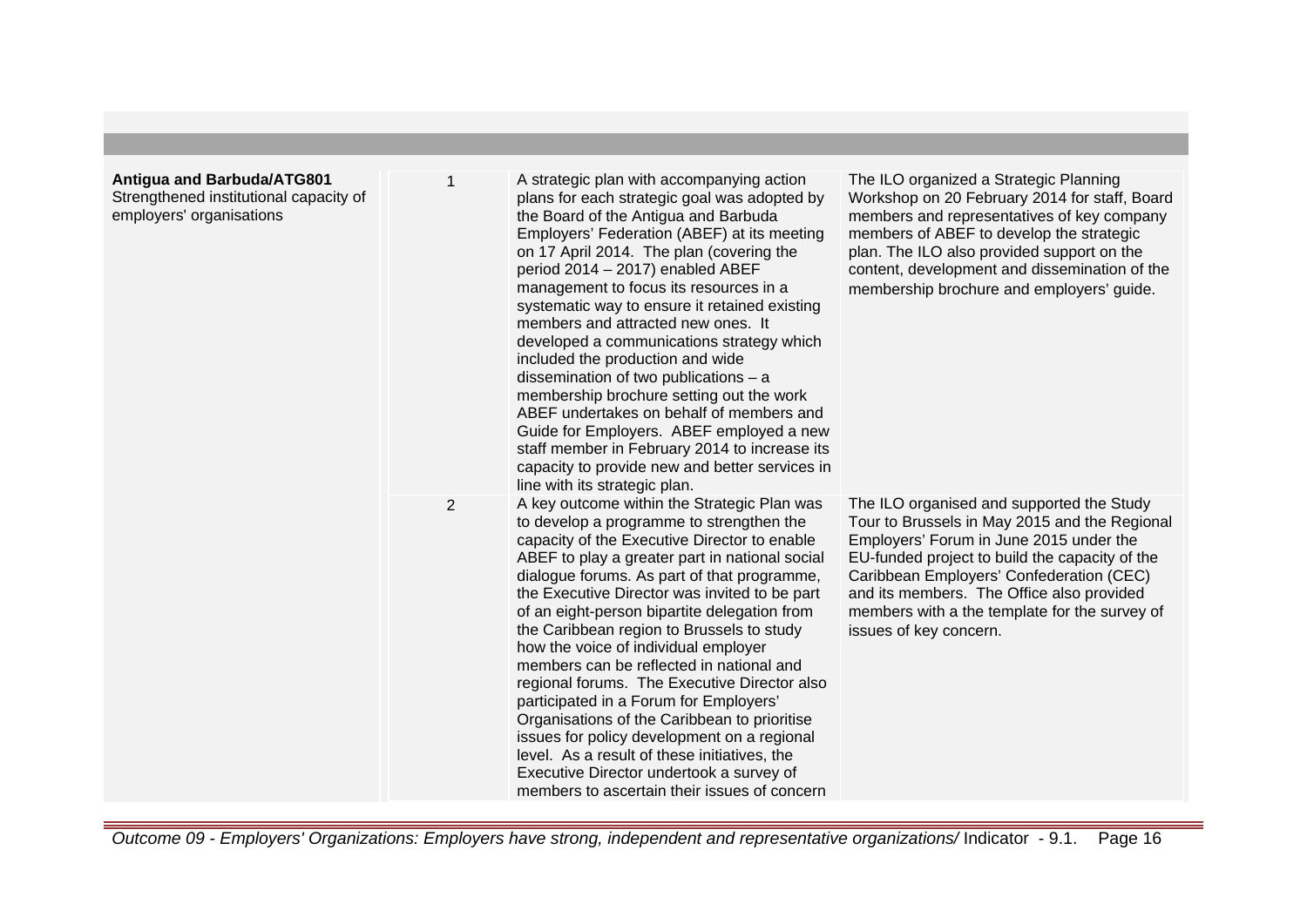| and developed a presentation on the topic |
|-------------------------------------------|
| delivered at the Forum.                   |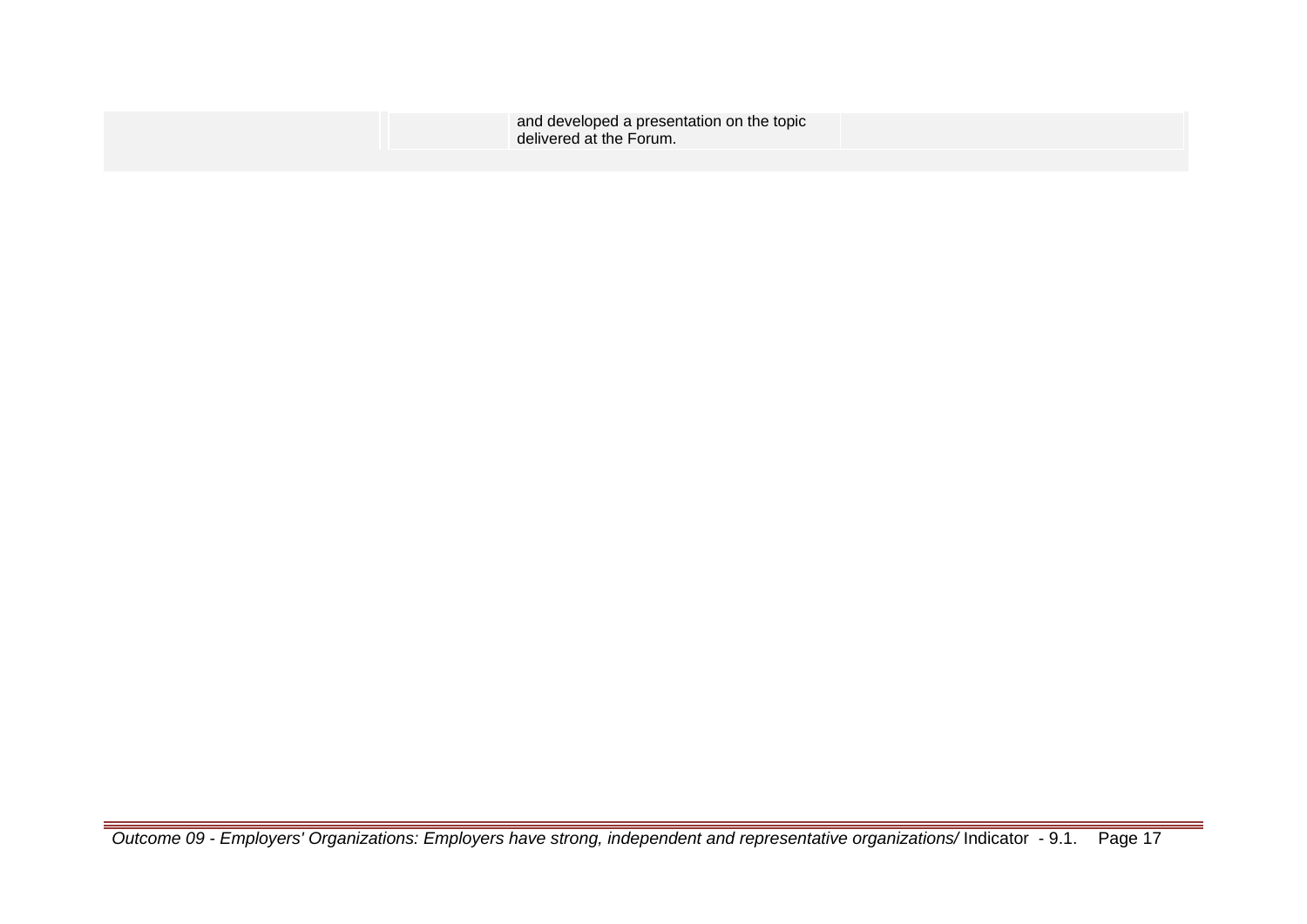## **RESULTS BY INDICATOR**

**Indicator - 9.2. Number of national employers organizations that, with ILO support, create or significantly strengthen services to respond to the needs of existing and potential members.**

#### **Measurement**

To be counted as reportable, results must meet at least one of the following criteria:

1.A budgeted plan is officially adopted to extend services to current and potential member enterprises of the employers' organization. 2.New or improved services provided by the employers' organization, documented through service records (training, information systems, publications, consulting services).

| <b>Country/Country Programme</b><br><b>Outcome (CPO)</b>                                          | <b>Measurement</b><br><b>Criteria</b> | <b>Result Achieved</b>                                                                                                                                                                                                                                                                                                                                                                                                                                                                                                                                                                                                                      | <b>ILO Contribution</b>                                                                                                                                                                                                                                                                                                                                                                                                                                                                                                                                                        |
|---------------------------------------------------------------------------------------------------|---------------------------------------|---------------------------------------------------------------------------------------------------------------------------------------------------------------------------------------------------------------------------------------------------------------------------------------------------------------------------------------------------------------------------------------------------------------------------------------------------------------------------------------------------------------------------------------------------------------------------------------------------------------------------------------------|--------------------------------------------------------------------------------------------------------------------------------------------------------------------------------------------------------------------------------------------------------------------------------------------------------------------------------------------------------------------------------------------------------------------------------------------------------------------------------------------------------------------------------------------------------------------------------|
| <b>Africa</b>                                                                                     |                                       |                                                                                                                                                                                                                                                                                                                                                                                                                                                                                                                                                                                                                                             |                                                                                                                                                                                                                                                                                                                                                                                                                                                                                                                                                                                |
| Cameroon/CMR801<br>Renforcement institutionnel des<br>capacités des organisations<br>d'employeurs | $\mathcal{P}$                         | LE GICAM améliore son offre de service<br>dans le domaine de l'entreprenariat féminin.<br>Une commission permanente de suivi de<br>l'entreprenariat féminin est mise en place.<br>La Commission a adopté un plan d'action<br>décliné en quatre axes : participation<br>effective aux instances de réflexion du<br>GICAM, renforcement des capacités<br>techniques dans des domaines spécifiques,<br>lobbying, mobilisation de ressources.<br>Une association des femmes entrepreneures<br>a été créée. Elle a sollicité son admission au<br>sein du GICAM.<br>Le Business Advisory Service (BAS) du<br>Groupement Interpatronal du Cameroun | Le BIT a contribué en apportant un appui<br>technique qui s'est traduit par les activités<br>suivantes : elaboration des TDR, recrutement<br>des formateurs, organisations de deux ateliers<br>de formation à l'attention de 40 femmes. Ces<br>formations ont porté sur ; la comptabilité, les<br>techniques d'approvisionnement de vente, de<br>gestion des stocks.<br>Ces formations étaient aussi l'occasion de<br>mieux d'appréhender les préoccupations des<br>femmes de façon générale afin que le GICAM<br>puisse s'ajuster et proposer les services<br>correspondants. |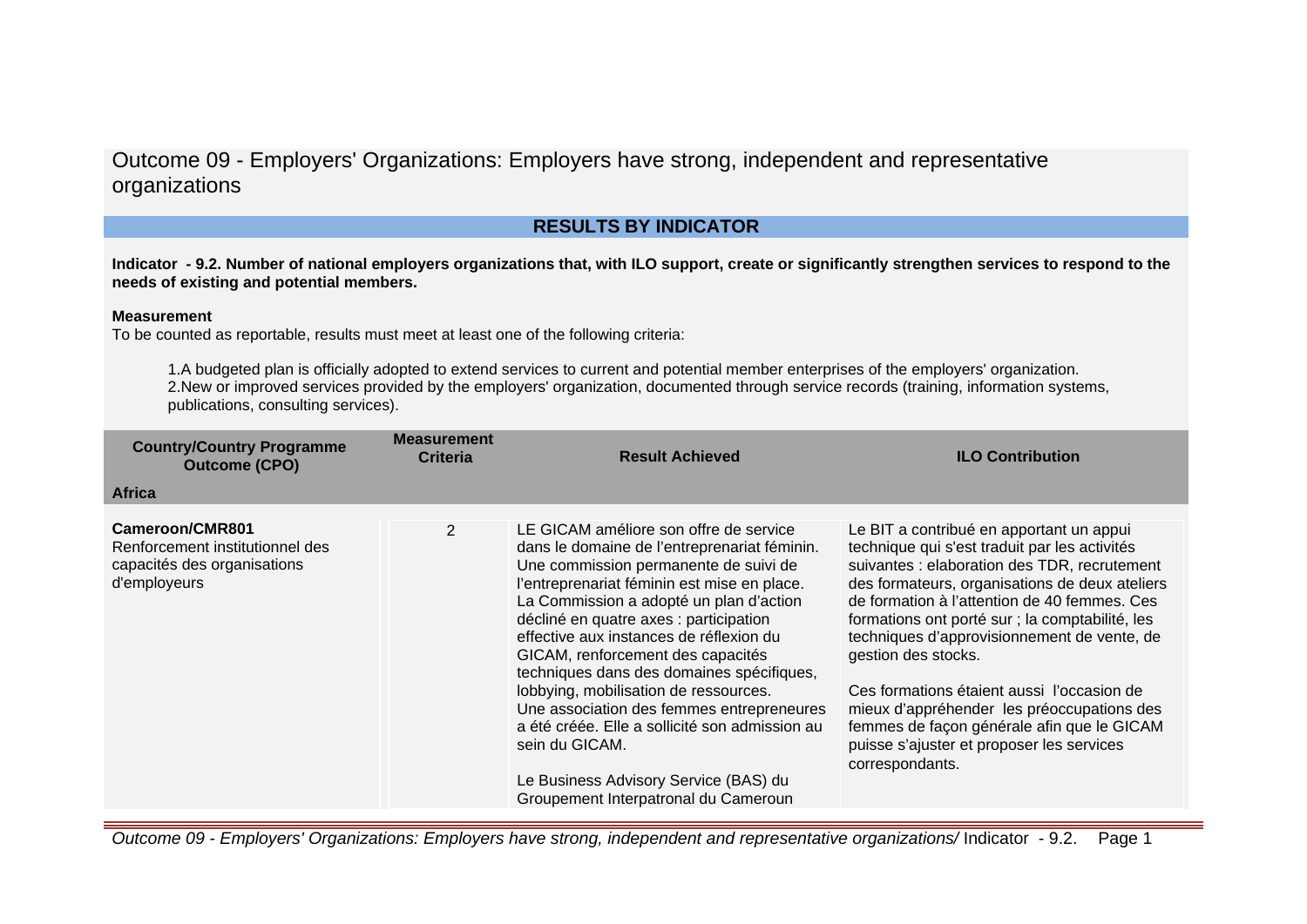| (GICAM), structure d'appui en services<br>marchands aux membres et non-membres, |  |
|---------------------------------------------------------------------------------|--|
| offre de nouveaux services spécifiques aux                                      |  |
| temmes entrepreneures                                                           |  |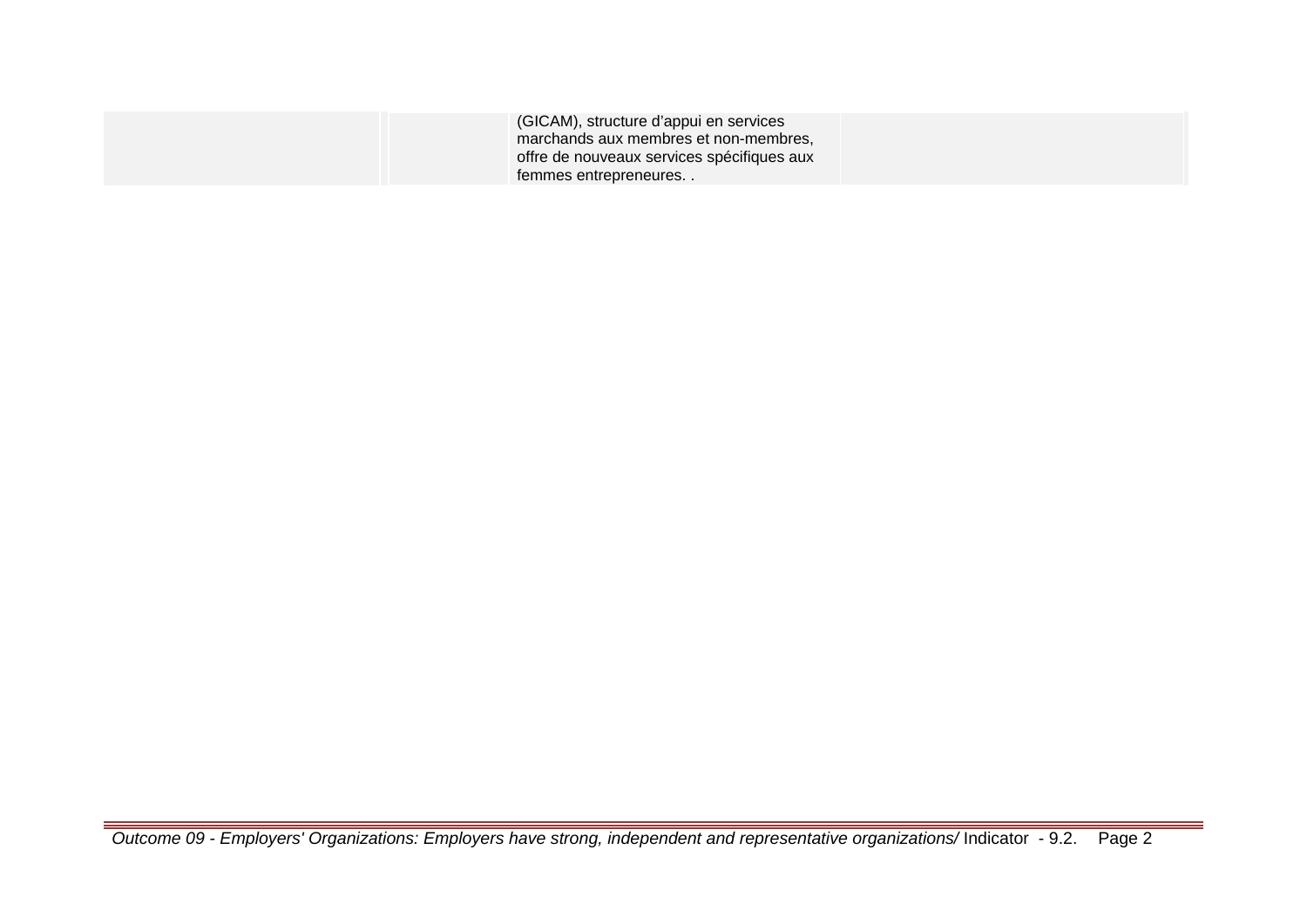## **Chad/TCD801**

Strengthened institutional capacity of employers' organisations

2 - Le Conseil National du Patronat Tchadien (CNPT) dispose désormais d'un plan de formation pour l'ensemble des entreprises formulé et adopté en 2014. Pour assurer un suivi efficace de la mise en œuvre de ce plan, Un nouveau service est mis en place au secrétariat appelé Unité d'Appui à la formation Professionnelle (UAF).

> - Un cadre de haut niveau en ingénierie de la formation a été recruté pour assurer l'animation de l'UAF.

- Le CNPT a conclu une convention de partenariat avec le FONAP (Fonds National d'Appui à la Formation Professionnelle) et l'Agence Française de développement. Ceci lui permet d'obtenir des ressources additionnelles qui lui donnent les moyens de s'équiper pour mieux jouer son rôle. L'UAF a réalisée : • Une base de données détaillée des adhérents du CNPT

• Rencontre avec une douzaine de Directeurs d'entreprises et de DRH désignés comme chef de file des différents secteurs d'activités

; • Imprégnation des adhérents aux enjeux du projet de la formation professionnelle ;

• Participation à des ateliers de formation pour s'approprier la méthodologie du projet en vue d'implémenter les formations préalablement identifiées avec l'appui du BIT

; • Mise en place de groupes de travail Le Bureau a apporté un appui technique à la réalisation d'une étude pour identifier les besoins de formation des entreprises dans le but d'améliorer l'offre de service du Conseil National du Patronat Tchadien (CNPT) dans ce domaine.Cet appui s'est traduit par : l'élaboration des TDR, le recrutement du consultant et la participation à l'atelier de validation de l'étude.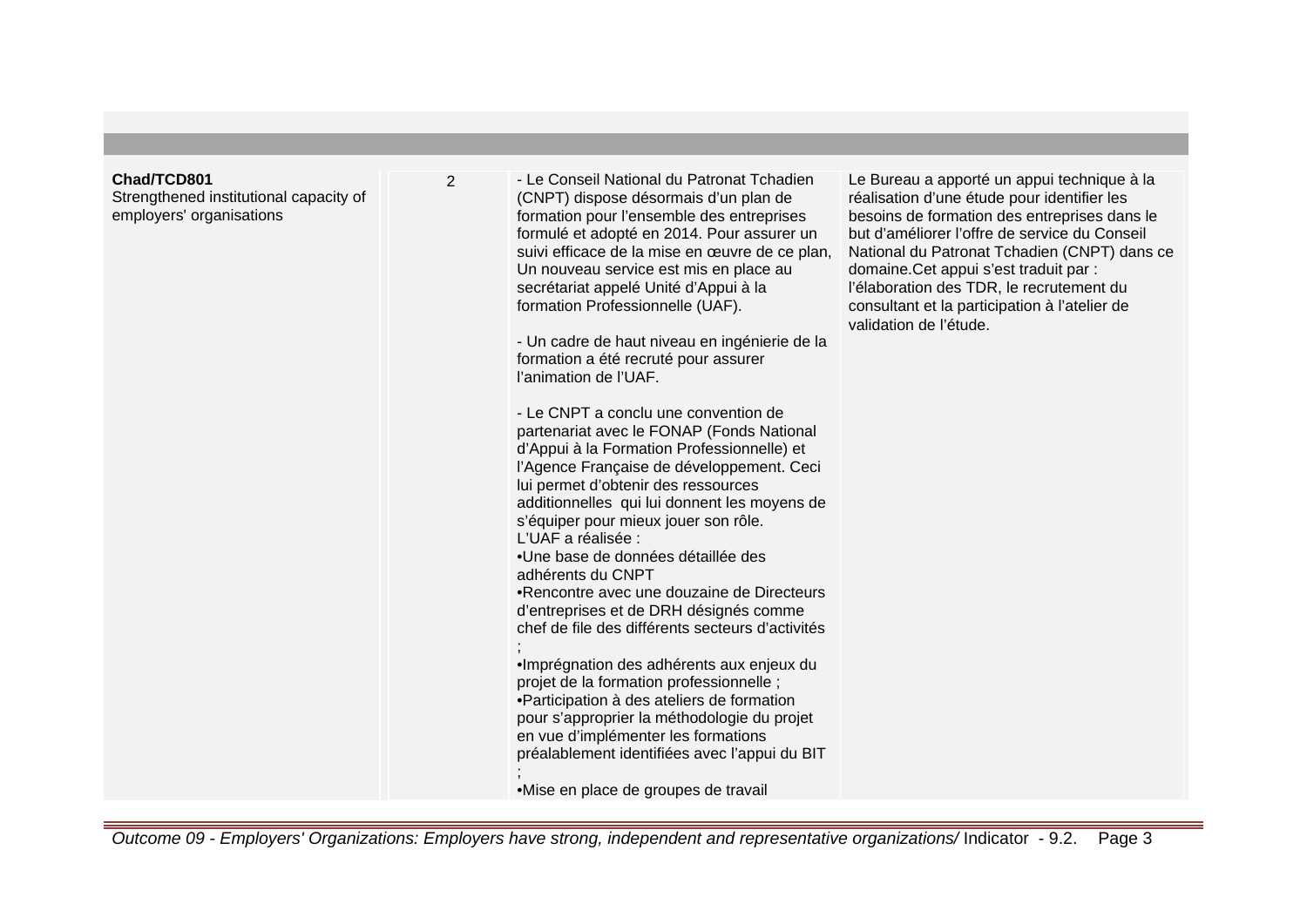|                                            | sectoriel;<br>• Elaboration de fiches diagnostiques des<br>métiers -compétences                                                                                                                                                                                                                                              |
|--------------------------------------------|------------------------------------------------------------------------------------------------------------------------------------------------------------------------------------------------------------------------------------------------------------------------------------------------------------------------------|
| entered under results or ILO contribution) | Additional CPO Information (This information should only be added when relevant and necessary and should not repeat information already                                                                                                                                                                                      |
| a)Gender equality and non-discrimination   | b) Partnerships (external)                                                                                                                                                                                                                                                                                                   |
|                                            | Grâce à cet appui, la Caisse Française de Développement a trouvé au sein<br>du secteur privé un interlocuteur pour une utilisation adéquate du<br>financement mis à la disposition du FONAP pour le secteur privé. Un<br>partenariat triangulaire CNPT-FONAP-AFD est fonctionnel grâce à cet appui<br>apporté par le bureau. |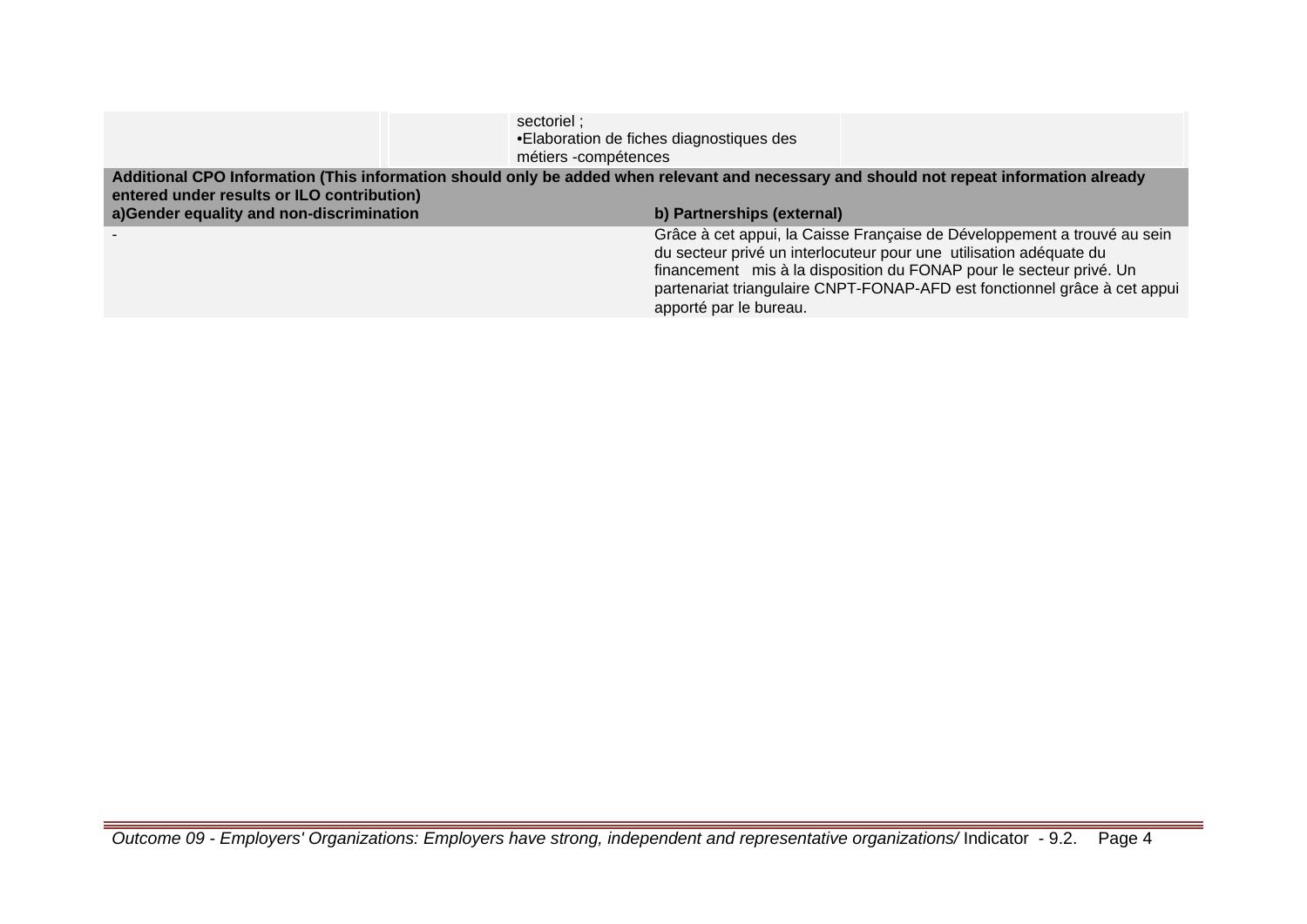#### **Democratic Republic of the Congo/COD801** Strengthened institutional capacity of employers' organisations

2 - La Fédération des Entreprises du Congo (FEC) améliore nettement la contribution de ses représentants au fonctionnement des juridictions du travail. Les assesseurs employeurs de la FEC sont formés ; -Les dossiers sont traités avec célérité ; -Les décisions arbitraires au détriment des entreprises sont moins nombreuses ; -Des règles transparentes de fixation des dommages et intérêts sont établies y compris le plafonnement de ces dommages et intérêts ;

Ceci denote d'une meilleure prise en compte des intérêts des entreprises

-

Un appui technique du BIT a été apporté à l'organisation de deux ateliers de formation à l'intention des juges assesseurs employeurs auprès des tribunaux du travail. L'appui s'est traduit par l'élaboration des TDR, le financement de l'atelier et la participation à son animation.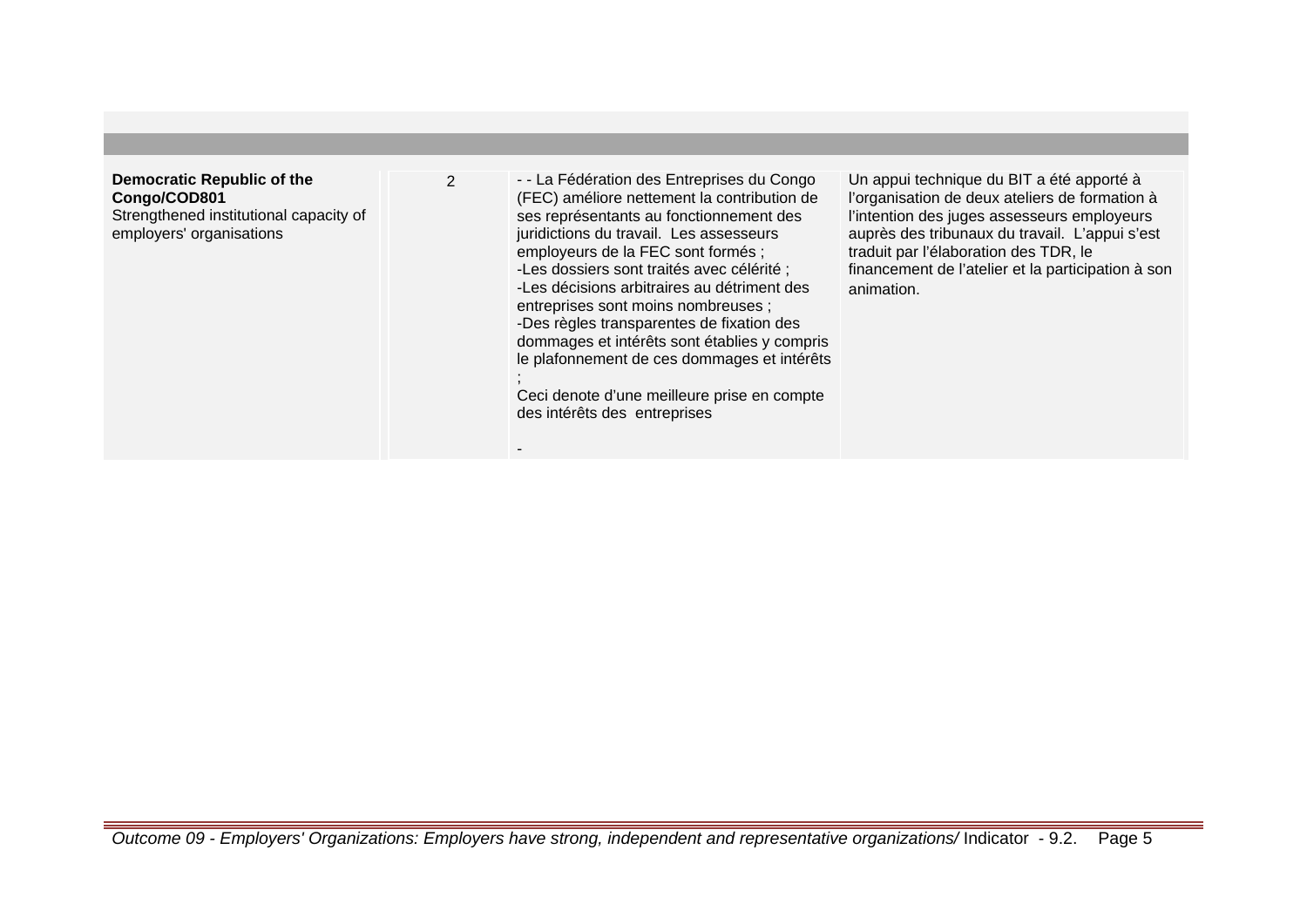#### **Comoros/COM801**

Les capacités institutionnelles des organisations d'employeurs sont renforcées, et la participation des membres accrue.

2 Une nouvelle organisation d'employeurs, le Mouvement des Entreprises Comoriennes (MODEC), est créée, par fusion de la quasi-totalité des organisations existante. Une nouvelle vision et un nouveau plan de développement stratégique ont été adoptés en 2014.

Le Secrétariat permanent est fonctionnel. Les membres du secrétariat, mais aussi les élus du Conseil Exécutif sont renforcés par l'acquisition de techniques dans la gestion efficace des organisations d'employeurs.

Une base de données a été mis en place pour une meilleure connaissance des membres, et le site web créé devient un outil d'information pour les membres, un espace d'échanges, et de publication, notamment sur les appels d'offres. Par ailleurs, le site fournit des informations aux membres et aux potentiels adhérents sur les questions économiques et sociales, les formalités de création d'entreprises

Le BIT a apporté un appui technique pour la réalisation de l'audit de l'OPACO qui a conduit à la création de la nouvelle organisation qu'est le MODEC, ainsi que pour l'organisation de l'atelier de formation des nouveaux dirigeants à la gestion efficace des organisations d'employeurs.

Le BIT a également contribué au plan technique et financier pour la réalisation de la base de données, élaborer les TDR, recruteré un consultant pour réaliser la base de données et concevoir un site web pour l'héberger.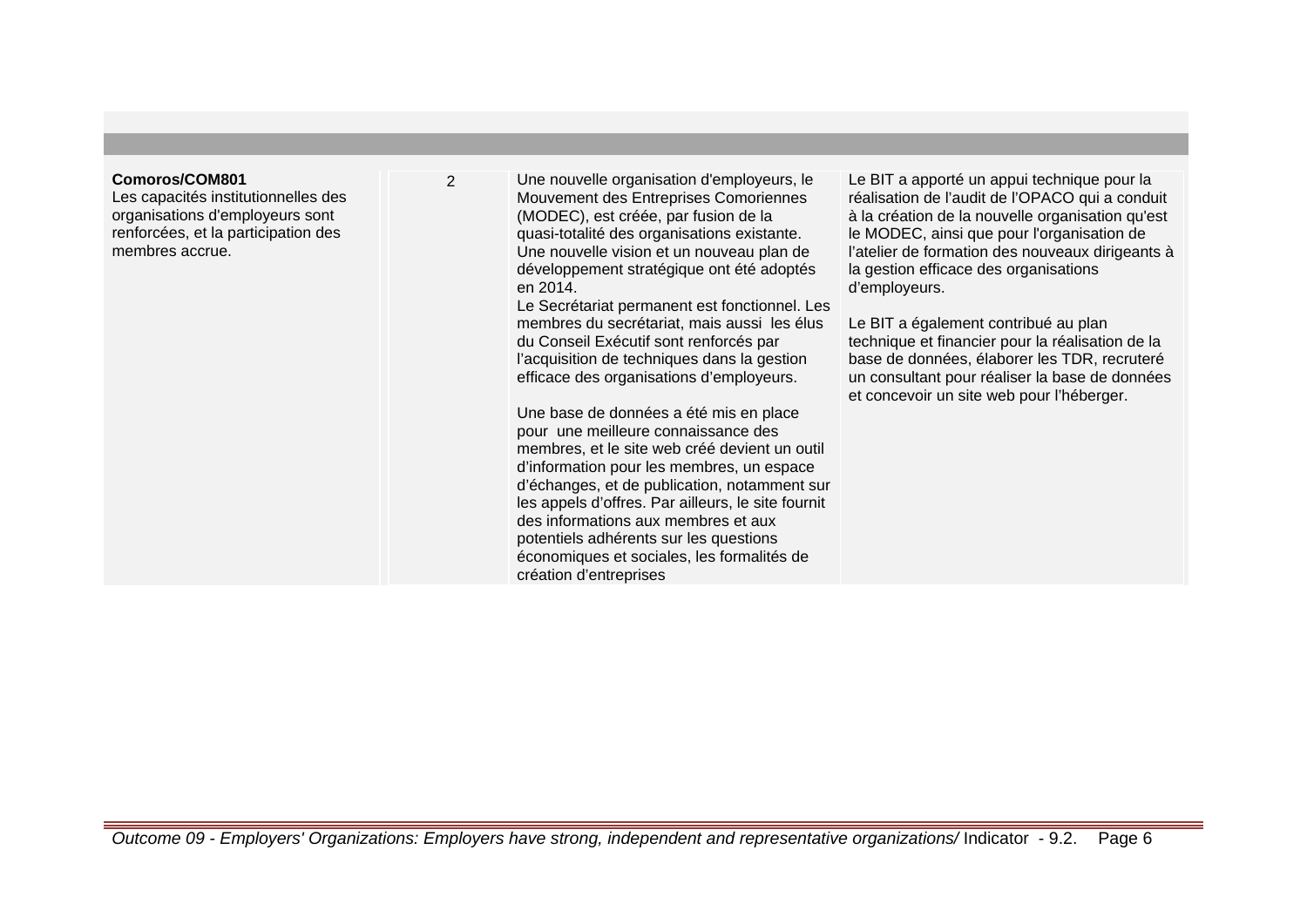#### **Ethiopia/ETH801**

Institutional capacity of employers' federation Strengthened

2 The Ethiopian Employers' Federation, EEF, developed new training and legal services for SMEs. Training is being provided to SMEs on entrepreneurship, financial and business management, booking keeping, tax and labour law which were needs identified for this sector and which were not otherwise being met.

> EEF organised the small and medium sized enterprises sector and an SME association was formed which became a member of the EEF. The Chairman of the SME association is now a Board member of the EEF.

ILO provided capacity building support to EEF with funding from the Danish government and advisory and technical support from ACT/EMP to mobilize and organize the SME sector.

The support included training on entrepreneurship, financial & business management, book keeping, tax and labour law for SME's.

The ILO trained 40 board members of EEF and its branches on the role of an effective employer' organizations to assist board members to play their roles effectively in strengthening the EEF branches.

ILO provided support to the organisation of a high level symposium for Employers to discuss the draft labour law and tax issues attended by 300 employers.

ILO conducted study tour for social partners to Ghana and Kenya to learn about membership expansion and services delivery.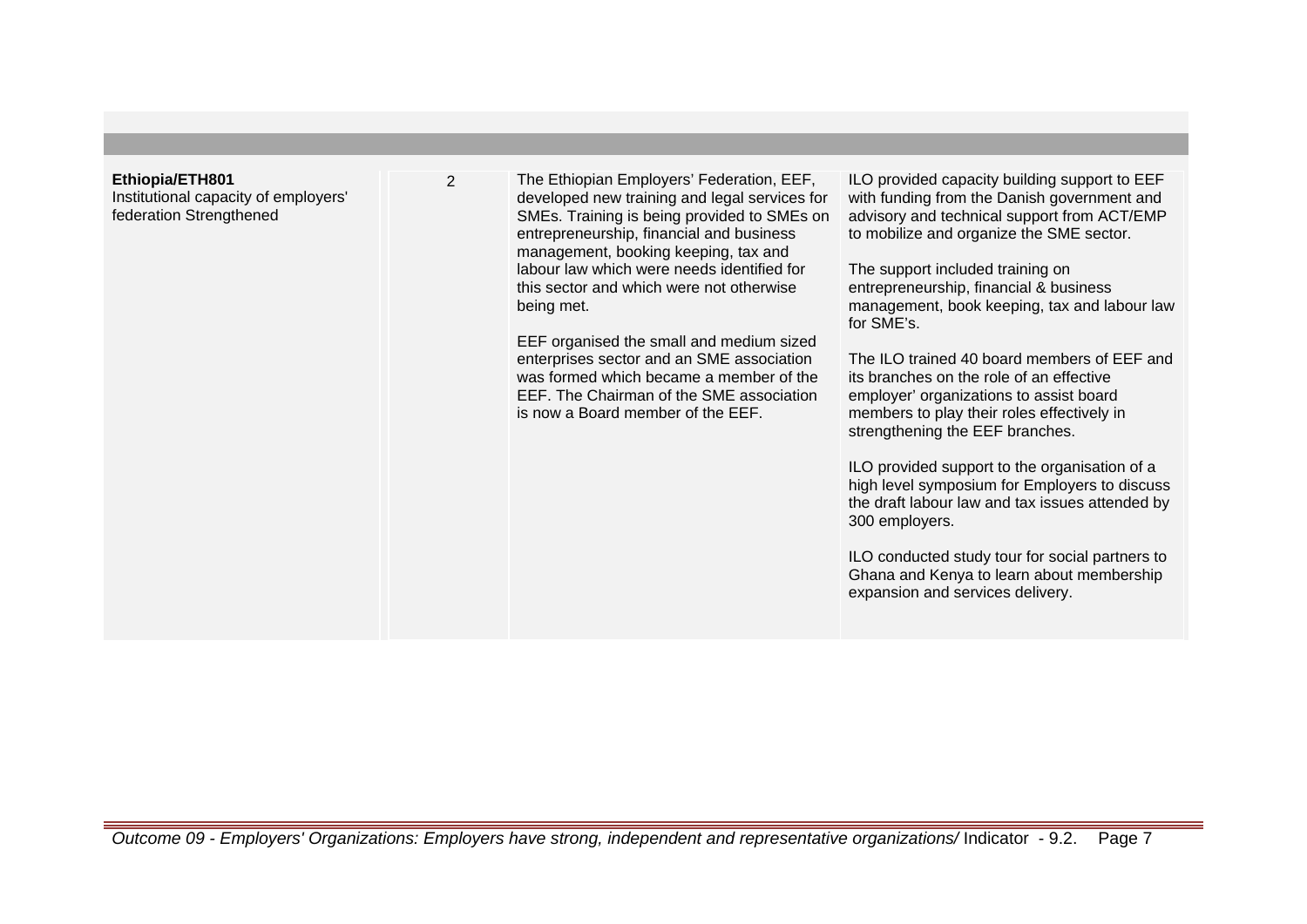#### **Uganda/UGA803**

Strengthening institutional capacity of employers' organizations

2 The Federation of Uganda Employers, FUE, started a new service to represent members and potential members at the Industrial Court. Previously employers sought representation from advocates in private practice for labour disputes. With the introduction of the Labour Court FUE is able to serve its members at all levels of dispute settlement from the workplace to the Labour Court. It has set up a case management system to ensure proper registration, recording and cataloguing of cases and use of precedents.

> The Federation of Uganda Employers, FUE, developed a Collective Bargaining Manual to supplement its training service. The publication has been widely distributed. FUE is promoting the manual as a user's guide and reference document by members before and during engagement in collective bargaining at the workplace to ensure compliance with the law and good industrial practice. In addition, FUE members now attend its training programmes on collective bargaining to encourage more dialogue at the workplace.

ILO provided technical support for the Training of FUE legal staff to enable them to represent current and potential members at the Labour Court.

ILO provided technical and financial support for development of the Collective Bargaining Manual.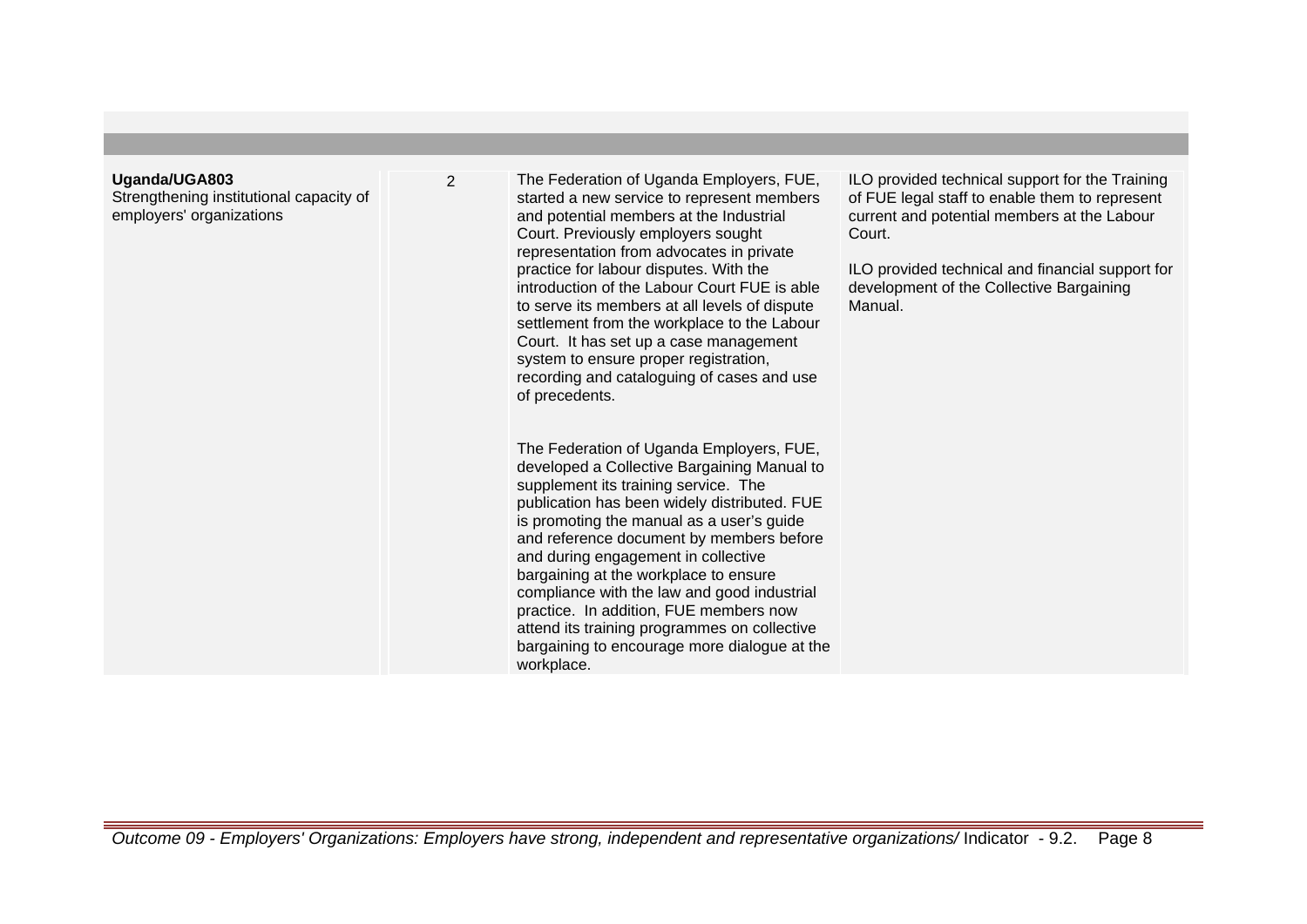#### **Morocco/MAR801**

Strengthened institutional capacity of employers' organisations

2 1) La Confédération générale des Entreprises du Maroc (CGEM) a mis en place une médiation sociale bipartite pour répondre aux besoins des entreprises qui font face à des conflits. Cette médiation a fait l'objet d'un accord national bipartite en 2012 entre les partenaires sociaux nationaux. La CGEM a régionalisé cet accord en 2014-15 pour mieux répondre aux besoins des entreprises. Des accords ont ainsi été signés au niveau local (Oriental, Marrakech-Tensift-Haouz, Souss-Massa-Draâ, et Tanger-Tétouan) entre la CGEM et les syndicats pour la mise en œuvre de la médiation sociale.

> 2) La CGEM planifie de mettre en place une Académie sociale sur la base des recommandations du BIT qui donnera des formations à ses membres sur les questions sociales et du dialogue social.

1) Le BIT a appuyé soutenu techniquement le lancement de la ''Caravane sociale'' de la CGEM qui avait pour objectif de promouvoir auprès de ses membres la médiation sociale, le dialogue social et le travail décent. Le BIT a participé à de nombreuses étapes de la Caravane sociale ainsi qu'à d'autres conférences pour promouvoir le nouveau mécanisme proposé par la CGEM à ses membres.

Un guide sur la médiation sociale a été élaboré avec l'appui du BIT et mis à la disposition des membres de la CGEM.

2) Le BIT a soutenu techniquement le projet de mise en place au sein de la CGEM d'une Académie sociale. Cette Académie est à l'origine basée sur l'expérience belge présentée lors de la réunion du Forum des employeurs du Maghreb organisée par le BIT en avril 2014 au Maroc. Le BIT a mobilisé l'expertise technique pour l'élaboration d'un rapport sur la faisabilité de la mise en place de cette Académie sociale.

**Additional CPO Information (This information should only be added when relevant and necessary and should not repeat information already entered under results or ILO contribution)**

| a) Gender equality and non-discrimination                                   | b) Partnerships (external)                                               |
|-----------------------------------------------------------------------------|--------------------------------------------------------------------------|
| Le BIT a travaillé à plusieurs reprises avec l'Association des Femmes Chefs | Coopération avec d'autres organisations patronales (CGEA-Algérie, UTICA- |
| d'Entreprises du Maroc (AFEM) sur la question de la gestion des             | Tunisie, FEB- Belgique).                                                 |
| organisations d'employeurs et sur l'entrepreneuriat féminin.                |                                                                          |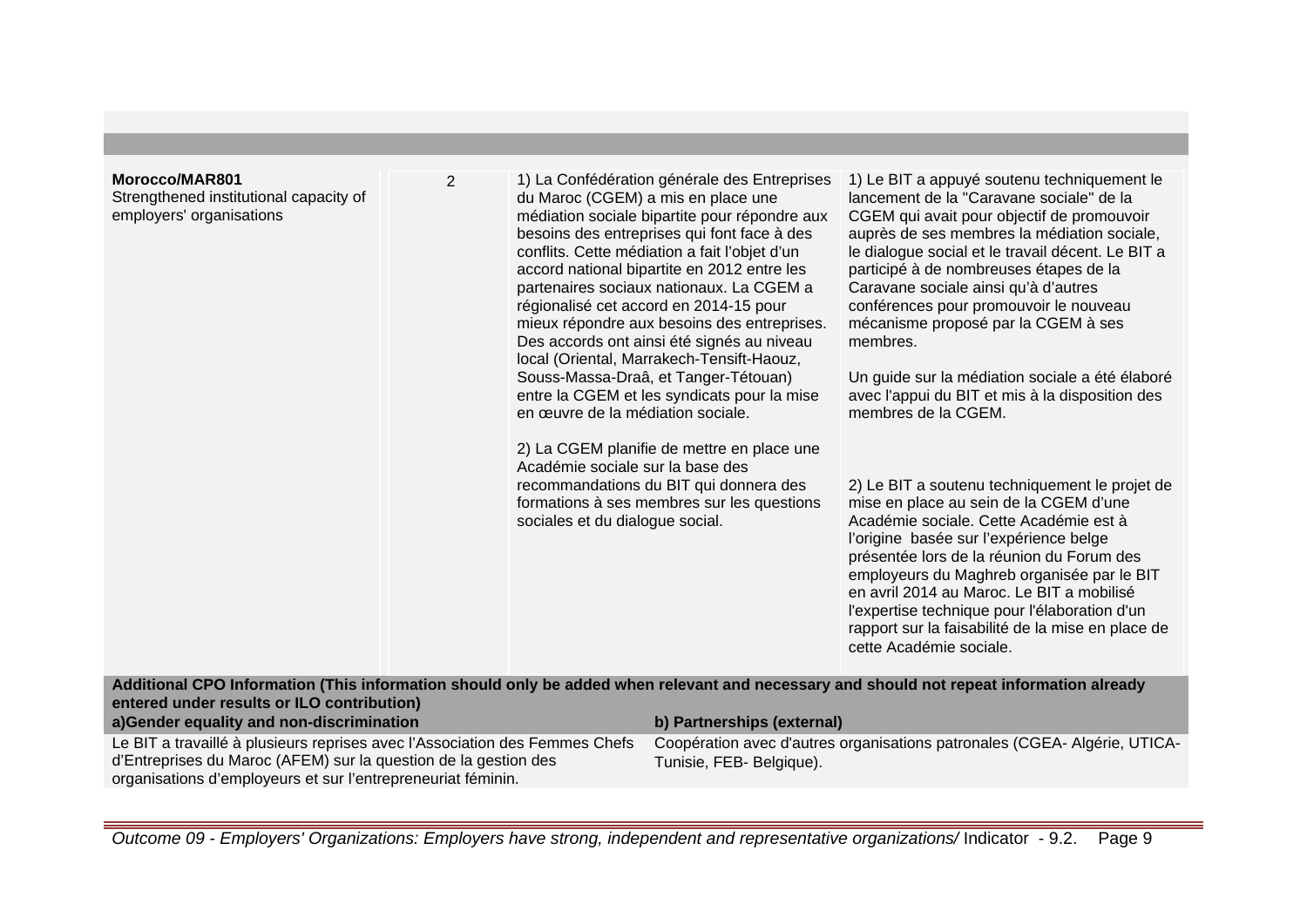| Sudan/SDN801<br>Strengthened institutional capacity of<br>employers' organisations |   | The Sudanese Business and Employers<br>Federation (SBEF) created the<br><b>Entrepreneurial Promotion and Capacity</b><br><b>Building Center (former Entrepreneurship)</b><br>Institute in the OBW) by an official decree. It<br>will respond to the companies needs in terms<br>of services and to entrepreneurs. The<br><b>Entrepreneurship Promotion and Capacity</b><br>Building Centre's primary emphasis is to<br>coach new companies and existing ones to<br>help them add substantial jobs, incomes and<br>revenues to Sudan's economy. It targets to<br>enhance the role of business associations<br>and business incubators to better serve the<br>overall business environment in Sudan.<br>The SBEF adopted the feasibility study in<br>January 2015. | The ILO has supported the SBEF in the<br>establishment of this Center. Several missions<br>were organized and technical support was<br>provided to the SBEF in the different phases<br>including preparation of the feasibility study.<br>This was then presented to the SBEF board<br>and other stakeholders and partners. |
|------------------------------------------------------------------------------------|---|------------------------------------------------------------------------------------------------------------------------------------------------------------------------------------------------------------------------------------------------------------------------------------------------------------------------------------------------------------------------------------------------------------------------------------------------------------------------------------------------------------------------------------------------------------------------------------------------------------------------------------------------------------------------------------------------------------------------------------------------------------------|-----------------------------------------------------------------------------------------------------------------------------------------------------------------------------------------------------------------------------------------------------------------------------------------------------------------------------|
|                                                                                    | 2 | The SBEF equipped the Center using their<br>own budget with staff and materials. A<br>programme of courses was designed to<br>deliver the first ones from August 2015<br>(management of business associations,<br>SYAB, informal economy, etc.).                                                                                                                                                                                                                                                                                                                                                                                                                                                                                                                 | The ILO facilitated local expertise to monitor<br>the implementation steps with the FEI and to<br>assist the SBEF in the design and delivery of<br>the first courses.                                                                                                                                                       |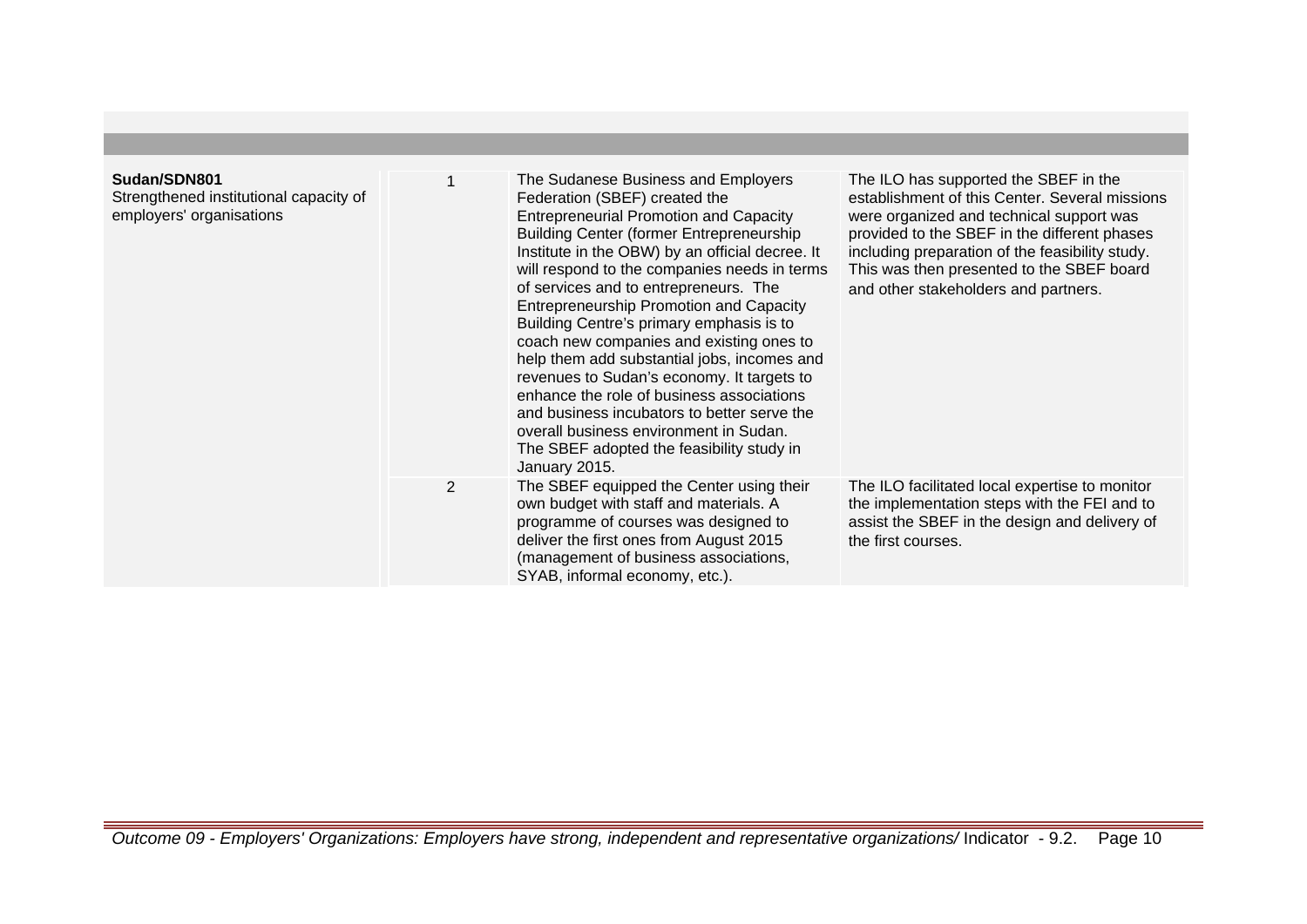| <b>Tunisia/TUN801</b><br>Strengthened institutional capacity of<br>employers' organisations | 2 | 1) Le Contrat social signé en janvier 2013 par<br>le Gouvernement et les partenaires sociaux<br>représente la feuille de route de l'Union<br>Tunisienne de l'Industrie, du Commerce et de<br>l'Artisanat (UTICA).<br>En référence au Contrat social, l'UTICA a<br>mené des actions de sensibilisation de ses<br>élus sur toute la période sur les questions<br>sociales et sur le dialogue social. Cela a<br>concerné la sensibilisation des membres de<br>la Commission sociale de l'UTICA et une<br>formation des élus locaux (fin 2015) afin<br>qu'ils proposent leurs conseils et leurs<br>services aux membres de l'UTICA dans les<br>régions de la Tunisie. Les entités régionales<br>peuvent ainsi proposer aux membres un<br>nouvel ensemble d'appui tant politique que<br>technique. Des conventions collectives ont | 1) Avec le soutien financier du Gouvernement<br>de la Norvège (Projet sur le dialogue socia), le<br>BIT a accompagné les travaux de la<br>Commission sociale de l'UTICA organisant<br>deux conférences sur le Contrat social (Tunis<br>et Sfax), pour expliquer et promouvoir auprès<br>des élus le contenu du Contrat social.                                                                                                                                                                                                                                                                                                                                                                              |
|---------------------------------------------------------------------------------------------|---|-------------------------------------------------------------------------------------------------------------------------------------------------------------------------------------------------------------------------------------------------------------------------------------------------------------------------------------------------------------------------------------------------------------------------------------------------------------------------------------------------------------------------------------------------------------------------------------------------------------------------------------------------------------------------------------------------------------------------------------------------------------------------------------------------------------------------------|-------------------------------------------------------------------------------------------------------------------------------------------------------------------------------------------------------------------------------------------------------------------------------------------------------------------------------------------------------------------------------------------------------------------------------------------------------------------------------------------------------------------------------------------------------------------------------------------------------------------------------------------------------------------------------------------------------------|
|                                                                                             |   | été signées.<br>2) L'UTICA a mis à jour son système de<br>gestion des membres début 2015 en vue<br>d'améliorer les relations avec et les services<br>aux membres.<br>3) La Chambre Nationale des Femmes Chefs<br>d'Entreprise (CNFCE) – structure de l'UTICA<br>- a révisé ses statuts pour lui permettre un<br>meilleur accompagnement de ses membres.<br>En se basant aussi sur une nouvelle vision<br>stratégique, la CNFCE a mis en place en<br>décembre 2014 un plan d'accompagnement<br>des femmes chefs d'entreprise (FCE) pour<br>les aider dans le démarrage de l'entreprise<br>(dans ce cadre, la CNFCE a signé un accord                                                                                                                                                                                           | 2) Le BIT a fourni l'outil adéquat (logiciel) à<br>l'UTICA pour la gestion des membres et a<br>formé son staff sur l'utilisation de cet outil.<br>3) Le BIT a appuyé techniquement la révision<br>des statuts de la CNFCE.<br>Le BIT a produit une étude sur la participation<br>des femmes dans les structures de l'UTICA<br>permettant une prise de conscience de la place<br>des femmes chefs d'entreprise (FCE) dans<br>l'économie tunisienne.<br>Le BIT a renforcé les capacités de 25 FCE sur<br>la gestion des organisations d'employeurs, la<br>planification stratégique et sur les services aux<br>membres permettant d'améliorer leur offre de<br>service. Le BIT a aussi facilité l'échange des |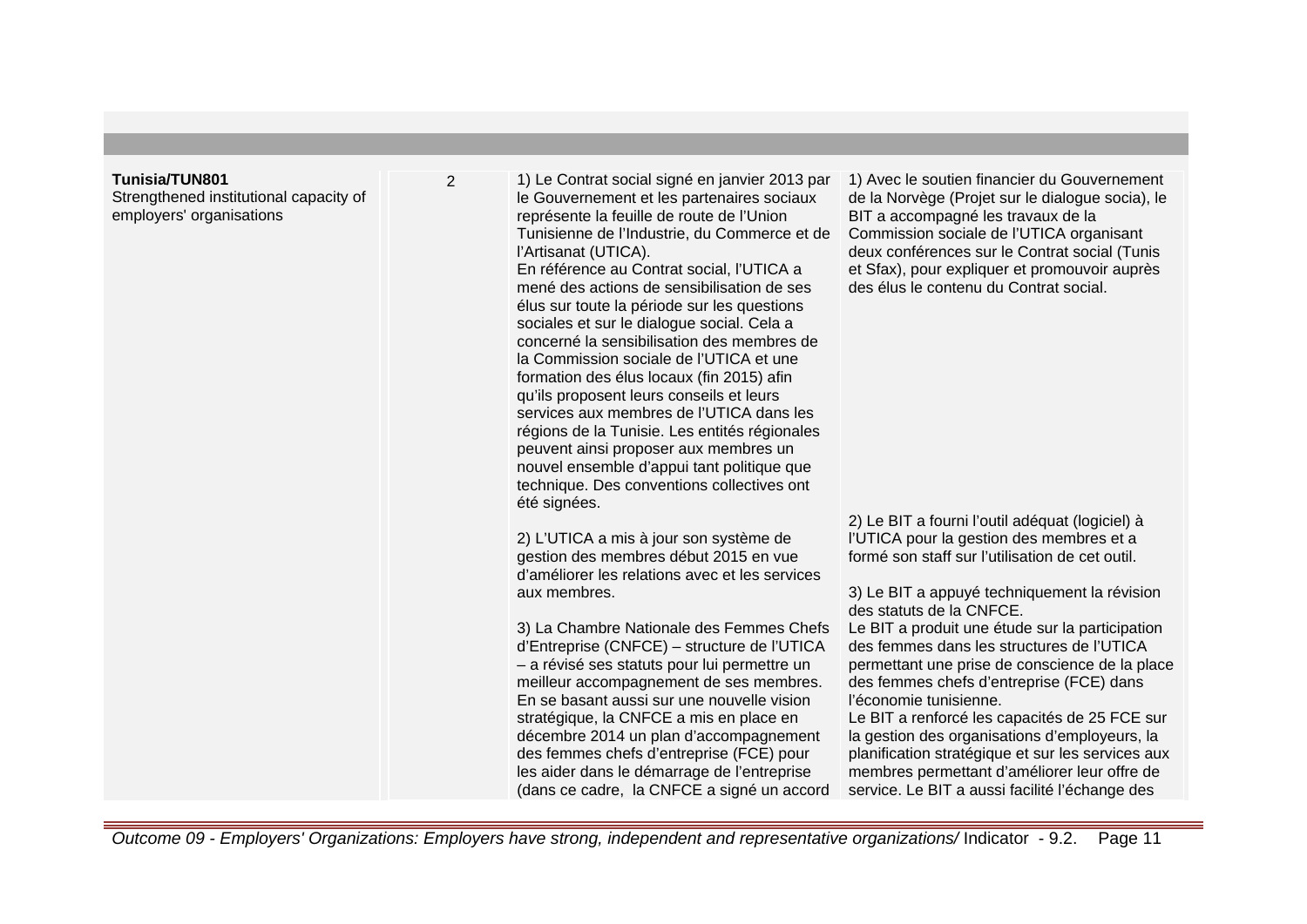|                                                                                                                                                                                       | avec HEC Tunis) et en proposant des<br>nouveaux services d'appui comme dans la<br>gestion d'entreprise, en mettant en place des<br>services d'appui (accès au crédit, foires,<br>formations, etc.). L'UTICA s'est engagée<br>dans le cadre de l'évaluation du<br>développement de l'entrepreneuriat féminin<br>(DEF) à promouvoir les recommandations en<br>ce sens.<br>4) La CNFCE a planifié la mise en place<br>d'une Académie des FCE pour aider à la<br>formation des FCE sur la gestion d'une<br>entreprise et pour les accompagner. Cette<br>Académie devrait fournir des cours aux DRH<br>et aux gestionnaires femmes. Cela fait partie<br>de la nouvelle offre de service fournie par<br>l'UTICA/CNFCE. | bonnes pratiques entre des FCE maghrébines<br>(18 participantes). Le BIT a présenté les<br>exemples du Maroc, de l'Algérie et de la<br>France.<br>Le BIT a renforcé les capacités de 90 FCE sur<br>l'accès au crédit et de 122 FCE sur le DEF.<br>4) Le BIT a apporté son soutien à la<br>planification de l'Académie des FCE par<br>l'intermédiaire de commentaires sur le rapport<br>de faisabilité. |
|---------------------------------------------------------------------------------------------------------------------------------------------------------------------------------------|------------------------------------------------------------------------------------------------------------------------------------------------------------------------------------------------------------------------------------------------------------------------------------------------------------------------------------------------------------------------------------------------------------------------------------------------------------------------------------------------------------------------------------------------------------------------------------------------------------------------------------------------------------------------------------------------------------------|--------------------------------------------------------------------------------------------------------------------------------------------------------------------------------------------------------------------------------------------------------------------------------------------------------------------------------------------------------------------------------------------------------|
| Additional CPO Information (This information should only be added when relevant and necessary and should not repeat information already<br>entered under results or ILO contribution) |                                                                                                                                                                                                                                                                                                                                                                                                                                                                                                                                                                                                                                                                                                                  |                                                                                                                                                                                                                                                                                                                                                                                                        |
| a)Gender equality and non-discrimination                                                                                                                                              | b) Partnerships (external)                                                                                                                                                                                                                                                                                                                                                                                                                                                                                                                                                                                                                                                                                       |                                                                                                                                                                                                                                                                                                                                                                                                        |
|                                                                                                                                                                                       | MEDEF et FCEM), il n'y eut pas d'autres partenariats.                                                                                                                                                                                                                                                                                                                                                                                                                                                                                                                                                                                                                                                            | En dehors des échanges avec les organisations similaires (AFEM, CGEA,                                                                                                                                                                                                                                                                                                                                  |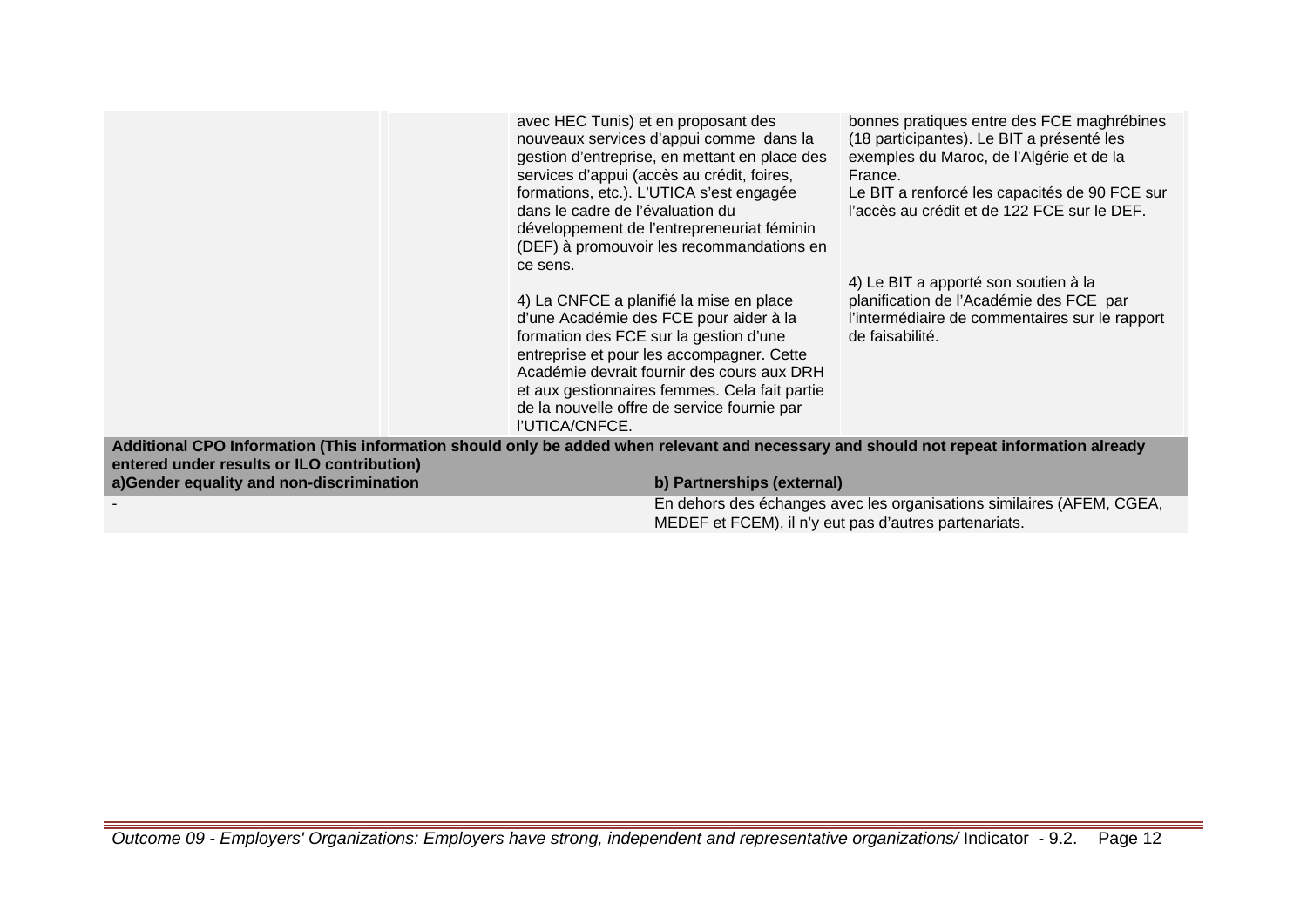#### **Senegal/SEN801**

Strengthened institutional capacity of employers' organisations

2 Le Conseil National du Patronat du Sénégal (CNP) a amélioré les services offerts à ses membres. L'organisation a mis en place, depuis avril 2015, une base de données informatisée des adhérents qui lui permet de mieux cibler son offre de services, de disposer de données actualisées sur les groupements professionnels et les entreprises membres et de faciliter la gestion des adhérents ainsi que leur recrutement. Le CNP offre également à ses groupements professionnels et entreprises membres de la CGECI un nouveau service de « Formation en Santé et Sécurité au Travail » depuis septembre 2015. C'est ainsi que les formateurs du CNP ont

organisé une première formation sur « Les Equipements de Protection Individuelle dans les Entreprises» en Octobre 2015.

Le BIT a apporté son expertise au CNP en mettant à sa disposition les outils développés par le Programme de formation des employeurs du CIF-OIT de Turin sur « Les éléments essentiels de la Santé et Sécurité au Travail » et « la base de données CRM » et en formant son personnel et ses représentants sur leur utilisation à Turin et à Dakar.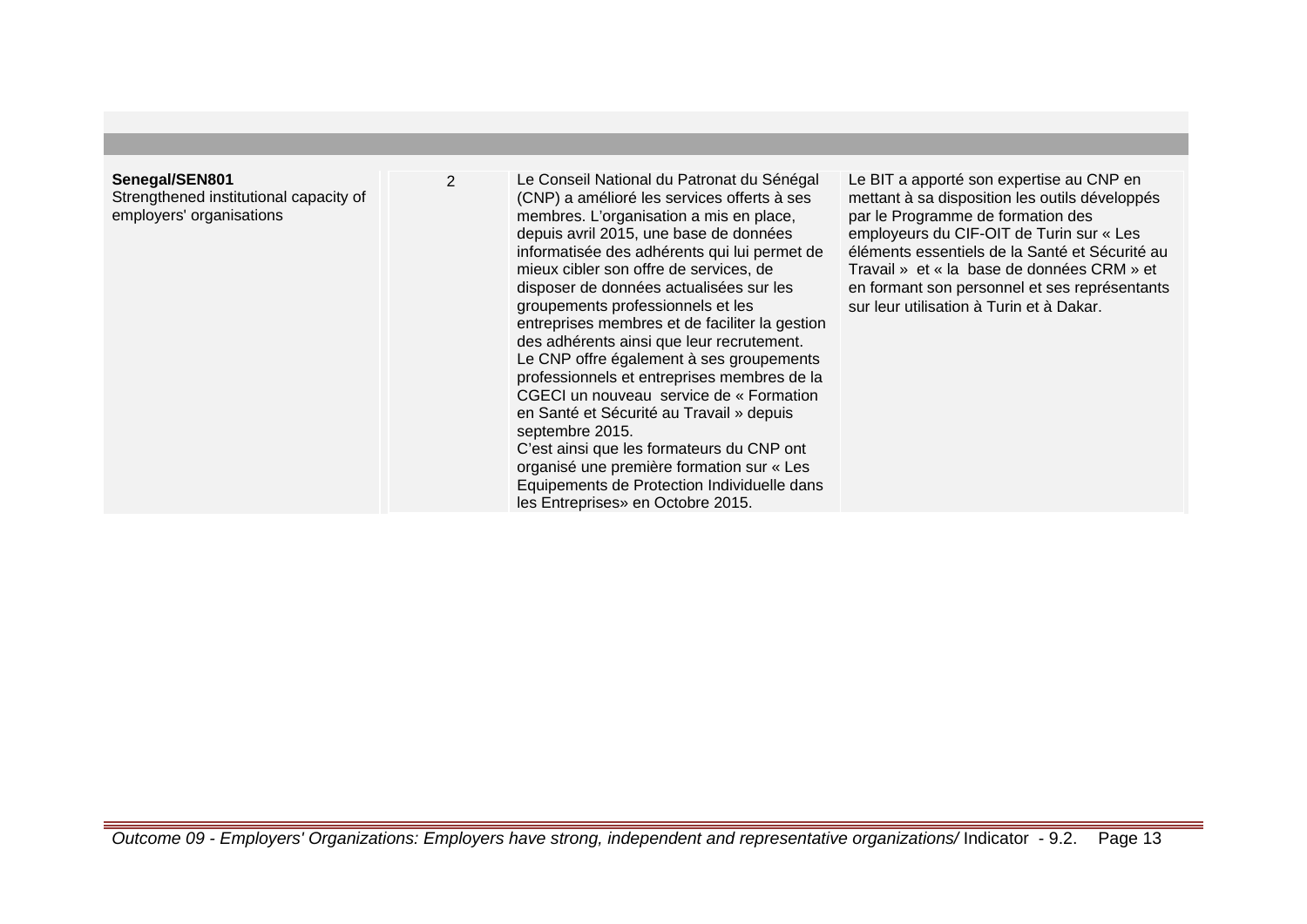#### **Botswana/BWA801**

Enhanced capacity for the Employers' Organizations to influence the national policy environment.

2 Business Botswana (BOCCIM) developed an action plan for enhancing access to its financial and non-financial services for SMEs. The action plan is based on a Membership Service Needs survey which. included mapping the demand and supply of financial and non-financial services for current and potential members. The mapping was validated through a stakeholder workshop.

> As a result, the Business Botswana as rolled out a new service for SME's: -"Productivity Raising through enhanced Working conditions for Employees of Small and medium-sized Sustainable enterprise (PROWESS)". The programme has been accredited by the Botswana Qualification Authority.

The aim of program is to equip owner managers of small and medium sized enterprises with tools to design and implement a productivity improvement action plan based on enhanced working conditions and human resources development. The trainers are Botswana Qualification Authority (BQA) accredited.

ILO supported Business Botswana (formely BOCCIM) with technical assistance to review its service offering portfolio through a service needs assessment survey to inform the development of improved services.

The ILO provided technical support for the mapping study on the demand and supply of financial and non-financial services for SMEs that are existing or potential members of the employers' organization.

The ILO in collaboration with the employers organization provided technical support towards the development of a new training programme for SMEs - PROWESS.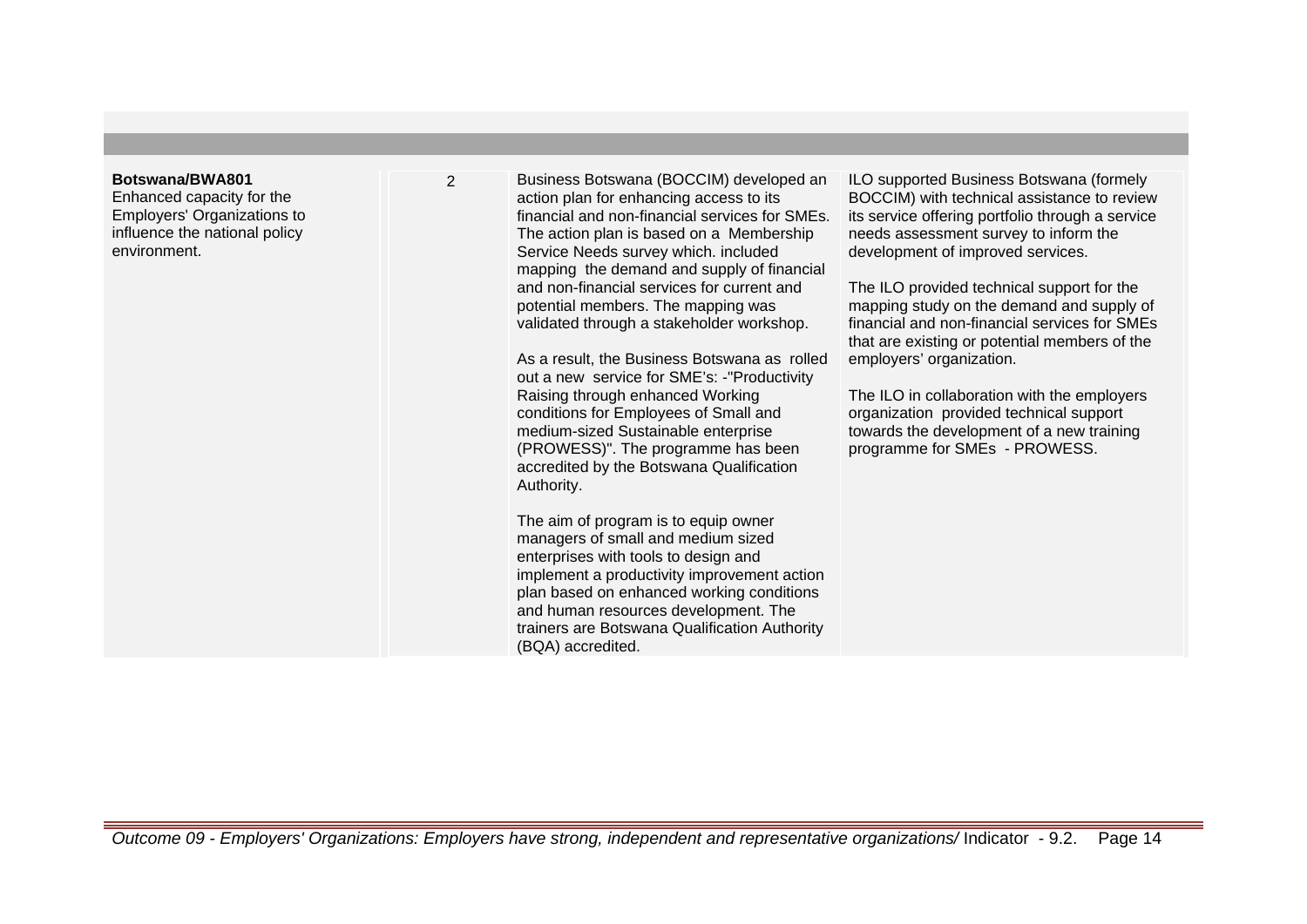#### **Burkina Faso/BFA801**

Strengthened institutional capacity of employers' organisations

2 1.Le Conseil National du Patronat Burkinabé (CNPB) a amélioré l'offre de services à ses membres. Un guide sur la législation sociale a été élaboré et mis à la disposition de ceux-ci. Le guide a servi de support à l'organisation, du 16 au 18 décembre 2014, d'une session de formation sur la législation sociale et les Normes Internationales du Travail, plus spécifiquement, pour les assesseurs employeurs siégeant dans les tribunaux du travail et pour les représentants du CNPB dans les instances de concertation bi- et tripartite.

> 2) Le CNPB a aussi mis en place une base de données informatisée des adhérents qui lui permet de mieux cibler son offre de services en disposant de données actualisées sur les groupements professionnels et les entreprises membres et de faciliter la gestion des adhérents ainsi que leur recrutement.

> 3) Le CNPB est également en mesure d'offrir à ses membres un nouveau service de formation en Santé et Sécurité au Travail

1-Le BIT a apporté son assistance à l'élaboration du guide sur la législation sociale à l'usage des employeurs du Burkina Faso en procédant au recrutement d'un consultant et en fournissant des commentaires tout au long du processus. Les experts du BIT ont également participé à l'atelier de validation du guide organisé le 16 décembre 2014 sur financement du BIT.

-Le BIT a en outre renforcé les capacités d'une trentaine de membres des groupements professionnels du CNPB sur la législation sociale et les Normes internationales du travail. Ceci a été réalisé à travers la facilitation par le consultant et les experts du BIT, les 17 et 18 Décembre 2014, d'une session de formation sur la législation sociale et sur les Normes Internationales du Travail.

-Le BIT a, par ailleurs, fait procéder à la conception graphique du document final et contribué financièrement à sa publication.

- Le BIT a apporté son expertise au CNPB en mettant à sa disposition les outils développés par le Programme de formation des employeurs du CIF-OIT de Turin sur « la base de données CRM » et sur « Les éléments essentiels de la Santé et Sécurité au Travail » ainsi qu'en formant, à Turin et à Ouagadougou, son personnel et ses représentants sur leur utilisation.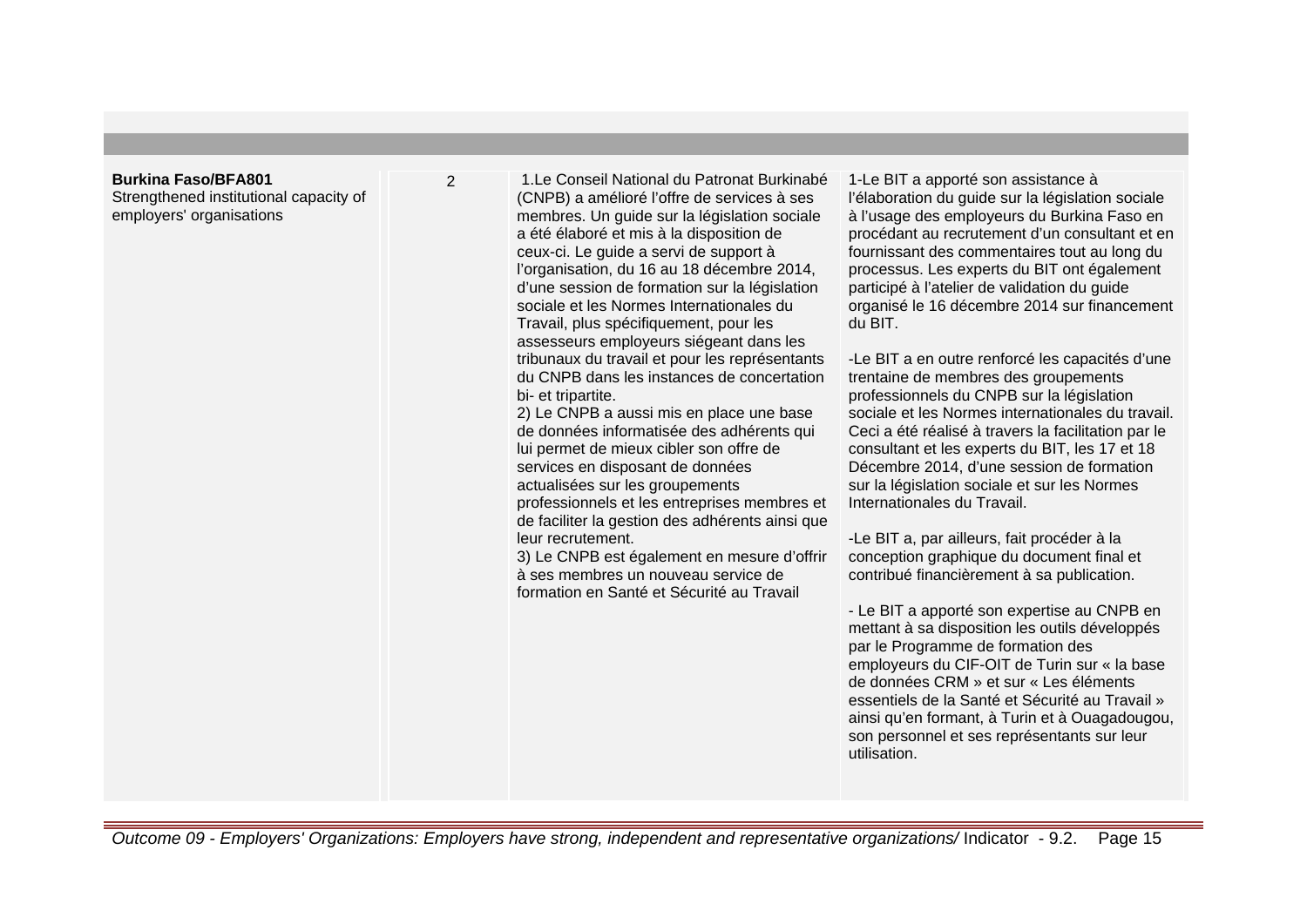#### **Cote d'Ivoire/CIV801**

Strengthened institutional capacity of employers' organisations

2 Dans le cadre du développement de ses services à valeur ajoutée, la Confédération Générale des Entreprises de Côte d'Ivoire (CGECI) a mis en place, depuis juin 2015, un nouveau service en matière de techniques de négociation des conventions collectives. La CGECI dispose désormais d'une équipe de formateurs dans ce domaine ce qui lui a permis de renforcer les capacités de ses membres notamment lors des négociations sur les minimas catégoriels mais aussi de bénéficier d'une source de revenus complémentaire en organisant des formations payantes.

> La CGECI offre également aux groupements professionnels et entreprises membres de la CGECI un nouveau service de « Formation en Santé et Sécurité au Travail ».

> La CGECI a aussi mis en place une base de données informatisée des adhérents qui lui permet de mieux cibler son offre de services en disposant de données actualisées sur les groupements professionnels et les entreprises membres et de faciliter la gestion des adhérents ainsi que leur recrutement.

Le BIT a apporté son appui à la mise en place du service de formation en dialogue social et techniques de négociations des conventions collectives de la CGECI en organisant une formation de 25 personnes dont 7 femmes avec l'appui du CIF-OIT de Turin a Abidjan en juin 2014. Les experts du BIT ont également fourni des conseils lors de la session de coaching pour les trois formateurs de la CGECI-don't une femme chef d'entreprise-sélectionnés en mai 2015. A cette occasion, le BIT a accompagné la formation d'une vingtaine de cadres d'entreprises par les formateurs de la CGECI sur les techniques de négociation.

Le BIT a apporté son expertise à en mettant à sa disposition les outils développés par le Programme de formation des employeurs du CIF-OIT de Turin sur « Les éléments essentiels de la Santé et Sécurité au Travail »et « la base de données CRM » ainsi qu'en formant, à Turin et à Abidjan, son personnel et ses représentants sur leur utilisation.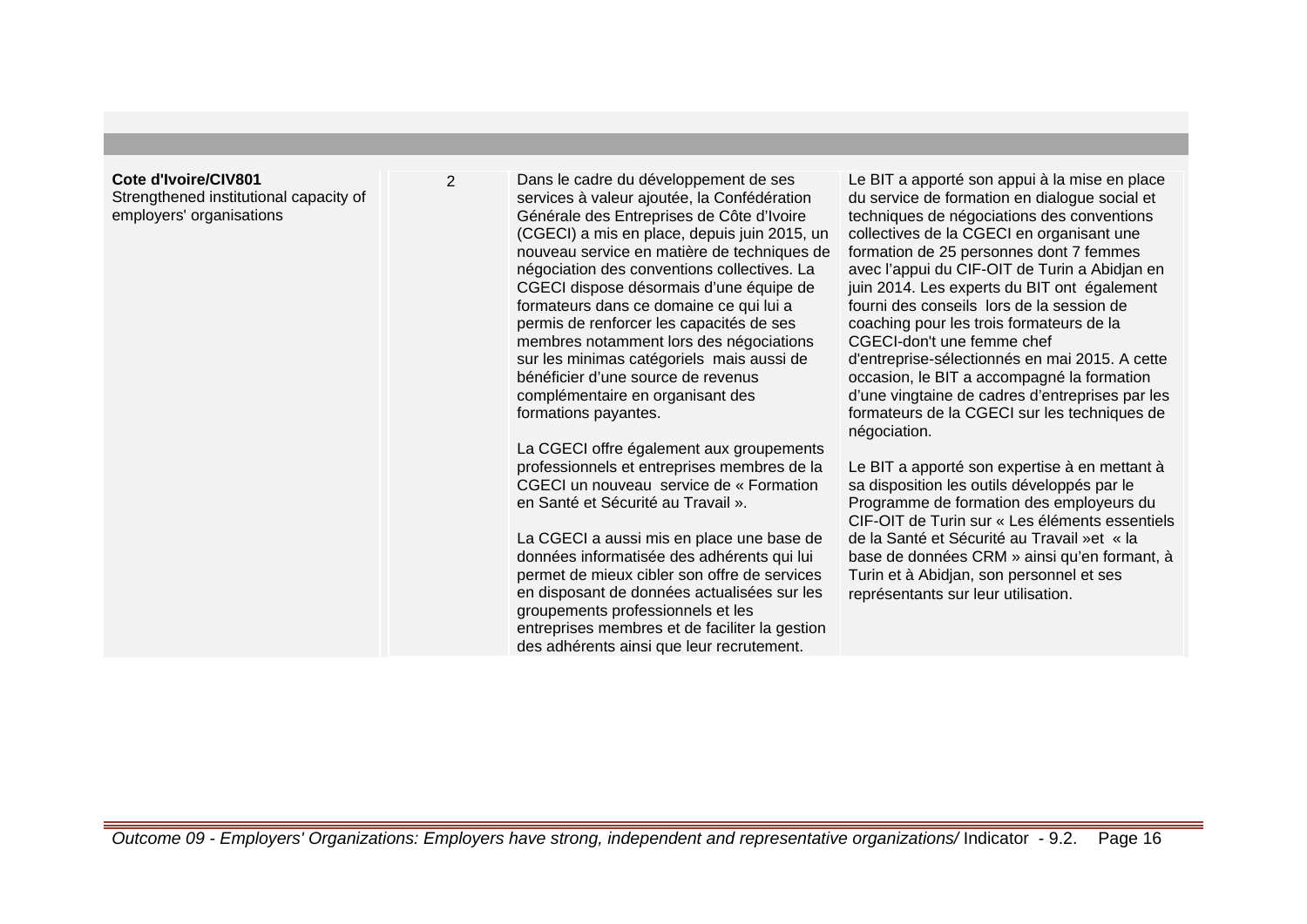## **Arab States**

| Jordan/JOR801<br>Strengthened institutional capacity of<br>employers' organizations | 1              | The Jordan Chamber of Industry Board of<br>Directors (JCI BOD) adopted a media and<br>communications strategy and developed an<br>implementation action plan to establish a new<br>Media/Communication Unit. The set up costs<br>for the unit were included in the budget that<br>was approved by the JCI BOD in December<br>2014. The JCI website was revamped and<br>put online in September 2015.                             | ILO provided technical support for the<br>development of the Media and Communication<br>Assessment strategy report with<br>recommendations in Nov. 2014.                                                                                                                                                                                                                                                                                                                                                                                                                                                                  |
|-------------------------------------------------------------------------------------|----------------|----------------------------------------------------------------------------------------------------------------------------------------------------------------------------------------------------------------------------------------------------------------------------------------------------------------------------------------------------------------------------------------------------------------------------------|---------------------------------------------------------------------------------------------------------------------------------------------------------------------------------------------------------------------------------------------------------------------------------------------------------------------------------------------------------------------------------------------------------------------------------------------------------------------------------------------------------------------------------------------------------------------------------------------------------------------------|
|                                                                                     | $\overline{2}$ | The JCI's new customer relationship<br>management (CRM) data base has been<br>installed and is operational leading to more<br>efficient membership management and<br>improved delivery of services for members.<br>JCI has professionalized its member data<br>management--including marketing and<br>reporting--to make it more efficient,<br>productive and up-to-date. JCI is using CRM<br>as a key part of their operations. | ITCILO built a CRM tailored for employers'<br>organizations by executing a survey to identify<br>their software and hardware specifications.<br>ITCILO provided a training and validation<br>workshop on the pilot database, assisted in its<br>installation and trained JCI staff in its use in<br>May and Sept. 2015 respectively. An ILO<br>Helpdesk was established to assist JCI staff<br>members in the event of technical problems.<br>CRM membership date base training in May<br>2015 was also provided by ITCILO using the<br>CRM tool and technical and financial support<br>for installation of the database. |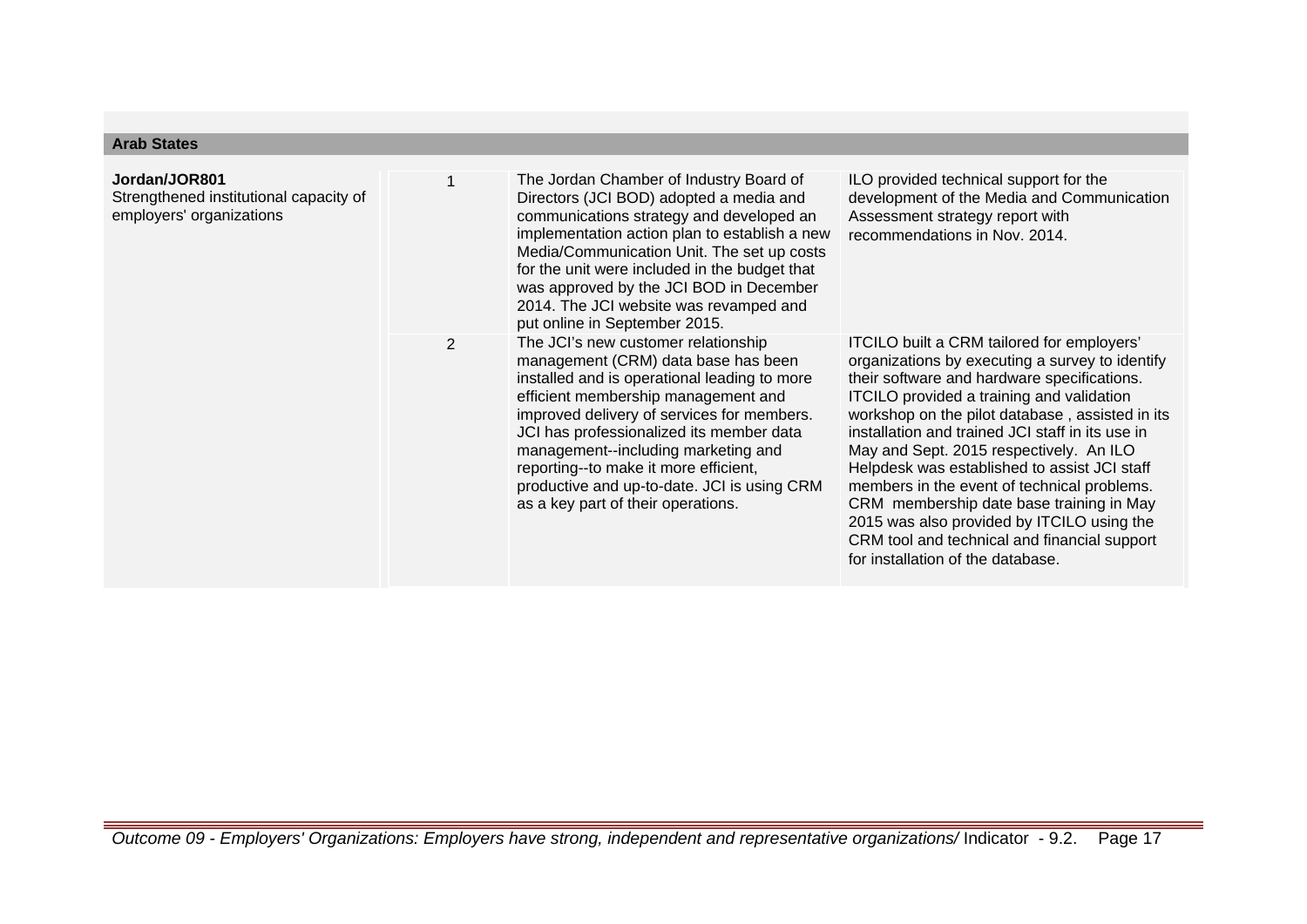# **Lebanon/LBN801**

Strengthened institutional capacity of employers' organizations

2 The Association of Lebanese Industrialists (ALI) has improved its membership management through introduction of the Customer Relationship Management (CRM) system. ALI has professionalized its member data management-including billing, marketing and reporting-to make it more efficient, productive and up-to-date. ALI is using CRM daily as part of their key operations.

ITCILO built a CRM tailored for employers' organizations by executing a survey to identify their software and hardware specifications. ITCILO provided a training and validation workshop on the pilot database , assisted in its installation and trained ALI staff in its use in May and October 2015 respectively. An ILO Helpdesk was established to assist ALI staff members in the event of technical problems. An initial membership date base training was provided to ALI in May 2015 by ITC Turin using the CRM tool.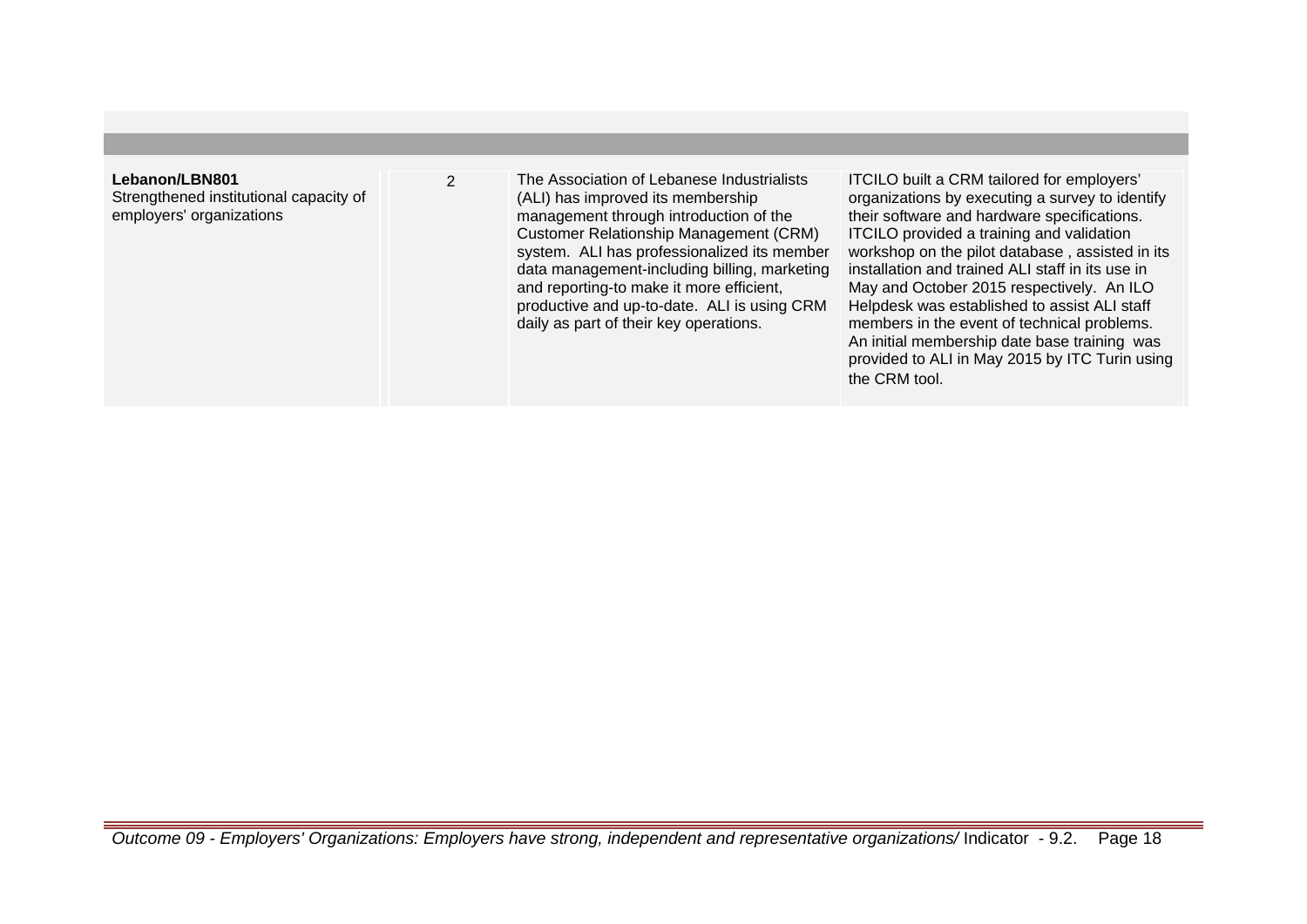# **Oman/OMN801**

Strengthened institutional capacity of employers' organisations

2 A focal point was designated by the Chairman of OCCI to coordinate between OCCI members and the ILO Business Helpdesk to help managers of Omani companies better align business operations with International Labour standards and build good industrial relations.

ILO supported workshops undertaken at OCCI in March 2014 and April 2015 targeting HR Managers of Omani companies and members of OCCI. The trainings focused on social dialogue and collective bargaining as well as ILS, CSR and the role of employers' organizations in employment policy.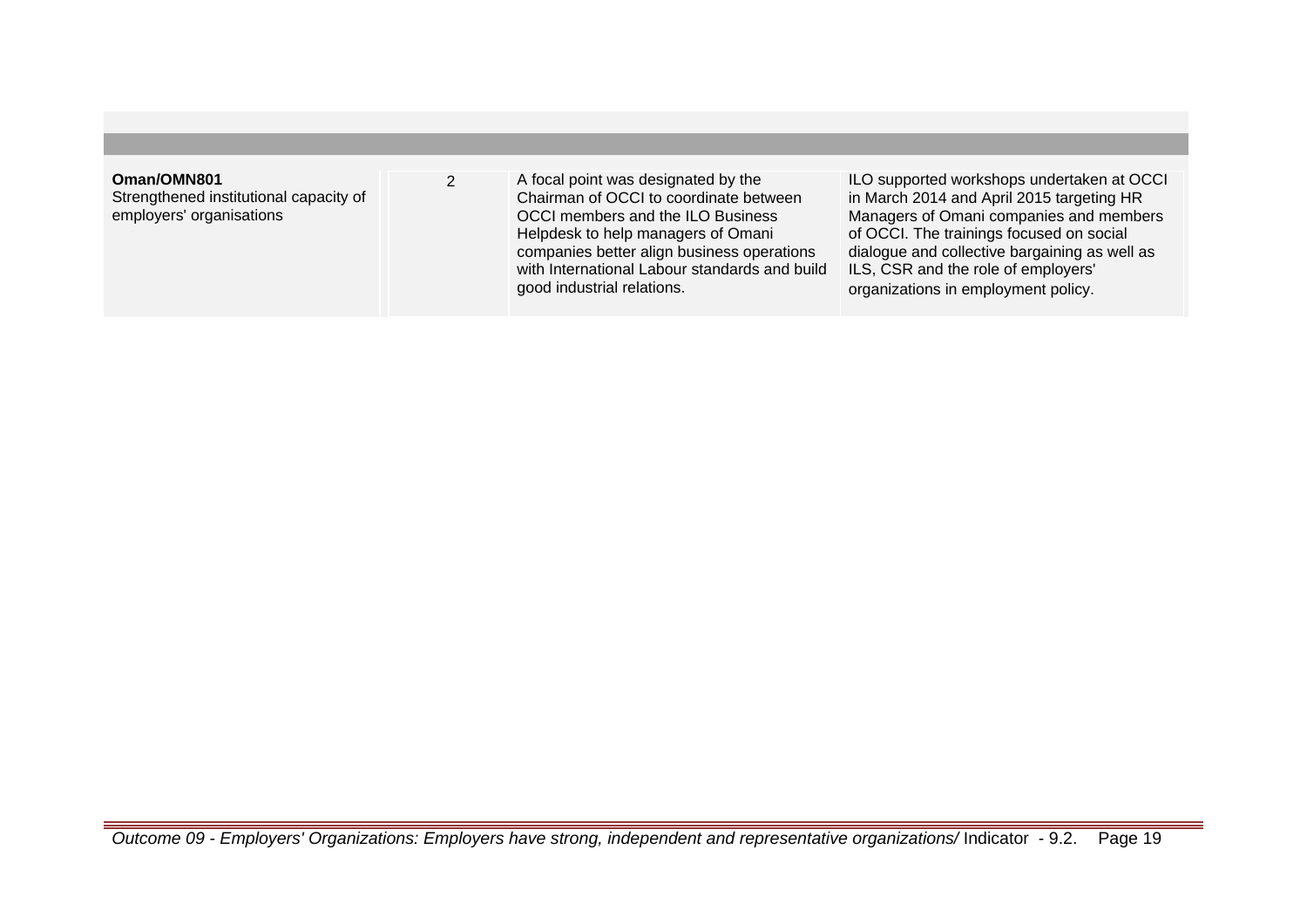| Cambodia/KHM997 | $\overline{2}$ | <b>CAMFEBAs Siem Reap office significantly</b><br>expanded its technical services, training and<br>advice to enterprises. To meet Siem Reap<br>members training demand, CAMFEBA<br>headquarters launched two new nation-wide<br>trainings on non-discrimination (2013) and<br>occupational safety and health (2014) and<br>organized networking events which included<br>legislative updates.<br>Five training workshops on<br>non-discrimination were offered nationwide to<br>64 firms (105 participants). Eleven training<br>workshops were held on Essentials of<br>Occupational Safety and Health (EOSH) in<br>which 77 firms (288 individuals) participated.<br>CAMFEBA is now successfully running the<br>new OSH service on a commercial basis.<br>CAMFEBA is providing a new information<br>service to its members to raise awareness of<br>employment services offered by the National<br>Employment Agency (NEA). As a result<br>linkages have been built between CAMFEBA<br>members and the job centres of the National<br><b>Employment Agency located throughout</b><br>Cambodia which can assist firms in meeting<br>their recruitment needs.<br>CAMFEBA has improved its membership<br>management through introduction of the<br><b>Customer Relationship Management (CRM)</b><br>system. CAMFEBA has professionalized its<br>member data management including billing,<br>marketing and reporting to make it more<br>efficient, productive and up-to-date. | The ILO provided technical support for training<br>programmes in Siem Reap on industrial<br>relations, OSH; non-discrimination; marketing;<br>management; and service provision.<br>ILO and ILO ITC provided regional OSH<br>training workshops in Bangkok on December<br>2013 and April 2014 which showcased a new<br>employers' toolkit on Essentials of<br>Occupational Safety and Health (EOSH)<br>developed by the ITCILO.<br>The ILO conducted an assessment of<br>CAMFEBA's capacity to implement the new<br>EOSH training service. The ILO also provided<br>technical assistance on a CAMFEBA<br>business/implementation plan for an OSH<br>training service and for a training of trainers<br>workshop to test the EOSH package at national<br>level. The EOSH modules were adapted for a<br>national audience and translated into Khmer.<br>With support from a Chinese South-South<br>Cooperation project - the ILO provided four<br>awareness raising activities across the country<br>in collaboration with national employment<br>services and its job centres and assisted in the<br>development of CAMFEBA's NEA<br>communication materials.<br>ITCILO built a CRM tailored for employers'<br>organizations by executing a survey to identify<br>their software and hardware specifications.<br>ITCILO provided a training and validation<br>workshop on the pilot database, assisted in its<br>installation and trained I CAMFEBA staff in its |
|-----------------|----------------|-----------------------------------------------------------------------------------------------------------------------------------------------------------------------------------------------------------------------------------------------------------------------------------------------------------------------------------------------------------------------------------------------------------------------------------------------------------------------------------------------------------------------------------------------------------------------------------------------------------------------------------------------------------------------------------------------------------------------------------------------------------------------------------------------------------------------------------------------------------------------------------------------------------------------------------------------------------------------------------------------------------------------------------------------------------------------------------------------------------------------------------------------------------------------------------------------------------------------------------------------------------------------------------------------------------------------------------------------------------------------------------------------------------------------------------------------------------------------------|-----------------------------------------------------------------------------------------------------------------------------------------------------------------------------------------------------------------------------------------------------------------------------------------------------------------------------------------------------------------------------------------------------------------------------------------------------------------------------------------------------------------------------------------------------------------------------------------------------------------------------------------------------------------------------------------------------------------------------------------------------------------------------------------------------------------------------------------------------------------------------------------------------------------------------------------------------------------------------------------------------------------------------------------------------------------------------------------------------------------------------------------------------------------------------------------------------------------------------------------------------------------------------------------------------------------------------------------------------------------------------------------------------------------------------------------------------------------|
|-----------------|----------------|-----------------------------------------------------------------------------------------------------------------------------------------------------------------------------------------------------------------------------------------------------------------------------------------------------------------------------------------------------------------------------------------------------------------------------------------------------------------------------------------------------------------------------------------------------------------------------------------------------------------------------------------------------------------------------------------------------------------------------------------------------------------------------------------------------------------------------------------------------------------------------------------------------------------------------------------------------------------------------------------------------------------------------------------------------------------------------------------------------------------------------------------------------------------------------------------------------------------------------------------------------------------------------------------------------------------------------------------------------------------------------------------------------------------------------------------------------------------------------|-----------------------------------------------------------------------------------------------------------------------------------------------------------------------------------------------------------------------------------------------------------------------------------------------------------------------------------------------------------------------------------------------------------------------------------------------------------------------------------------------------------------------------------------------------------------------------------------------------------------------------------------------------------------------------------------------------------------------------------------------------------------------------------------------------------------------------------------------------------------------------------------------------------------------------------------------------------------------------------------------------------------------------------------------------------------------------------------------------------------------------------------------------------------------------------------------------------------------------------------------------------------------------------------------------------------------------------------------------------------------------------------------------------------------------------------------------------------|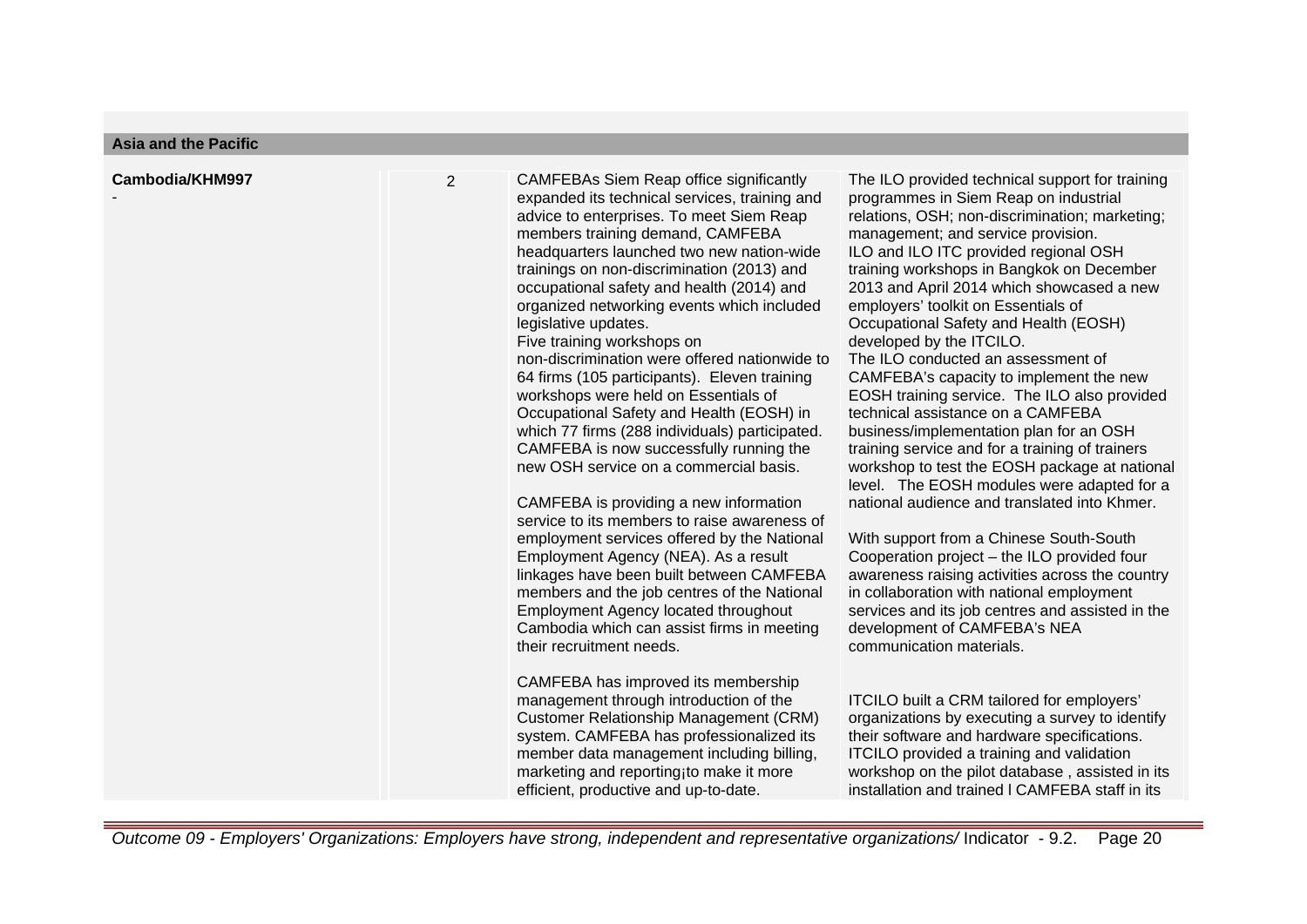| CAMFEBA is using CRM daily as a key part<br>of their operations | use. An ILO Helpdesk was established to<br>assist CAMFEBA staff members in the event of<br>technical problems. |
|-----------------------------------------------------------------|----------------------------------------------------------------------------------------------------------------|
|                                                                 |                                                                                                                |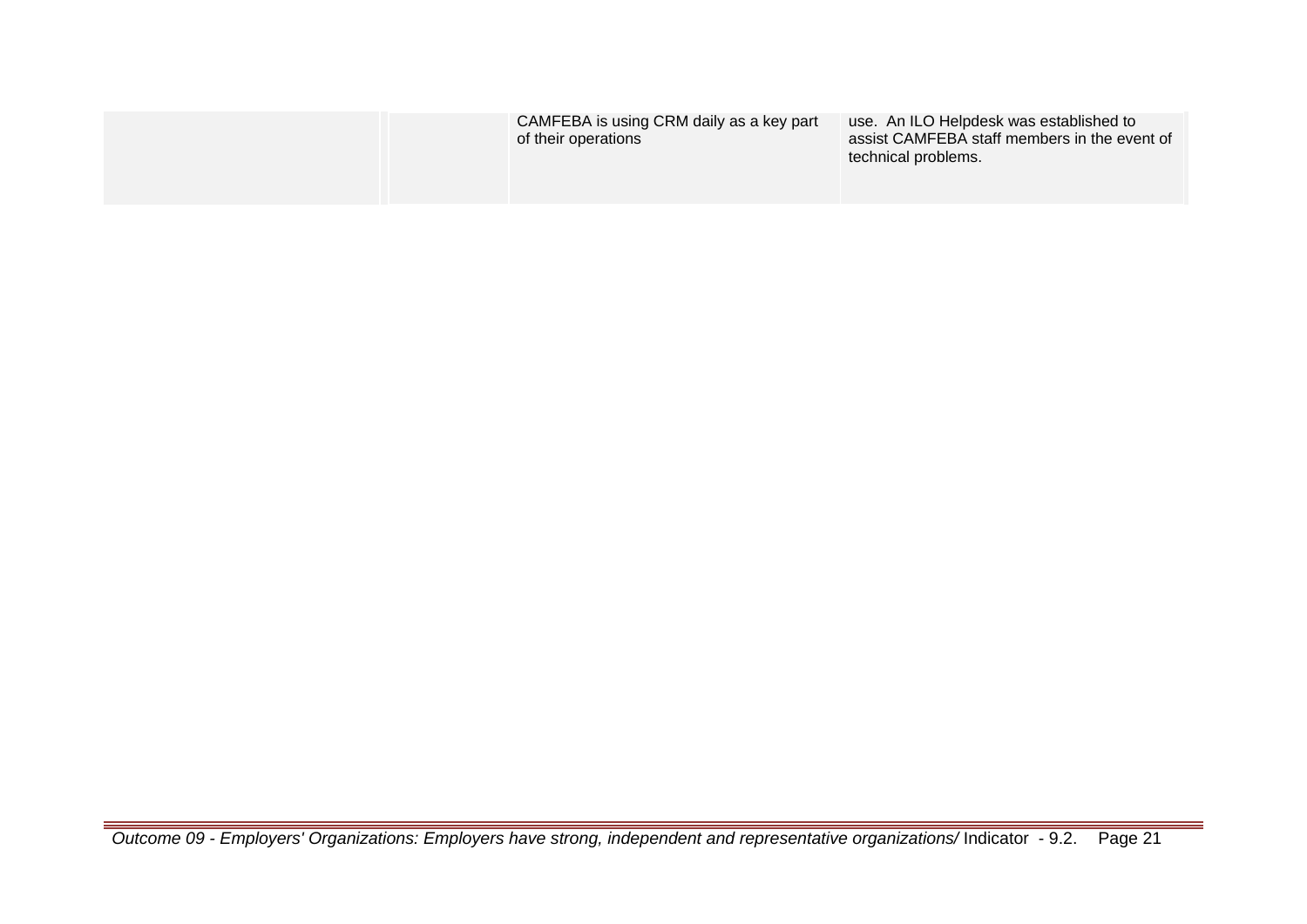#### **China/CHN801**

Strengthened institutional capacity of employers' organisations

2 China Enterprise Confederation (CEC) successfully piloted and established a new set of OSH training modules that are now run as part of its core service offer for member-companies and contributes towards CEC's training revenue. In 2015, companies in different provinces were trained.

In 2015, the ILO conducted a preliminary assessment of CEC capacity to implement the new OSH training service. Subsequent technical assistance was provided to conduct training of trainers to test the EOSH package at national level. The EOSH modules were further adjusted for a national audience and translated into Chinese.

The ILO provided support to conduct pilot EOSH training for CEC provincial branches where a high concentration of manufacturers exists and OSH-related incidents are negatively impacting productivity.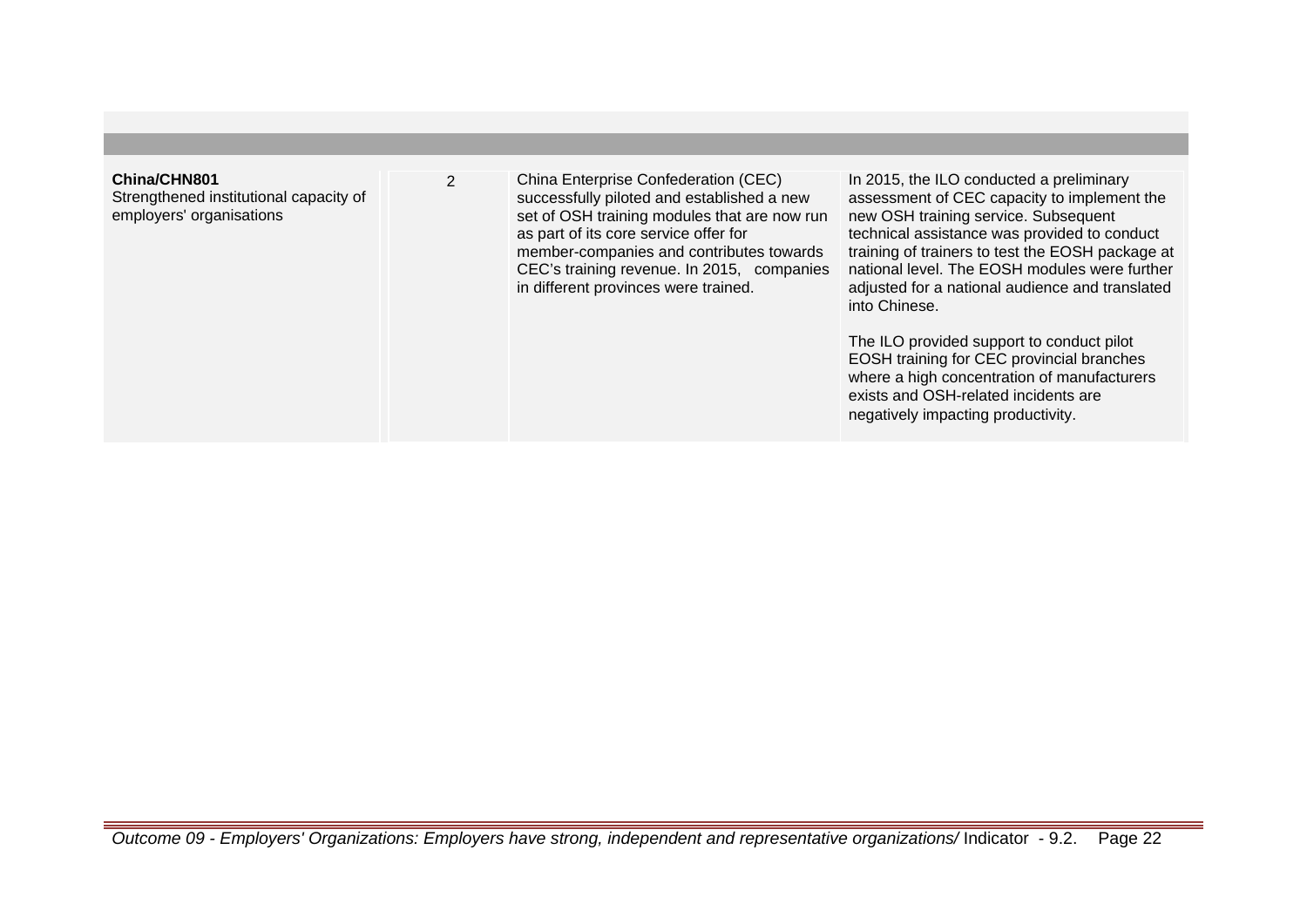# **Lao People's Democratic Republic/LAO998**

-

2 In response to a new labour law which was adopted in December 2013, the Lao National Chamber of Commerce and Industry (LNCCI) launched a new information and training service on "Understanding the new labour law" to help firms adapt to the new legislation related to workers representation, duration of labour contract and discrimination. In 2014-2015, LNCCI trained enterprises and contributed to better enterprise compliance and lower number of disputes.

The ILO supported LNCCI in developing a range of comparative reviews and analytical reports along with supporting workshops throughout the labour law reform process in last biennium.

The ILO supported a validation workshop of the guidance and training material (38 member firms and ministry officials present) and commissioned an assessment of Laos PDR's labour law reform processes and social dialogue structures in July 2014. The ILO further developed a set of guides explaining the new labour law and accompanying training material and organized a national validation workshop for employers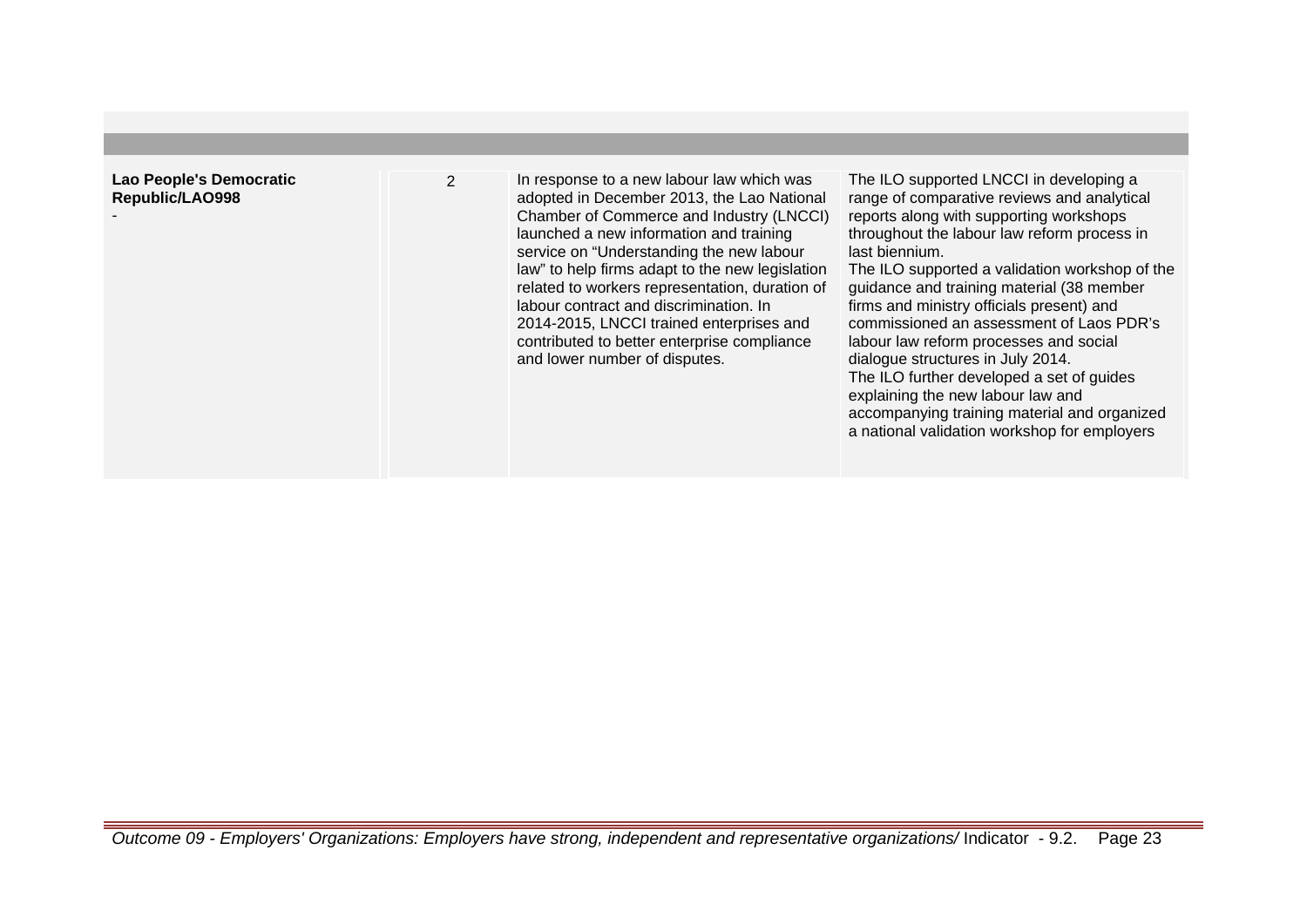#### **Malaysia/MYS801**

Strengthened institutional capacity of employers' organisations

2 The Malaysian Employers' Federation (MEF) successfully incorporated new training elements introduced by the ITCILO's Essentials of Occupational Safety and Health (EOSH) training package thereby enhancing its existing OSH training offer for member-companies. These new elements have significantly augmented the existing training offer and has resulted in an increase in the number of firms using the service (223 participants at 11 training separate session utilising the new material).

> The Malaysian Employers' Federation (MEF) developed and launched an employers' guide and training material for firms on better recruitment practices of migrant workers in 2014. The guide received considerable media attention and raised MEF's profile to address issues on migrant workers. In addition, the new training has enabled MEF to provide key training service to its members- 254 firms have been trained in the 2014 -2015 period.

MEF participated in an ILO regional OSH training held on two occasions in Bangkok on December 2013 and April 2014. The training showcased a new employers' toolkit on Essentials of Occupational Safety and Health (EOSH) developed by the ITCILO. The ILO provided technical advice to enable the introduction of the EOSH training package.

The ILO offered 5 employers' regional training workshops on migrant workers covering recent mobility trends for both skilled and low-skilled workers in the ASEAN region and enterprise-level best practices. The ILO contributed to developing employers' position papers related to migrant workers and provided a draft guideline on recruitment practices of migrant workers which was developed based on a 100 enterprise-level surveys in Malaysia. The ILO also provided technical and financial resources to run three national-level workshops in 2015 to introduce an Employers' Guideline on Recruitment, Employment and Repatriation of Foreign Workers.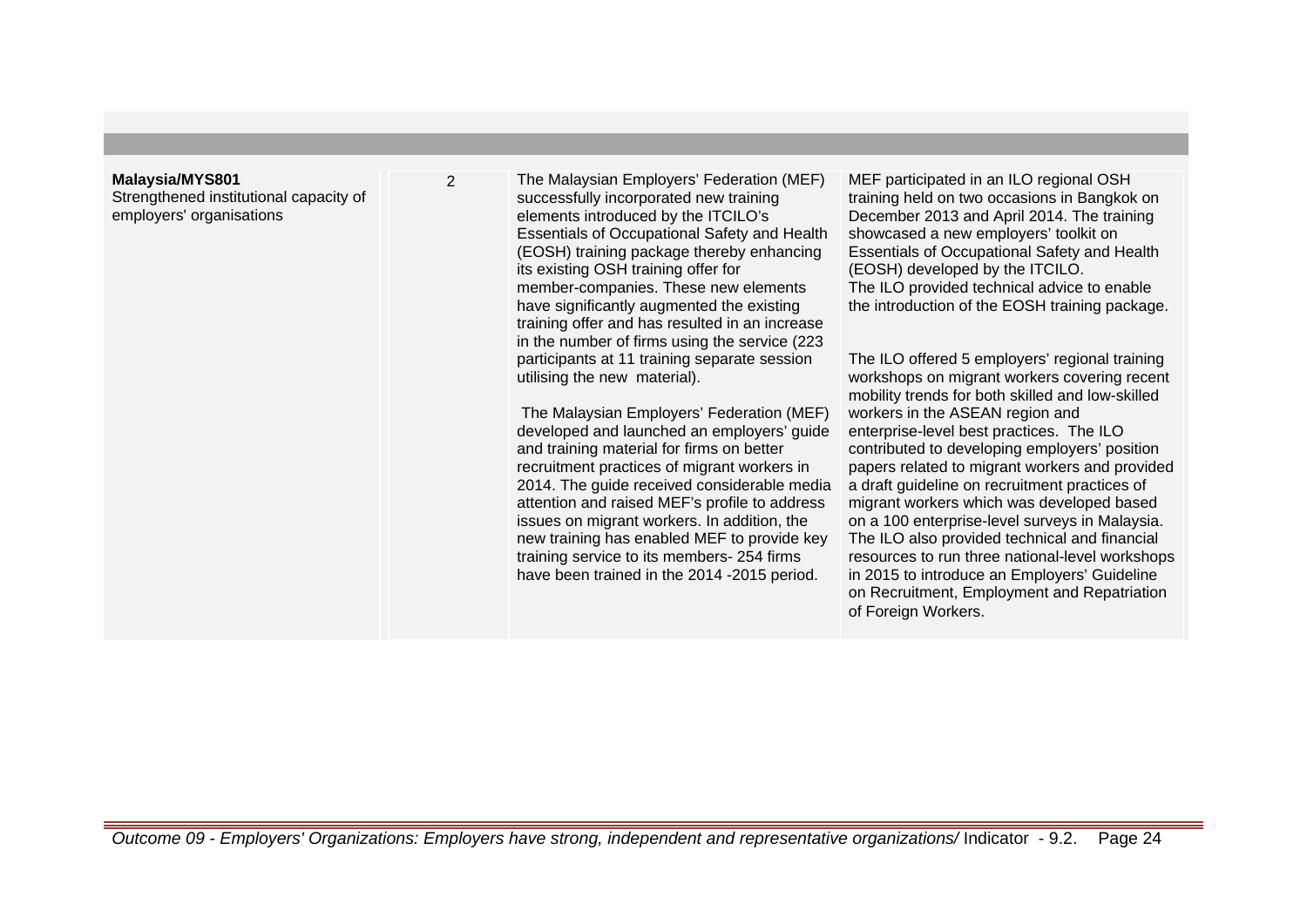#### **Mongolia/MNG801**

Strengthened institutional capacity of employers' organizations

2 The Mongolian Employers Federation (MEDEF) has introduced a Customer membership management system (CRM) which has enabled MONEF to improve its membership management. This database is open source, requiring no licenses which facilitated its quick and effective deployment. MONEF's member data management, including billing, marketing and reporting to members on its activities is now more professional, efficient and up to date. CRM is now fully functioning and MONEF is using it daily as a key part of their operations.

> Mongolian Employers' Federation (MONEF) has successfully piloted and incorporated new OSH training modules as part of its training offer for member-companies. The new elements have improved the existing training offer resulting in an increase in the number of firms using the service. MONEF is now addressing the increasing number of fatal accidents occurring in the mining sector and raising enterprise awareness on OSH workplace issues.

The ILO Turin Centre built a CRM tailored for employers' organizations by executing a survey to identify their software and hardware specification.

The ILO uploaded MONEF membership data or part of the data onto the pilot system and invited MONEF to take part in Training and Validation workshop of the pilot database held in Turin in March 2014.

The ILO undertook a technical mission to Mongolia to install the database as part of the local system and train all MONEF staff in its use. In addition an ILO Helpdesk was established to assist MONEF staff members in the event of technical problems.

MONEF was invited to an ILO run regional OSH training held in Bangkok on April 2014. The training showcased a new employers' toolkit on Essentials of Occupational Safety and Health (EOSH) developed by the ITCILO.

The ILO provided technical advice to enable full operation of the EOSH training package and offered an assessment review of MONEF's current capacity to offer a new training.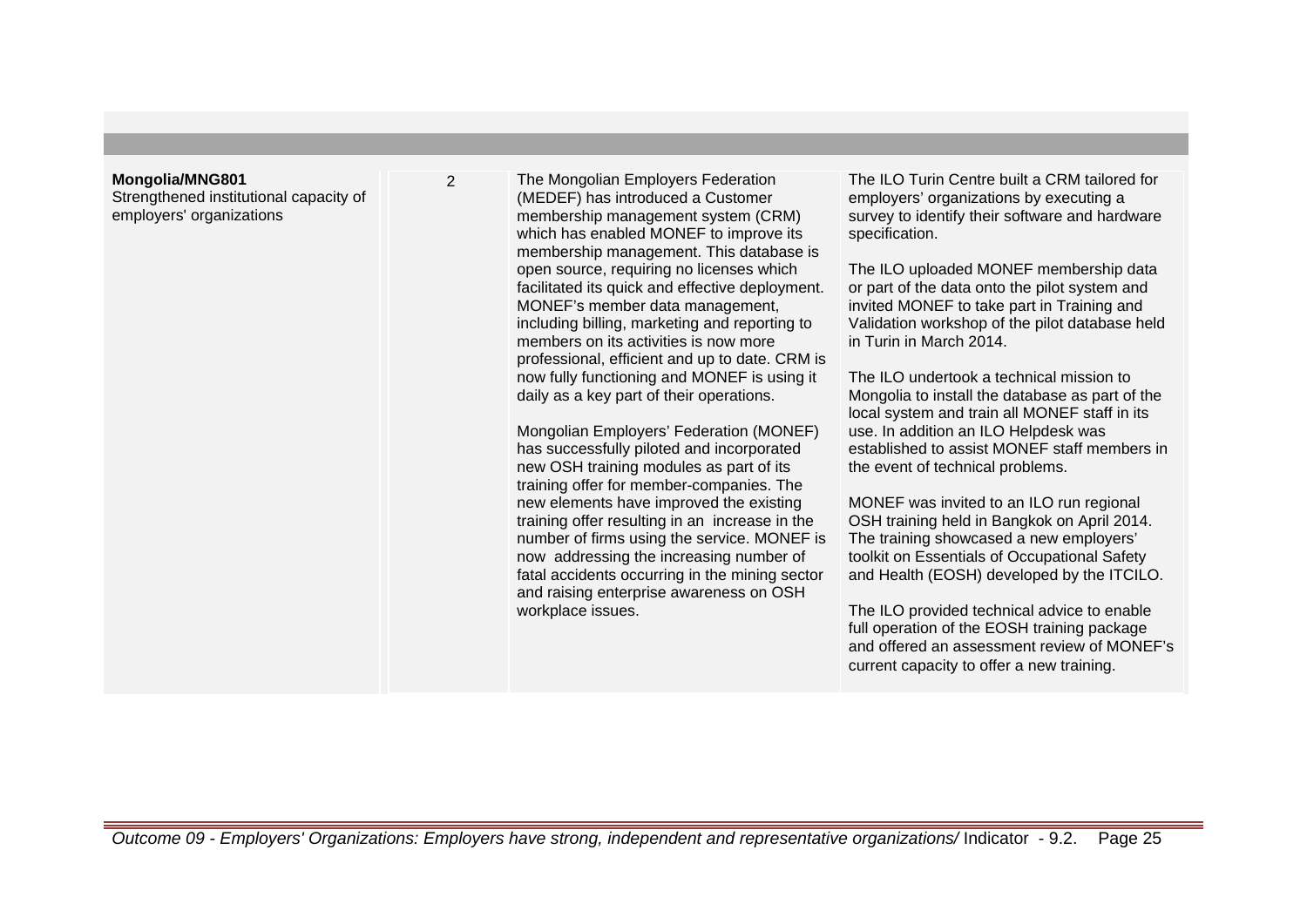-

2 Viet Nam Chamber of Commerce and Industry (VCCI) is raising awareness on discrimination at the workplace by the establishment of a new training service and development of an employers' guide and code of practice on managing equality. The work has enabled VCCI to position itself as a proactive leader on this issue – one of growing importance in the region – and they have been successful in linking, gender, disability and ethnic minority to the wider issue of skills gaps. In 2015, VCCI utilized the guide to offer training to enterprises.

> In addition, a Code of Conduct on Sexual Harassment in the Workplace for Viet Nam was launched with an aim to help tackle the legal gaps in preventing and addressing this issue. This Code helps employers to develop their own policy or regulation, or integrate this content into their existing policies and regulations.

Viet Nam Chamber of Commerce and Industry (VCCI), through their head office in Hanoi and provincial branch in Ho Chi Minh, has successfully piloted and established a new training service on OSH. VCCI is equipped with a network of trainers who can offer firm-level training on OSH contracted through VCCI.

The ILO – with funding from the Government of Norway - provided assistance to developing a VCCI employers' guide and code of practice on non-discrimination, which included local case enterprise case studies to highlight local private sector practices and policies on inclusion of gender, disabilities, HIV/AIDs and ethnic minorities. Further assistance was provided to hold a consultative workshop to validate the draft VCCI guide, organize two training of trainers (Hanoi and Ho Chi Minh) which equipped 30 number of official VCCI trainers to provide firm training.

The development of the Code on sexual harassment was supported by the ILO with reference to existing codes of practice on sexual harassment around the world. Key officials of VCCI participated in two ILO regional employers training on OSH trainings held in Bangkok on December 2013 and April 2014 to be introduced to the ITCILO developed training toolkit on Essentials of Occupational Safety and Health (EOSH). Subsequently, an assessment of VCCI's capacity to implement the EOSH training service in Hanoi and Ho Chi Minh City was conducted. Further assistance was provided to develop a VCCI business plan to establish an OSH training service. Financial and technical support was provided to adjust the EOSH package and related training materials to the local circumstance and the final product was translated into Vietnamese. National training of trainers were conducted in Hanoi and Ho Chi Minh where 40 people were trained to utilize the EOSH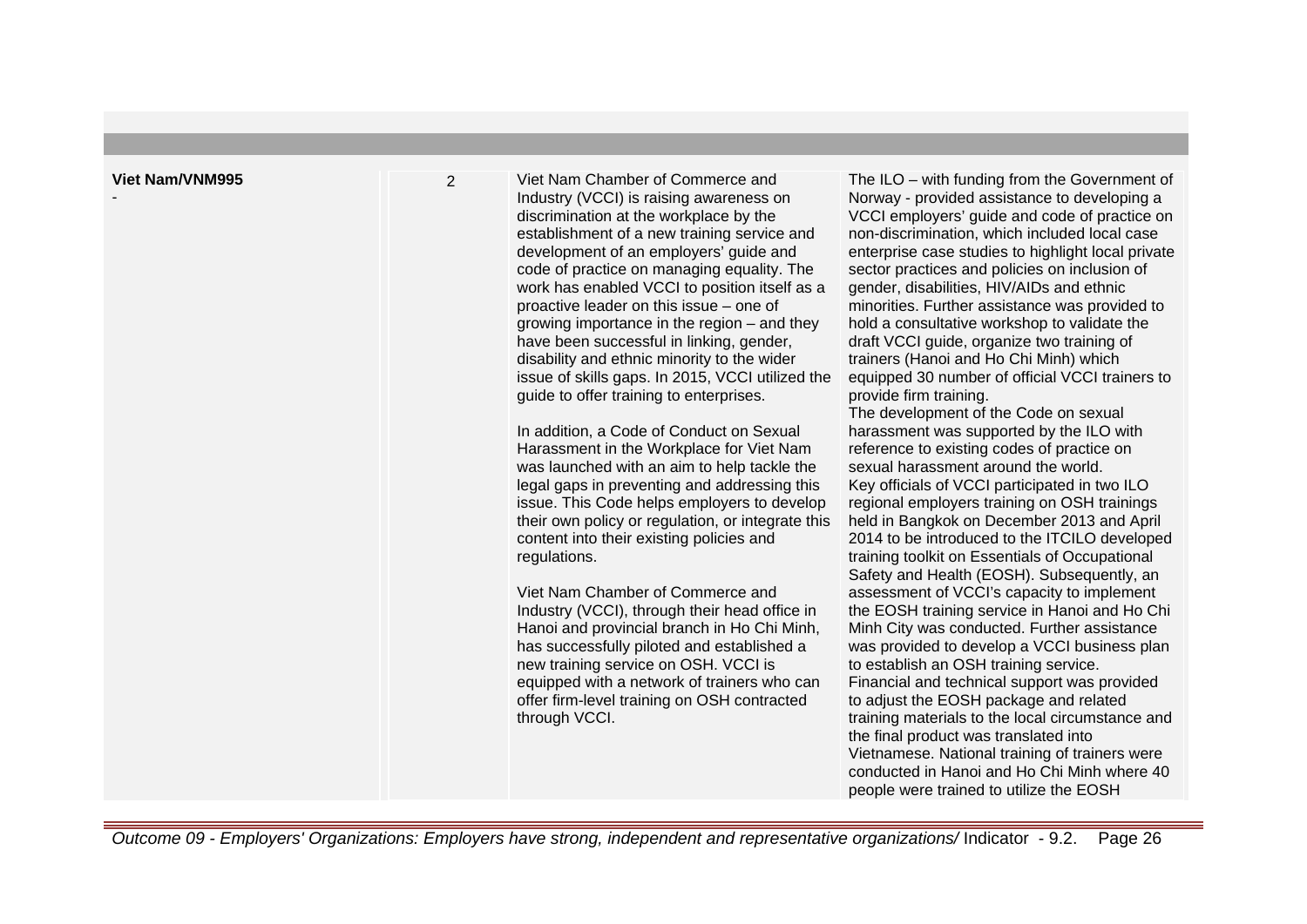|  | package. |
|--|----------|
|  |          |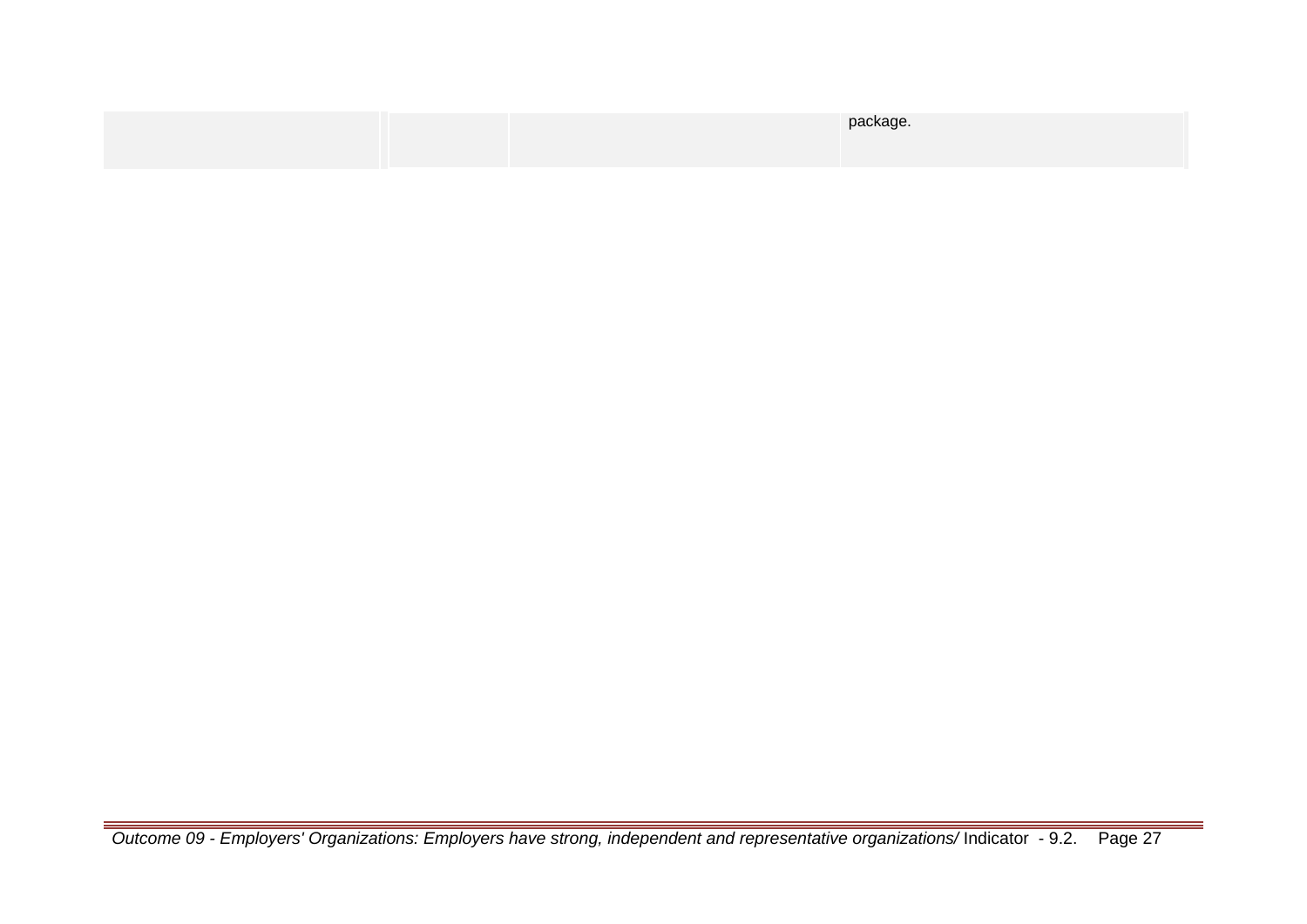#### **Indonesia/IDN801**

Strengthened institutional capacity of employers' organisations

2 - The Employers' Association of Indonesia (APINDO) introduced a new service which provides information and guidance to employers on how to start and implement apprenticeship systems in accordance with regulations in Indonesia. Two key publications were developed: The Field Assessment Report on Apprenticeship and the Employers' Guide on Apprenticeship in Indonesia. APINDO, in conjunction with the establishment of the Indonesia National Apprenticeship Network (INAN) on 28 May 2015 helped launch the new service.

> This further raised APINDO's profile in promoting apprenticeship among employers as an effective mean of tackling high youth unemployment in Indonesia throughout the different provinces, including West Java.

Funding from the Governments of Australia and Norway contributed to this work and to the achievement of the reported results.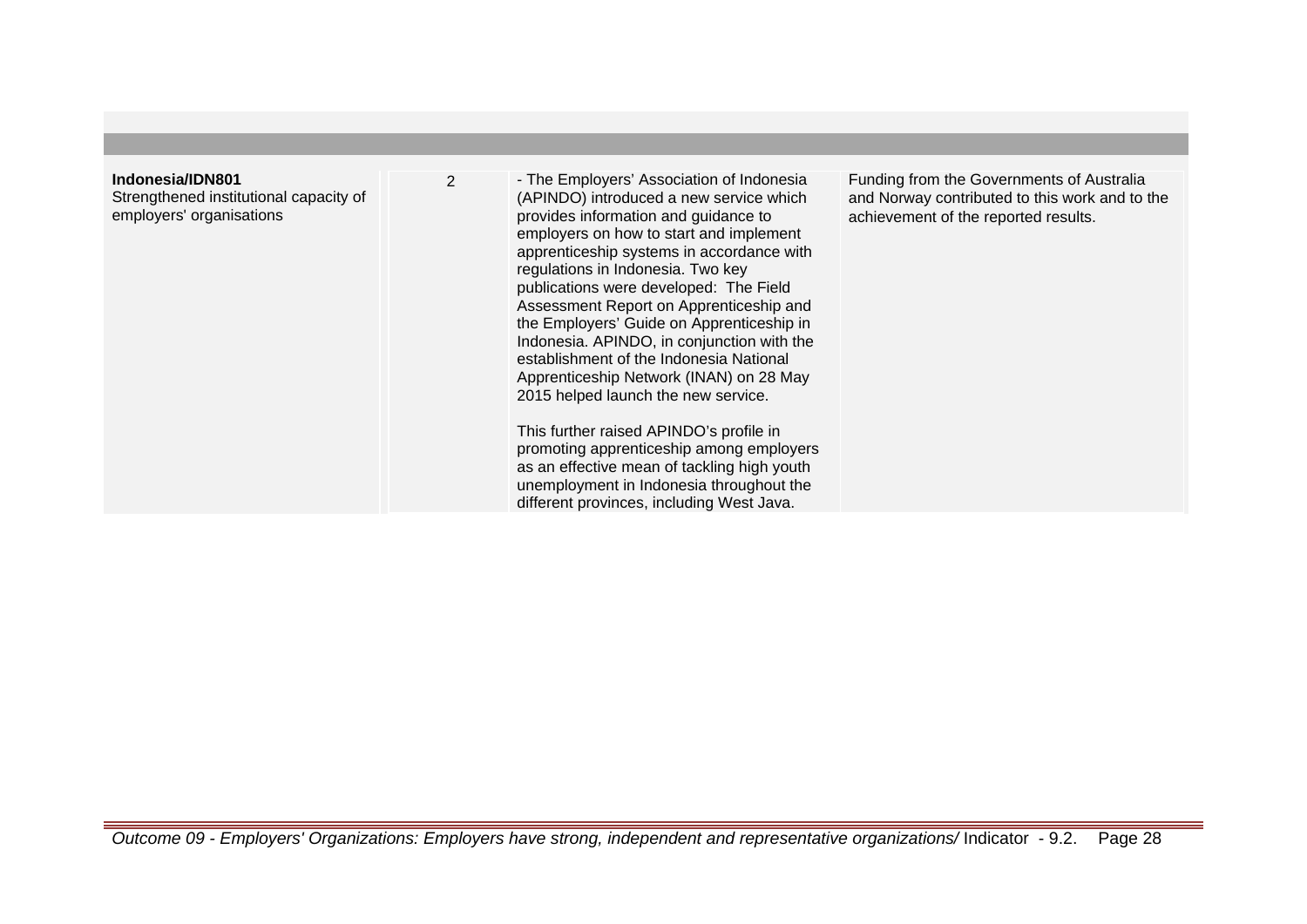#### **Philippines/PHL801**

Strengthened institutional capacity of employers' organisations

2 A new quidance service for members in promoting green jobs and enterprise sustainability was established by the Employers' Confederation of the Philippines (ECOP). A Guidebook on promoting sustainable enterprise through greener jobs was developed as well as information materials such as technical briefs and policy frameworks promoting a green economy.

> The Employers' Confederation of the Philippines (ECOP) launched its report "Needs assessment for private sector in the Philippines: Disaster preparedness, response and recovery" at its 36th National Conference of Employers on 14-15 May 2015. The report – which is based on desk research, primary data, focus group discussions, and extensive membership input from ECOP's Members General Meeting (MGM) attended by over 200 enterprises in November 2014 – has paved the way for a new and substantial area of service on disaster situations for ECOP to serve its members.

> Based on the report's recommendations which call for more SMEs to be trained on disaster preparedness, in 2015 ECOP tested and launched a new service on disaster business continuity planning (BCP) using the ILO-developed tool entitled,"In Business" which allows SMEs to take up training using peer-to-peer learning methodology. ECOP Chapters from South Luzon, North Luzon, Visayas and Mindanao as well as the

-Through the ILO Green Business Asia Project (GBA), technical support was provided to ECOP in the development of the guidebook for employers on greener jobs. Validation and information workshops were conducted for ECOP's members with the support of the ILO. Representatives from ECOP have also attended the ITC regional workshop which provided the opportunity for information and knowledge sharing. ILO has further supported the development and publication of the information materials including technical briefs, policy framework and review.

The ILO, with funding from the Governments of Korea and Norway, provided ECOP with substantial technical support for the needs assessment report on disaster and launch of a new SME training tool on BCP-EDGE. The ILO conducted a 360 degrees private sector needs assessment on disaster situations in the Philippines. This served as the foundation for developing a draft analytical report with recommendations for ECOP. Subsequently the ILO supported ECOP with consultation meetings, which included the November 2014 MGM where input was received for the draft recommendation. This was also an opportunity for international experts, including Business New Zealand to share the role of business membership organizations in responding to crisi at an operational level. The ILO supported the launch of In Business with ECOP, PCCI, sectoral associations and members in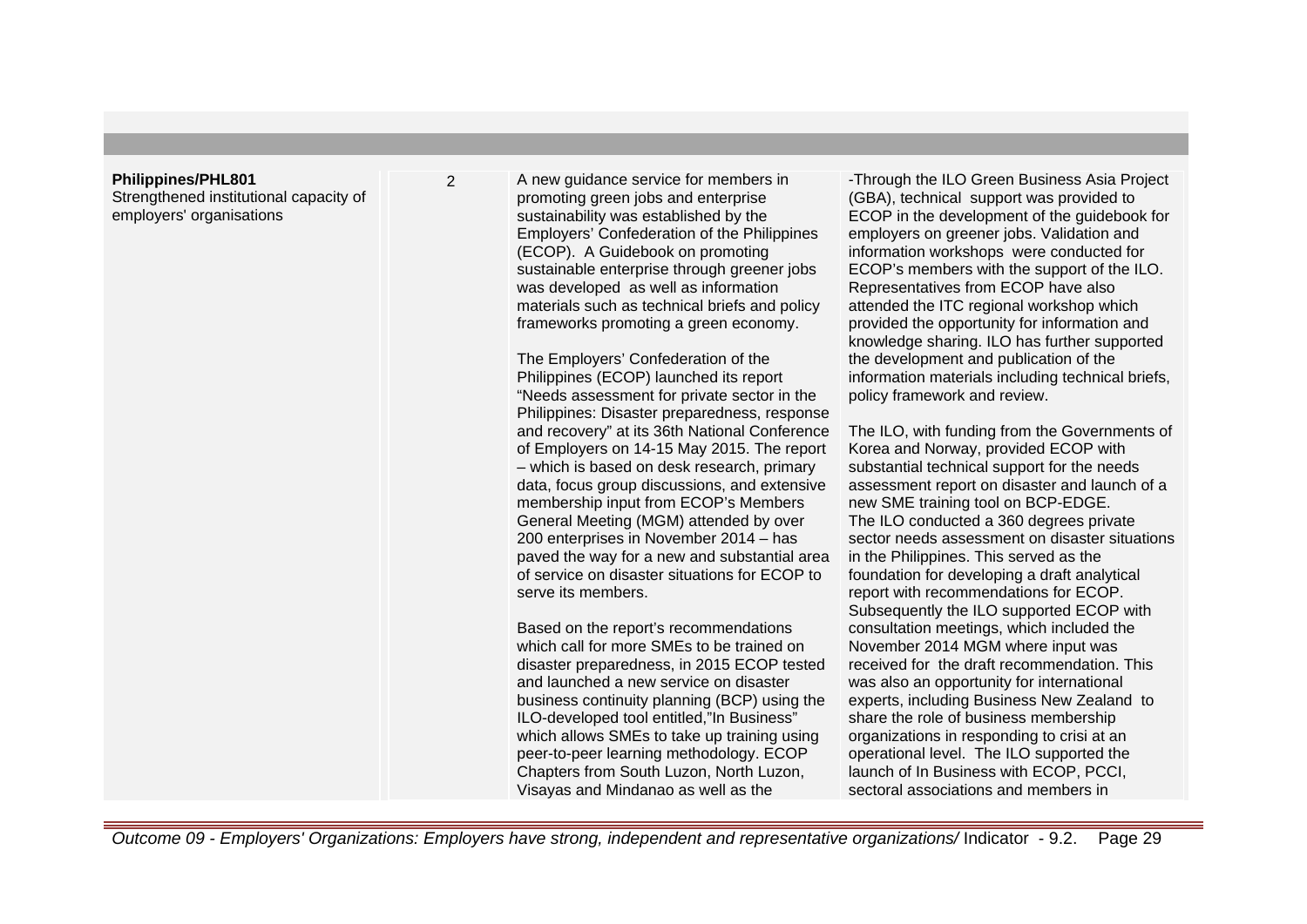| Philippines Chamber of Commerce and<br>Industry, local business and sectoral<br>associations are using the BCP-"In Business"<br>module. | September 2015. The launch was a critical<br>opportunity to announcing the new training<br>service. |
|-----------------------------------------------------------------------------------------------------------------------------------------|-----------------------------------------------------------------------------------------------------|
|                                                                                                                                         |                                                                                                     |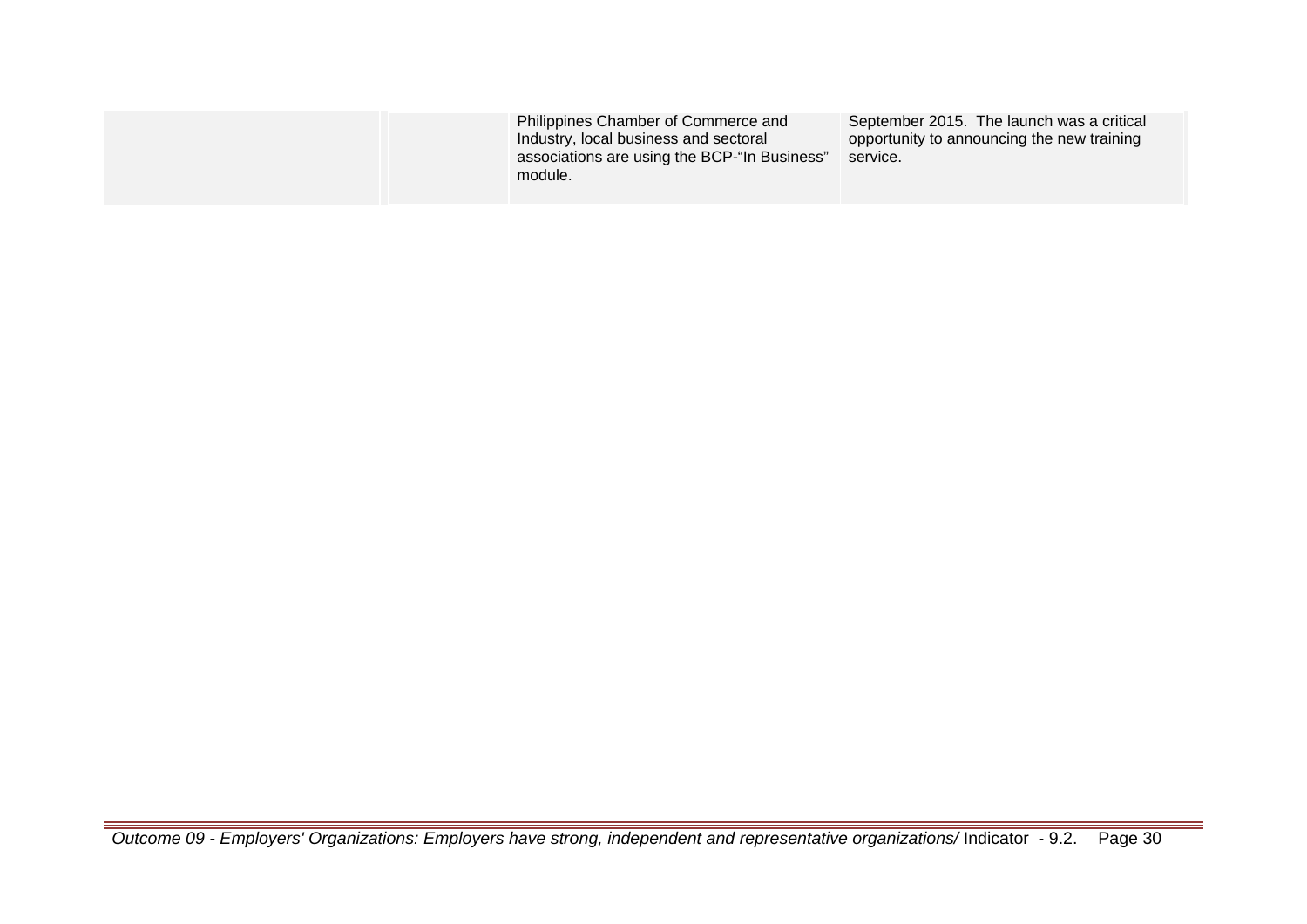| Timor-Leste/TLS999 | $\overline{2}$ | The Chamber of Commerce and Industry of<br>Timor Leste (CCITL) developed a<br>membership development plan which has<br>been endorsed by the Presidential Council as<br>a priority.<br>CCITL established and installed a new<br>membership management system (database)<br>in its secretariat which is now in full operation                                                                                                                                                          | ILO provided technical assistance to CCITL in<br>the development of the membership<br>development plan, and supported the<br>implementation of the plan. An expert from<br>Business New Zealand (BNZ) was engaged by<br>the ILO to help in assessing and identifying<br>suitable membership management system for<br>CCITL. |
|--------------------|----------------|--------------------------------------------------------------------------------------------------------------------------------------------------------------------------------------------------------------------------------------------------------------------------------------------------------------------------------------------------------------------------------------------------------------------------------------------------------------------------------------|-----------------------------------------------------------------------------------------------------------------------------------------------------------------------------------------------------------------------------------------------------------------------------------------------------------------------------|
|                    |                | and the secretariat staff has been fully trained<br>to operate the new system. With the new<br>membership management system, CCITL is<br>now able to systematically track its members,<br>assess their needs and effectively<br>communicate with members for events,<br>training programmes or information updates.<br>The enhanced membership and<br>communication system has enabled CCITL to<br>better serve its members in the provision of<br>information and related services. | The system was installed and relevant<br>technical guidance and training on the use of<br>the new membership information system<br>provided by the expert from BNZ in April 2015.                                                                                                                                           |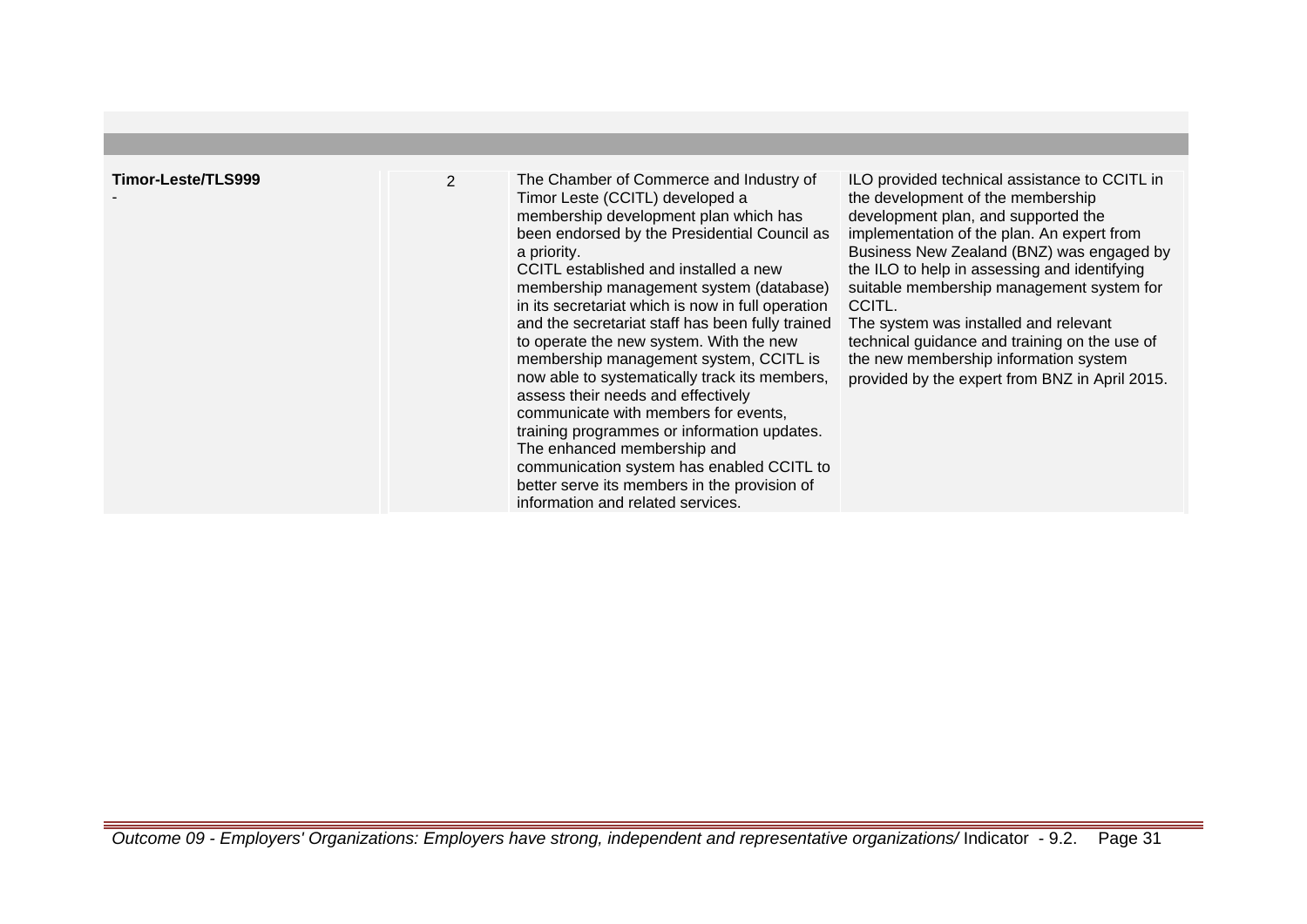| Vanuatu/VUT999 | $\overline{2}$ | The Vanuatu Chamber of Commerce and<br>Industry (VCCI) launched the Vanuatu<br><b>Employers' Guide on Employment Relations</b><br>and accompanying training package as a<br>new membership service. The VCCI training<br>team now has the relevant knowledge and<br>resources to offer the training programme on<br>employment relations as a regular course<br>With the new training programme, employers<br>and business owners in Vanuatu better | The ILO, with funding from the Government of<br>Sweden, provided assistance in the<br>development of the Vanuatu's employers'<br>guide on employment relations based on the<br>existing regulation and practices. ILO further<br>supported development of the training package<br>based on the employers guide to be used by<br>the VCCI training team. ILO supported the<br>translation of the material into the local Bislama<br>language, the publication of the guide and |
|----------------|----------------|-----------------------------------------------------------------------------------------------------------------------------------------------------------------------------------------------------------------------------------------------------------------------------------------------------------------------------------------------------------------------------------------------------------------------------------------------------|-------------------------------------------------------------------------------------------------------------------------------------------------------------------------------------------------------------------------------------------------------------------------------------------------------------------------------------------------------------------------------------------------------------------------------------------------------------------------------|
|                |                | understand their rights, obligation, roles and<br>responsibilities in accordance with<br>regulations.                                                                                                                                                                                                                                                                                                                                               | training package, and the training of trainers of<br>VCCI staff.                                                                                                                                                                                                                                                                                                                                                                                                              |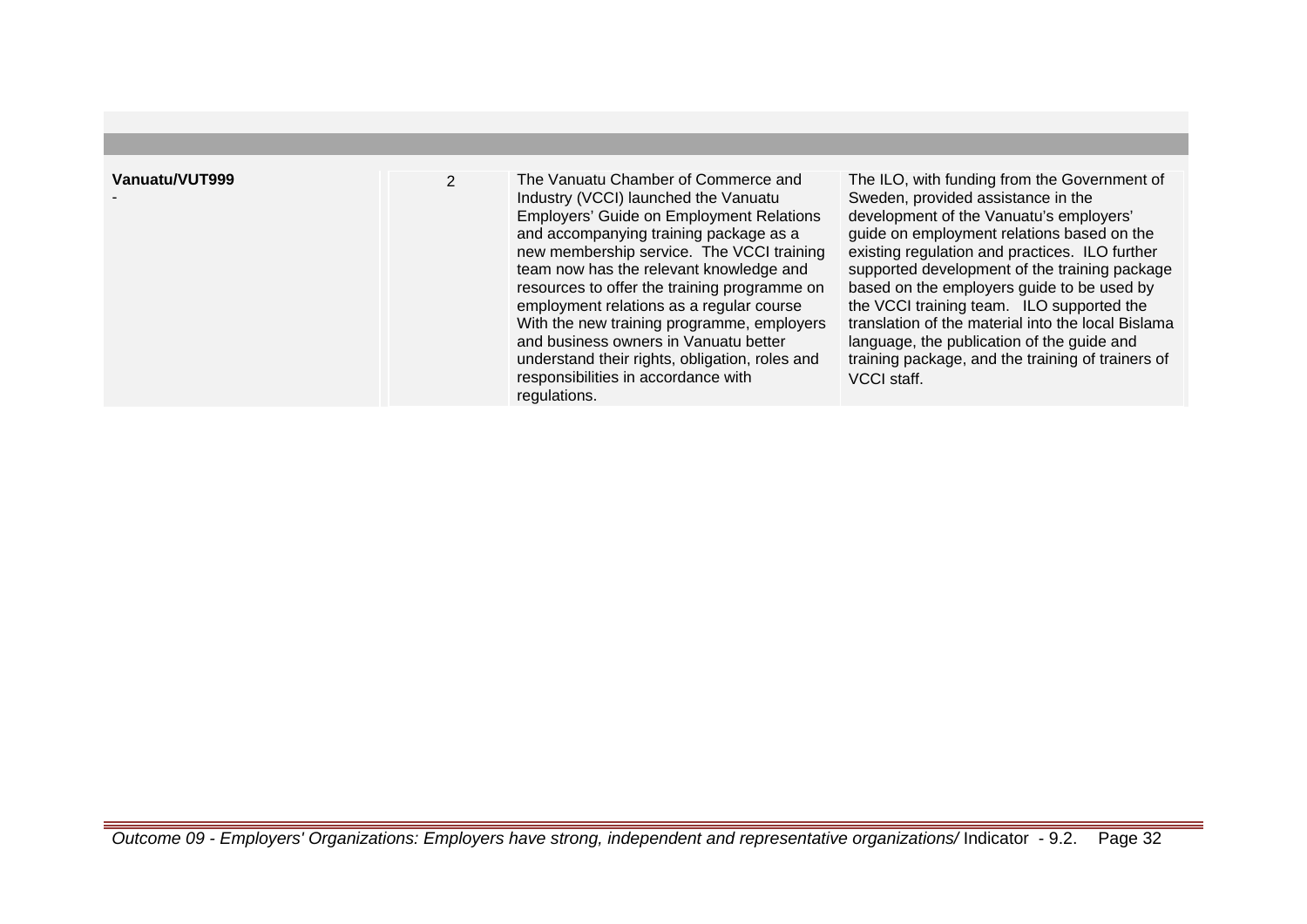## **Europe and Central Asia**

# **Montenegro/MNE801**

Strengthened institutional capacity of employers' organisations

2 In February 2015, the Montenegrin Employers Federation (MEF) introduced a new product and service (training) for its members on the promotion of equality in the workplace. MEF developed three guides: a) A general employers guide on equality and non-discrimination; b) an employers' legal guide on equality and non-discrimination; and c) an employers' code of practice on equality and non –discrimination. MEF conducted four training sessions on the promotion of equality in the workplace reaching 81 participants. MEF also promoted the importance of equality in the workplace in printed media by publishing a press release and participating in a TV talk show. By the end of 2015, MEF plans two additional training sessions for members and two training sessions for students in business and economy. On-going marketing and promotion of the 3 publications is conducted through the MEF website.

With funding from the Government of Norway, the ILO provided technical assistance for the development of the three products based on ILO's C111 Guide for Promotion of Equality at the workplace. The ILO also provided training of MEF trainers that included introduction to the appropriate methodology and tools.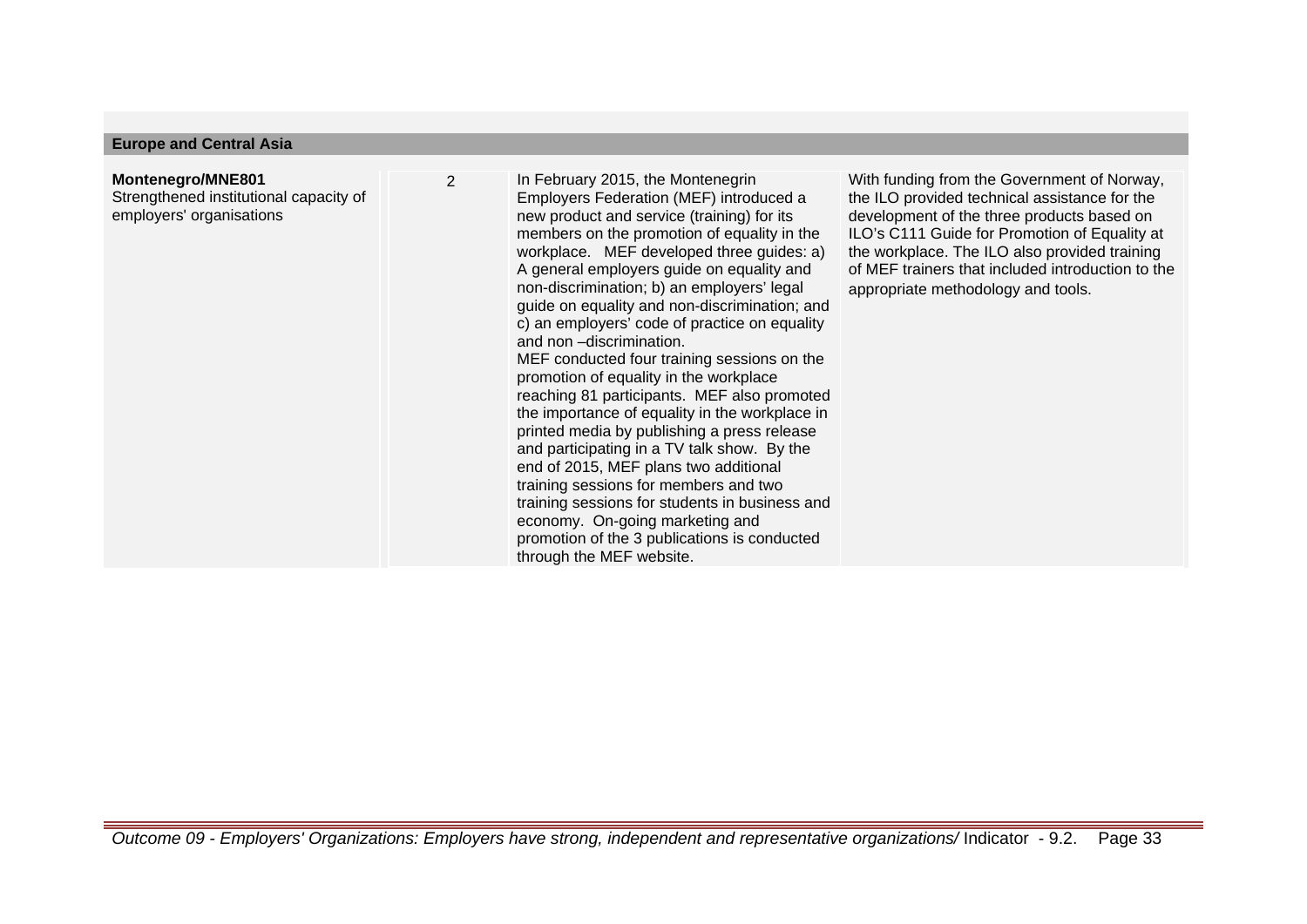# **Republic of Moldova/MDA801** Strengthened institutional capacity of employers organisations

2 The National Confederation of Employers of the Republic of Moldova (CNPM) set up ten territorial employers' organizations and expanded its existing services to the regions. In support of the new organizations, CNPM has produced advocacy, training and guidance materials on governance, strategic planning, social partnerships, risk assessment at the workplace, taxation, and labour discipline and disputes. In addition, three territorial tripartite commissions for consultation and collective bargaining (TCCCB) were set up in Edinet, Balti and Cahul districts. Direct involvement of the local employers' organisations in the negotiations resulted in the signing of 6 territorial collective agreements, which now make up 1/3 of the total territorial collective agreements in force. CNPM continues to provide technical advice and support to the territorial employers organizations to ensure their sustainability.

With funding from the Government of Norway, ILO provided technical assistance in setting up the local employers' organizations and in the production of training materials on social dialogue, strategic planning and governance.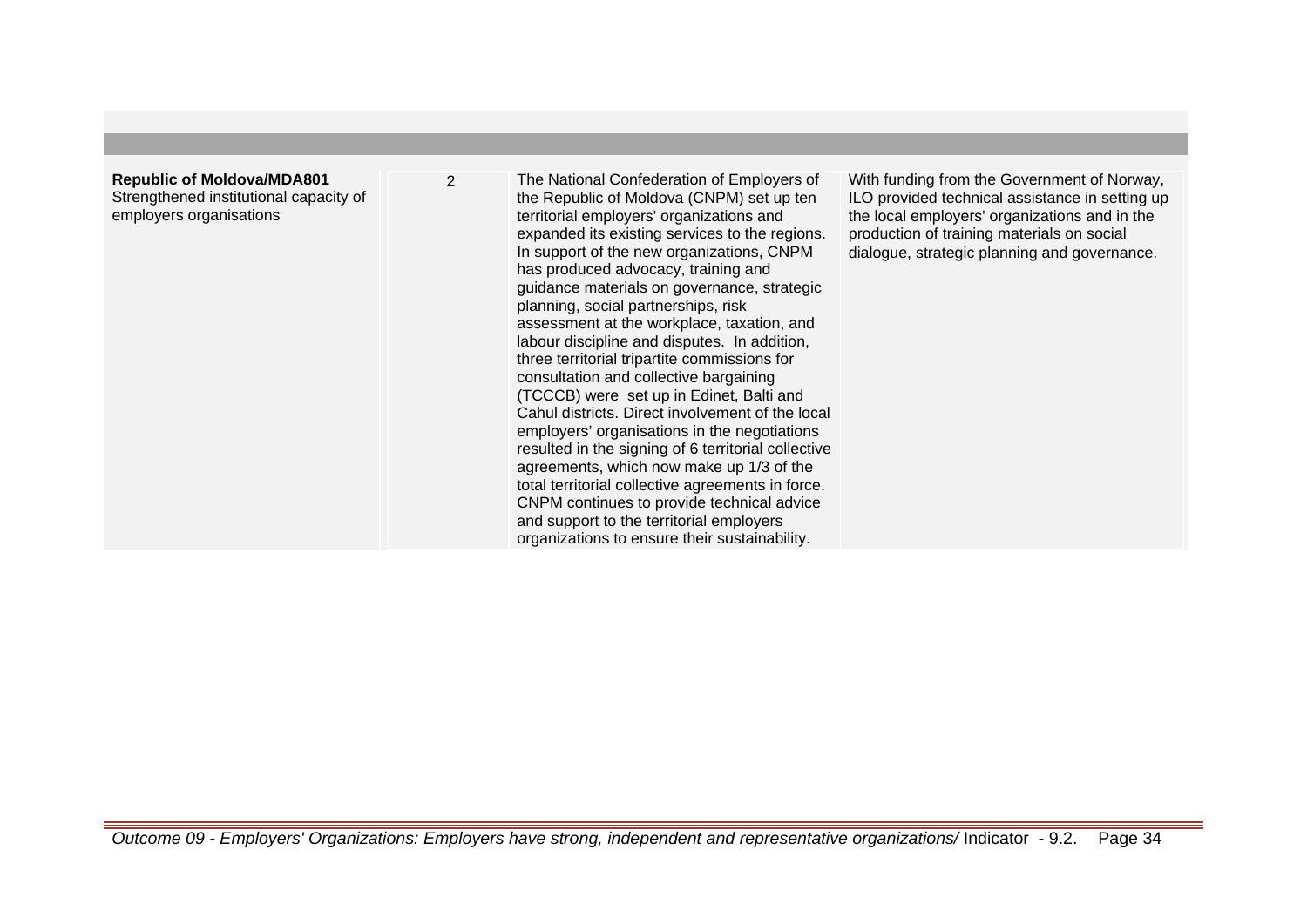| Serbia/SRB998 | Serbia amended its Labour Law in July 2014.<br>In response, the Serbian Employers<br>Association (SAE) developed a training<br>programme for employers on the new labour<br>legislation in September 2014. SAE also<br>published a new guidebook for employers on<br>the new labour law. Eleven training<br>workshops were held during September 2014<br>- March 2015 for 284 participants both in and<br>outside the capital Belgrade, generating<br>revenue. SAE is marketing and promoting its<br>service through its new web site. | The ILO provided technical assistance in<br>identifying the potential area for expansion of<br>SAE services and development of the new<br>labour law guidebook. |
|---------------|----------------------------------------------------------------------------------------------------------------------------------------------------------------------------------------------------------------------------------------------------------------------------------------------------------------------------------------------------------------------------------------------------------------------------------------------------------------------------------------------------------------------------------------|-----------------------------------------------------------------------------------------------------------------------------------------------------------------|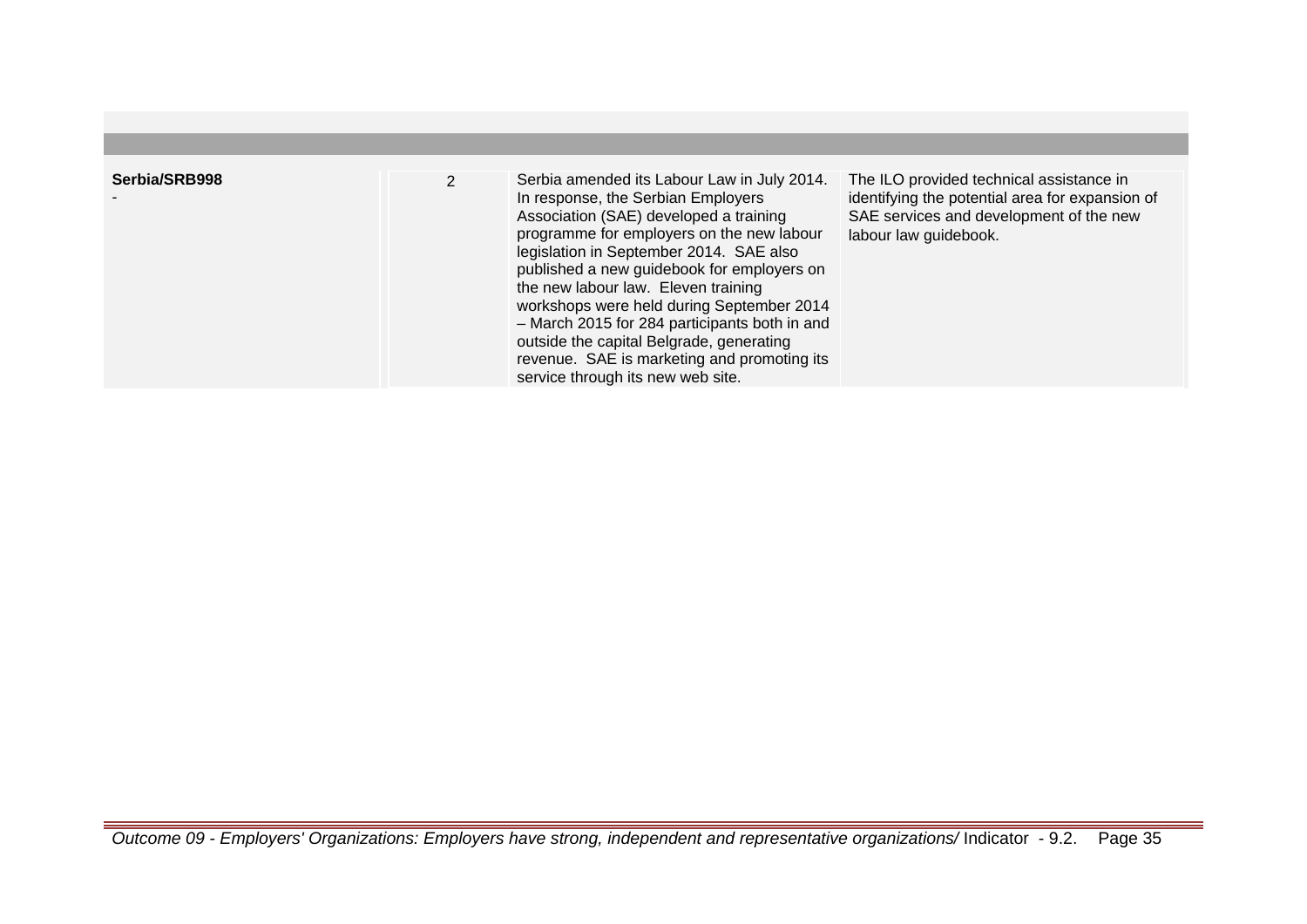| Armenia/ARM801<br>New or improved member services<br>by employer's organisations. |   | The national employers' organisation in<br>Armenia (RUEA) board has adopted a<br>budgeted action plan for development of<br>income-generating OSH services for current<br>and potential member companies. The plan is<br>a detailed budgeted road map aimed at the<br>development of the relevant high quality<br>services which previously were not offered by<br>the association.                                                                                                                                                                  | ILO has provided training for two participants of<br>RUEA in ITCILO eOSH training, which<br>provided the training of two trainers on eOSH,<br>and also a training and support in development<br>of a budgeted action plan for the launch of<br>OSH services. In addition, another 25 OSH<br>experts of member companies, staff of the<br>association and other OSH experts related to<br>the association were trained in the overall<br>content of eOSH. The ILO also facilitated the<br>adoption of the budgeted action plan for<br>development of OSH services by RUEA. |
|-----------------------------------------------------------------------------------|---|------------------------------------------------------------------------------------------------------------------------------------------------------------------------------------------------------------------------------------------------------------------------------------------------------------------------------------------------------------------------------------------------------------------------------------------------------------------------------------------------------------------------------------------------------|---------------------------------------------------------------------------------------------------------------------------------------------------------------------------------------------------------------------------------------------------------------------------------------------------------------------------------------------------------------------------------------------------------------------------------------------------------------------------------------------------------------------------------------------------------------------------|
|                                                                                   | 2 | The national employers' organisation in<br>Armenia (RUEA) set up a new service for<br>women entrepreneurs providing training of<br>trainers (TOT), mentoring and business<br>advisory services as well as a specific<br>webpage for women entrepreneurs and a<br>bi-monthly newsletter. A total of 70 women<br>entrepreneurs underwent training<br>programmes in 4 regions of Armenia and<br>training materials on business development<br>were produced. A pool of 8 trainers has been<br>trained to ensure long term impact and<br>sustainability. | With funding from the Government of Norway,<br>ILO provided technical support for the<br>development of the training materials, the<br>training of trainers and the training<br>programmes for women entrepreneurs.                                                                                                                                                                                                                                                                                                                                                       |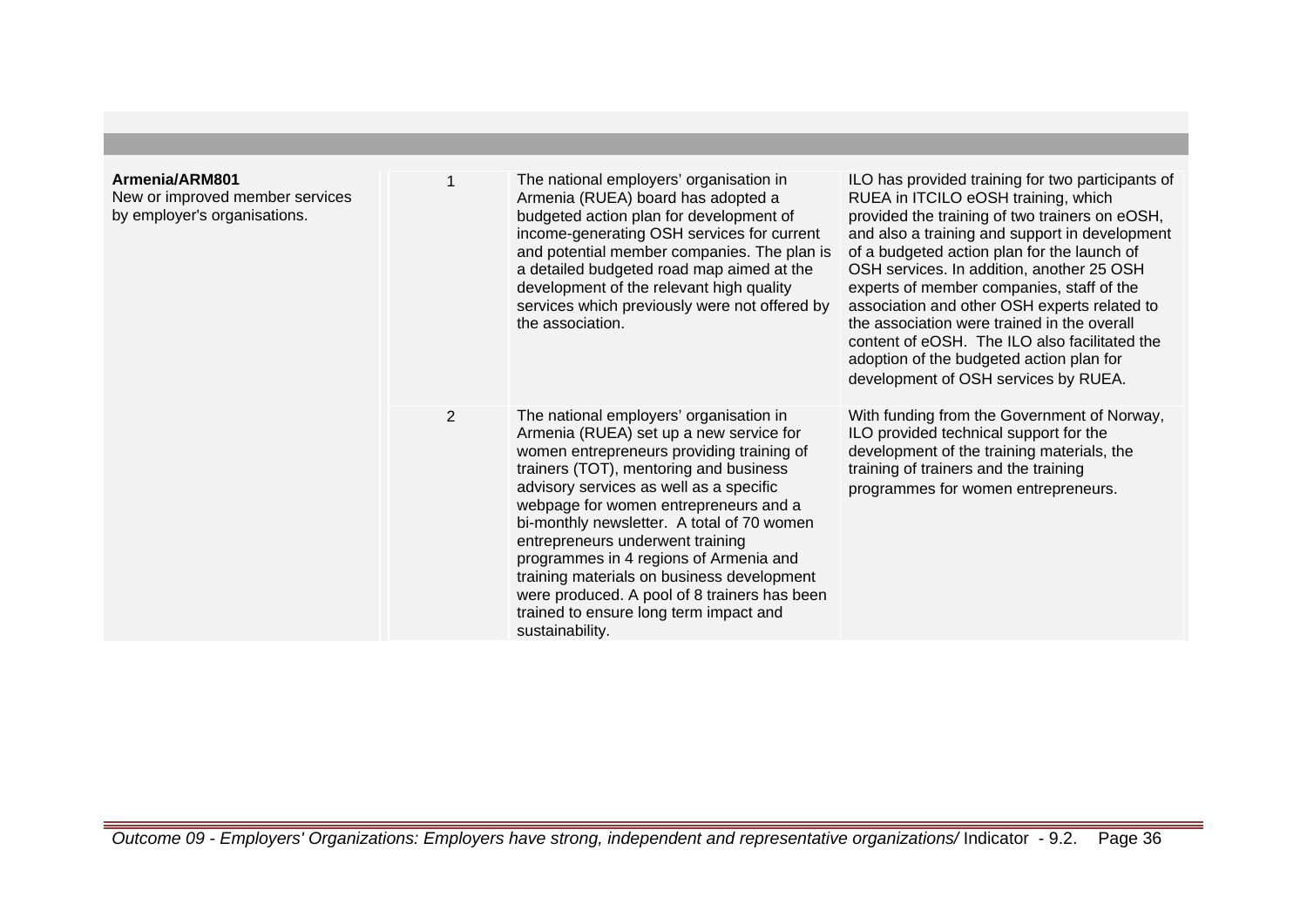| Georgia/GEO801<br>Strengthened institutional capacity of<br>employers' organisations |                | The Georgian Employers Association (GEA)<br>board has adopted a budgeted action plan for<br>development of income-generating OSH<br>services for current and potential member<br>companies. The plan is a detailed budgeted<br>road map aimed at the development of the<br>relevant high quality services which<br>previously were not offered by the<br>association.                         | ILO has provided training for two participants of<br>GEA in ITCILO eOSH training, which provided<br>the training of two trainers on eOSH, and also<br>a training and support in development of a<br>budgeted action plan for the launch of OSH<br>services. In addition, another 30 OSH experts<br>of member companies, staff of the association<br>and other OSH experts related to the<br>association were trained in the overall content<br>of eOSH. The ILO also facilitated the adoption<br>of the budgeted action plan for development of<br>OSH services by GEA. |
|--------------------------------------------------------------------------------------|----------------|-----------------------------------------------------------------------------------------------------------------------------------------------------------------------------------------------------------------------------------------------------------------------------------------------------------------------------------------------------------------------------------------------|-------------------------------------------------------------------------------------------------------------------------------------------------------------------------------------------------------------------------------------------------------------------------------------------------------------------------------------------------------------------------------------------------------------------------------------------------------------------------------------------------------------------------------------------------------------------------|
|                                                                                      | $\overline{2}$ | The national employers' organisation of<br>Georgia (GEA) set up a new service for<br>women entrepreneurs providing TOT,<br>mentoring and business advisory services as<br>well as setting up a specific webpage for WE.<br>A total of 80 women entrepreneurs<br>underwent 12 training programmes in 3<br>regions of Georgia, and training materials on<br>business development were produced. | ILO provided technical support to research on<br>WED obstacles, development of BIZ UP<br>training materials, training brochures in taxation<br>and labour regulation, and training<br>programmes for women entrepreneurs under<br>NPA.<br>ILO supported an international conference on<br>WED in Tbilisi.                                                                                                                                                                                                                                                               |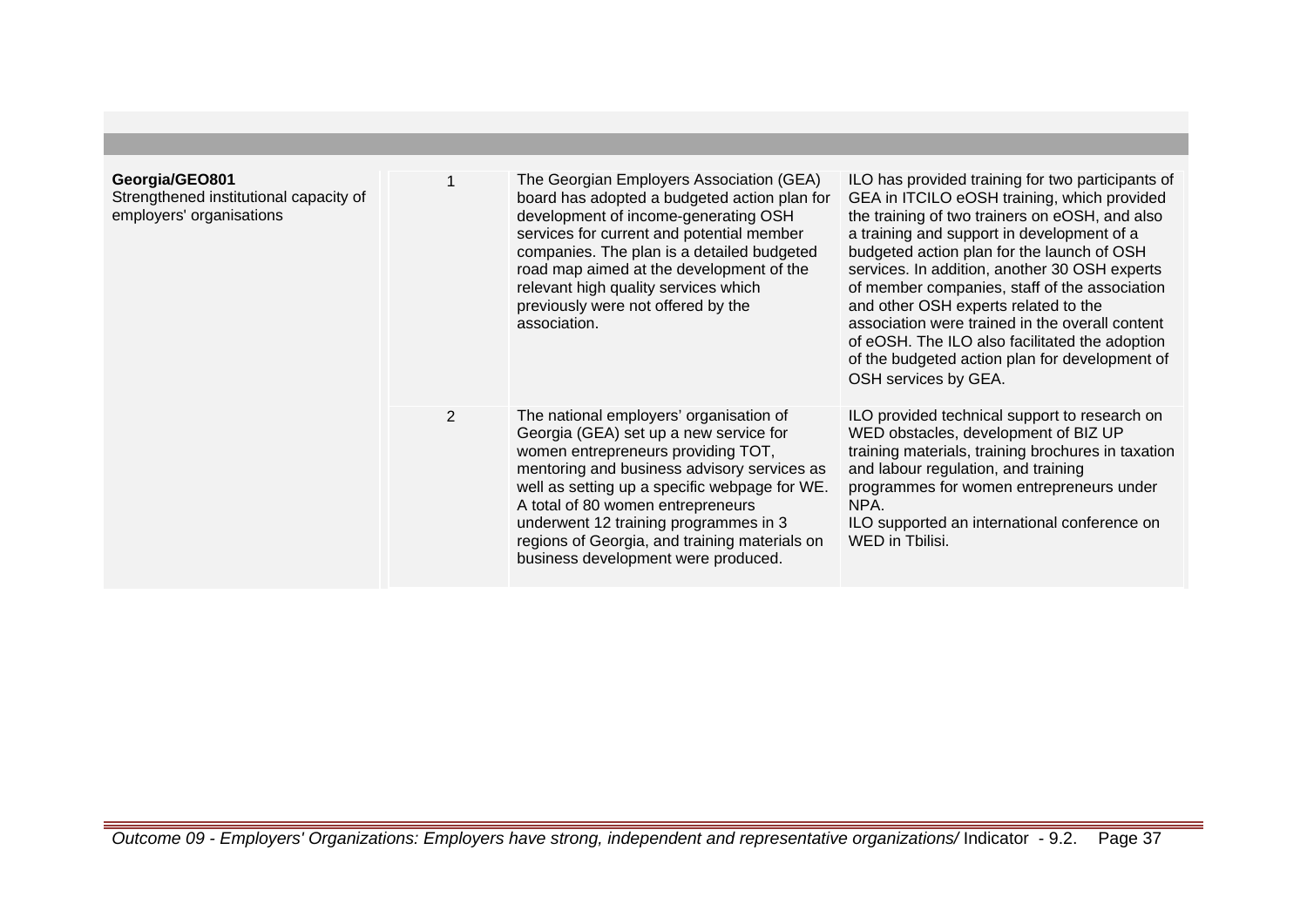## **Latin America and the Caribbean**

#### **Bolivia/BOL801**

Organizaciones Empresariales con capacidades y competencias fortalecidas en Gerencia organizacional, habilidades de negociación, comunicación y diseño de servicios

2 1. La Confederación de Empresarios Privados de Bolivia (CEPB) creó en diciembre de 2014 un nuevo servicio denominado Unidad de Responsabilidad Social Empresarial (URSE) para promover la RSE entre el sector privado en Bolivia. Tres Federaciones Departamentales de Empresas asociadas a la CEPB: La Paz, Potosí y Tarija han creado Unidades de Responsabilidad Empresarial. La CEPB creó un nuevo servicio de capacitación, denominado Diplomado en Responsabilidad Social Empresarial, dirigido a directivos, gerentes y ejecutivos de empresas y gremios empresariales interesados en diseñar e implementar proyectos de RSE en sus organizaciones.

> 2. La CEPB realiza actividades regulares de capacitación dirigida a las empresas y a las organizaciones empresariales, para contribuir a la erradicación del trabajo infantil y adoptar medidas para combatirlo, distribuyendo material formativo y guías especializadas a los participantes.

3. La CEPB mejora su estructura interna y funcionamiento, incorporando un Customer relationship management (CRM) que le permite administrar información de manera más eficiente sobre sus afiliados y detectar sus necesidades. Con ello, además de mejorar su sistema administrativo y financiero, podrá establecer una comunicación directa con sus afiliados para La OIT proporcionó asistencia técnica para el diseño del servicio y su implementación, para la elaboración de las Guías sobre RSE que se distribuyen a las empresas usuarias y para el diseño de la página web del servicio. También facilitó tres Talleres de inducción para el personal de la URSE y dos conferencias en febrero de 2015, sobre "Tendencias de la RSE a nivel internacional y presentación de la Declaración sobre Multinacionales de la OIT". En una participó toda la Directiva de la CEPB (23 personas) y en la otra lo hicieron 40 Empresarios, Directores, Gerentes Generales, Gerentes de Recursos Humanos y Gerentes de RSE de importantes empresas bolivianas.La OIT contribuyó al diseño de la agenda de formación y a la organización e implementación del programa de capacitación para formar a directivos y ejecutivos de empresas y gremios empresariales. El diplomado consta de 6 módulos con una duración de 17 horas lectivas cada uno y será dictado una vez al año. En la última edición realizada participaron 25 alumnos.

2.La OIT proporcionó asistencia técnica para desarrollar los talleres, mediante la reedición de las guías ACTEMP sobre trabajo infantil ("Eliminación del trabajo infantil, guía para los empleadores") que es empleada como material de formación en los talleres. En los últimos dos talleres participaron más de 90 empresarios.

3.La OIT, proporcionó el sistema mediante el apoyo del CIF-Turín y contribuyó a su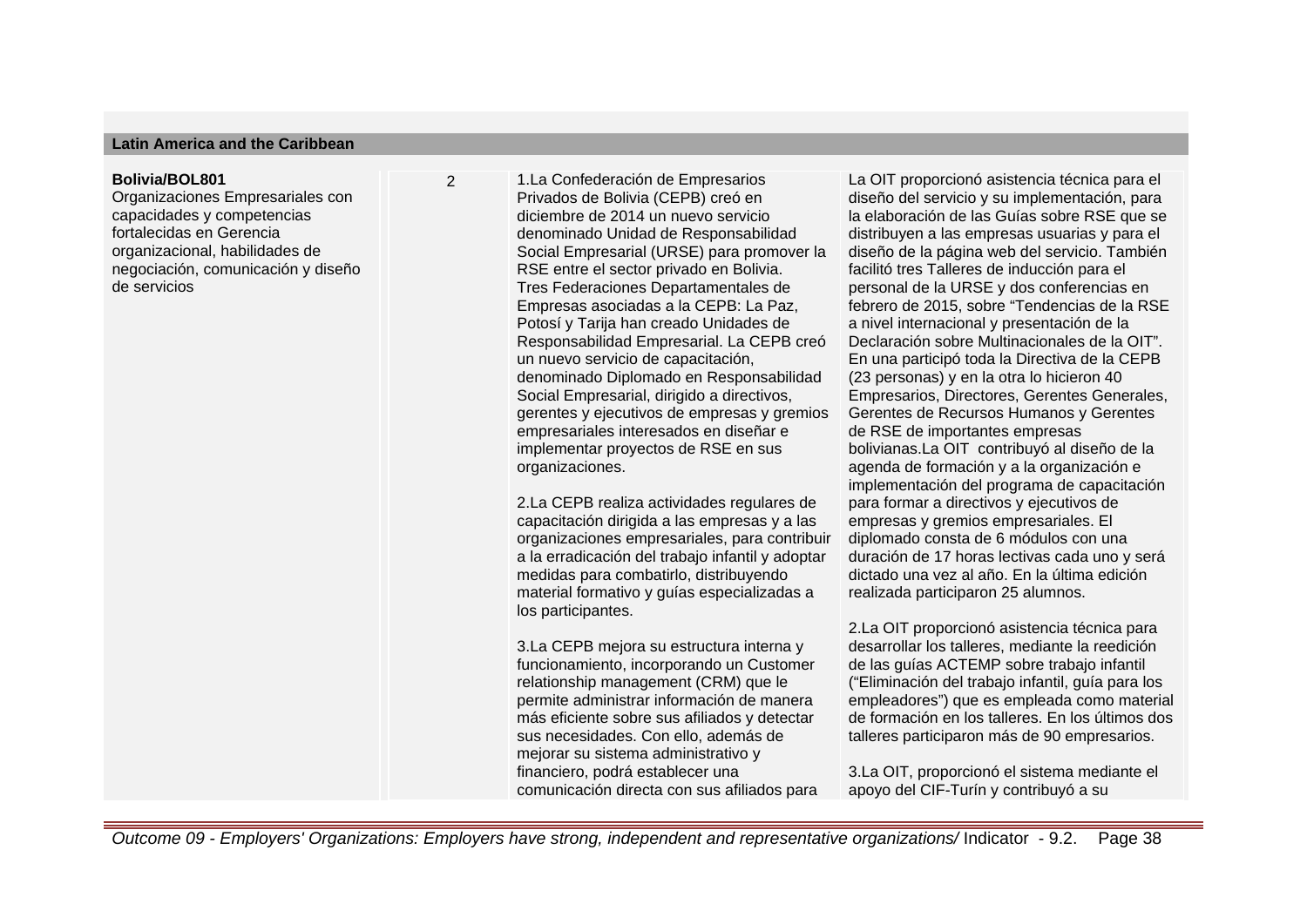|  | ofrecerles servicios de capacitación,<br>representación y desarrollo comercial | implementación mediante asistencia técnica<br>especializada y organizó y dictó dos cursos de<br>formación sobre el uso del CRM dirigidos a los<br>especialistas en sistemas de la CEPB y de la<br>Cámara Nacional de Comercio de La Paz, en<br>marzo y julio de 2015. |
|--|--------------------------------------------------------------------------------|-----------------------------------------------------------------------------------------------------------------------------------------------------------------------------------------------------------------------------------------------------------------------|
|--|--------------------------------------------------------------------------------|-----------------------------------------------------------------------------------------------------------------------------------------------------------------------------------------------------------------------------------------------------------------------|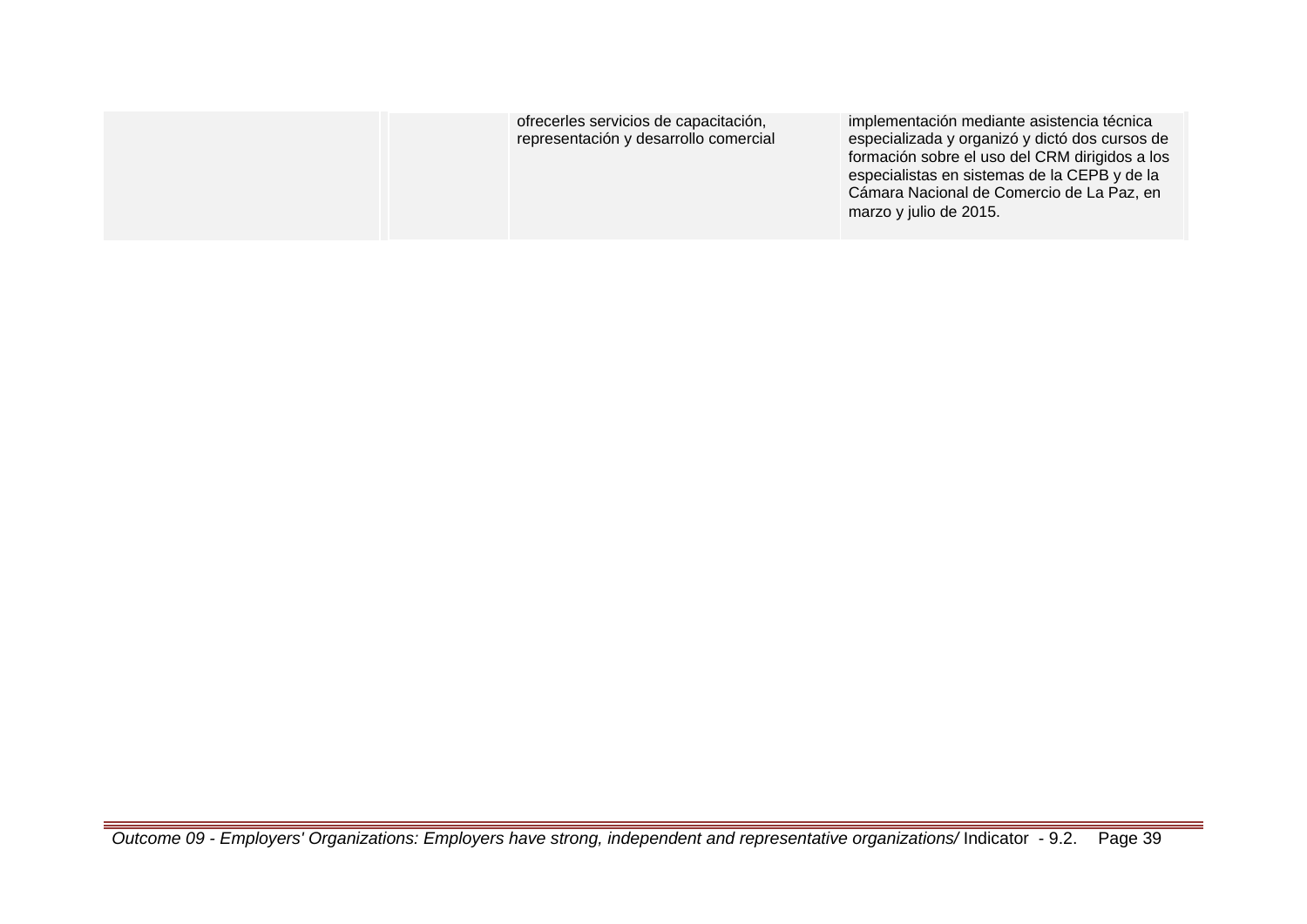## **Colombia/COL801**

Organizaciones Empresariales con capacidades y competencias fortalecidas en Gerencia organizacional, habilidades de negociación, comunicación y diseño de servicios y planificación estratégica

2 La Asociación Nacional de Empresarios de Colombia (ANDI) crea la Unidad de Análisis sobre Inversión e Infraestructura en junio 2015, dentro de la Gerencia de Logística, Transporte e Infraestructura. Como parte del lanzamiento del nuevo servicio, la Unidad produce y difunde un estudio ("Tres corredores estratégicos de la competitividad en Colombia") con información y recomendaciones para el Gobierno, sobre las necesidades de inversión en infraestructura en tres regiones de Colombia.

> La Asociación Nacional de Empresarios de Colombia (ANDI) crea el "Servicio de Apoyo a empresas colombianas internacionales" en agosto de 2015, para proveer información y brindar asesoramiento a las multinacionales colombianas sobre aspectos jurídicos, comerciales, laborales, sociales y económicos de los países en los que buscan invertir para ampliar sus actividades

La OIT proporcionó asesoramiento en el desarrollo del nuevo servicio de la Asociación Nacional de Empresarios de Colombia, para definir su visión, misión y objetivos, los servicios a prestar y el tipo de materiales a producir para determinar cuáles son las principales necesidades a cubrir en temas de infraestructura para aumentar la competitividad de la economía colombiana

La OIT proporcionó asistencia técnica a la ANDI para definir la estructura del nuevo servicio y los productos a elaborar, asesoró en el proceso de recolección de información sobre los temas de interés de las empresas multinacionales colombianas y colaboró en la elaboración de un estudio sobre las condiciones del entorno de negocios en cuatro países de América Latina de interés de las mismas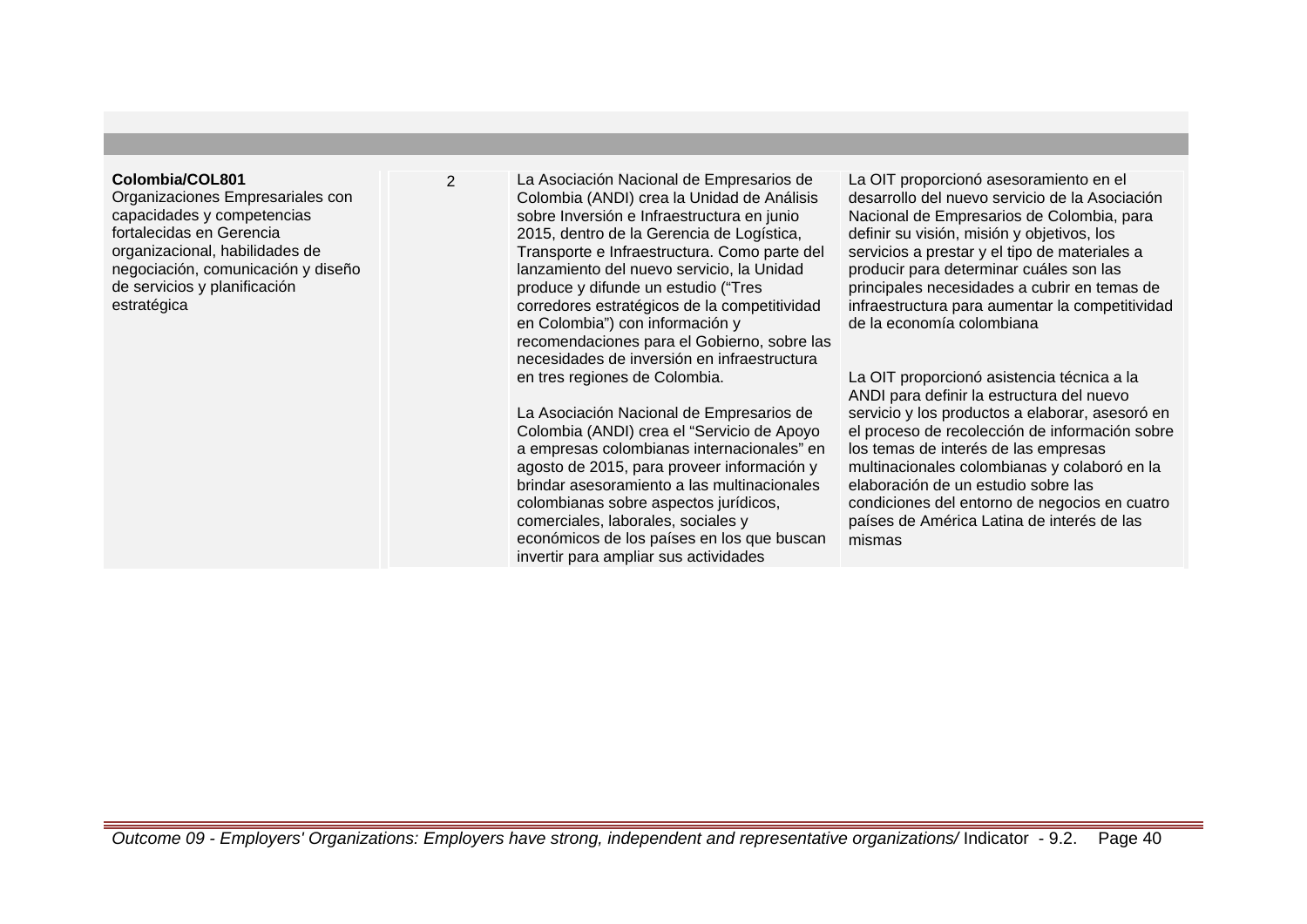#### **Venezuela/VEN801**

Organizaciones Empresariales con capacidades y competencias fortalecidas

2 1. FEDECAMARAS crea un nuevo servicio de apoyo para el fomentar el desarrollo empresarial entre los jóvenes emprendedores venezolanos, en asociación con la Asociación de Jóvenes Empresarios de Venezuela.

> 2. La Cámara de Comercio, Puerto Libre y Producción de Nueva Esparta, con el apoyo de FEDECAMARAS, crea un nuevo servicios para mejorar el relacionamiento con sus afiliados, mediante la incorporación de un Customer relationship management (CRM) que le permite administrar la información y detectar las necesidades de los mismos de una manera más eficiente. Con ello, además de mejorar su sistema administrativo y financiero, podrá establecer una comunicación directa con sus afiliados para ofrecerles servicios de capacitación, representación y desarrollo comercial.

> 3. La Cámara de Comercio, Puerto Libre y Producción de Nueva Esparta, crea el Centro de Emprendimiento y Desarrollo Empresarial (CEDE), un nuevo servicio para promover el desarrollo económico de la región y la generación de empleos, mediante la prestación de servicios para el fortalecimiento de las competencias emprendedoras y empresariales de los empresarios de la región.

1. La OIT, proporcionó asistencia técnica para el diseño del nuevo servicio y su implementación, en la difusión del mismo y en la organización de 10 encuentros empresariales de networking y desarrollo empresarial (Rondas "Roraima" y "Orinoco", apoyando el fortalecimiento institucional de la Asociación de Jóvenes Empresarios contribuyendo a la actualización del estatuto y al plan de desarrollo estratégico de la misma.

2. La OIT, proporcionó el sistema con el apoyo del CIF-Turín y contribuyó a su implementación mediante asistencia técnica especializada. También la OIT organizó y dictó cursos de formación sobre el uso del CRM dirigidos a los especialistas en sistemas de la Cámara de Nueva Esparta, en mayo del 2015.

3. La OIT apoyó con asistencia técnica el diseño de la estructura del CEDE, la definición de servicios a prestar, tipo de herramientas de asistencia técnica, necesidad de recursos humanos y económicos para el funcionamiento, etc. También contribuyó al diseño de programas de apoyo para fortalecer la capacidad emprendedora y la sostenibilidad de proyectos empresariales y en el diseño de cursos de capacitación para empresarios y jóvenes emprendedores.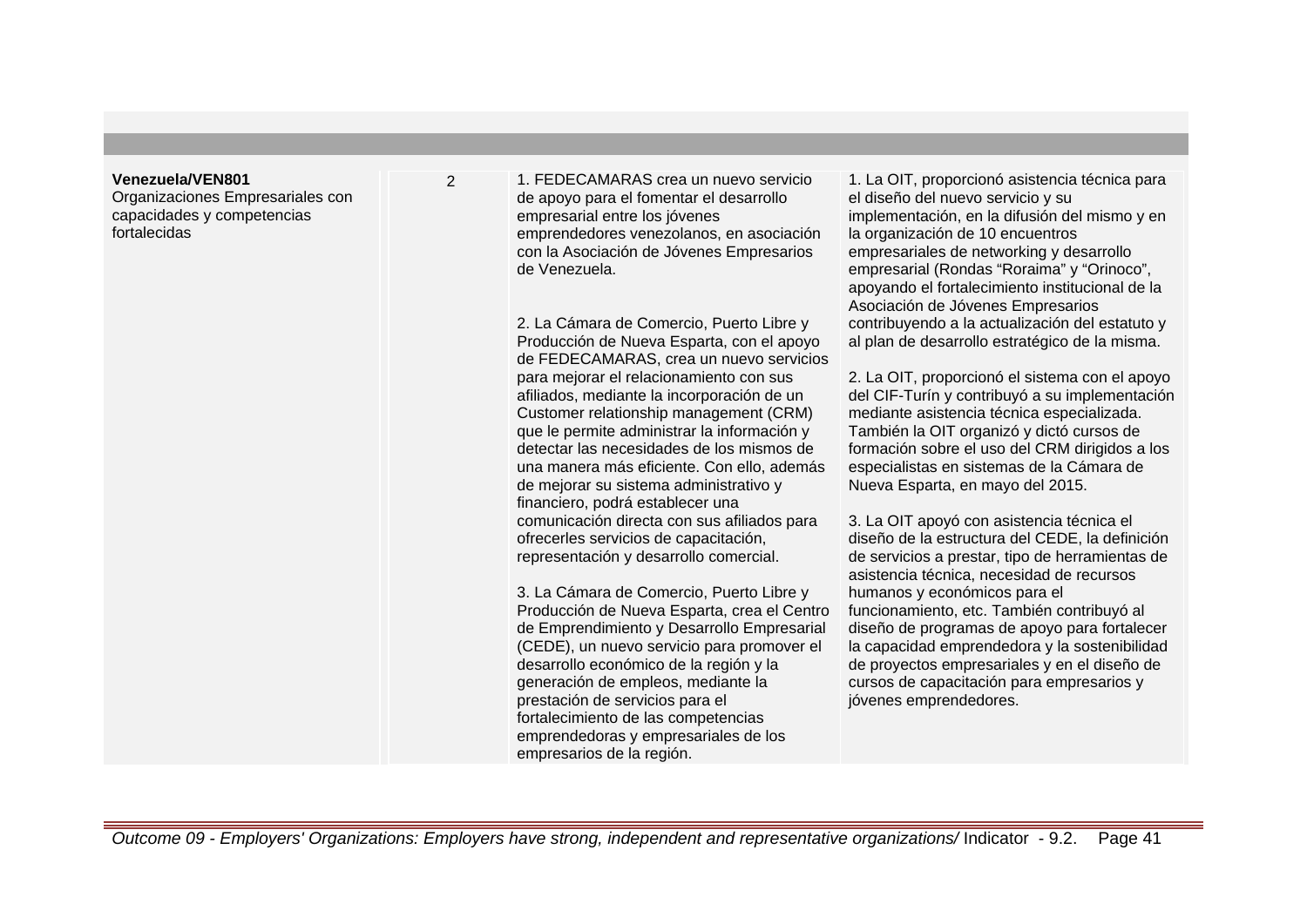Strengthened institutional capacity of employers' organisations

2 Following concerns expressed by member companies that too many students were leaving school without a clear understanding of the world of work, a new service was developed and budgeted to be included in the Barbados Employers' Confederation's (BEC) Calendar of Training focusing on those about to leave school "Securing the Workforce of the Future". A pilot workshop for 35 final-year high school students was conducted from 2 to 4 December 2014 to be rolled out on a planned basis to more schools in the country on an annual basis. The presentations developed and the Training of Trainers' element incorporated into the programme ensured the capacity of BEC staff to conduct the programme themselves in the future. The programme ensured member enterprises of BEC were able to employ school leavers who had a clear understanding of the world of work and were work-ready. To facilitate this, the contact details of students who had undertaken the course were made available to BEC's interested members. The new service received wide media coverage and was reported to the BEC Board through its membership communication channels. A follow-up "Employment Clinic" was held on 15 May 2015 providing a gateway for employers, employees and students to receive information on a range of

The ILO supported the pilot workshop with the view to having the format, including presentations, available for replication and use by other Employers' Organizations in the region.

**Additional CPO Information (This information should only be added when relevant and necessary and should not repeat information already entered under results or ILO contribution)**

occupational areas.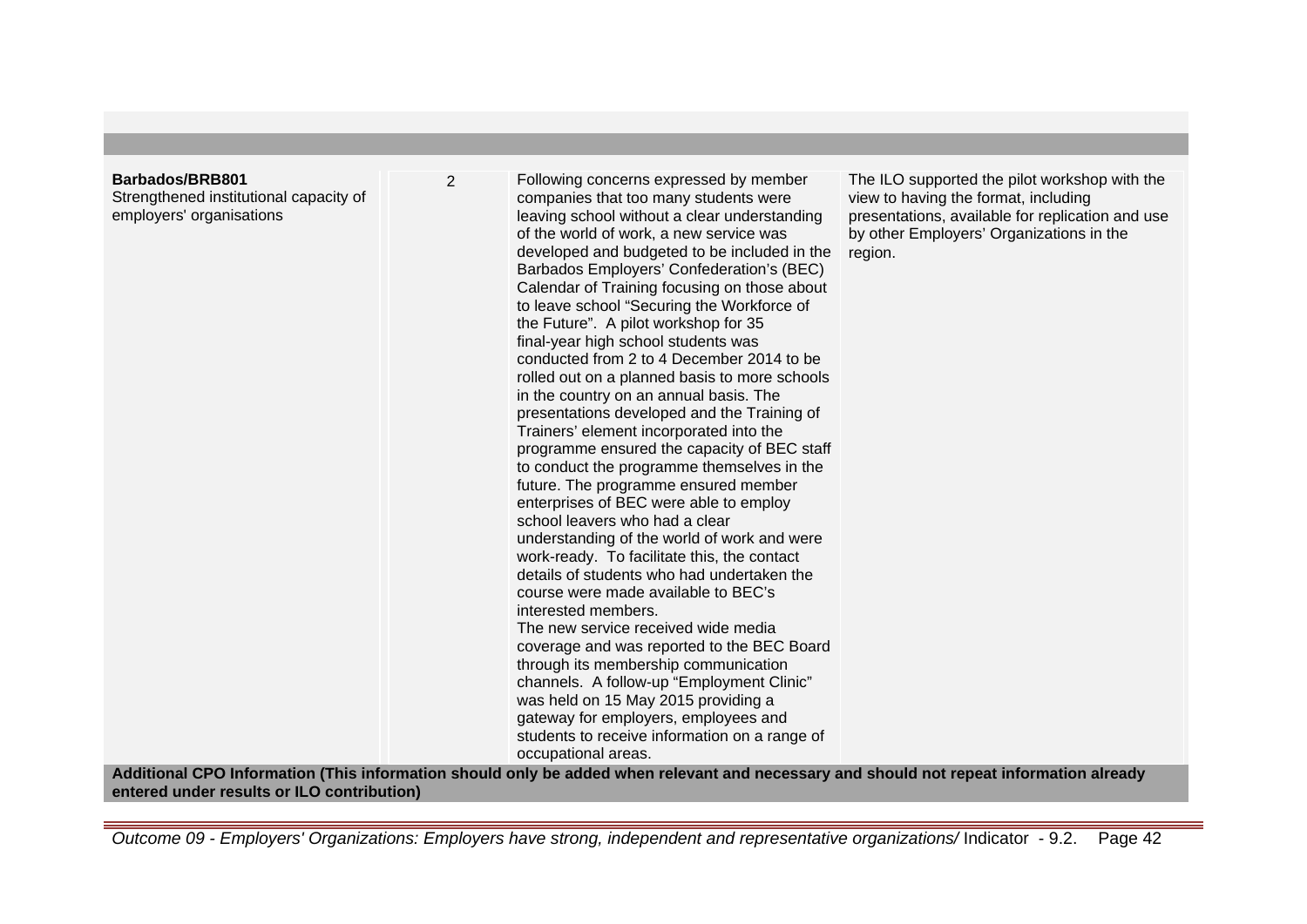| a)Gender equality and non-discrimination                                                                                                                                                                                                                                                                                                                                    | b) Partnerships (external)                                                                        |
|-----------------------------------------------------------------------------------------------------------------------------------------------------------------------------------------------------------------------------------------------------------------------------------------------------------------------------------------------------------------------------|---------------------------------------------------------------------------------------------------|
| A section of the workshop's programme focused on ensuring an<br>understanding of issues at the workplace that could give rise to<br>discrimination, such as sexually transmitted infections, HIV/AIDS and<br>chronic non-communicable diseases as well as training on discrimination in<br>general (people with disabilities, persons living with HIV/AIDS, religion, etc.) | The Barbados National Council of Substance Abuse supported the delivery<br>of the pilot workshop. |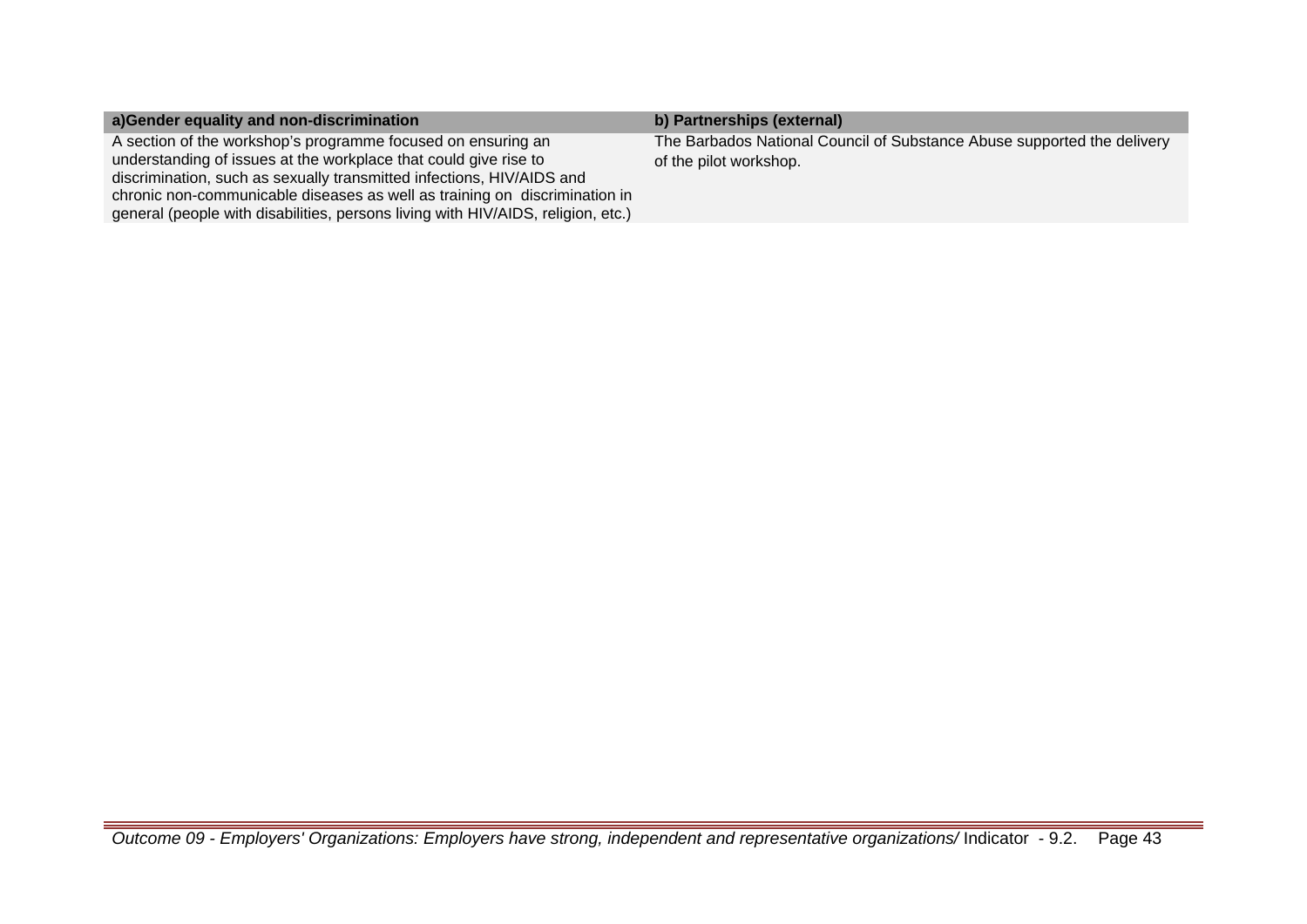| Suriname/SUR998 | $\overline{2}$ | In December 2013 the Suriname Trade and<br>Industry Association (STIA) completed a<br>study on its members' perceptions of the<br>barriers to moving to the formal economy. A<br>key area identified was the lack of knowledge<br>of entrepreneurial and enterprise skills<br>necessary to operate a successful enterprise.<br>As a result, STIA has enhanced its training<br>offer for members and potential members on<br>entrepreneurial skills. In July 2015 training to<br>enhance the entrepreneurial skills of potential<br>members of the STIA was offered which<br>incorporated elements of the ILO's Start and<br>Improve your Business (SIYB) and Know<br>About Business (KAB) tools. The first<br>follow-up workshop undertaken by STIA staff<br>took place from $5 - 7$ October 2015 reaching<br>30 participants. A video of the July workshop<br>has been disseminated to all members. | The ILO facilitated the participation of STIA in<br>the surveys undertaken in selected countries<br>under the Regional Programme to Promote<br>Formalization in Latin America and the<br>Caribbean, which enabled STIA to identify the<br>area where a new service could be offered and<br>facilitated the workshops. |
|-----------------|----------------|------------------------------------------------------------------------------------------------------------------------------------------------------------------------------------------------------------------------------------------------------------------------------------------------------------------------------------------------------------------------------------------------------------------------------------------------------------------------------------------------------------------------------------------------------------------------------------------------------------------------------------------------------------------------------------------------------------------------------------------------------------------------------------------------------------------------------------------------------------------------------------------------------|-----------------------------------------------------------------------------------------------------------------------------------------------------------------------------------------------------------------------------------------------------------------------------------------------------------------------|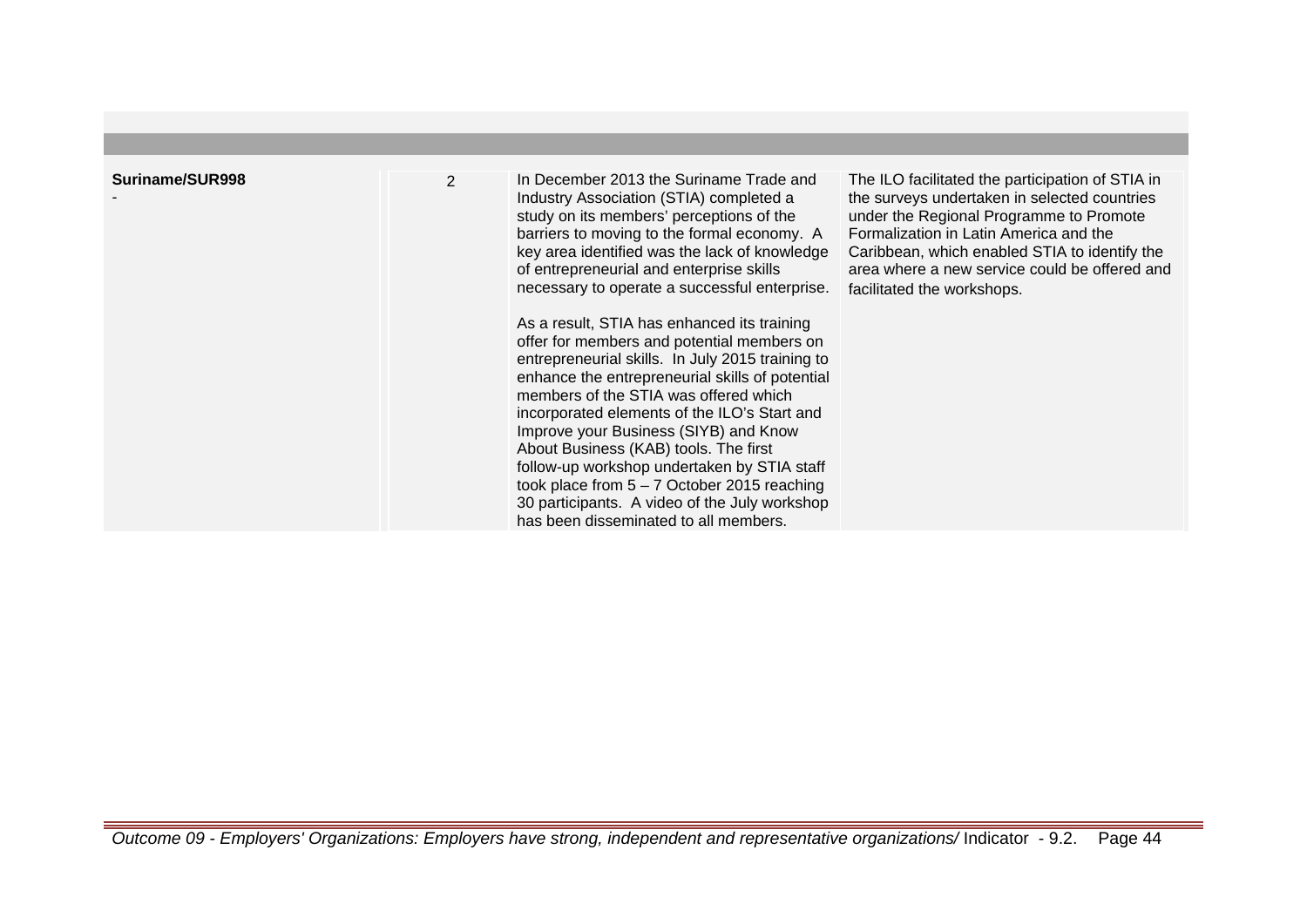# **Costa Rica/CRI801**

Strengthened institutional capacity of employers' organisations

2 La Unión de Cámaras y Asociaciones Empresariales de Costa Rica (UCCAEP) desarrolló servicios mejorados de capacitación para sus miembros en temas de gerencia organizacional y evaluación laboral empresarial. Específicamente, en noviembre de 2014, 23 directores ejecutivos de Cámaras y Asociaciones que conforman la UCCAEP, fueron certificados por la UCCAEP y el Instituto Latinoamericano de Gerencia de Organizaciones de Empleadores (ILGO) sobre la Gerencia eficiente de las Cámaras Empresariales. Los Directores recibieron Diploma.

> La UCCAEP, en julio del 2015, capacitó a 14 Organizaciones Empresariales seleccionadas. Esta capacitación le entregó a estas instituciones la correcta forma de aplicar la Guía de Evaluación Laboral Empresarial en las empresas.

La OIT brindó asistencia técnica para diseñar y desarrollar el currículo e impartir el curso de formación de competencia para los directores ejecutivos de las organizaciones empresariales que conforman la UCCAEP.

La OIT entregó acompañamiento técnico, a través de seminarios y talleres, para el desarrollo del contenido de la Guía de Evaluación Laboral para las empresas y para que la UCCAEP pueda capacitar y ofrecer este nuevo servicio a las organizaciones empresariales.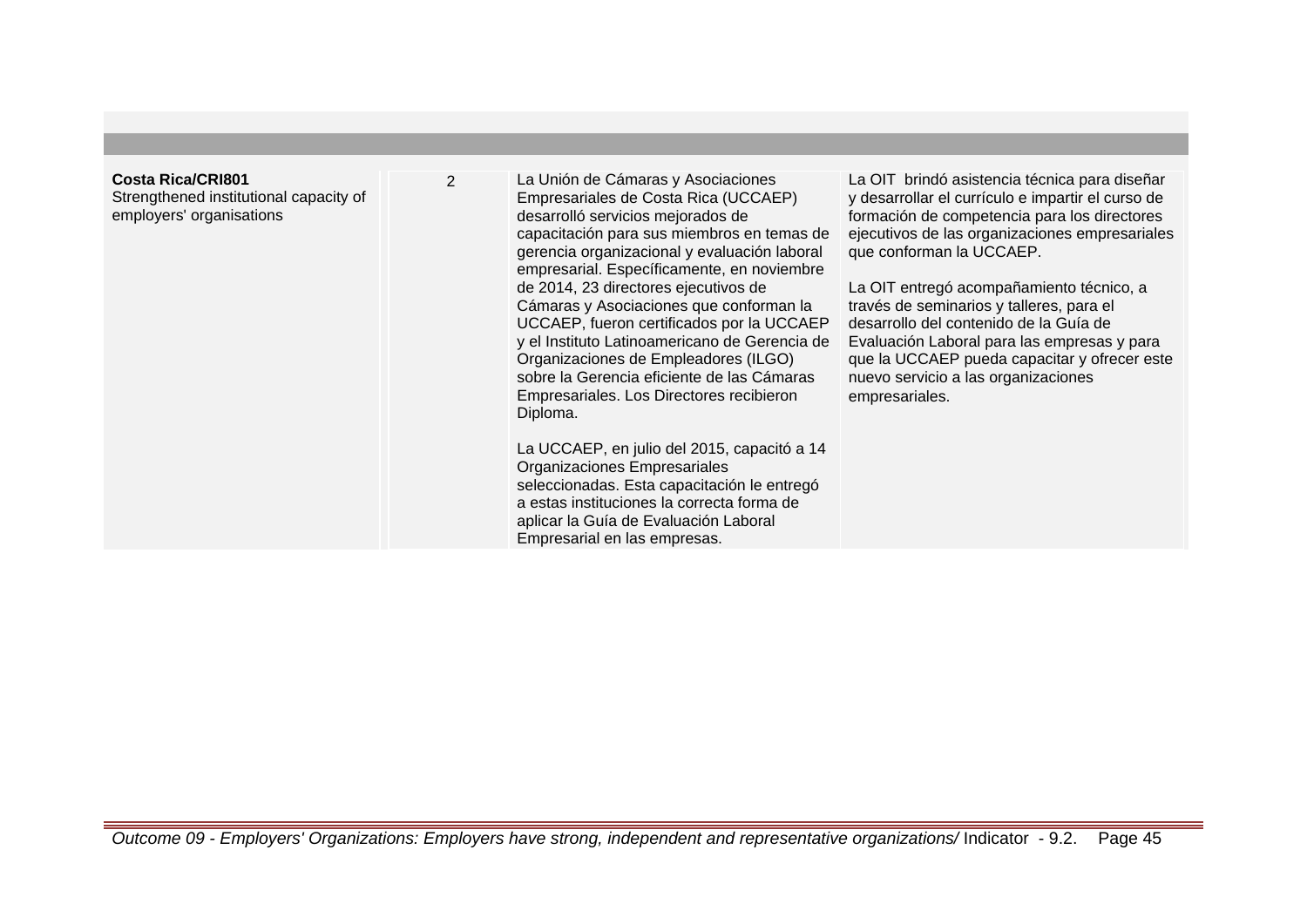#### **Guatemala/GTM801**

Strengthened institutional capacity of employers' organisations

2 En agosto 2015 el Comité Coordinador de Asociaciones Agrícolas, Comerciales, Industriales y Financieras , CACIF, adoptó e implementó el sistema de datos Custumer Relationship Management (CRM) que mejora la gestión y el registro de la información concernientes de los miembros afiliados y permite compartir esta información con los medios de comunicación, con los líderes de opinión y cualquier contraparte externa. Esto ha permitido que el CACIF focalice de mejor manera el público objetivo de sus servicios.

> La Cámara del Agro en Guatemala implement con sus organizaciones miembros la aplicación de la Guía de Evaluación Empresarial Laboral para conocer el grado de cumplimiento laboral e incentivar la implementación de un programa de mejora en las empresas socias del sector agropecuario. A la fecha, 20 empresas adoptaron un plan de mejora en materia de cumplimiento laboral.

La Cámara de la Construcción de Guatemala, a marzo del 2015 implementó en 45 empresas del sector el Programa de Certificación sobre Seguridad y Salud Ocupacional. Se generó una red de intercambio de experiencias sobre la aplicación de las metodologías entre sus empresas agremiadas.

La Asociación del Vestuario y Textil de

La OIT brindó asistencia técnica a través de seminarios de capacitación, formación técnica en colaboración con el CIF-OIT y también se brindó asesoría para la implementación del sistema de cómputo.

La OIT brindo asistencia técnica y apoyo la aplicación a través de talleres y seminarios de formación de formadores para la correcta aplicación de la Guía.

La OIT apoyo técnicamente a la Cámara de Construcción y a VESTEX en la adaptación de las metodologías en material de Salud y Seguridad en el Trabajo, también la OIT realizo talleres de formación para estas empresas para facilitar el metodología de monitoreo y su evaluación.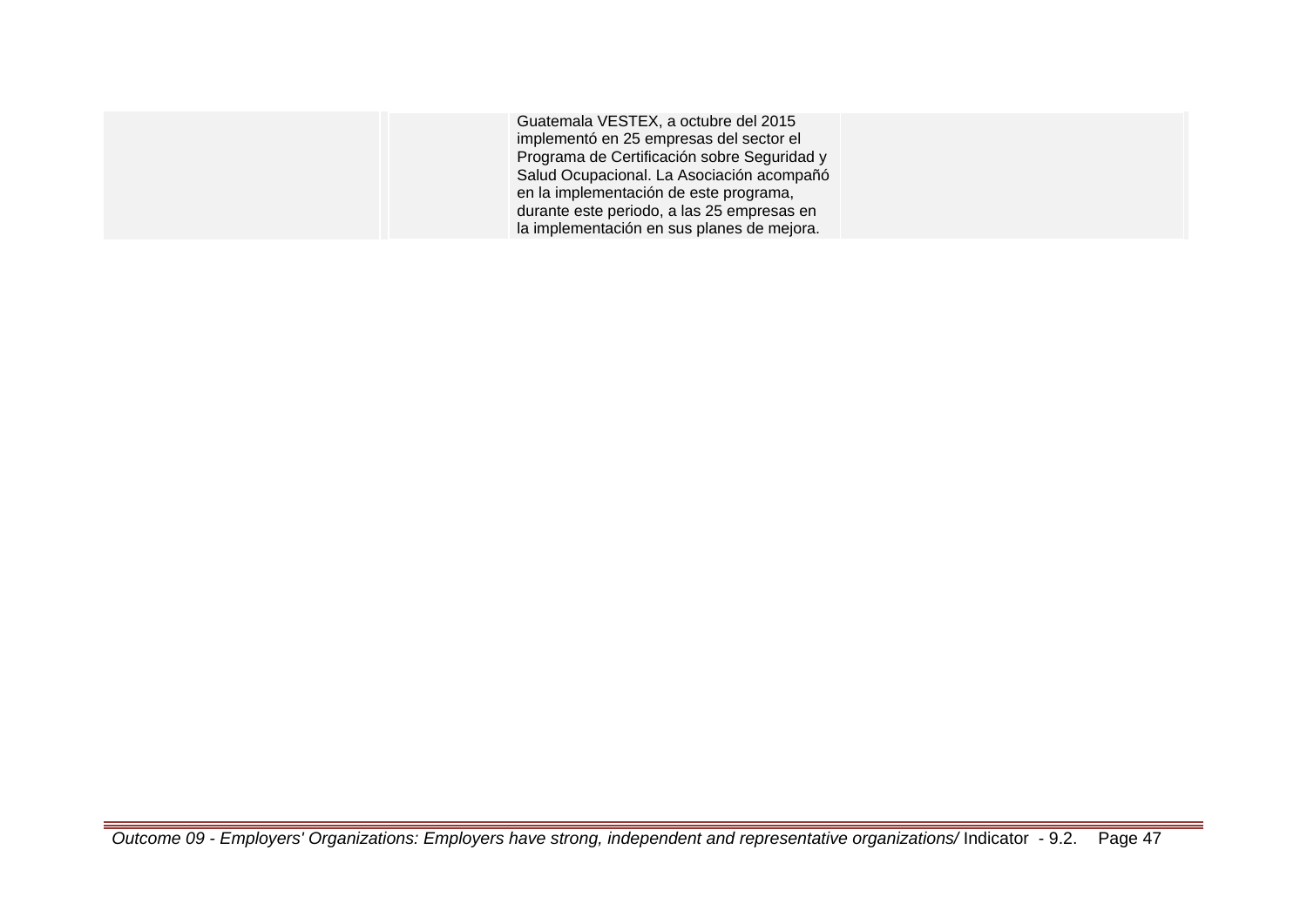#### **Honduras/HND801**

Strengthened institutional capacity of employers' organisations

2 El Consejo Hondureño de la Empresa Privada (COHEP) adaptó a la legislación nacional la "Guía de Evaluación Empresarial en Materia Laboral", la cual fue presentada en julio del 2015.

> El COHEP, en setiembre del 2015, desarrolló talleres de capacitación para cinco de sus organizaciones empresariales miembros que les permitió asegurar la correcta aplicación de la Guía.

> El COHEP, en Agosto del 2015 adoptó e implementó el sistema de datos Customer Relationship Management (CRM) que mejora la gestión y el registro de la información concerniente a los miembros afiliados, misma que permite compartir dicha información con los medios de comunicacion, los líderes de opinión y cualquier contraparte externa.

La OIT apoyó a través de acompañamiento técnico, asesorías, seminarios y talleres para el desarrollo del contenido de la Guía de Evaluación Empresarial en Materia Laboral para las empresas.

La OIT brindó asistencia técnica a través de seminarios de capacitación y formación técnica en colaboración con el Centro Internacional de Formación (CIF-OIT); así como tambien asesoría para la implementación del sistema de cómputo.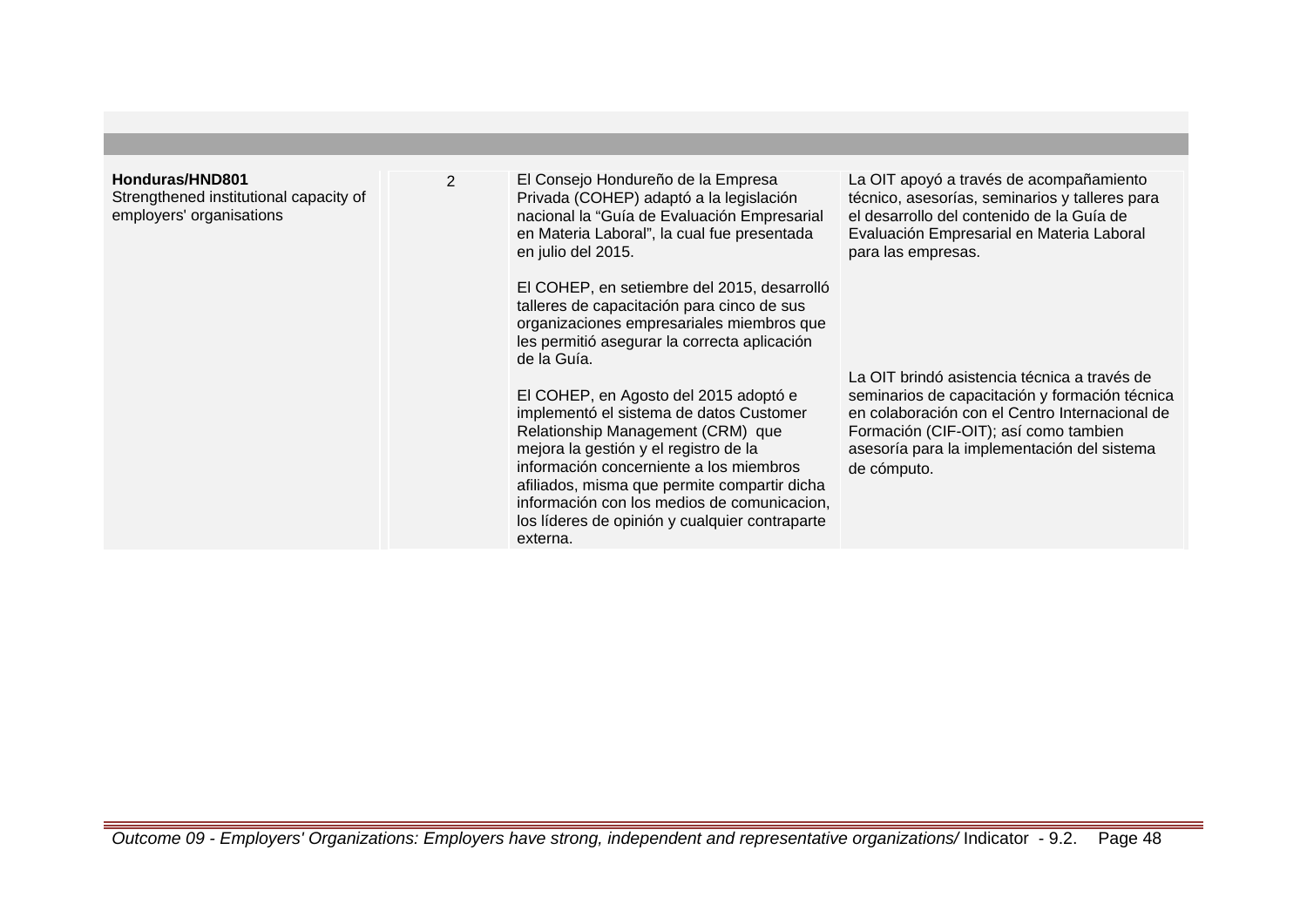| <b>Mexico/MEX998</b> | $\overline{2}$ | En agosto de 2015, la Confederación<br>Patronal de la República Mexicana Nacional<br>(COPARMEX) adoptó e implementó un<br>sistema de datos Costumer Relationship<br>Management (CRM) que mejora la gestion y<br>el registro de la información concernientes de<br>los miembros afiliados y permite compartir<br>esta información con los medios de<br>comunicación, con los lideres de opinión y<br>cualquier contraparte externa.<br>En noviembre de 2014, 17 directores<br>ejecutivos de cámaras y asociaciones del<br>Estado de Jalisco se capacitaron sobre el<br>manejo eficiente de las Cámaras<br>Empresariales y fueron certificados por la<br>Universidad Anáhuac.<br>En 2015, la Cámara Nacional de las<br>Industrias Azucarera y Alcoholera CNIA<br>promovió las metodologías de la OIT<br>(SOLVE y SIMAPRO) para el desarrollo<br>sostenible de las empresas en su cadena de<br>valor y adoptó un plan de mejora en materia<br>de Seguridad y Salud en el Trabajo y<br>productividad. También generó una red de<br>intercambio de experiencias sobre la<br>aplicación de las metodologías entre sus<br>empresas agremiadas.<br>En 2015, la COPARMEX Chiapas facilitó la<br>aplicación de la metodología SIMAPRO para<br>incentivar la mejora de la productividad de<br>las empresas socias en el sector turismo. | La OIT brindó asistencia técnica a través de<br>seminarios de capacitación, formación técnica<br>en colaboración con el Centro Internacional de<br>Formación de la OIT y también se brindó<br>asesoría para la implementación del sistema<br>de cómputo.<br>La OIT en colaboración con la Universidad<br>Anáhuac brindó asistencia técnica para diseñar<br>y desarrollar el curriculum e impartir el curso<br>de formación de competencia para los<br>directores ejecutivos del estado de Jalisco.<br>La OIT apoyo técnicamente la adaptación de<br>las metodologías SOLVE y SIMAPRO a la<br>CNIA, para ofrecer una aplicación difundida<br>entre las empresas afiliadas y apoyó en la<br>realización de talleres de formación para estas<br>empresas sobre las dos metodologías y su<br>monitoreo y evaluación.<br>La OIT apoyo técnicamente la adaptación de la<br>metodología SIMAPRO en las 15 empresas<br>turísticas en Chiapas a través de talleres<br>formación y capacitación de pequeños<br>empresarios.<br>La OIT provee asistencia técnica para el<br>diseño, elaboración, implementación de las<br>herramientas, así como herramientas de<br>monitoreo y evaluación.<br>La OIT capacitó a los pequeños empresarios<br>restauranteros para el cumplimiento de los<br>procedimientos jurídicos en la constitución de |
|----------------------|----------------|------------------------------------------------------------------------------------------------------------------------------------------------------------------------------------------------------------------------------------------------------------------------------------------------------------------------------------------------------------------------------------------------------------------------------------------------------------------------------------------------------------------------------------------------------------------------------------------------------------------------------------------------------------------------------------------------------------------------------------------------------------------------------------------------------------------------------------------------------------------------------------------------------------------------------------------------------------------------------------------------------------------------------------------------------------------------------------------------------------------------------------------------------------------------------------------------------------------------------------------------------------------------------------------------------------------------------|--------------------------------------------------------------------------------------------------------------------------------------------------------------------------------------------------------------------------------------------------------------------------------------------------------------------------------------------------------------------------------------------------------------------------------------------------------------------------------------------------------------------------------------------------------------------------------------------------------------------------------------------------------------------------------------------------------------------------------------------------------------------------------------------------------------------------------------------------------------------------------------------------------------------------------------------------------------------------------------------------------------------------------------------------------------------------------------------------------------------------------------------------------------------------------------------------------------------------------------------------------------------------------------------------------------------------------|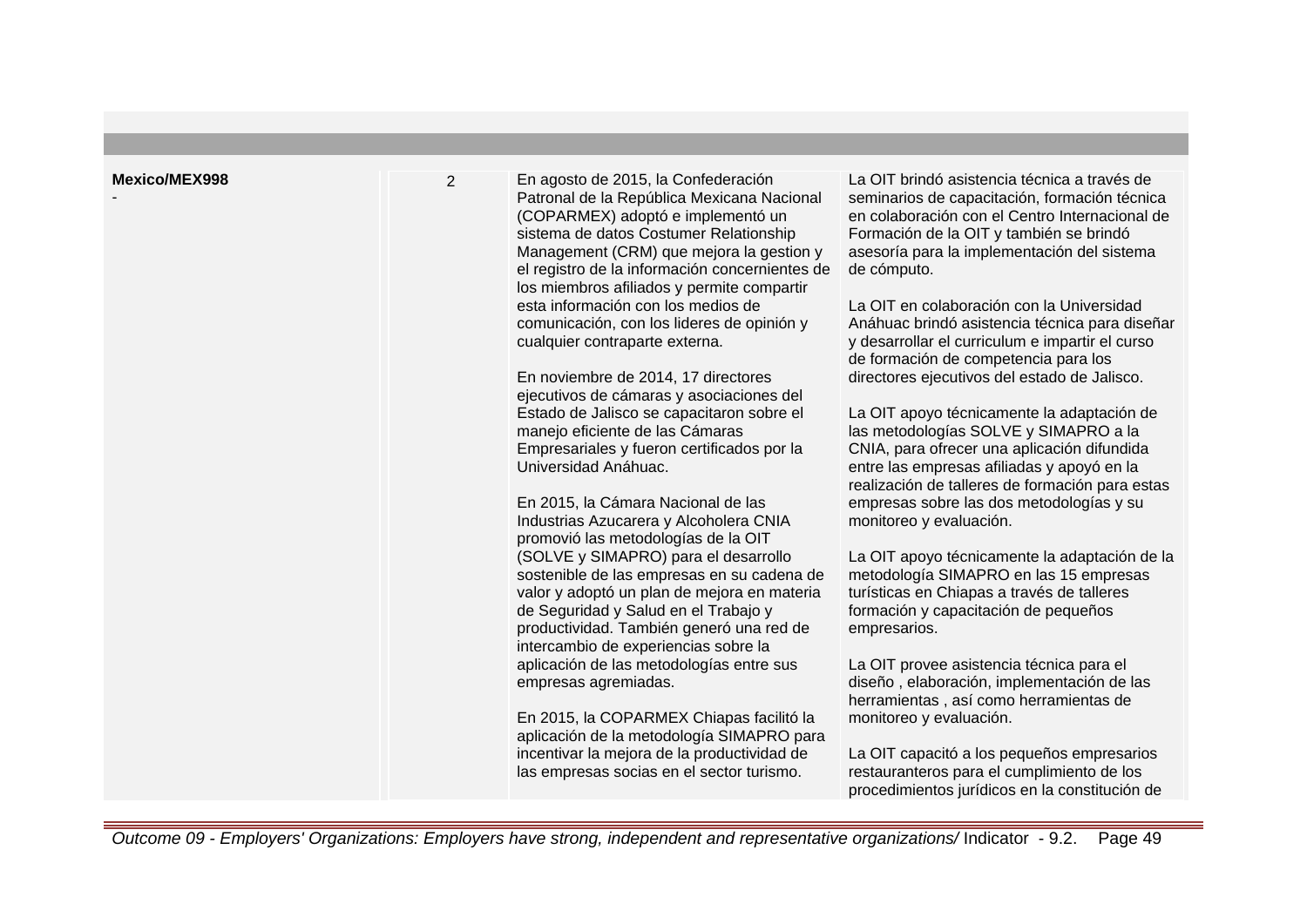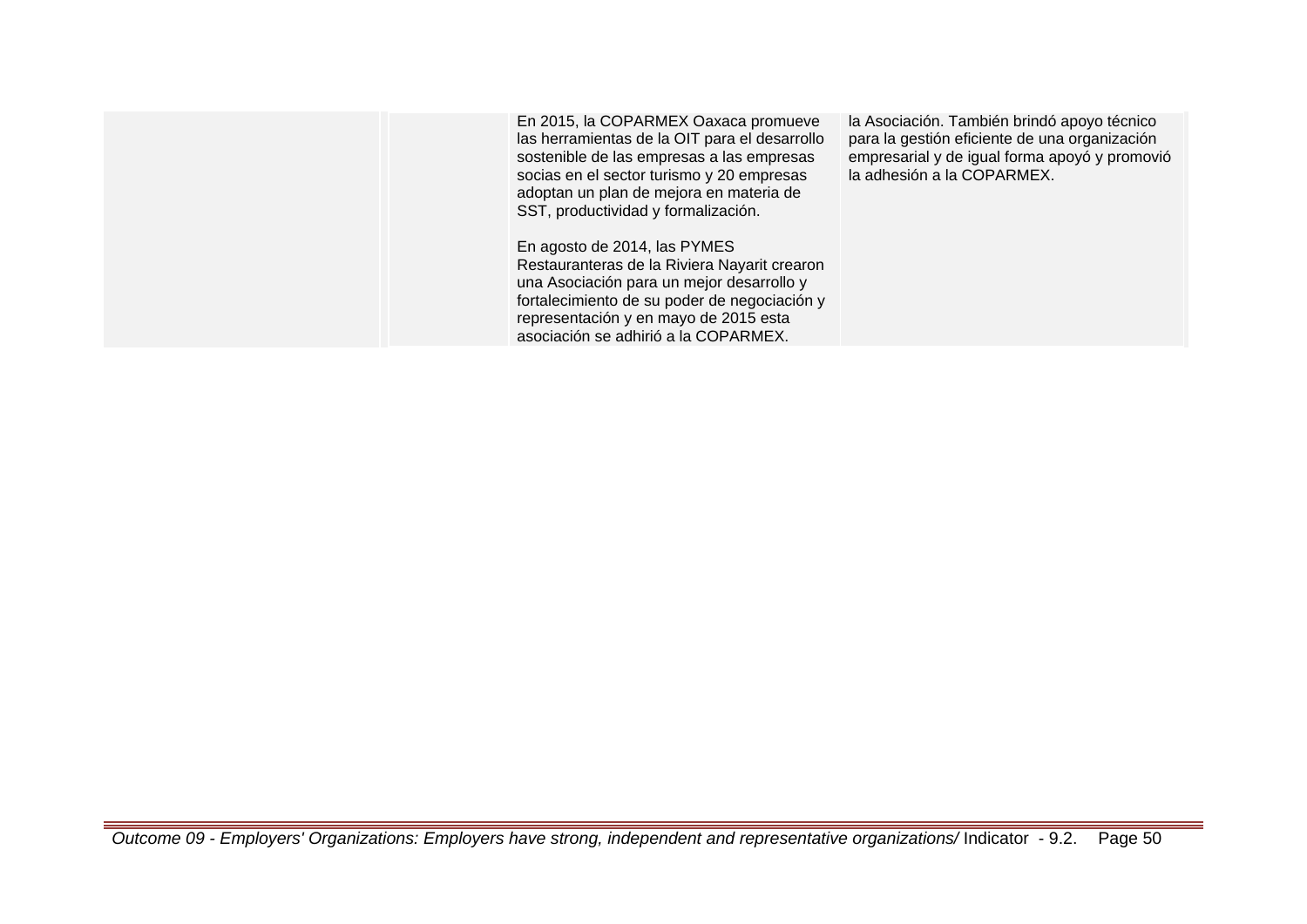| Chile/CHL998 | $\overline{2}$ | The Cámara Nacional de Comercio,<br>Servicios y Turismo de Chile - CNC (National<br>Chamber of Commerce) has significantly<br>improved its membership data management<br>system. With this improvement, the CNC has<br>enhanced the communications services<br>provided to its membership (retail companies<br>and local chambers of commerce throughout<br>Chile).<br>Over 150 micro and small enterprise<br>representatives were trained through a new<br>training service offered by the National<br>Chamber of Commerce, Services and<br>Tourism of Chile (CNC). Training provided by<br>the CNC was delivered through workshops<br>on basic knowledge of national labour law.<br>During 2014-2015, ten training workshops<br>were conducted by the CNC with the support<br>of the Pontifical Catholic University of Chile<br>and local Chambers of Commerce at the<br>following cities: Los Angeles, Coyhaique,<br>Chillan, Osorno, Puerto Mont, Santiago, San<br>Antonio, Temuco, and Valdivia. The objective<br>of the training was to help micro and small<br>enterprises avoid labour law penalties and<br>fines, improving labour law compliance and<br>working conditions in Chilean micro and small<br>enterprises.<br>SOFOFA (Industrialist Employers'<br>Organization of Chile) established a new<br>Business Network to promote employment of<br>people with disabilities. SOFOFA continued<br>working within the framework of its Business | The ILO developed a "customer relationship"<br>management system (CRM) adapted<br>specifically for employers' organizations.<br>During a 3 day program in Lima, the ILO<br>trained 2 CNC's Officials (Membership and<br>Technology Officers) on the use of ILO's CRM.<br>With the support of the ILO, CNC adapted and<br>started using the ILO CRM.<br>The ILO together with Pontifical Catholic<br>University of Chile designed the training<br>program and methodology implemented by the<br>CNC in its training workshops for micro and<br>small enterprises (members and potential<br>members of the CNC).<br>The ILO together with Pontifical Catholic<br>University of Chile also developed a training<br>handbook that was used by CNC during the<br>workshops.<br>The ILO supervised the quality and technical<br>content of the training sessions.<br>Based on the Business Strategy adopted by<br>SOFOFA in 2013, ILO has actively participated<br>since then in SOFOFA's Disability<br>Commission, providing technical guidance and<br>advice on work that lead to the establishment<br>in 2015 of the new Business Network "Red de<br>Empresas Inclusivas - REIN.<br>Also, SOFOFA has benefited from being a<br>member of the ILO Global Network on<br>Business and Disabilities, receiving updated<br>information on global trends and new products<br>developed by the ILO. |
|--------------|----------------|------------------------------------------------------------------------------------------------------------------------------------------------------------------------------------------------------------------------------------------------------------------------------------------------------------------------------------------------------------------------------------------------------------------------------------------------------------------------------------------------------------------------------------------------------------------------------------------------------------------------------------------------------------------------------------------------------------------------------------------------------------------------------------------------------------------------------------------------------------------------------------------------------------------------------------------------------------------------------------------------------------------------------------------------------------------------------------------------------------------------------------------------------------------------------------------------------------------------------------------------------------------------------------------------------------------------------------------------------------------------------------------------------------------------------------------------------------|-------------------------------------------------------------------------------------------------------------------------------------------------------------------------------------------------------------------------------------------------------------------------------------------------------------------------------------------------------------------------------------------------------------------------------------------------------------------------------------------------------------------------------------------------------------------------------------------------------------------------------------------------------------------------------------------------------------------------------------------------------------------------------------------------------------------------------------------------------------------------------------------------------------------------------------------------------------------------------------------------------------------------------------------------------------------------------------------------------------------------------------------------------------------------------------------------------------------------------------------------------------------------------------------------------------------------------------------------------------------------------------------|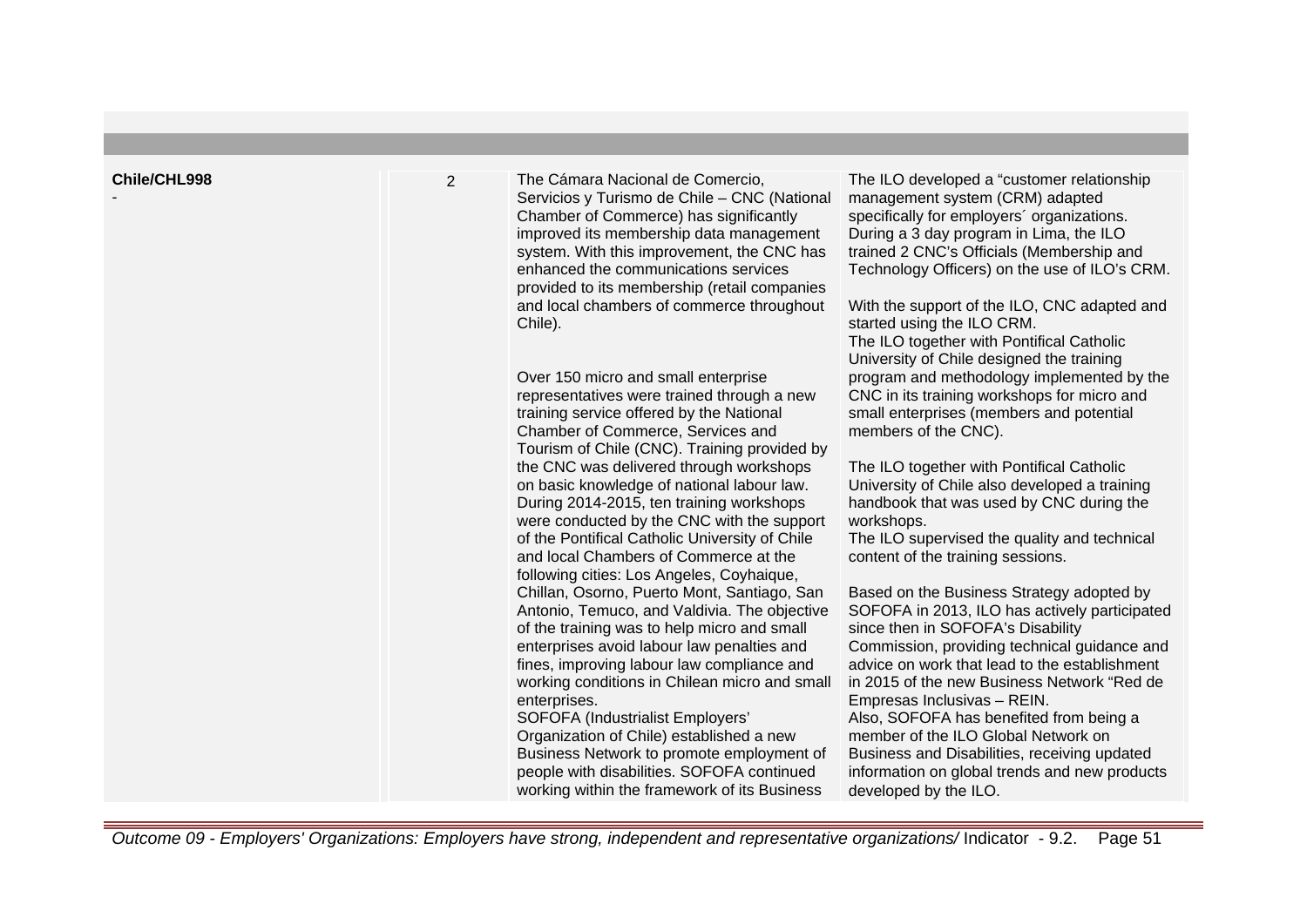Strategy to promote the employment of people with disabilities adopted in 2013. During 2014, SOFOFA worked with member companies on the development of a framework to establish a new Business Network to promote employment of people with disabilities through setting up working groups to define a governance structure, a mission and vision, as well as a work-plan for the future Network. In 2015, SOFOFA convened a meeting to officially incorporate "Red de Empresas Inclusivas – REIN". The official launch of the Network took place in November 2015.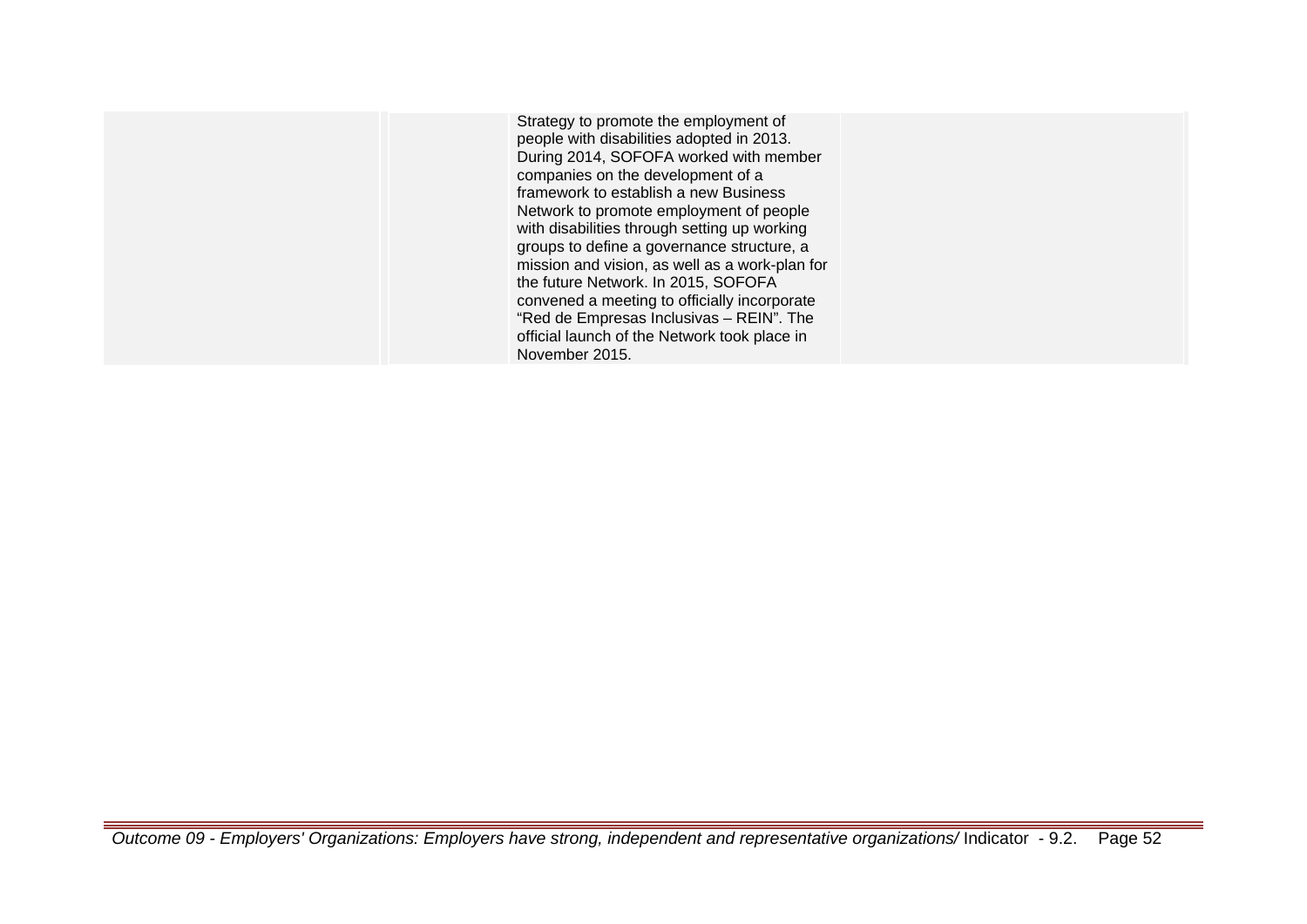## **Paraguay/PRY801**

Strengthened institutional capacity of employers' organisations

1 The Centro Azucarero y Alcoholero de Paraguay – CAAP (Business Association of Alcohol and Sugar of Paraguay) provided a new training service to its affiliate Azucarera Paraguaya (AZPA). CAAP trained over 60 field technicians of AZPA on health and safety issues, targeting the eradication of child labour and the protection of young workers. The trainings took place during a two day program. In addition, CAAP produced material (check lists and practical tools) to support its affiliates on OSH and child labour prevention.

In 2013, with the support of the ILO, CAAP adopted a Business Strategy for the eradication of child labour and protection of the young workers. The ILO provided technical assistance within CAAP' Business Strategy to design and implement training workshops on OSH and child labour prevention. The ILO review the materials (check lists and practical tools) produced by CAAP to support its affiliates on their contribution to child labour eradication.

2 - -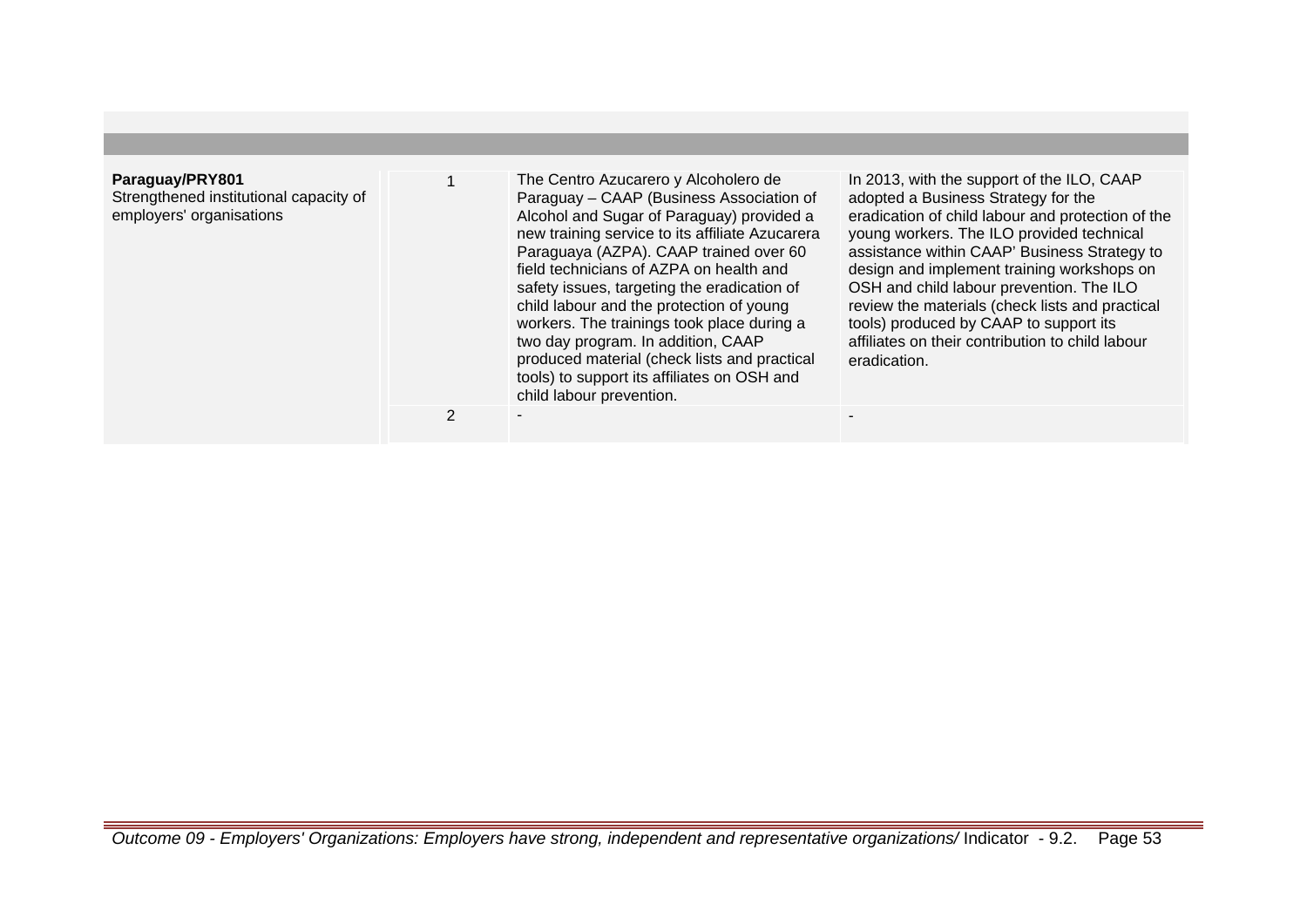-

2 35 employers' organizations in Uruguay have significantly improved their membership data management system through training provided through the Cámara Nacional de Comercio y Servicios del Uruguay – CNC (National Chamber of Commerce) and the Cámara de Industrias del Uruguay – CIU (Chamber of Industry of Uruguay). With this improvement of their membership management system, these employers' organizations have enhanced the communication services provided to their membership.

> The Cámara de Industrias del Uruguay – CIU (Chamber of Industry of Uruguay), provides a new training on-line course on occupational safety and health ("Empresa Segura"). The training course targets managers and workers of member companies, as well as managers and workers of potential members. The academic component of the course is directly supervised by CIU's technical staff. After a 20 module program, participants will receive a certificate if they successfully complete a final test.

The ILO developed a "customer relationship management system (CRM) adapted specifically for employers´ organizations. During a 3 day training program in Costa Rica, the ILO trained 4 key Officials of CNC and CIU (Membership and Technology managers) on the use of ILO's CRM.

With the support of the ILO, CNC and CIU trained in 20 managers of their affiliates (local employers´ organizations) on the use of the ILO CRM.

The ILO helped CIU and CNC when providing technical assistance to their members to adapt and use ILO's CRM.

In 2012, the ILO's International Training Centre (Turin) trained two CIU technicians on occupational safety and health. The ILO provided assistance to CIU to adapt the course's materials to respond to local (Uruguayan) needs and conditions and to develop an on-line training format based on the ILO training course on OSH.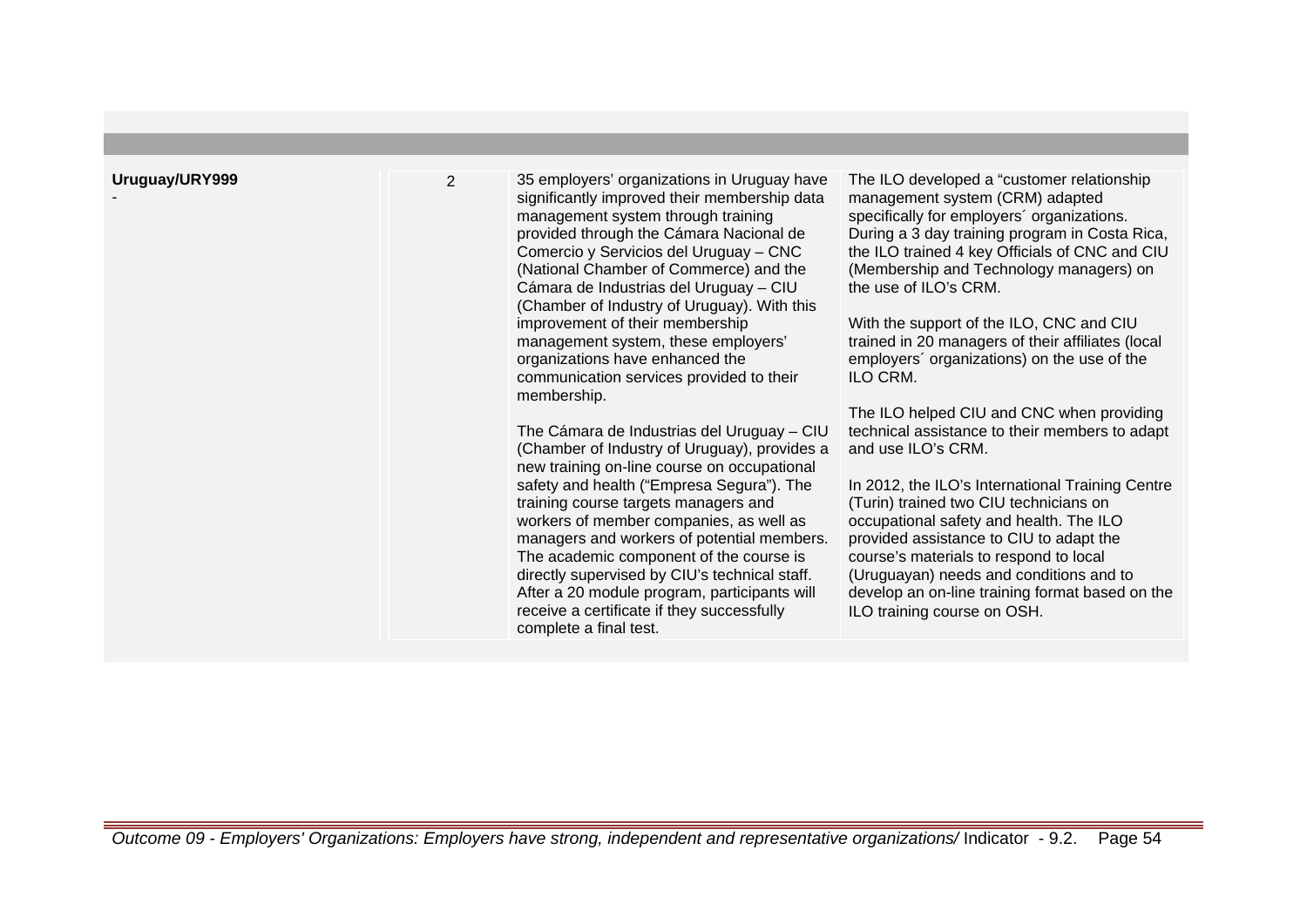Outcome 09 - Employers' Organizations: Employers have strong, independent and representative organizations

# **RESULTS BY INDICATOR**

**Indicator - 9.3. Number of national employers organizations that, with ILO support, have enhanced capacity to analyse the business environment and influence policy development at the national, regional and international levels.**

## **Measurement**

To be counted as reportable, results must meet at least one of the following criteria:

1.Employers' organizations set up or improve the functioning of internal structures to identify and coordinate the views of members, formulate advocacy strategies and objectives based on membership needs, and develop well-researched policy positions and advocacy materials. 2.Employers' organizations participate in consultations with government or other key parties to give their views, enter into partnerships with other institutions or obtain greater media coverage of their policy positions.

3. The positions of the employers' organizations are reflected in the adopted legislation or policy at the national, regional or international levels.

| <b>Country/Country Programme</b><br><b>Outcome (CPO)</b> | <b>Measurement</b><br><b>Criteria</b> | <b>Result Achieved</b>                                                                                                                                                                                                                                                                                                                                                                                                                                          | <b>ILO Contribution</b>                                                                                                                                                                                         |
|----------------------------------------------------------|---------------------------------------|-----------------------------------------------------------------------------------------------------------------------------------------------------------------------------------------------------------------------------------------------------------------------------------------------------------------------------------------------------------------------------------------------------------------------------------------------------------------|-----------------------------------------------------------------------------------------------------------------------------------------------------------------------------------------------------------------|
| <b>Africa</b>                                            |                                       |                                                                                                                                                                                                                                                                                                                                                                                                                                                                 |                                                                                                                                                                                                                 |
| Egypt/EGY999                                             |                                       | The Federation of Egyptian Industries aims to<br>be the main business voice in Egypt. The FEI<br>used the ILO EESE (Enabling Environment<br>for Sustainable Enterprises) toolkit to present<br>its views on improving the business<br>environment in Egypt.<br>The FEI produced an EESE full report as well<br>as strategic framework in September 2015.<br>Following these reports, the FEI is producing<br>position papers to improve business<br>environment | The ILO provided technical support, including<br>introducing the EESE toolkit and its<br>methodology to the FEI leadership.<br>The ILO provided expert assistance in<br>developing the communication strategies |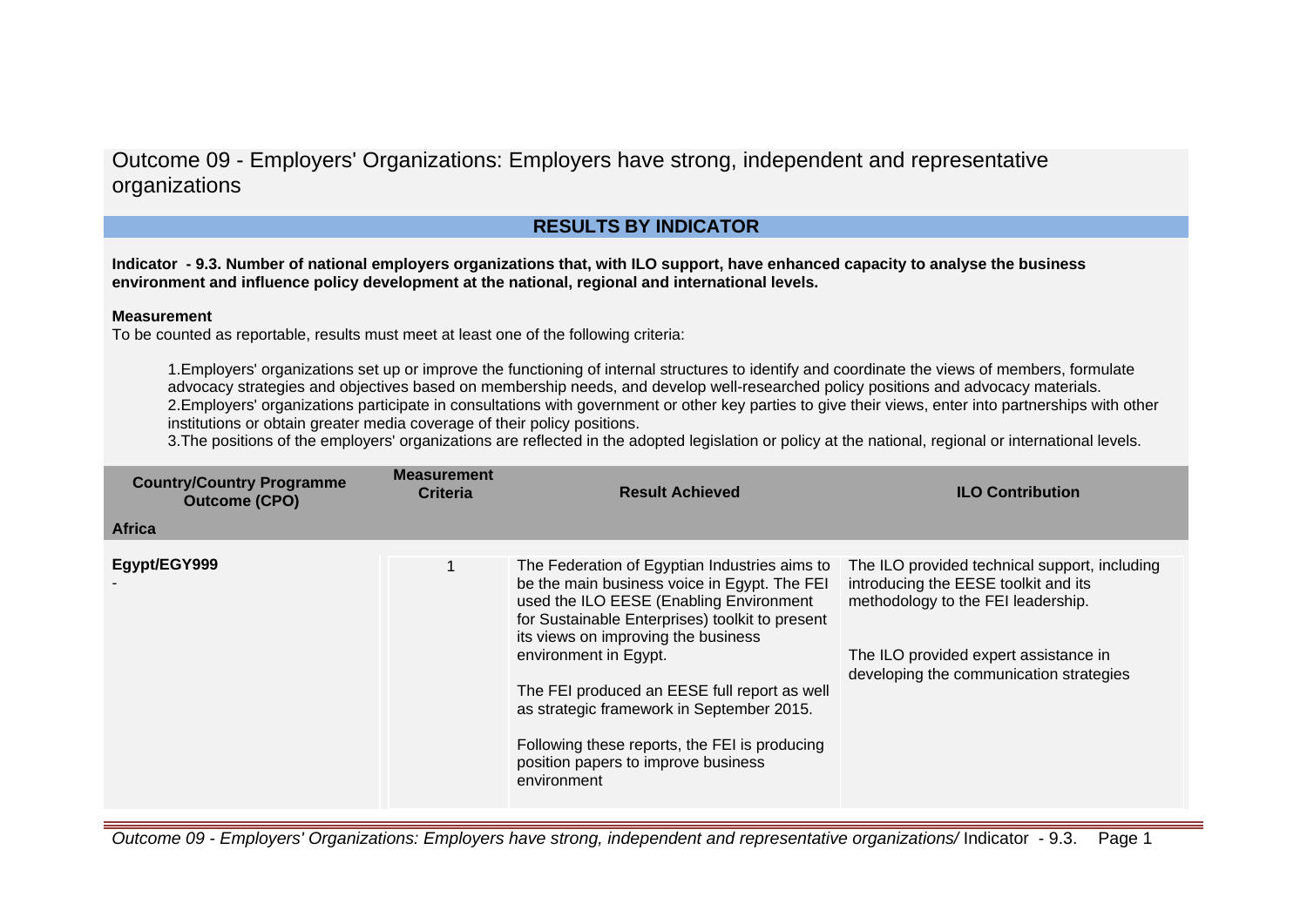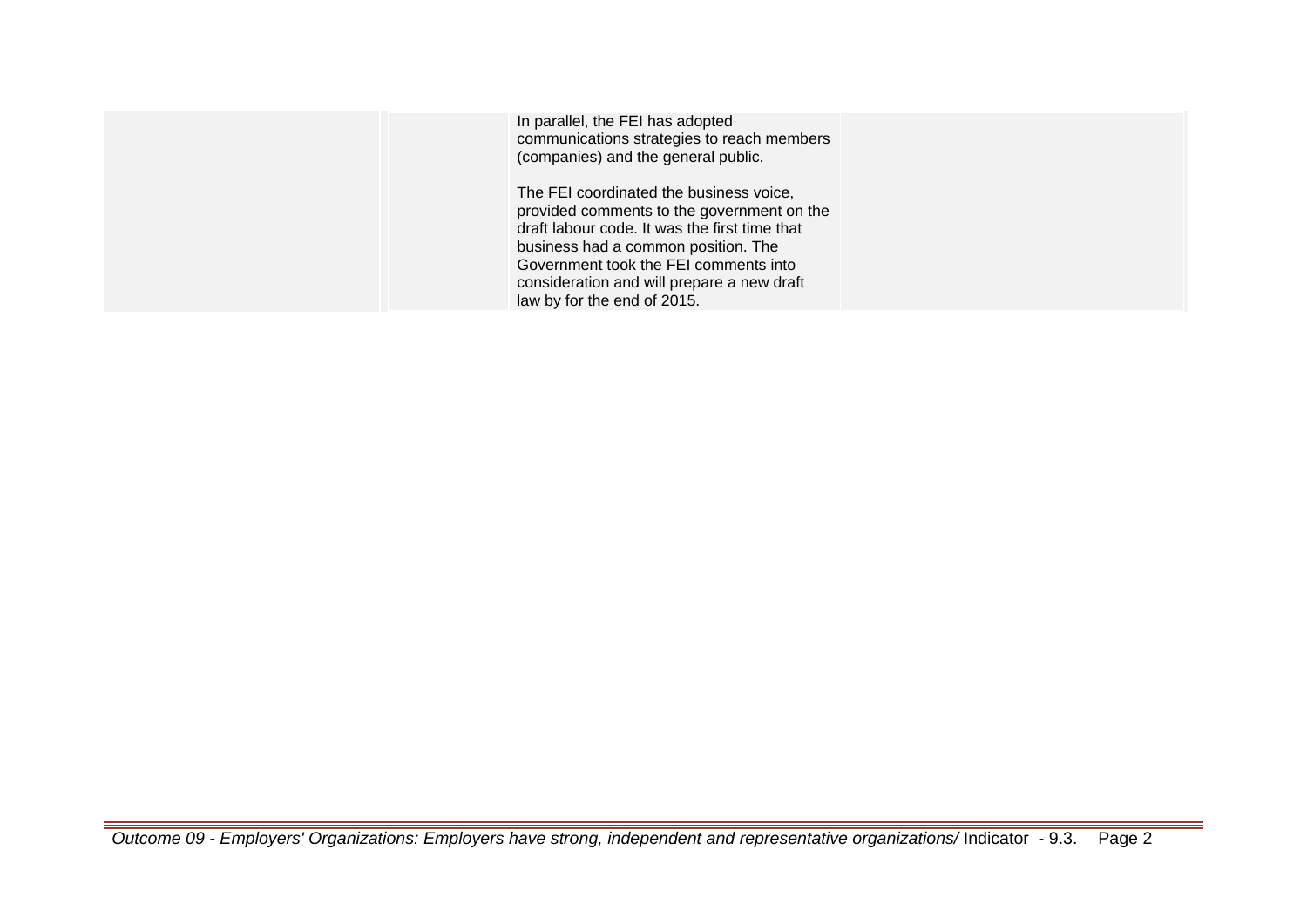| Senegal/SEN998 |
|----------------|
|                |

-

2 Le Conseil National du Patronat du Sénégal s'est engagé dans un plaidoyer en vue de parvenir à la mise en place d'un nouveau mode alternatif de règlement de contentieux sociaux adapté à l'entreprise au Sénégal. L'organisation a organisé, en décembre 2014, une consultation tripartite afin de partager sa position sur la question. A l'issue de cette consultation, un consensus s'est dégagé sur la nécessité de trouver des mécanismes permettant de désengorger les tribunaux du travail et sur la possibilité de réintroduire la médiation et l'arbitrage dans le Code du Travail du Sénégal. Le CNP a obtenu qu'un groupe de travail tripartite soit mis en place pour étudier les modalités de mise en place d'une chambre sociale de médiation et d'arbitrage. La position du CNP a fait l'objet d'une forte couverture médiatique.

Le BIT a fourni des conseils et mis à disposition un consultant pour procéder à un état des lieux et accompagner le plaidoyer du CNP. Le BIT a aussi procédé au partage des bonnes pratiques et du guide sur le renforcement des systèmes de résolution des conflits du travail élaboré par le CIF-OIT Turin. Le BIT a également apporté son appui technique à l'organisation de la consultation tripartite.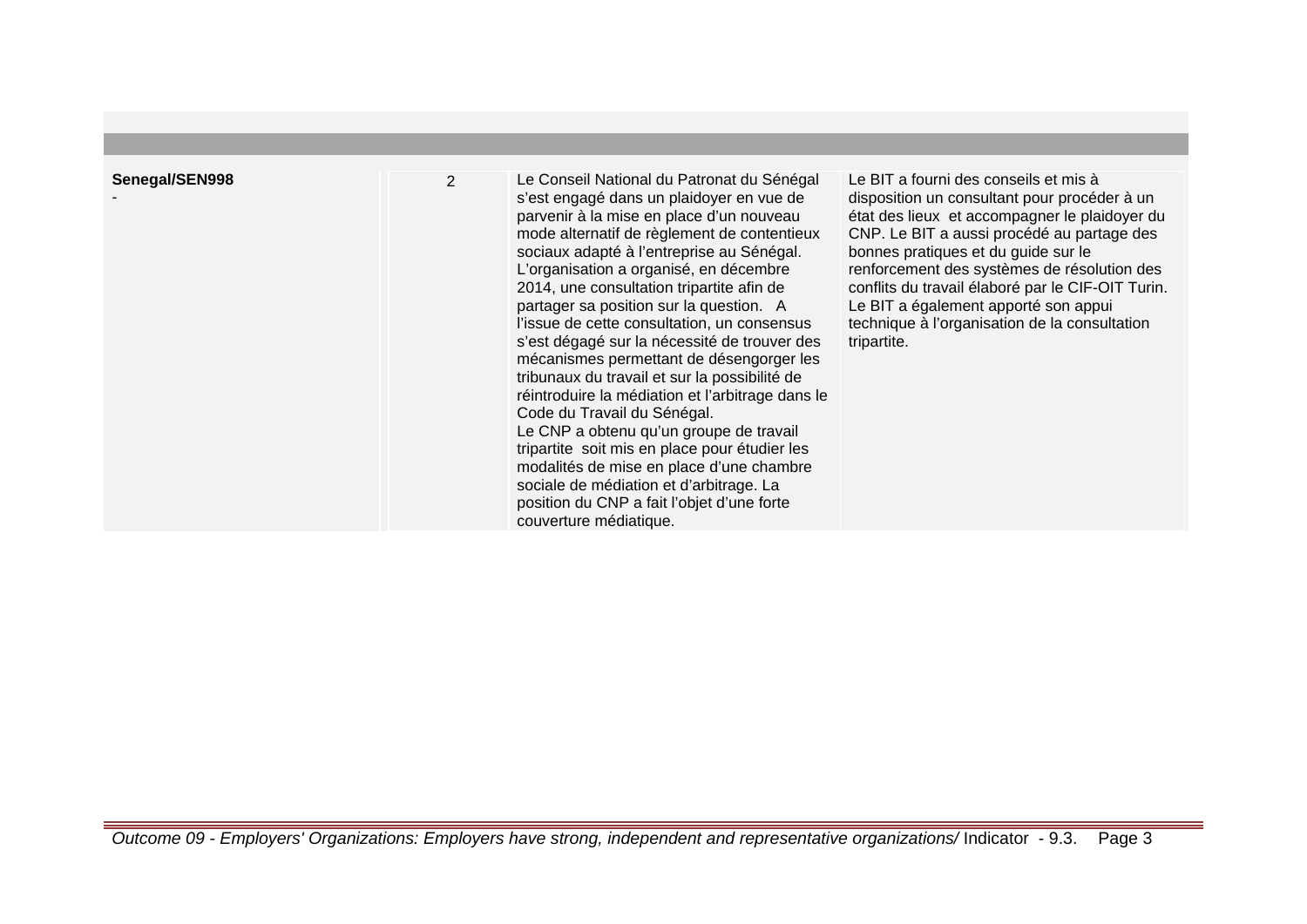| Lesotho/LSO801<br>Enhanced capacity of the employers'<br>organizations to analyse the business<br>environment and influence policy<br>development | $\overline{2}$ | The Association of Lesotho Employers led<br>the assessment of the enabling environment<br>for sustainable enterprises in Lesotho. The<br>Draft Assessment Report on Enabling<br><b>Environment for Sustainable Enterprises</b><br>(ESEE) for Lesotho and Action Plan were<br>validated at a multi-stakeholder workshop in<br>October 2014.<br>The agreed upon priorities of the Action Plan<br>are: Education, Training and Life-long<br>Learning; Entrepreneurial Culture and<br>Business Development and Access to<br>Finance. The report serves to complement<br>efforts already made by Lesotho Government<br>such as the development of National<br>Employment Policy to be adopted by Cabinet<br>during the latter part of 2015.<br>The Association of Lesotho Employers and<br>Business has developed a National Private<br>Sector Business/Policy Advocacy Agenda<br>infirmed by the Lesotho EESE Report for a<br>three year structured policy advocacy to<br>influence business reforms. | The ILO provided support for the assessment<br>of the Enabling Environment for Sustainable<br>Enterprises of Lesotho, validated the Lesotho<br>EESE Report in October 2014 and was<br>launched in November 2014. An Action Plan to<br>implement the agreed outcomes were<br>developed<br>Technical support was provided to ALEB to<br>develop a National Private Sector<br>Business/Policy Advocacy Agenda infirmed by<br>the Lesotho EESE Report for a three year<br>structured policy advocacy to influence<br>business reforms.<br>As part of the implementation of the Action<br>Plan, ILO supported the assessment of<br>financial and BDS to address gaps in the<br>provision of financial services |
|---------------------------------------------------------------------------------------------------------------------------------------------------|----------------|---------------------------------------------------------------------------------------------------------------------------------------------------------------------------------------------------------------------------------------------------------------------------------------------------------------------------------------------------------------------------------------------------------------------------------------------------------------------------------------------------------------------------------------------------------------------------------------------------------------------------------------------------------------------------------------------------------------------------------------------------------------------------------------------------------------------------------------------------------------------------------------------------------------------------------------------------------------------------------------------------|-----------------------------------------------------------------------------------------------------------------------------------------------------------------------------------------------------------------------------------------------------------------------------------------------------------------------------------------------------------------------------------------------------------------------------------------------------------------------------------------------------------------------------------------------------------------------------------------------------------------------------------------------------------------------------------------------------------|
|                                                                                                                                                   | 3              | Representatives of the Association of<br>Lesotho Employers and Business<br>participated in various thematic national task<br>teams on the implementation of the DWCP<br>outputs and influenced business<br>environment reforms regarding: the National<br>Employment Policy; reform of the national<br>labour law in line with the comments of the<br>Committee of Experts; establishment of the<br>national social security scheme and the                                                                                                                                                                                                                                                                                                                                                                                                                                                                                                                                                       | The ILO provided support to enhance the<br>capacity of the employers organizations to<br>effectively engage in national<br>dialogue/consultations to influence policy<br>formulation on key national social and<br>economic policies.<br>Representatives of the employers<br>organizations participated in several capacity<br>building workshops and training courses for the                                                                                                                                                                                                                                                                                                                            |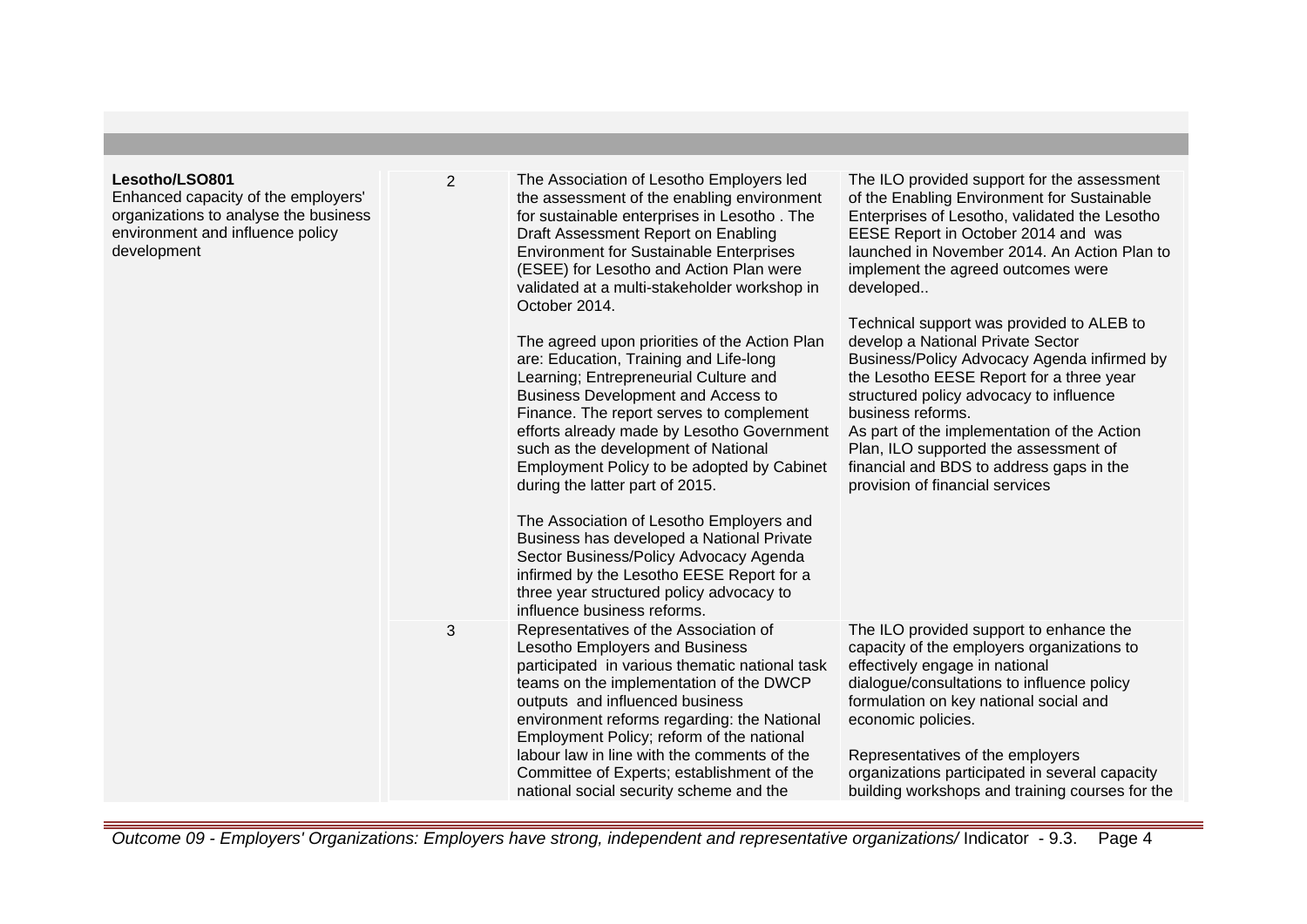multi-stakeholder validation, March 2014 of the national report on addressing the implementation deficits on the comments of Committee of Experts. A significant proportion of the comments has informed the 2015 revision of the national labour code and the draft legislative framework on the establishment of a comprehensive national social security scheme which has been completed and to be submitted to Cabinet for adoption.

DWCP thematic task team such as the social security; national employment policy.

The ILO supported the participation of senior representatives of the employers organization in the ITC training course - "Evolving forms of employment relationship and decent work" as part of their capacity building for employer inputs to the on-going labour law review process.

A sub regional labour law expert was engaged to facilitate the process of identifying gaps and revising the country's labour law in line with comments of the Committee of Experts.

**Additional CPO Information (This information should only be added when relevant and necessary and should not repeat information already entered under results or ILO contribution)**

**a)Gender equality and non-discrimination b) Partnerships (external)**

Following the ILO's policy advice gender equality dimensions have been integrated into the "Issues Paper" that will inform the basis for the labour law amendments and final Technical Memorandum on the revised labour code to be submitted to the Attorney-General's Office.

The ILO supported the partnership of the employers organization and the media on the launch, in October 2014 of the Lesotho Report and Action Plan on Enabling Environment for Sustainable Enterprises.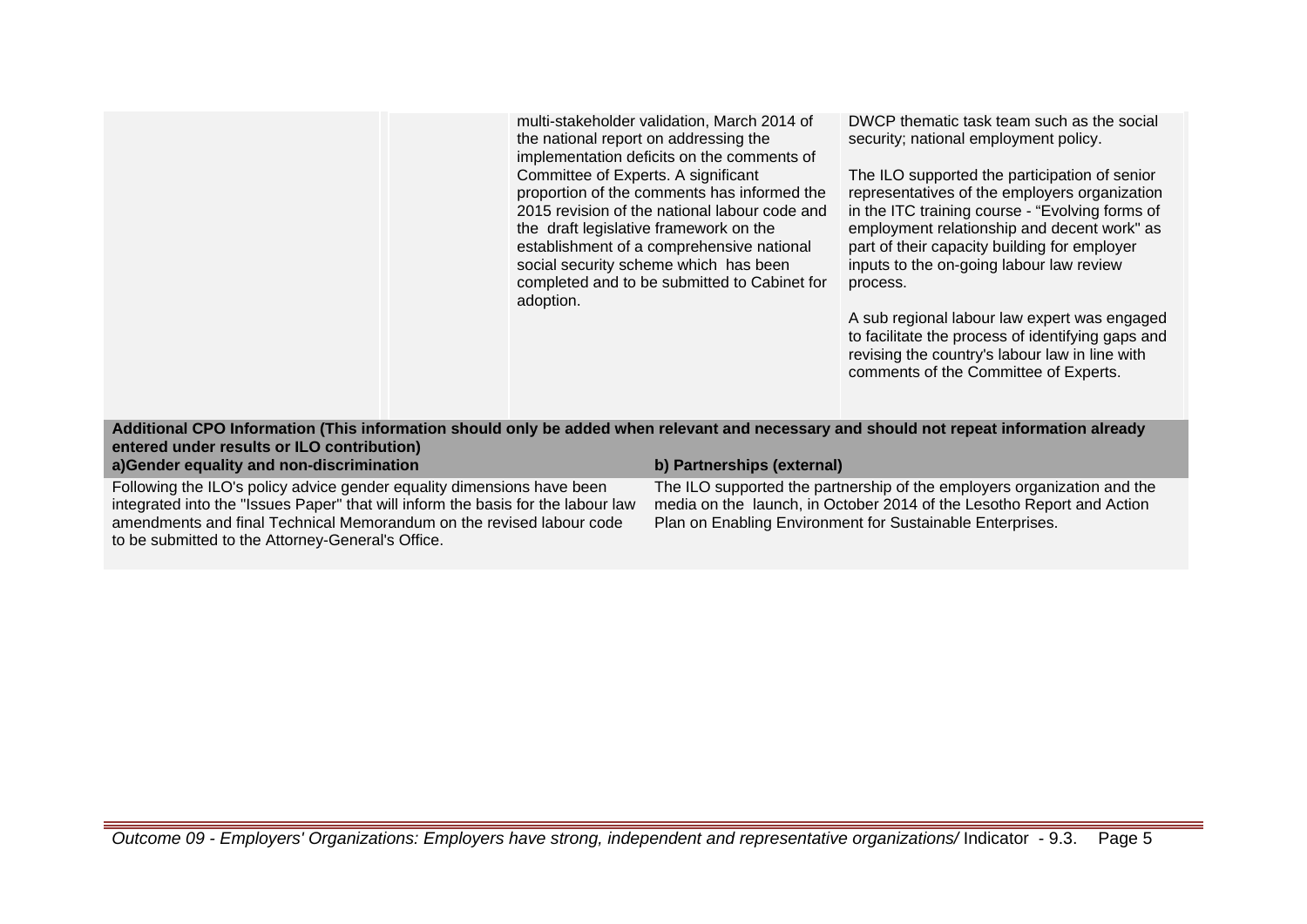| Malawi/MWI997 | <b>Employers Consultative Association of</b><br>Malawi (ECAM) partnered with the Technical<br>Vocational Training Authority to advocate for<br>policy reforms in internships and<br>apprenticeships in order to improve<br>graduates employable skills to better meet<br>industry needs. | The ILO provided technical support for the<br>consensus building workshop on the<br>establishment of a National Internship Scheme<br>and the industry uptake survey for internships<br>and apprenticeships. |
|---------------|------------------------------------------------------------------------------------------------------------------------------------------------------------------------------------------------------------------------------------------------------------------------------------------|-------------------------------------------------------------------------------------------------------------------------------------------------------------------------------------------------------------|
|               |                                                                                                                                                                                                                                                                                          |                                                                                                                                                                                                             |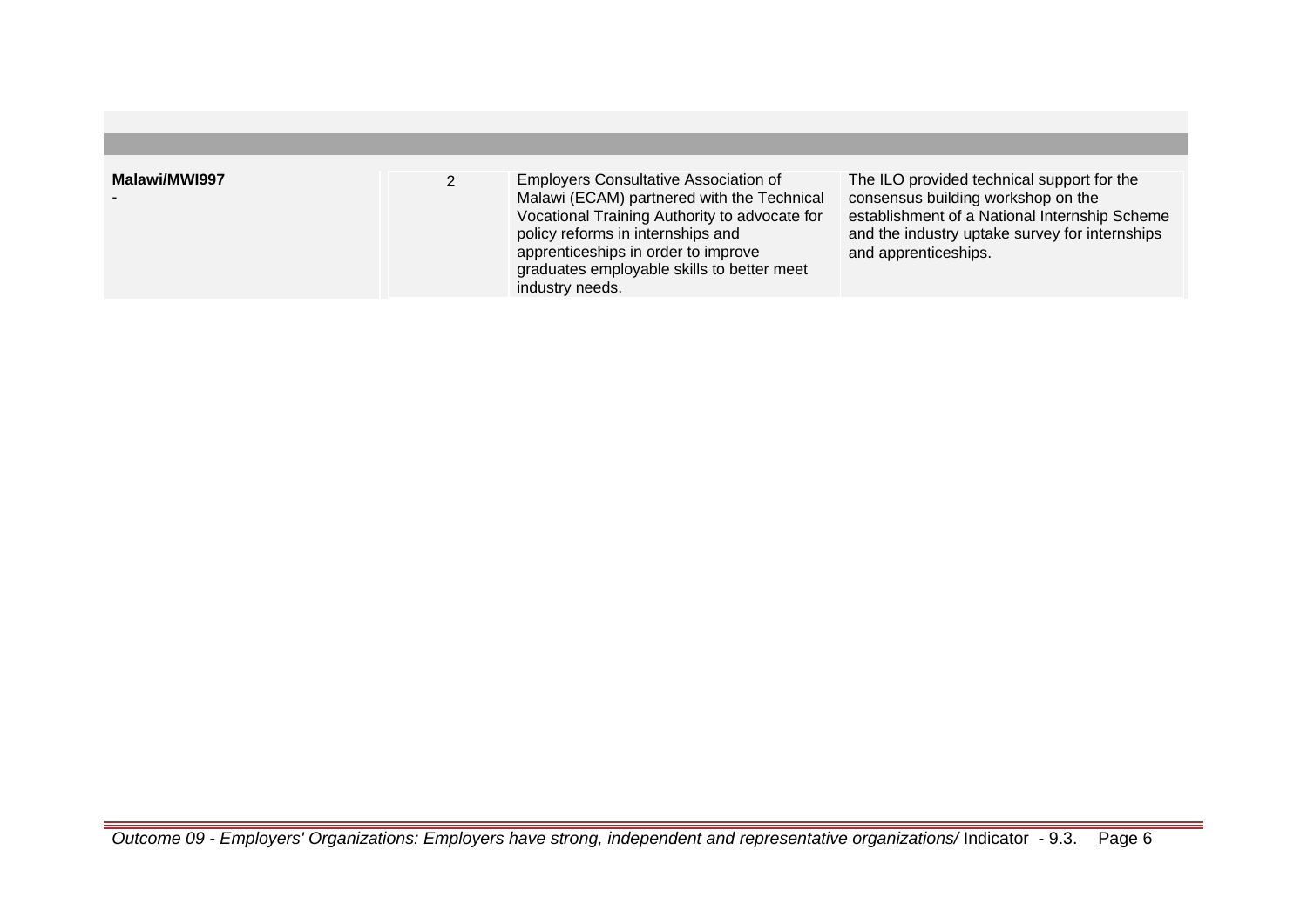## **South Africa/ZAF801**

Employers' organisations have enhanced capacity to analyse the business enviroment and influence policy development at the national, regional and international levels

established a task team representing all industry sectors across its membership to collate members' views and facilitate the development of a Business policy position on the National Healthcare Policy proposals. The Business policy position on the National Healthcare Reform Policy proposals was adopted in August 2014. 2 BUSA developed and adopted a business policy position on the national minimum wage in September 2014. The BUSA policy position was later shared with Government and Organized Labour at a Labour Relations Indaba (high level national tripartite meeting ) that was chaired by the Deputy President in November 2014. BUSA has held various press briefs to share the business position on the national minimum wage. BUSA also presented its policy position on a national minimum wage at national hearings held in Parliament in 2015 on the national

The ILO technical inputs and advisory services towards the development of Terms of Reference for a study commissioned by BUSA to solicit submissions of its membership on the health reform policy proposals. ILO support was also provided towards contracting a consultant to undertake the survey study. Financial support was also provided towards the hosting of the BUSA membership Indaba held in August 2014 that was aimed at validating the survey report and to coordinate the views of the BUSA membership and business on health care reforms. The outcome of the Indaba in which 50 members participated (22 women & 28 men) to inform a unified business policy position for engagement on the reform proposals. ILO technical inputs at the Indaba through the sharing of international experiences of business engagement in healthcare reform.

ILO supported the preparation of a background paper to assist BUSA to gain an in-depth understanding of practices and relevant issues relating to a minimum wage framework; and to develop guidelines to support BUSA's engagement on the minimum wage. The background paper subsequently fed into the drafting of a BUSA position on the national minimum wage.

Outcome 09 - Employers' Organizations: Employers have strong, independent and representative organizations/ Indicator - 9.3. Page 7

minimum wage.

1 Business Unity South Africa (BUSA), the

representative employers' organization,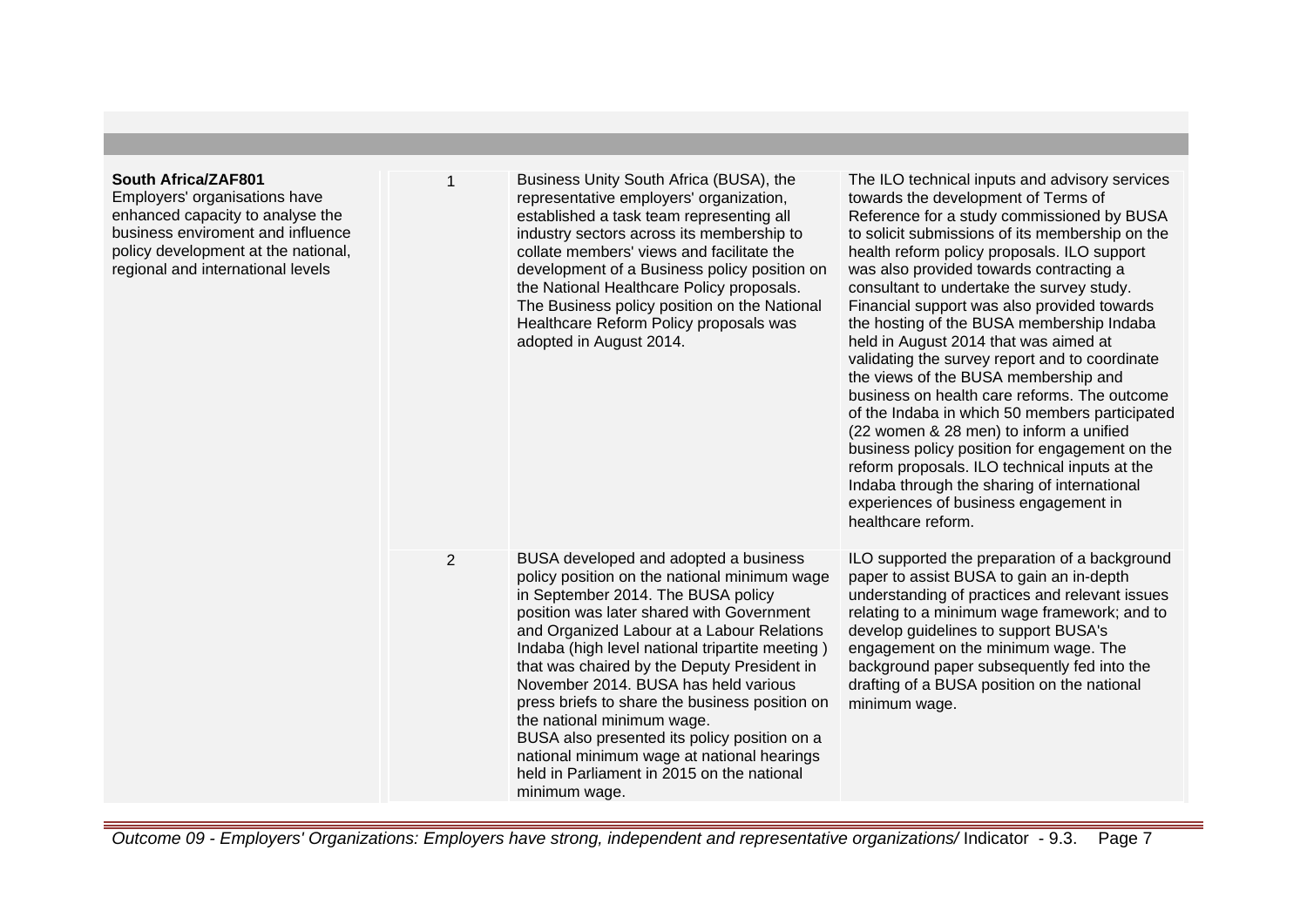|                                                            | 3 | Government regulations promulgated by the<br>President of South Africa in August 2014 for<br>the implementation of equal pay for work of<br>equal value reflect the position of BUSA.<br>BUSA is currently undertaking an<br>assessment of the enabling environment for<br>SME Development and Transition to<br>Formality to inform business position on<br>transition to formality since August and will be<br>completed in October, 2015 | ILO support was provided to BUSA towards a<br>study aimed at identifying international and<br>local best business practices on pay equity.<br>The study was conducted to support BUSA's<br>engagement at the Nedlac (a national<br>tripartite-plus Social Dialogue institution)<br>negotiations on draft regulations for the<br>implementation of the equal pay for work of<br>equal value principle contained in the<br>Employment Equity amendment act.<br>ILO is supporting the assessment of the<br>enabling environment for transition to formality. |
|------------------------------------------------------------|---|--------------------------------------------------------------------------------------------------------------------------------------------------------------------------------------------------------------------------------------------------------------------------------------------------------------------------------------------------------------------------------------------------------------------------------------------|-----------------------------------------------------------------------------------------------------------------------------------------------------------------------------------------------------------------------------------------------------------------------------------------------------------------------------------------------------------------------------------------------------------------------------------------------------------------------------------------------------------------------------------------------------------|
| $\alpha$ ntarad undar rasults or II $\Omega$ contribution) |   | Additional CPO Information (This information should only be added when relevant and necessary and should not repeat information already                                                                                                                                                                                                                                                                                                    |                                                                                                                                                                                                                                                                                                                                                                                                                                                                                                                                                           |
|                                                            |   |                                                                                                                                                                                                                                                                                                                                                                                                                                            |                                                                                                                                                                                                                                                                                                                                                                                                                                                                                                                                                           |

**entered a)Gender equality and non-discrimination b) Partnerships (external)** The ILO in collaboration with the employers organization has disseminated best practices on employment equity and transformation from a select number of South African companies to support transformation in the workplace within the private sector. HASA (Hospital Association of South Africa), IMSA (Innovative Medicines South Africa), (Pharmaceutical Industry Association of South Africa) PIASA, South African Business Coalition on HIV/AIDS (SABCOHA), and the South African Medical Association (SAMA) worked in partnership with BUSA and ILO to provide technical inputs into the development of a BUSA policy position on the National Health Insurance Policy proposals.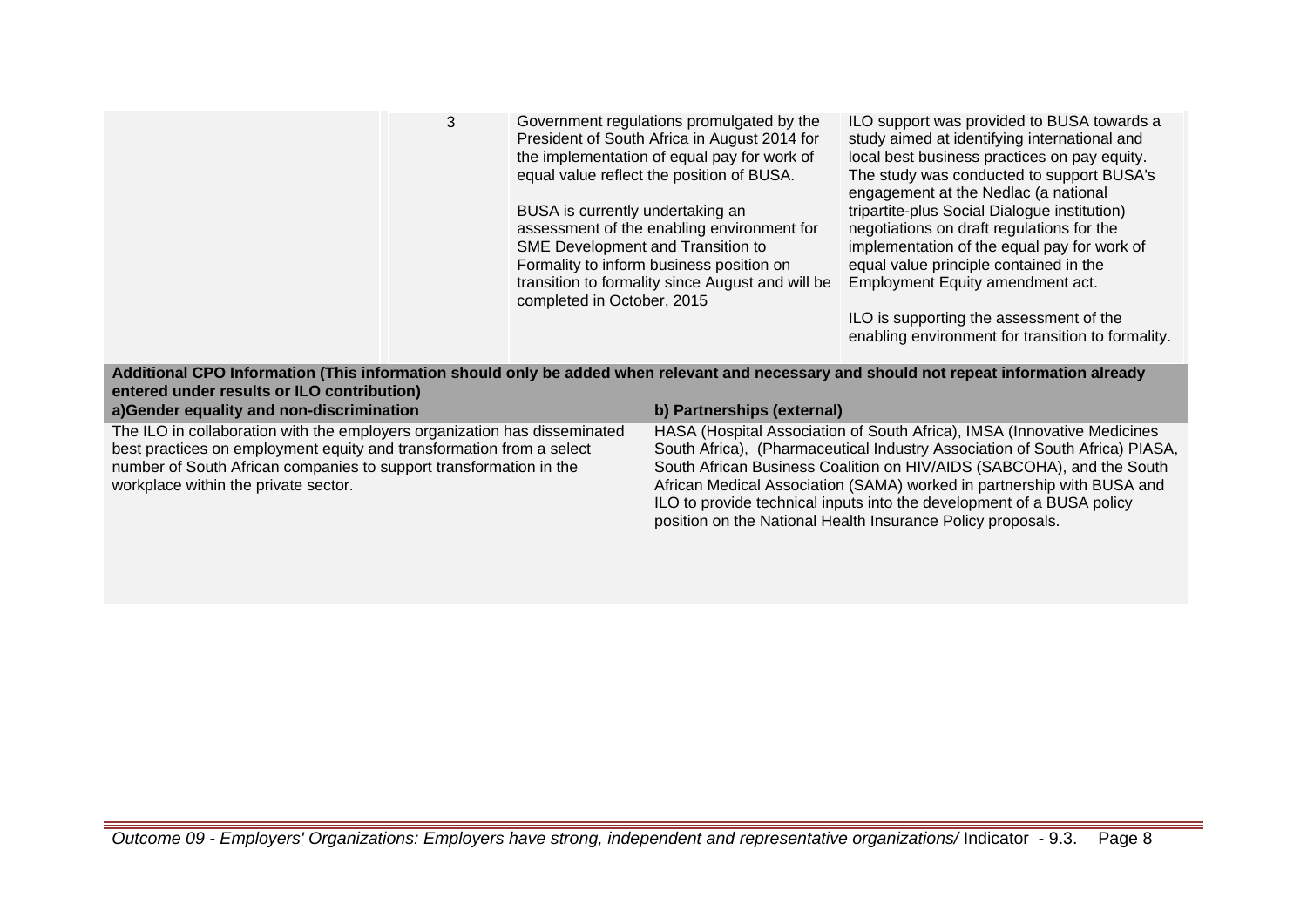| Swaziland/SWZ998 | The Federation of Swaziland Employers<br>&Chamber of Commerce (FSE&CC) has<br>developed business inputs into the ICT Bill<br>which has been passed into law.<br>FSE&CC is engaging the Parliamentary<br>Portfolio committee to influence the<br>regulations that will operationalise the ICT<br>Act towards a more effective ICT service<br>delivery to enhance enterprise growth and<br>development | ILO provided technical support for the<br>development of business inputs into the ICT<br>Bill which reflects FSECC positions as well as<br>the Regulations which will operationalize the<br>law. |
|------------------|------------------------------------------------------------------------------------------------------------------------------------------------------------------------------------------------------------------------------------------------------------------------------------------------------------------------------------------------------------------------------------------------------|--------------------------------------------------------------------------------------------------------------------------------------------------------------------------------------------------|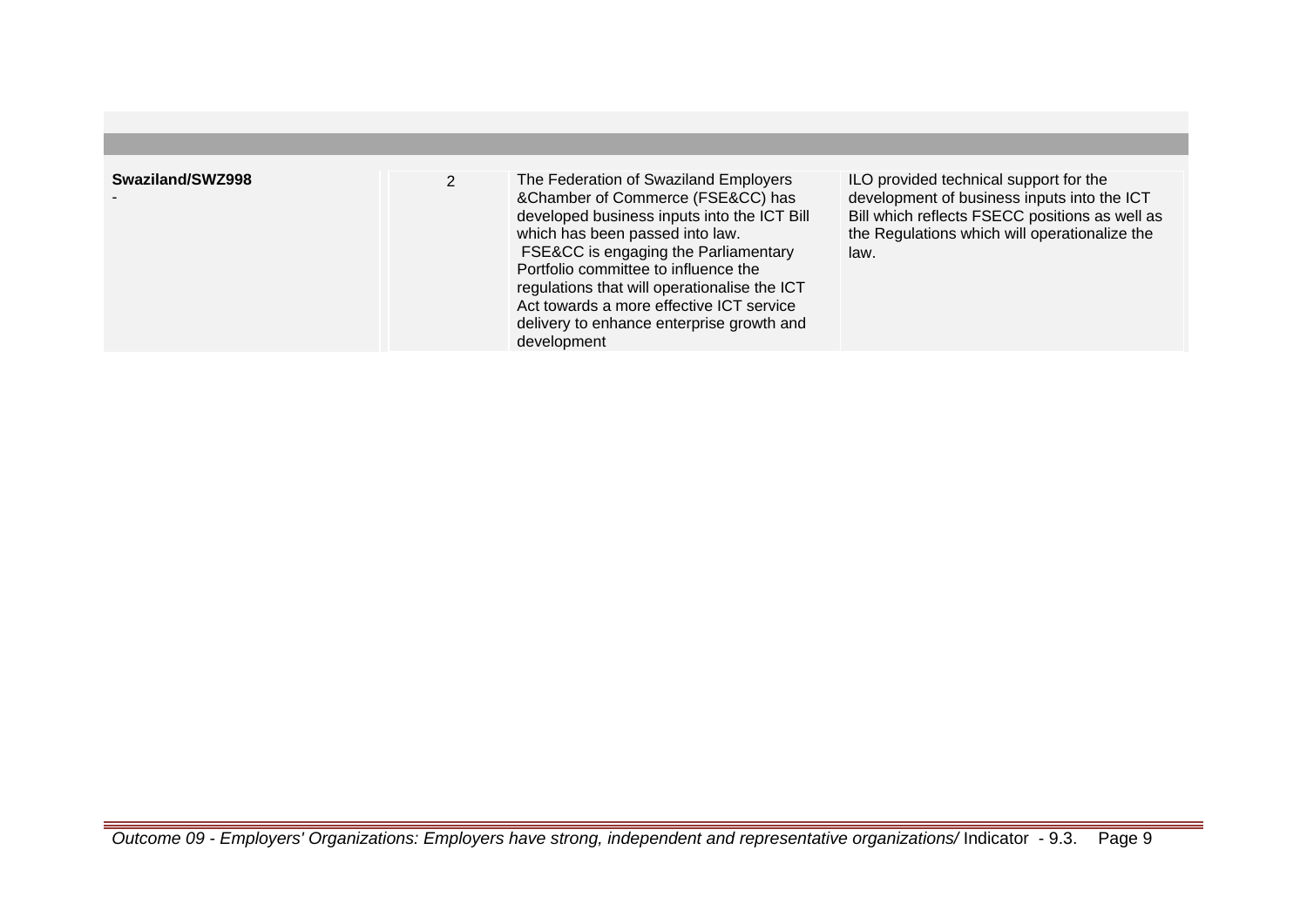#### **Zambia/ZMB801**

Strengthened institutional capacity of employers' organisations

2 The Employers' organisation, Zambia Federation of Employers (ZFE) has effectively participated in national consultations with government with regards to the labour law reform process and the review of the National Employment and Labour Market Policy (NELMP). The ZFE developed a position paper on the NELMP priorities to safeguard the interests of its membership as well as a position paper on the proposed amendment of the Employment Act CAP 268.

> ZFE has been effective in forging effective partnerships in efforts to advocate for an enabling environment for sustainable enterprise for the private sector. ZFE has partnered with the Private Sector Alliance, an association that brings together ZFE membership and other business enterprises not affiliated to ZFE to advocate for issues of common interest to the private sector. This partnership has effectively influenced the discourse on the national strategy for private sector development.

> ZEF's position influenced the government's definition of casualization to broaden it in order to accommodate seasonal employment that is inevitable in the agriculture sector.

The ILO facilitated ZFF consultations with its wider membership on the situation analysis of the NELMP, the identification of priorities for the NELMP and the development of the Employers' position paper.

The ILO provided technical input towards the development of the position paper on the government's proposed amendment to the Employment Act CAP 268. The position of the Employers' organisation, ZFE, influenced government's definition of "casualization" to broaden it in order to accommodate seasonal employment that is inevitable in the agriculture sector.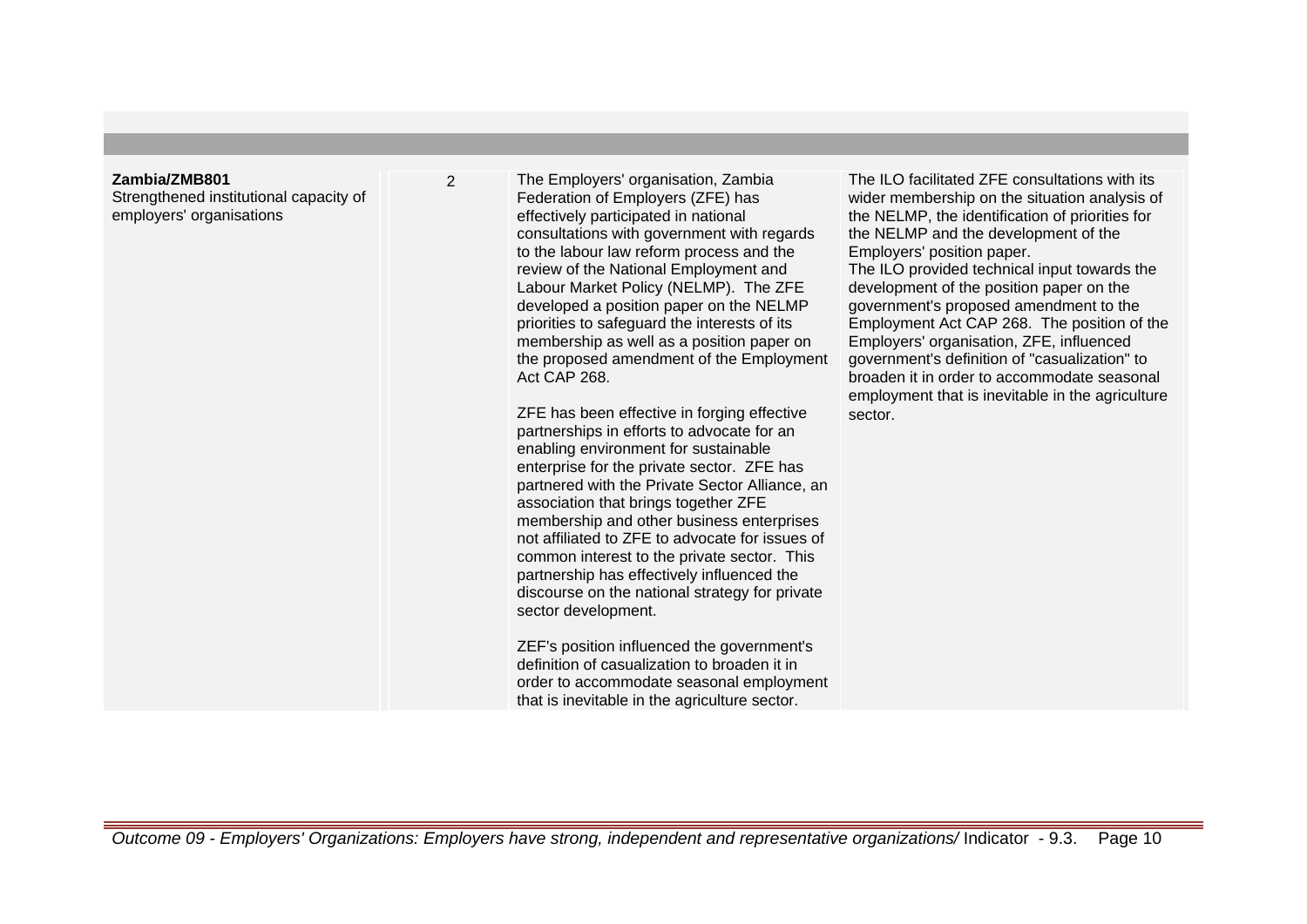#### **Benin/BEN801**

Strengthened institutional capacity of employers' organisations

2 Le Conseil National du Patronat du Bénin (CNP-Bénin) a amélioré sa connaissance de l'économie informelle au Bénin et et a identifié les secteurs dont il peut favoriser la formalisation, ainsi que les actions à mener pour favoriser la transition vers le secteur formel. Ces secteurs sont entre autres : l'agro-alimentaire, le textile traditionnel, la menuiserie et du BTP.

> . La stratégie d'appui du CNP Bénin a été validée et des recommandations formulées pour la mise en œuvre du plan d'actions, lors d'une concertation présidée par le Ministère en charge de l'Industrie, et réunissant, des représentants du CNP, du gouvernement, des organisations de travailleurs, des associations de producteurs du secteur informel, des institutions consulaires et d'appui ainsi que les partenaires au développement. . Un comité de suivi des recommandations associant les acteurs du secteur informel sera mis en place par le CNP Bénin.

1.Le BIT a contribué à l'élaboration des termes de référence et procédé au recrutement du consultant mis à la disposition du CNP Bénin pour réaliser une étude faisant l'état des lieux de la situation du secteur informel au Bénin et proposant une stratégie d'appui du Conseil National du Patronat du Bénin à l'organisation et à la formalisation de l'économie informelle ainsi qu'un plan d'actions pour sa mise en œuvre. Le BIT a apporté son assistance tout au long du processus d'élaboration du document en procédant à la revue des différentes versions du document.

2. Le BIT a également fourni des conseils au CNP Bénin sur l'organisation des consultations avec toutes les parties prenantes, notamment les associations du secteur informel, l'administration et les syndicats de travailleurs. Ces consultations ont eu lieu avant l'atelier et ont permis au CNP Bénin de partager la version provisoire du rapport et de mieux expliquer sa démarche. Le BIT a également contribué au financement et facilité avec le consultant, la rencontre d'échanges autour du document et de plaidoyer qui a eu lieu le 9 septembre 2015 à Cotonou.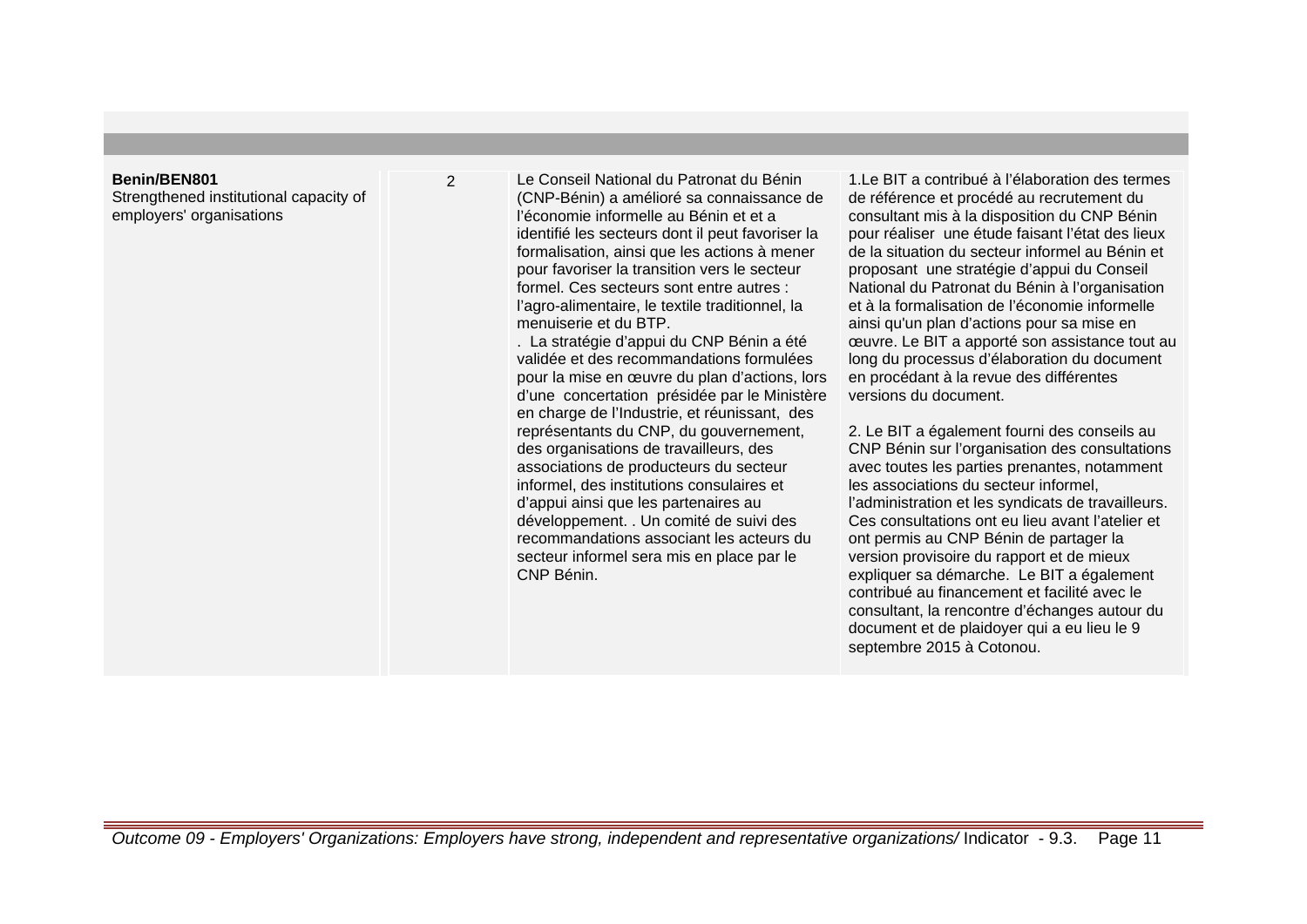## **Arab States**

**Palestinian Territory, Occupied/PSE801** Strengthened institutional capacity of employers' organisations

2 The Federation of Palestinian Chambers of Commerce, Industry and Agriculture (FPCCIA) drafted several policy position papers on the business environment, monetary and fiscal policies, investment promotion, and social dialogue which were discussed in high level bipartite and tripartite meetings.

> In Jan. 2014 during the 4th Economic Public Private Dialogue Forum upon FPCCIA's request a legislative action plan was adopted by the government and private sector representatives detailing timeframes and stakeholders for reviewing the relevant laws and policies.

> FPCCIA also provided employer positions for discussions in a technical meeting of the labour law and social security law.

ILO provided policy advice and expertise for the FPCCIA position papers and for the Social Protection and Labour laws which were discussed in Palestine's tripartite committee meetings.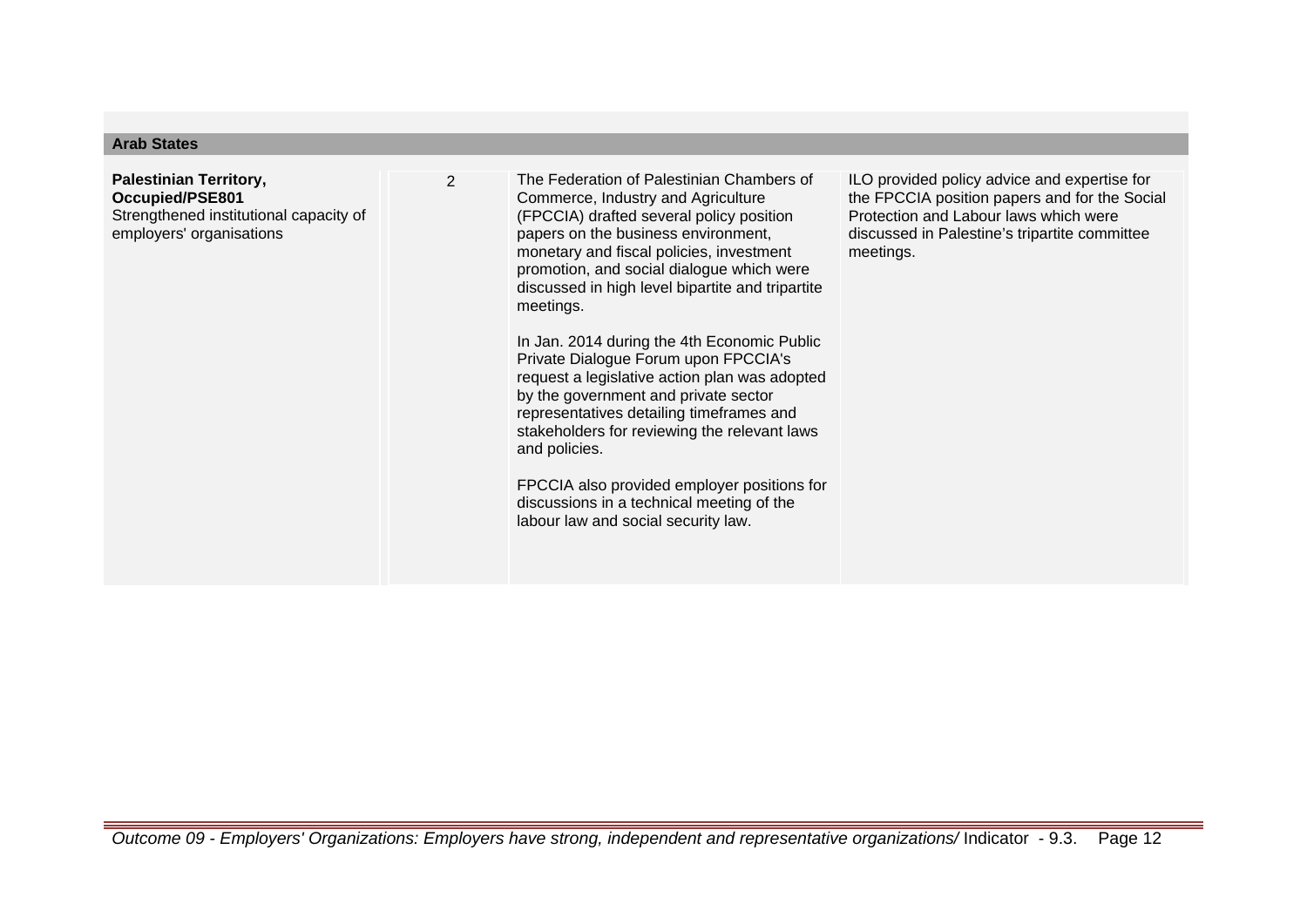### **Asia and the Pacific**

#### **Cambodia/KHM130**

[ACI4] Professional and technical capacities of employers' organizations strengthened.

The Cambodian Federation of Employers & Business Association (CAMFEBA) Secretariat has an established policy research capacity and is now developing data-driven policy positions on current and highly relevant issues like trade union law and minimum wage negotiations to contribute to constructive dialogue with social partners. CAMFEBA identified improving workplace relations as a policy priority in their Business Vision 2020 policy document launched in March 2014. and that effective implementation of new legislation governing trade unions was critical to the goal of improving social dialogue. In this biennium, CAMFEBA has worked closely with the Garment Manufacturers Association in Cambodia (GMAC) to assess and analyse strike activities in 2014. This analysis as well as evidence-based research conducted by CAMFEBA have increased CAMFEBAs ability to make sound arguments for a review of the trade union law and reflect employers positions in the draft legislation. CAMFEBAs 2015 policy position paper on Cambodias Trade Union Law: A necessity for industrial peace and economic growth, quality jobs, sustainability and diversification i± has been a crucial vehicle in achieving this objective. Using the Trade Union Law position paper, CAMFEBA negotiators who effectively used the media to promote employers positions have been able to engage more empirically in tripartite deliberations with more targeted interventions and enabled them to reflect

The ILO provided technical support to facilitate the development of analytical reports and position papers to enable CAMFEBA to participate in evidence-based dialogue. The ILO supported the development of three separate analytical papers to assist that CAMFEBA negotiators in the protracted tripartite discussions over the biennium. These reports were crucial in articulating CAMFEBA positions and variously provided a range of legislative examples and regional comparisons on key issues that emerged such as legislation and practices governing trade unions and employers organizations. All three reports were utilized in shaping the final 2015 CAMFEBA policy position on trade union law. The ILO provided technical advice throughout and participated at key events such as at a CAMFEBA CEO briefing with 70 private sector representatives in July 2015.

The ILO, with funding from the Government, provided financial support to place an economic researcher in CAMFEBA for 12 months to assist with research and evidence-based policy development.

Five technical research reports on minimum wages/trade union laws were commissioned by the ILO to support CAMFEBA in elaborating on and deepening the broad CAMFEBA policy recommendations that came out from CAMFEBAs policy report on Pathways to prosperity: Policy priorities to create an enabling environment for sustainable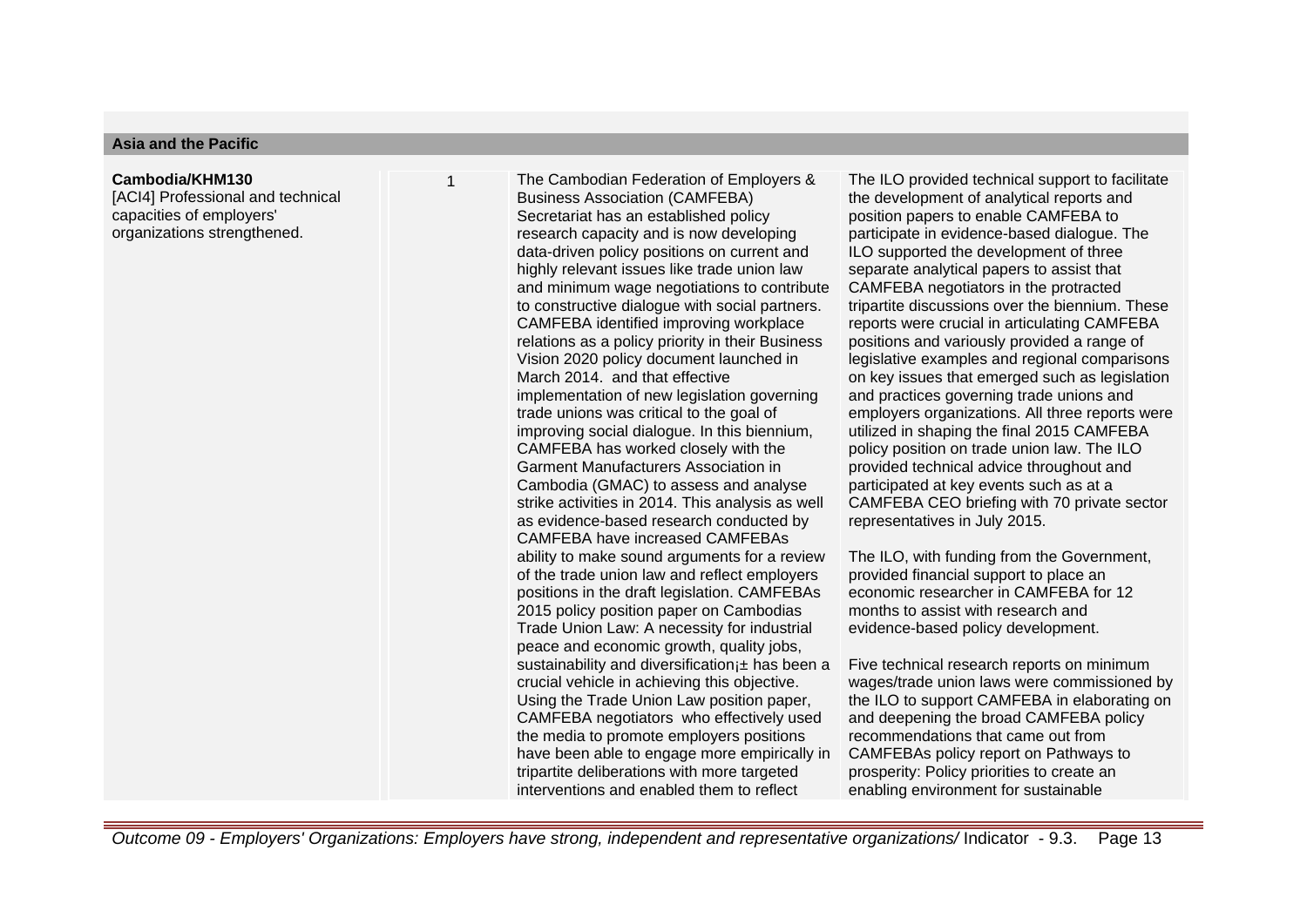|                | employers positions in the final legislation.<br>CAMFEBA have also scaled up their ability<br>and their mechanisms to consult with their<br>members to formulate strategies according to<br>their membership needs and ensure wide<br>support for their policy positions. This is an<br>organizational step change.<br>A Purchasing Managers Index <sub>1</sub> ± has been<br>established providing monthly data on the<br>health of the manufacturing sector and crucial<br>data for inputs into policy making efforts.<br>Allied to this, Secretariat and Board capacity<br>has been enhanced for more proactive<br>outreach and approach to media resulting in<br>a raised profile for CAMFEBA policy work. | enterprise development and creation in<br>Cambodia, which was developed and launched<br>with ILO support in March 2014.<br>The ILO supported three national workshops to<br>validate policy recommendations on trade<br>union law, minimum wage and skills. The<br>workshops were attended by total of 80<br>business representatives.<br>The ILO offered a training on communication<br>and media in May 2015 for three CAMEFBA<br>Board and Secretariat members to enable<br>them to communicate effectively during a crisis<br>and build clear, compelling and concise<br>employer messages.<br>A media and communications adviser was<br>appointed to CAMFEBA to help build<br>Secretariat and Board communications<br>capacity and strategies to effectively promote<br>change and communicate results to influence<br>policy makers.<br>The ILO provided tailored research and policy<br>training in November 2014 for CAMFEBA<br>Secretariat, Board and sectorial association<br>members to introduce new ILO Secondary<br>Data Report Tool (SDRT) which enables users<br>to retrieve secondary data sources under the<br>ILOs 17 pillars for sustainable enterprise<br>development framework. |
|----------------|----------------------------------------------------------------------------------------------------------------------------------------------------------------------------------------------------------------------------------------------------------------------------------------------------------------------------------------------------------------------------------------------------------------------------------------------------------------------------------------------------------------------------------------------------------------------------------------------------------------------------------------------------------------------------------------------------------------|-------------------------------------------------------------------------------------------------------------------------------------------------------------------------------------------------------------------------------------------------------------------------------------------------------------------------------------------------------------------------------------------------------------------------------------------------------------------------------------------------------------------------------------------------------------------------------------------------------------------------------------------------------------------------------------------------------------------------------------------------------------------------------------------------------------------------------------------------------------------------------------------------------------------------------------------------------------------------------------------------------------------------------------------------------------------------------------------------------------------------------------------------------------------------------------------------------|
| $\overline{2}$ | Following the breakdown in minimum wage<br>(MW) discussions in December 2013, which<br>led to one of the most violent strikes in years<br>in Cambodia, concentrated tripartite efforts<br>were made in 2014-2015 to get the process<br>back on track and agree a structured process<br>for MW setting. As these processes called for                                                                                                                                                                                                                                                                                                                                                                           | The ILO provided technical support to facilitate<br>the development of analytical reports and<br>position papers to enable CAMFEBA to<br>participate in evidence-based dialogue. The<br>ILO supported the development of three<br>separate analytical papers to assist that<br>CAMFEBA negotiators in the protracted                                                                                                                                                                                                                                                                                                                                                                                                                                                                                                                                                                                                                                                                                                                                                                                                                                                                                  |
|                |                                                                                                                                                                                                                                                                                                                                                                                                                                                                                                                                                                                                                                                                                                                |                                                                                                                                                                                                                                                                                                                                                                                                                                                                                                                                                                                                                                                                                                                                                                                                                                                                                                                                                                                                                                                                                                                                                                                                       |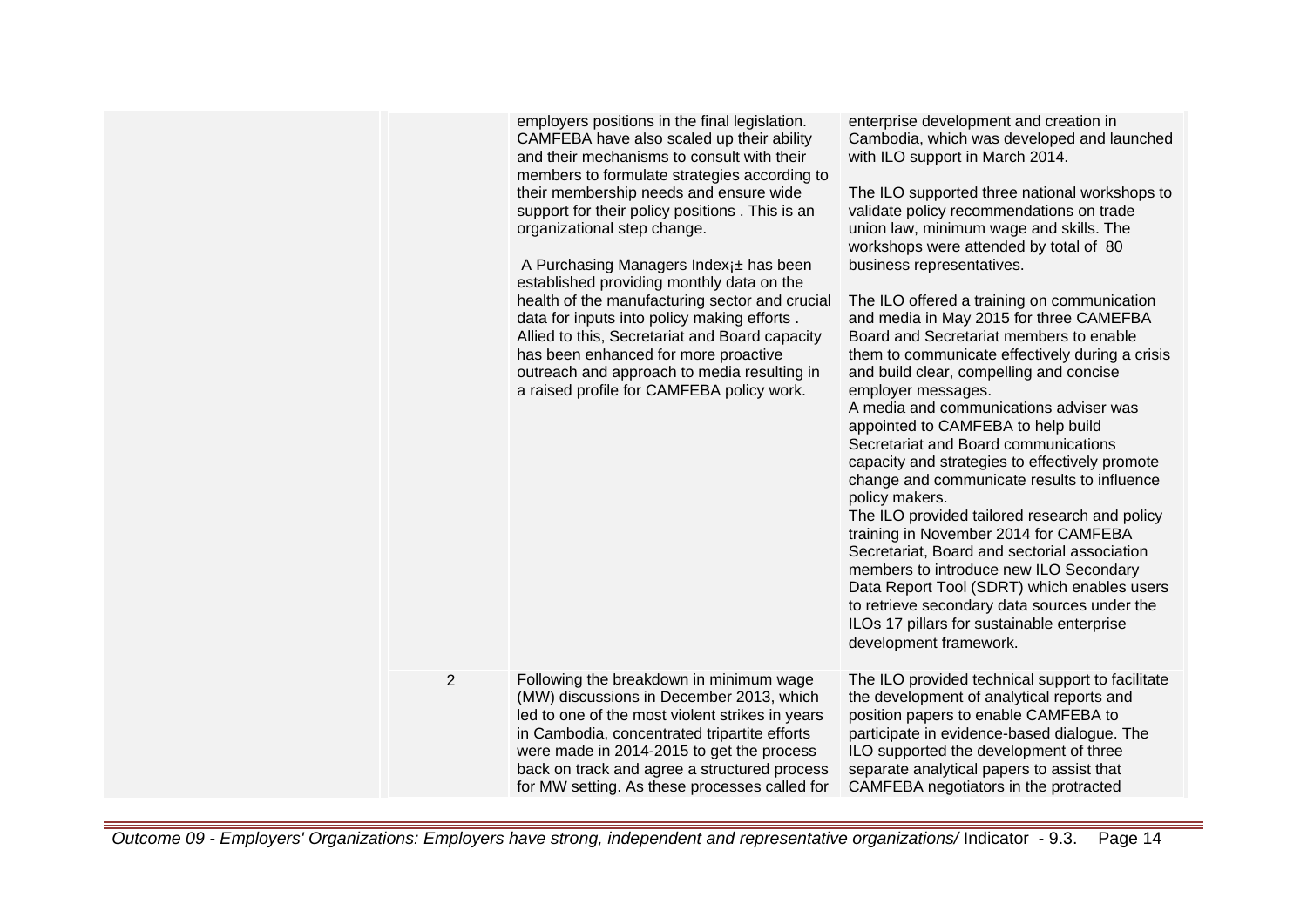more effective and structured deliberation mechanisms, the Cambodian Federation of Employers & Business Association (CAMFEBA) strengthened their policy and research capacity to provide stronger evidence based interventions to feed into the MW machinery. This internal capacity is now more established.

More specifically, CAMFEBAs technical capacity has been enhanced to develop evidence-based positions and to promote and communicate the employersposition on minimum wage levels to government and other key parties. CAMFEBAs 2015 position paper provides regional productivity comparisons and projections of MW increase over three years. The paper was also used by CAMFEBA negotiators when entering into MW discussions in mid-2015. CAMFEBA have also scaled up their ability and their mechanisms to consult with their membership and ensure wide support for their policy positions.

tripartite discussions over the biennium. These reports were crucial in articulating CAMFEBA positions and variously provided a range of legislative examples and regional comparisons on key issues that emerged such as legislation and practices governing trade unions and employers organizations. All three reports were utilized in shaping the final 2015 CAMFEBA policy position on trade union law. The ILO provided technical advice throughout and participated at key events such as at a CAMFEBA CEO briefing with 70 private sector representatives in July 2015.

The ILO, with funding from the Government provided support to place an economic researcher in CAMFEBA for 12 months to assist with research and evidence-based policy development.

Five technical research reports on minimum wages/trade union laws were commissioned by the ILO to support CAMFEBA in elaborating on and deepening the broad CAMFEBA policy recommendations that came out from CAMFEBAs policy report on Pathways to prosperity: Policy priorities to create an enabling environment for sustainable enterprise development and creation in Cambodia, which was developed and launched with ILO support in March 2014.

The ILO supported three national workshops to validate policy recommendations on trade union law, minimum wage and skills. The workshops were attended by total of 80 business representatives.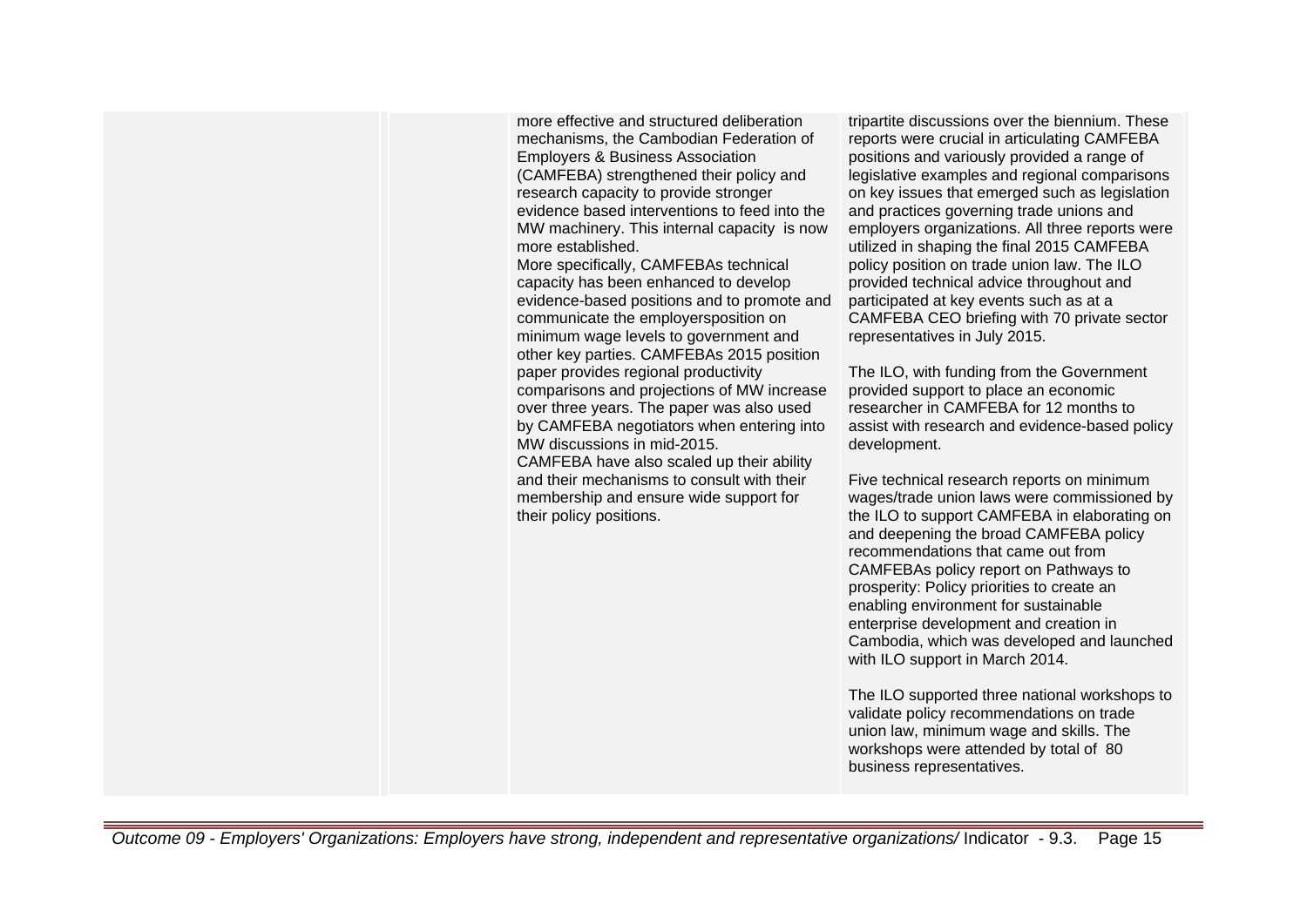The ILO offered a training on communication and media in May 2015 for three CAMEFBA Board and Secretariat members to enable them to communicate effectively during a crisis and build clear, compelling and concise employer messages. A media and communications adviser was appointed to CAMFEBA to help build Secretariat and Board communications capacity and strategies to effectively promote change and communicate results to influence policy makers. The ILO provided tailored research and policy training in November 2014 for CAMFEBA Secretariat, Board and sectorial association members to introduce new ILO Secondary Data Report Tool (SDRT) which enables users to retrieve secondary data sources under the ILOs 17 pillars for sustainable enterprise development framework.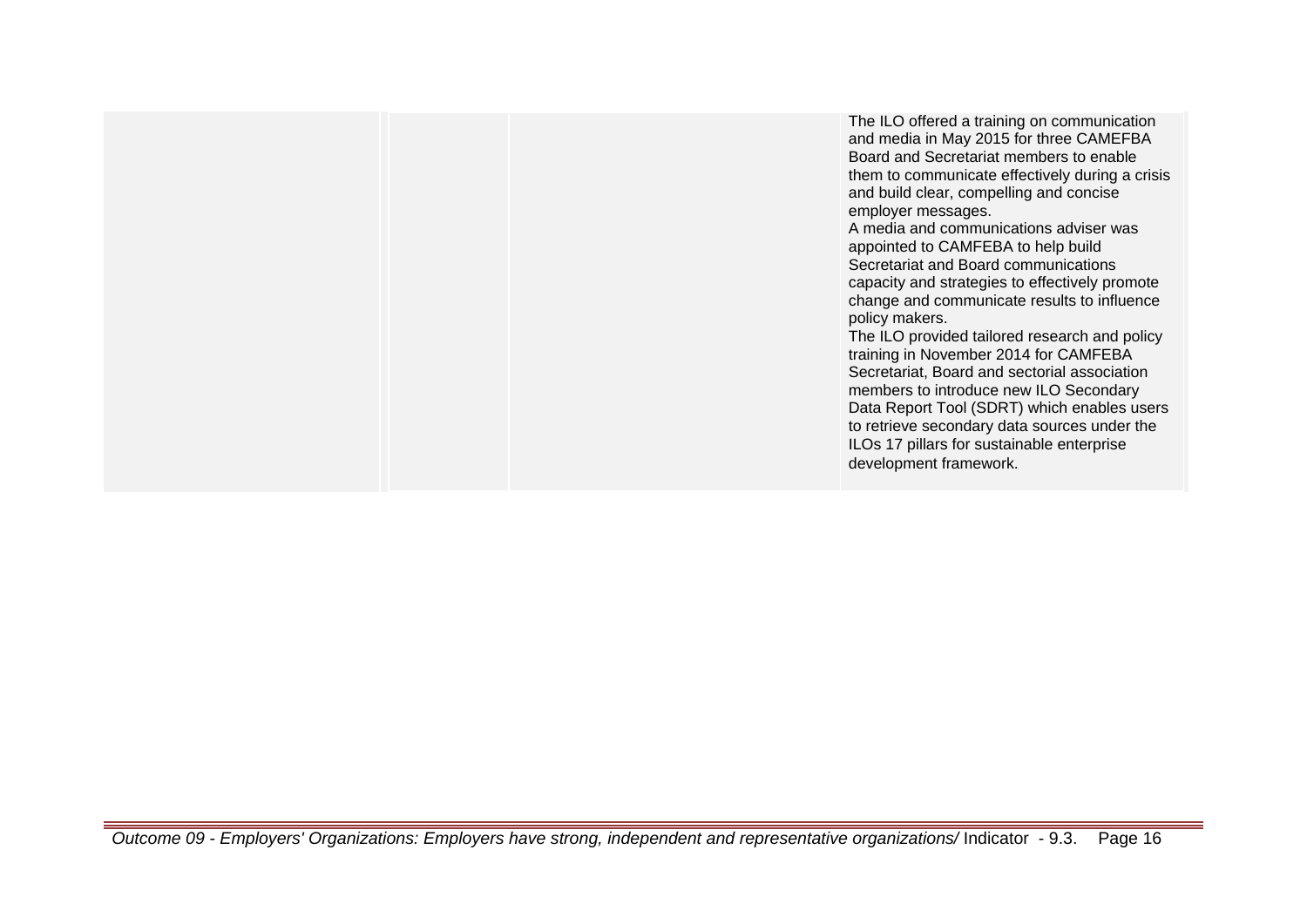## **Lao People's Democratic Republic/LAO251**

Enhanced capacity of Lao National Chamber of Commerce and Industry (LNCCI)

2 The Lao National Chamber of Commerce and Industry (LNCCI) coordinated the views of its members on key labour market issues, including skills, access to finance, regulatory framework and the ASEAN integration process through a national firm-level survey which collected responses from over 400 enterprises in four provinces. The analytical survey results have been translated into an evidence-based LNCCI strategic policy framework (SPF), which was presented at the Laos Business Forum (LBF) by the LNCCI Chairperson in October 2015. The LBF was chaired by the Prime Minister and attended by 500 private sector representatives and stakeholders.

> LNCCI's strategic policy framework and ancillary policy positions on skills garnered widespread media attention and impact and enabled LNCCI to scale up policy dialogue with Ministries, training institutions and other stakeholders

With funding from the Government of Norway, the ILO provided technical support to facilitate the development and launch of LNCCI's strategic policy framework and related institutional capacity building. Secondary research was conducted to understand key labour market issues and these results were presented at consultative workshops with LNCCI members.

The ILO assisted with the design and execution of a national survey in 2014 and subsequent workshops to validate survey results and agree directions for LNCCI's SPF. Technical input was provided for the SPF and launch at the LBF.

In parallel, the ILO provided policy capacity trainings at both national and sub-regional levels to LNCCI in 2014-2015. Four national trainings were offered on survey design, analysis, policy development as well as a tailored training on the new ILO secondary data report tool (SDRT). LNCCI representatives also participated in ILO's sub-regional employers' training on media and communications and used newly acquired media strategies during the launch of the SPF.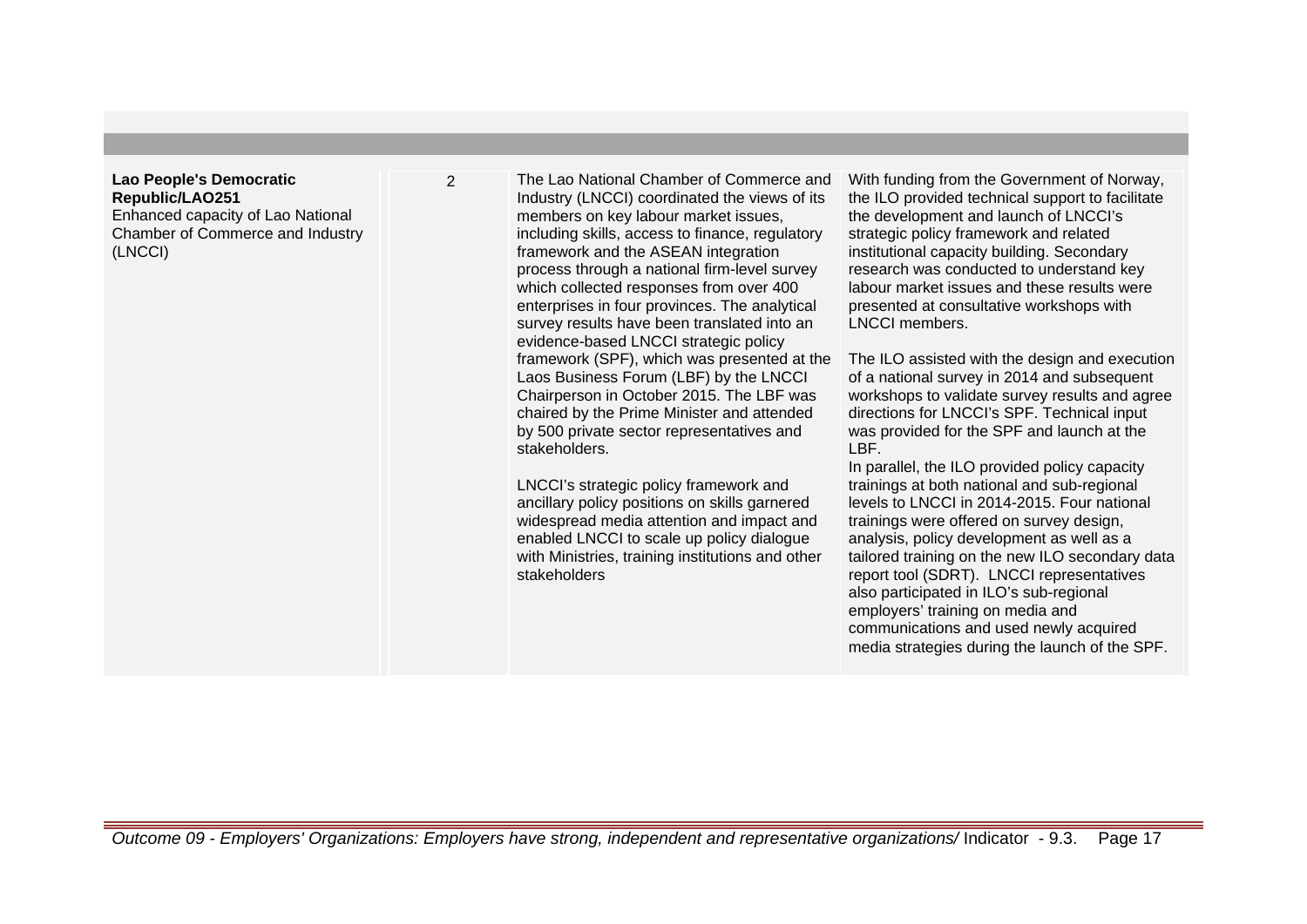| Mongolia/MNG998 | 1              | The Mongolian Employers' Federation<br>(MONEF) coordinated the view of its<br>enterprise and sectoral association members<br>to develop an evidence-based policy report<br>entitled "Formalizing enterprises in Mongolia:<br>Challenges and policy directions" (2015) to<br>contribute to national policy discourse on<br>informal economy issues and strategies to<br>address them. It was publically launched a<br>cross section of ministries along with<br>Ulaanbaatar's Mayor's office, the<br>Vice-Minister for Labour and the deputy<br>Mayor. Media impact was high with the<br>presence of 9 TV crews along with print<br>media.<br>MONEF has now established closer<br>relationships with Ministries with which it<br>normally does not collaborate and provides<br>perspectives on impact of formalization on<br>business performance. For example,<br>subsequent to the launch, MONEF set up<br>consultations with firm members and with<br>Ministry Groups to assess the report's<br>recommendations.<br>MONEF presented the report and<br>recommendations as inputs into the<br>employers' interventions at the ILC<br>discussion in June 2015. MONEF also<br>presented the report and the approach to<br>policy making at a ITC training workshop for<br>employers as a case study. | The ILO provided technical support to develop<br>and conduct a nation-wide survey with MONEF<br>members on the informal economy. Around<br>130 qualitative interviews and a focus group<br>discussion were also carried out as well as a<br>validation workshop to consult the survey<br>results.<br>The ILO offered further support with the<br>development of the survey report and MONEF<br>policy recommendations. |
|-----------------|----------------|----------------------------------------------------------------------------------------------------------------------------------------------------------------------------------------------------------------------------------------------------------------------------------------------------------------------------------------------------------------------------------------------------------------------------------------------------------------------------------------------------------------------------------------------------------------------------------------------------------------------------------------------------------------------------------------------------------------------------------------------------------------------------------------------------------------------------------------------------------------------------------------------------------------------------------------------------------------------------------------------------------------------------------------------------------------------------------------------------------------------------------------------------------------------------------------------------------------------------------------------------------------------------------------------------|------------------------------------------------------------------------------------------------------------------------------------------------------------------------------------------------------------------------------------------------------------------------------------------------------------------------------------------------------------------------------------------------------------------------|
|                 | $\overline{2}$ | The Mongolian Employers' Federation<br>(MONEF) effectively participated in the<br>tripartite working group on drafting the new<br>labour code, provided evidenced-based                                                                                                                                                                                                                                                                                                                                                                                                                                                                                                                                                                                                                                                                                                                                                                                                                                                                                                                                                                                                                                                                                                                            | The ILO provided technical assistance to<br>develop a technical analysis of the main<br>employer issues in the new labour code and<br>social security frameworks. A training session                                                                                                                                                                                                                                   |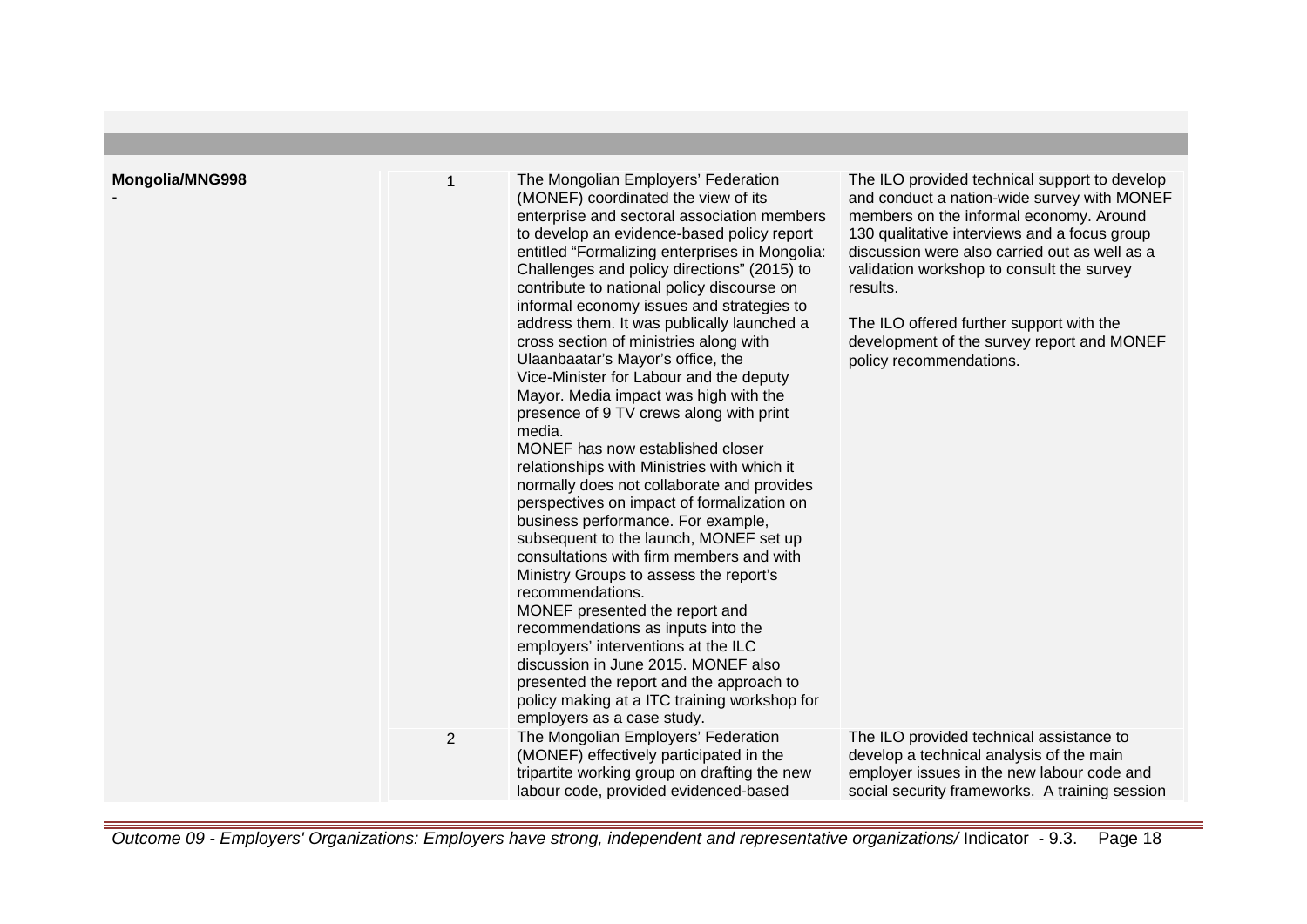research and clearly articulated employers' positions based on an analytical report developed on the labour code. Additionally, MONEF gave information briefings to its members on the implications of the new legislation.

The labour code was finalized in the first half of 2015 and submitted to the spring session of the parliament. The reform process concluded with much of MONEF positions taken into account, demonstrating its effectiveness in this critical area of importance.

Discussions by the Ministry of Social Protection to enact changes to the Social Insurance Laws as well as possible ratification of Convention 102, led MONEF to coordinate views of its members to develop a policy position on social security and participate in stakeholder policy discourse. The position paper has been agreed with MONEF membership and deployed in policy discourse with the ministry.

with MONEF team was organized in February 2014 to present the labour code analysis and provide support in coordinating MONEF positions. Subsequently, the analytical report was completed, translated and deployed for use by MONEF.

In parallel, the ILO conducted a national assessment of the labour law reform processes and accompanying social & policy dialogue structures which entailed a range of stakeholder interviews. The results were compiled into a report for MONEF in July 2014.

A technical note on "Employers' organizations and trade unions structures and International Labour standards" was developed in October 2014.

The ILO also developed an employers' strategy report reviewing the final draft of the labour code. A comprehensive final report was presented to MONEF during a training workshop.

The ILO assisted with developing an employers' oriented training material on the social security framework and holding a workshop for policy development in May 2015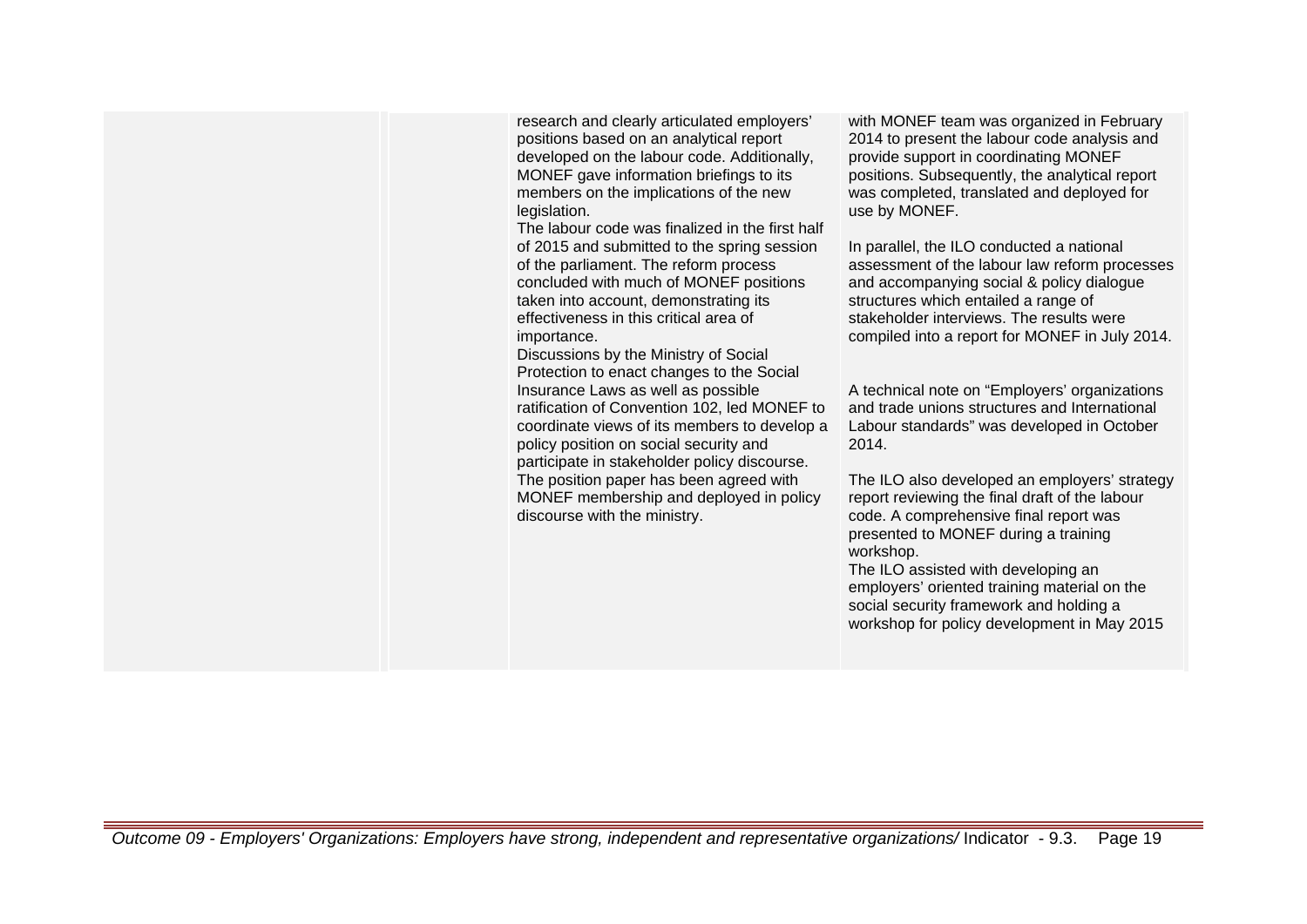#### **Myanmar/MMR801**

Strengthened institutional capacity of employers' organisations

The Union of Myanmar Federation of Chambers of Commerce and Industry (UMFCCI) now has access to key economic data and is developing a monthly report for government and business through the establishment of the Purchasing Managers Index (PMI). This development is crucial in strengthening the evidence base for the UMFCCIs engagement in the policy discourse on a range of current policy issues.

The ILO supported a Study tour to Business NewZealand for key UMFCCI decision makers focussed on increasing policy advocacy skills on policy. In parallel a comprehensive Membership policy needs survey was conducted.

The ILO supported training on research skills in December 2014 attended by 25 participants. Subsequently the ILO commissioned the development of a report on setting up a Purchasing Managers Index (PMI) at UMFCCI to improve evidence based policy making. With ILO assistance, the world's leading PMI provider formed a partnership with UMFCCI to roll out a joint Myanmar language product to be launched by UMFCCI.

A training workshop was held in June 2015 to present the PMI assessment report and agree its rollout.

RBSA funding has contributed to supporting this work and to the achievement of the reported results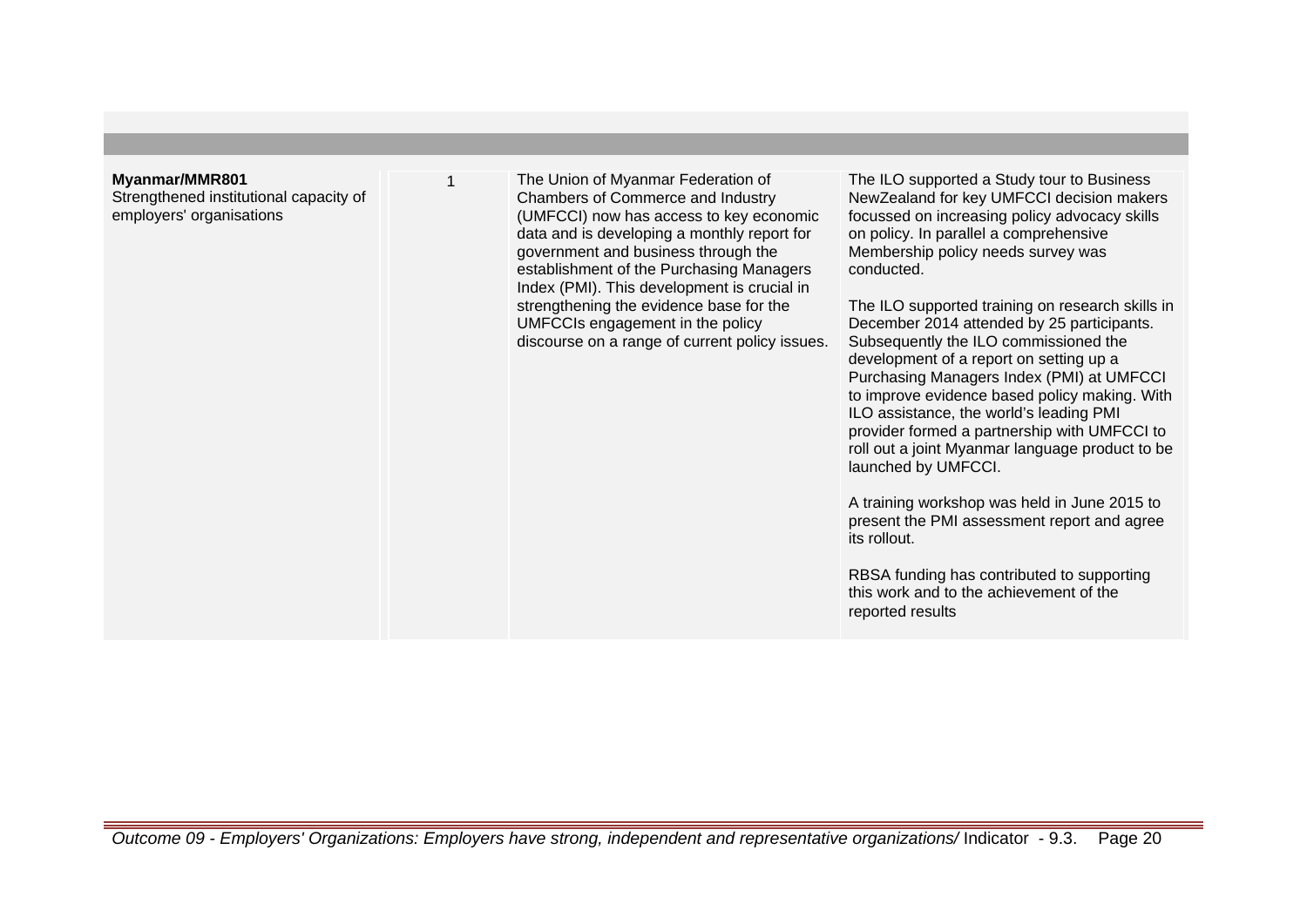| Thailand/THA998 | 2 | The Employers' Confederation of Thailand<br>(ECOT) has contributed to national policy<br>debates on renewable energy policies and<br>participated in regional discussions on<br>emerging challenges in the Asia-Pacific as it<br>shifts towards models of production that are<br>more sustainable in their use of natural<br>resources and the environment.<br>Through the development of research-based<br>policy report on renewable energy policy,<br>ECOT has coordinated its members' views,<br>used the report to conduct policy analysis<br>and advocacy efforts in multiple sectors, and<br>has been showcased as a case study in a<br>regional handbook on efforts an employers'<br>organization can make on renewable energy<br>policy. | Building on the support that ECOT received<br>from the ILO Green Jobs Asia project in<br>2012-13, the ILO provided ECOT with technical<br>and financial resources to build ECOT's<br>capacity on renewable energies through an<br>ITCILO green jobs training workshop and<br>assistance provided on ECOT's policy report.<br>Field interviews with ECOT members in the<br>hospitality and construction industries formed<br>the basis of ECOT's policy report, which was<br>validated with ECOT board members in<br>February 2015. |
|-----------------|---|---------------------------------------------------------------------------------------------------------------------------------------------------------------------------------------------------------------------------------------------------------------------------------------------------------------------------------------------------------------------------------------------------------------------------------------------------------------------------------------------------------------------------------------------------------------------------------------------------------------------------------------------------------------------------------------------------------------------------------------------------|------------------------------------------------------------------------------------------------------------------------------------------------------------------------------------------------------------------------------------------------------------------------------------------------------------------------------------------------------------------------------------------------------------------------------------------------------------------------------------------------------------------------------------|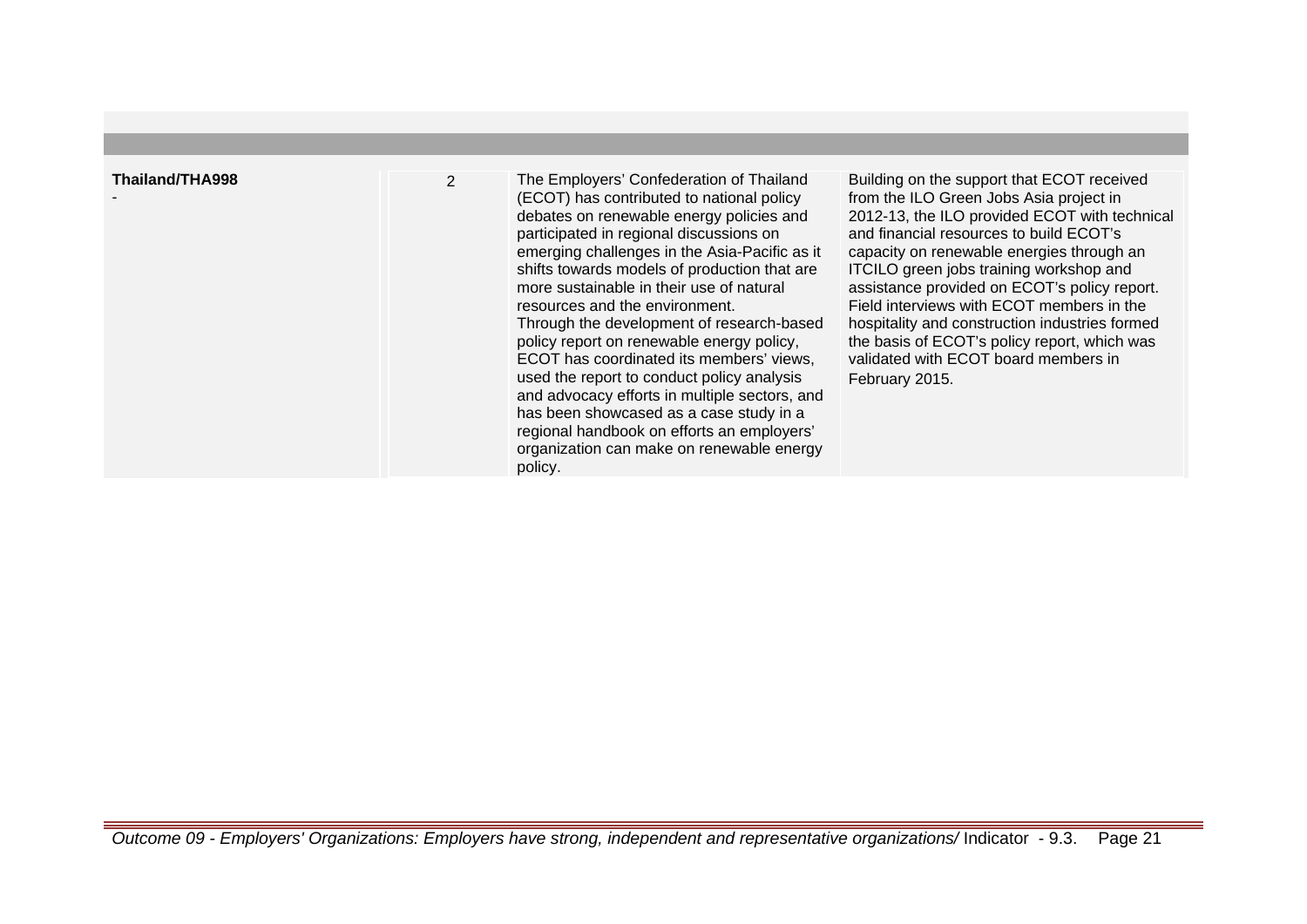## **Viet Nam/VNM801**

Strengthened institutional capacity of employers' organisations

| $\mathbf{1}$   | Modernizing the vocational training system,<br>creating closer linkages between training<br>providers and the business sector, and<br>improving the employability of workers is a<br>top issue for Vietnamese businesses. In<br>response, the Viet Nam Chamber of<br>Commerce and Industry (VCCI) identified and<br>coordinated the views of its members to<br>produce an evidence-based labour market<br>policy report skills and productivity by<br>executing a nation-wide survey across 63<br>provinces in Viet Nam. The survey - which<br>was conducted through VCCI's established<br>Provincial Competitiveness Index - resulted in<br>the collection of approximately 8,000<br>responses from both domestic and foreign<br>companies.<br>The inaugural VCCI's labour market report<br>identifies major obstacles to improving skills<br>outcomes in Vietnam and expresses this in a<br>coherent set of policy recommendations.<br>The findings from the preliminary analysis<br>was presented by VCCI to the Prime Minister<br>in conjunction with a significant national<br>conference held in December 2015. | The ILO, with funding from the Government of<br>Norway, provided the principal technical<br>resources to develop an evidence-based VCCI<br>labour market report on skills and build VCCI's<br>policy capacity.<br>An analytical report of all secondary data<br>related to skills and education as well as a<br>mapping report of current survey and research<br>work of skills policy development in Viet Nam<br>were developed and presented at a national<br>workshop in August 2014 in the presence of<br>approximately 20 VCCI and business<br>association representatives.<br>Further support was provided to launch the<br>development of the VCCI labour market report<br>in March 2015 to express VCCI's commitment<br>in the presence 50 business representatives,<br>ministries and media.<br>Subsequent technical and financial support<br>was provided in the survey design; survey<br>implementation, analysis and drafting of the<br>VCCI labour market report.<br>In parallel to the above, in December 2014, the<br>ILO conducted a national policy capacity<br>training which was attended by 23 VCCI<br>members and also invited VCCI to a regional<br>employers' training on policy communication<br>and media in May 2015 to enhance VCCI's<br>capability to replicate the labour market report<br>on an annual basis and effectively utilize the<br>policy recommendations in national dialogue<br>platforms. |
|----------------|-----------------------------------------------------------------------------------------------------------------------------------------------------------------------------------------------------------------------------------------------------------------------------------------------------------------------------------------------------------------------------------------------------------------------------------------------------------------------------------------------------------------------------------------------------------------------------------------------------------------------------------------------------------------------------------------------------------------------------------------------------------------------------------------------------------------------------------------------------------------------------------------------------------------------------------------------------------------------------------------------------------------------------------------------------------------------------------------------------------------------|-------------------------------------------------------------------------------------------------------------------------------------------------------------------------------------------------------------------------------------------------------------------------------------------------------------------------------------------------------------------------------------------------------------------------------------------------------------------------------------------------------------------------------------------------------------------------------------------------------------------------------------------------------------------------------------------------------------------------------------------------------------------------------------------------------------------------------------------------------------------------------------------------------------------------------------------------------------------------------------------------------------------------------------------------------------------------------------------------------------------------------------------------------------------------------------------------------------------------------------------------------------------------------------------------------------------------------------------------------------------------------------------------------------------------------------|
| $\overline{2}$ | The introduction of a National Wage Council<br>as the main minimum wage fixing body in                                                                                                                                                                                                                                                                                                                                                                                                                                                                                                                                                                                                                                                                                                                                                                                                                                                                                                                                                                                                                                | The ILO provided support to VCCI to develop a<br>technical paper on minimum wage that can be                                                                                                                                                                                                                                                                                                                                                                                                                                                                                                                                                                                                                                                                                                                                                                                                                                                                                                                                                                                                                                                                                                                                                                                                                                                                                                                                        |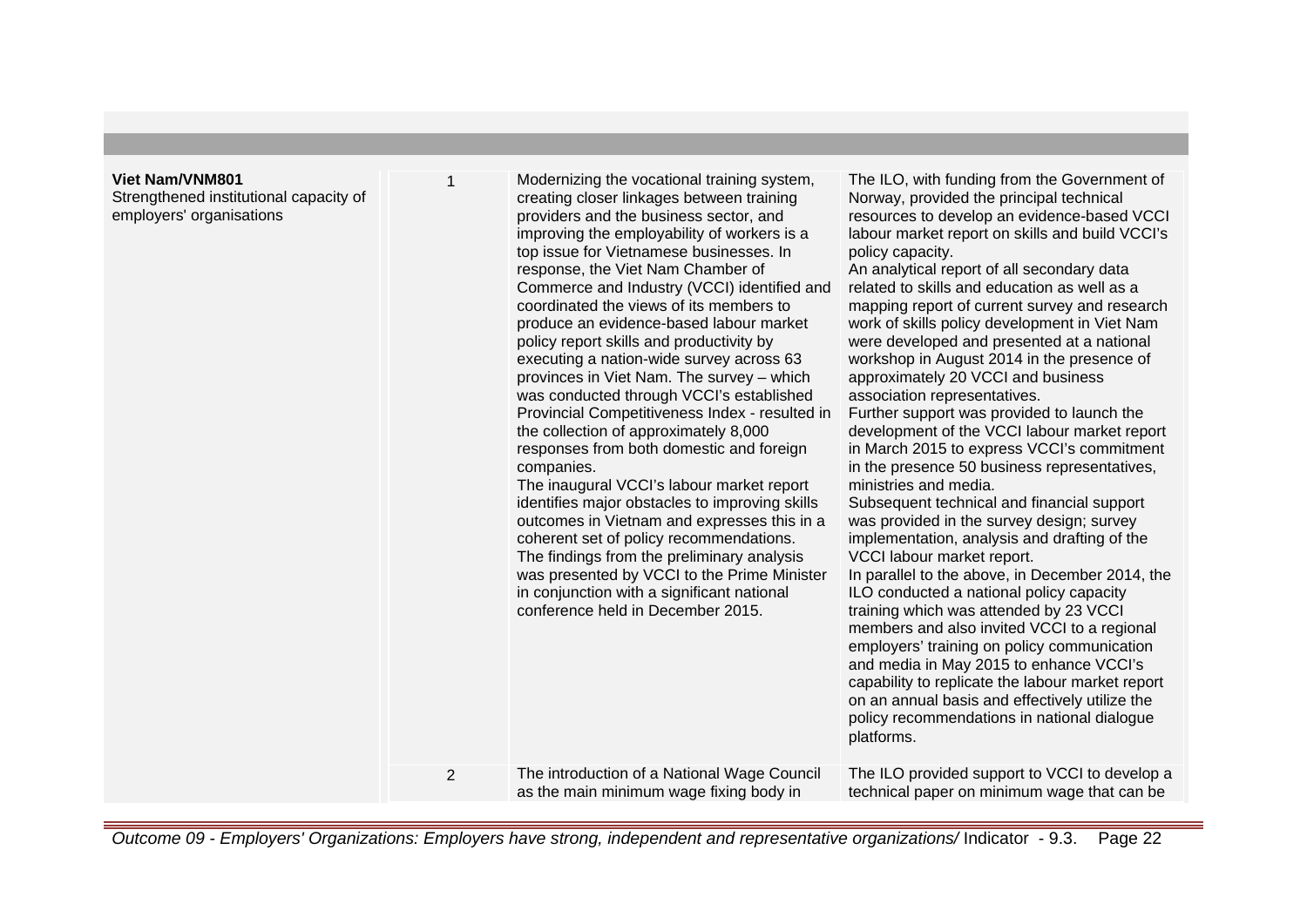August 2013 has had a strong impact on industrial relations environment and presents significant technical challenges to Viet Nam Chamber of Commerce and Industry (VCCI) in terms of engagement at the various levels. Through consistent and targeted interventions, VCCI has been able to negotiate on behalf of employers' in a more evidence-based manner in national minimum wage deliberations.

-Viet Nam Chamber of Commerce and Industry (VCCI) is now effectively contributing to debates on ratification of the International Labour Standards (ILS) under review by the Ministry of Labor, Invalids and Social Affairs (MOLISA). VCCI has helped shape domestic legislation that emerges from that ratification process. Allied to this policy component, VCCI has developed a new training service for its members to provide guidance on the impact of ILC on firms and in particular what Conventions 87 and 98 could mean for Vietnam labour market and firms. In 2015, VCCI provided training to firms to inform its members.

utilized in negotiations. Two roundtable workshops, designed to capacitate VCCI engagement in the National

present the guide to VCCI members.

Wage Council, were organized in 2014. The ILO further invited VCCI to a regional employers' training on minimum wage determination in October 2014. The ILO provided technical assistance by developing an technical report on "Conventions 87 and 98: what they mean for Vietnam labour market and how Vietnamese business needs to react". The report included a draft policy position on C87 and 98 and related training materials to illustrate the impacts of ILS and what they mean for Viet Nam and enterprises. Three national workshops were organized to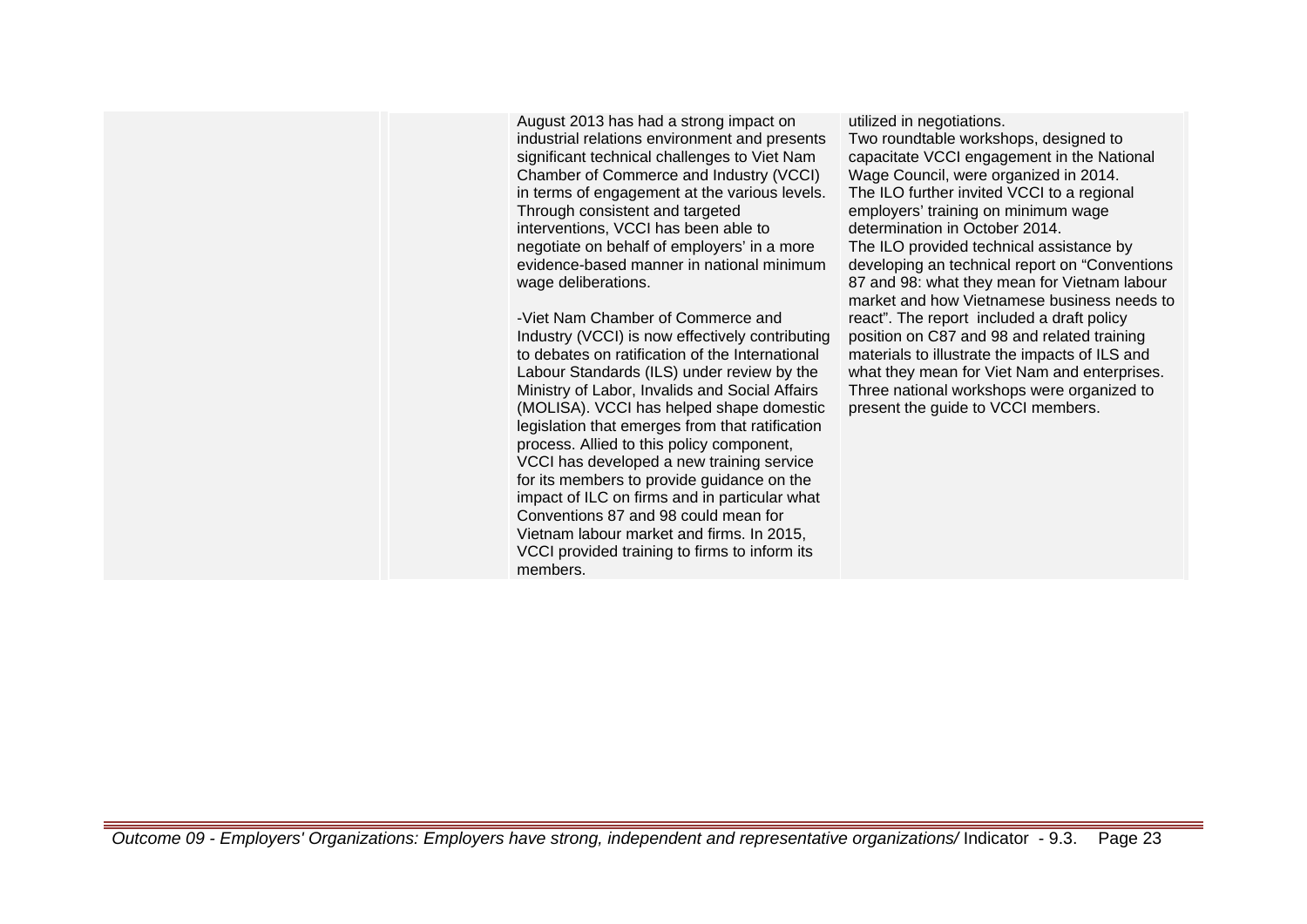| Fiji/FJI998 | A mini survey on the issues and challenges<br>faces by women entrepreneurs in starting up<br>and growing business in Fiji was launched by<br>the Fiji Commerce and Employers Federation<br>(FCEF) on 12 May 2015, in conjunction with<br>the road show and membership drive event<br>to promote FCEF's Women Entrepreneur and<br>Business Council (WEBC) and attract new<br>membership. The launch event received<br>good coverage from the local media which<br>has further promoted the WEBC and raised<br>its profile.<br>The FCEF's first policy position paper on<br>overcoming the challenges and obstacles<br>affecting women entrepreneurs to start and<br>grow business in Fiji was developed and<br>endorsed by WEBC and FCEF board and<br>launched at the FCEF Top Executive<br>Conference on 3 October 2015. The paper will<br>be used by FCEF's WEBC to advocate and<br>lobby for the interest of women entrepreneurs<br>in Fiji. | The ILO, with funding from the Government of<br>Norway, supported the development of the<br>FCEF's Women Entrepreneurs and Business<br>Council (WEBC). ILO provided technical<br>support and financial assistance to FCEF to<br>conduct the mini survey, analyze the survey<br>findings and develop the WEBC's first policy<br>position paper. |
|-------------|------------------------------------------------------------------------------------------------------------------------------------------------------------------------------------------------------------------------------------------------------------------------------------------------------------------------------------------------------------------------------------------------------------------------------------------------------------------------------------------------------------------------------------------------------------------------------------------------------------------------------------------------------------------------------------------------------------------------------------------------------------------------------------------------------------------------------------------------------------------------------------------------------------------------------------------------|------------------------------------------------------------------------------------------------------------------------------------------------------------------------------------------------------------------------------------------------------------------------------------------------------------------------------------------------|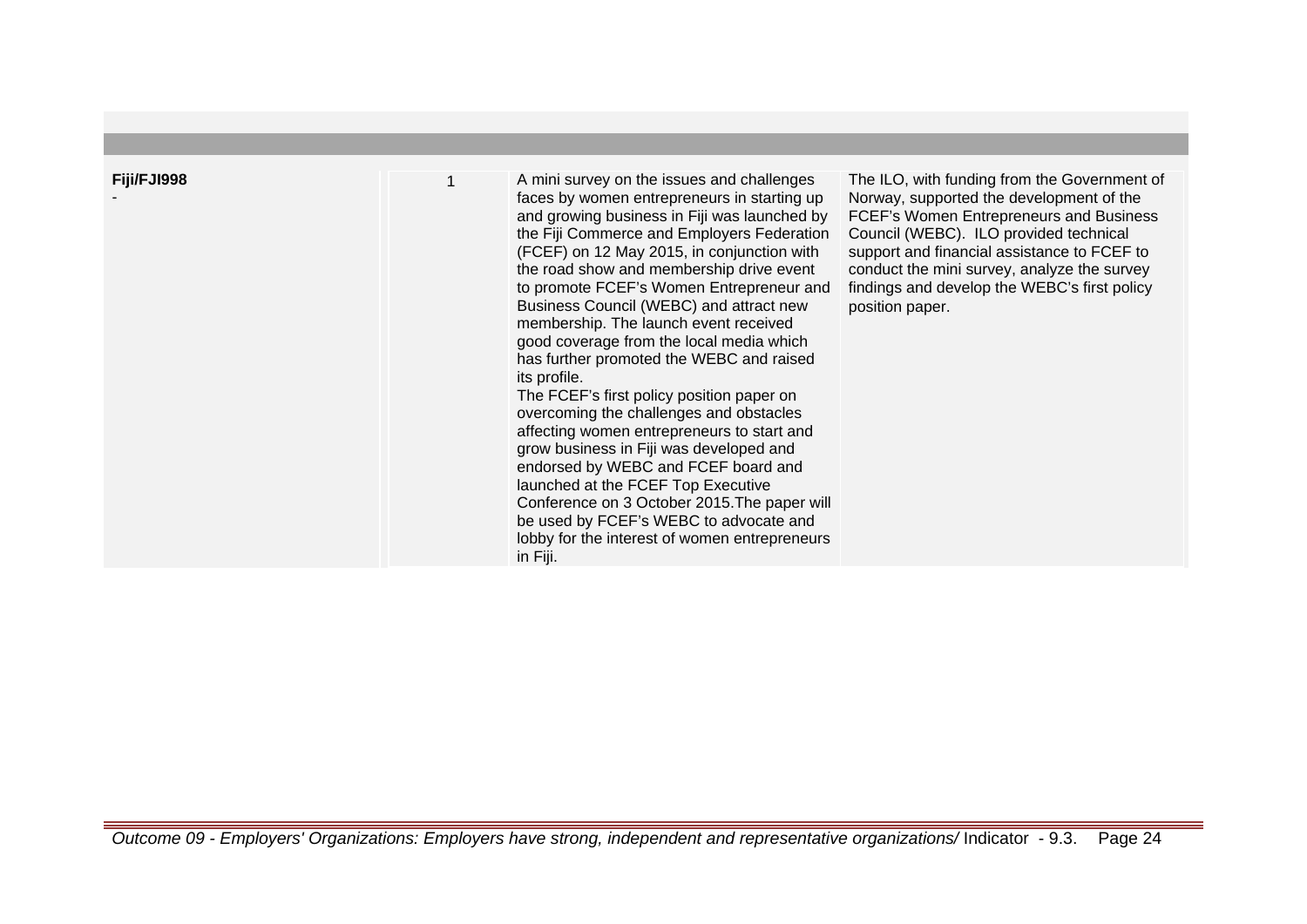#### **Indonesia/IDN998**

-

1 The Employers Association of Indonesia (APINDO) launched its five year Economy Roadmap 2014-2019 which presents both short-term and long-term goals to contribute to the aim of creating three million jobs per year. The Roadmap was submitted to the elected President Jokowi, on his inauguration in October 2014 and received massive press coverage from all major newspapers, including the top three print media: Jakarta Post, Bisnis Indonesia and Kompas. APINDO is utilizing its Roadmap and the 10 policy priorities identified within to influence government action and decision making. As a concrete example, APINDO has established a memorandum of understanding with the Indonesian Health and Social Insurance Executing Agency (Badan Penyelenggara Jaminan Sosial Kesehata) in efforts to address APINDO member concerns on budget increase for employees. In addition, policy reviews on current regulations related to employee's pension fund and wages are taking place. Finally, APINDO is monitoring and evaluating

policy priorities within the Roadmap and has institutionalized a process of planning, implementing, monitoring & evaluating (M&E) its policy agenda.

The ILO, with funding from the Government of Norway, provided technical support to APINDO for the Roadmap as well as to the enhancement of APINDO's policy capacity for effective monitoring and evaluation of the Roadmap.

The ILO provided secondary data related to key economic indicators as well as indicator analysis under the Roadmap's six cross-cutting issues. Translation of the Roadmap into English was also provided.

To build APINDO's policy capacity, the ILO conducted a research training in November 2014 to present how to leverage evidence and information for policy influence policy, and to showcase a new online secondary data research tool which would assist APINDO generate secondary reports. APINDO also participated in a two day communication for effective policy development training held in Bangkok in May 2015. In addition, APINDO Board has a consultative policy workshop with Business New Zealand in Sept. 2015. To assist APINDO track the progress of the Roadmap, especially as it relates to the 100 days programme, the ILO helped analyse a 100-day business sentiment survey to monitor enterprise perceptions on the first 100 days of Indonesia's new Government.

As a subsequent step, the  $ILO - in$  partnership with the Overseas Development Institute – held a two day policy monitoring and evaluation workshop in August 2015 to assist APINDO to clearly articulate its current policy work as it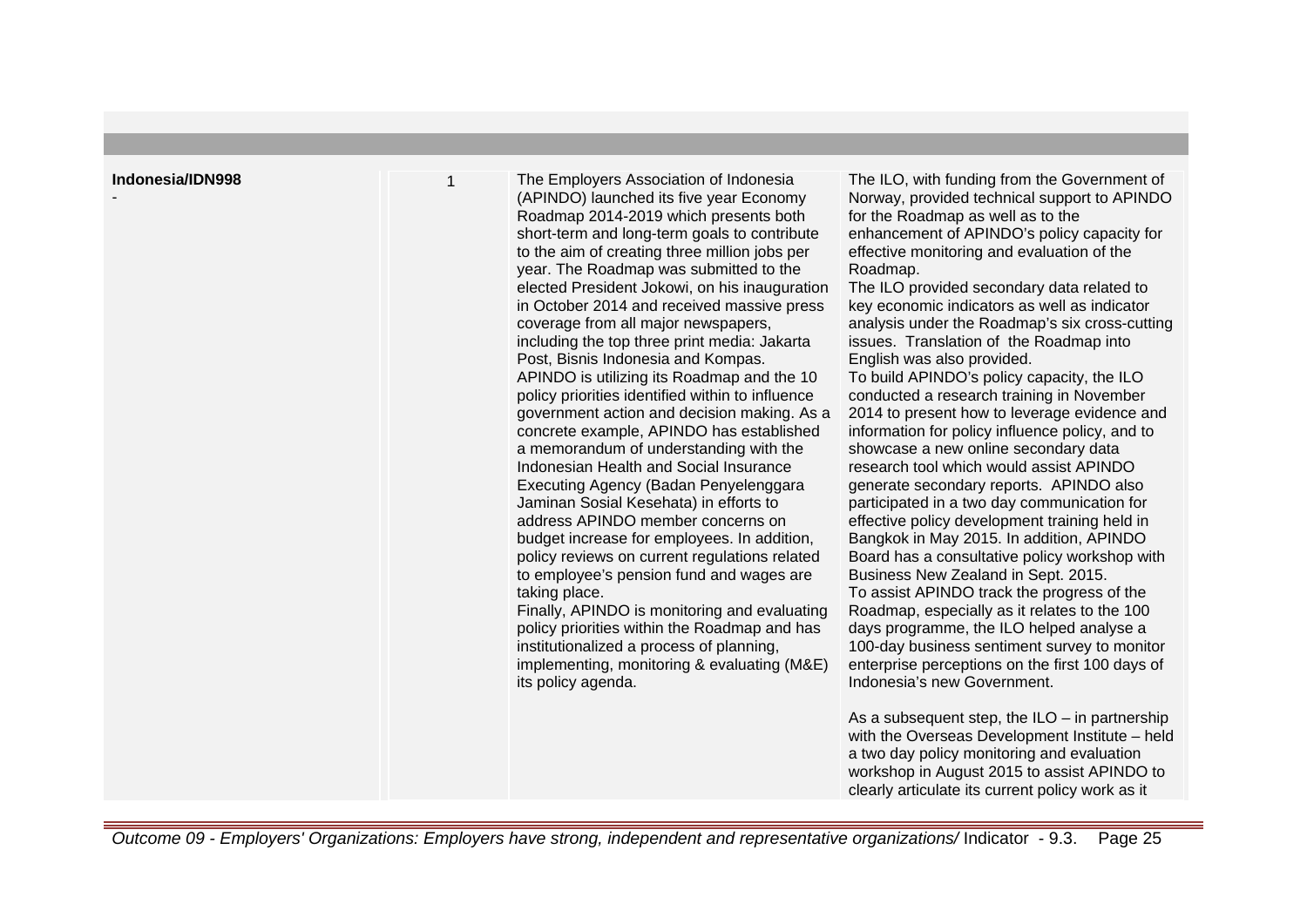|  | relates to the Roadmap, develop policy<br>engagement and M&E plans. |
|--|---------------------------------------------------------------------|
|  |                                                                     |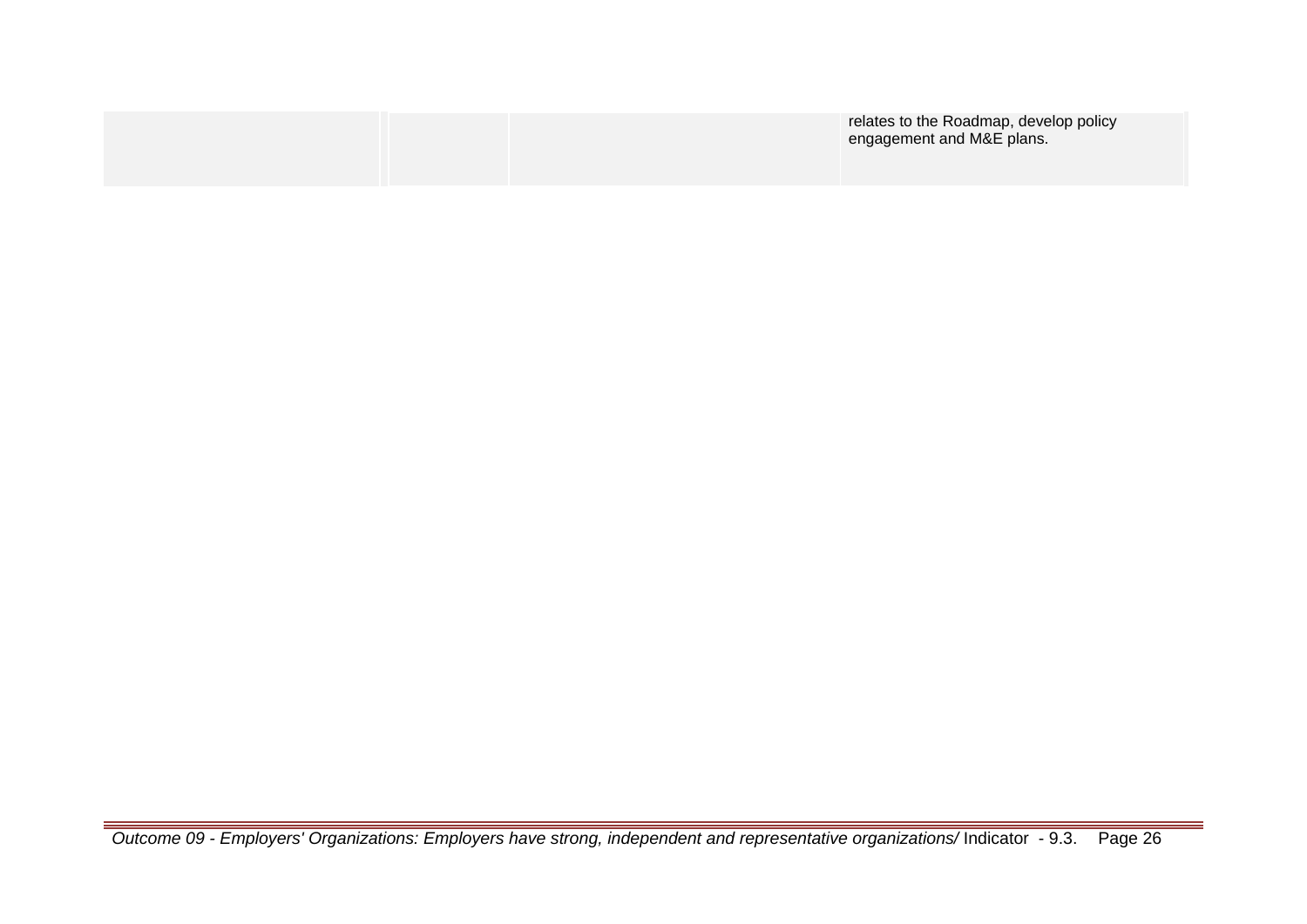| <b>Philippines/PHL998</b> | The Employers' Confederation of the<br>Philippines (ECOP) launched a skills policy<br>framework which outlines priority initiatives to<br>improve policy on skills, skills training and<br>overall employability of the workforce in four<br>subsectors - agribusiness, automotive,<br>electronics and hospitality.<br>The process has allowed for stronger<br>coordination of sectoral association views led<br>by ECOP and has provided the<br>Confederation with greater credibility to<br>represent and promote policy needs of<br>sectoral groups. In particular, the ECOP skills<br>report has provided direct input into shaping<br>out the Roadmap for the Hotel and<br>Restaurant Association of the Philippines and<br>strengthening their recommendations to the<br>government and stakeholders. | The ILO, with funding from the Government of<br>Norway, provided technical support to ECOP<br>for the development of ECOP's skills policy<br>framework and related capacity building<br>activities.<br>The ILO supported a consultative workshop in<br>February 2014 to select the four-sub sectors.<br>A mapping of existing skills research and<br>surveys was carried out in August 2014 as well<br>as in-depth interviews with companies and<br>stakeholders to assist with the design and<br>focus of ECOP's skills policy work.<br>In 2015, the ILO assisted with a membership<br>survey which collected enterprise responses<br>from the four sub-sectors and helped conduct<br>focus group discussions to gather input for the<br>development of ECOP's skills policy<br>framework. Survey analysis and validation of<br>results were held to draft the report. The launch<br>of ECOP's skills policy report took place in<br>November 2015 (tentative) at ECOP's<br>Members General Meeting and attended by<br>xxx private sector representatives.<br>The ILO conducted training in November 2014<br>on leveraging evidence and information for<br>policy change and to showcase a new online<br>secondary data research tool to generate<br>secondary reports The training was attended<br>by 24 people of which 6 were women. ECOP<br>also participated in a two day training on<br>effective communication for policy development<br>in Bangkok in May 2015. |
|---------------------------|-------------------------------------------------------------------------------------------------------------------------------------------------------------------------------------------------------------------------------------------------------------------------------------------------------------------------------------------------------------------------------------------------------------------------------------------------------------------------------------------------------------------------------------------------------------------------------------------------------------------------------------------------------------------------------------------------------------------------------------------------------------------------------------------------------------|--------------------------------------------------------------------------------------------------------------------------------------------------------------------------------------------------------------------------------------------------------------------------------------------------------------------------------------------------------------------------------------------------------------------------------------------------------------------------------------------------------------------------------------------------------------------------------------------------------------------------------------------------------------------------------------------------------------------------------------------------------------------------------------------------------------------------------------------------------------------------------------------------------------------------------------------------------------------------------------------------------------------------------------------------------------------------------------------------------------------------------------------------------------------------------------------------------------------------------------------------------------------------------------------------------------------------------------------------------------------------------------------------------------------------------------------------------------------------|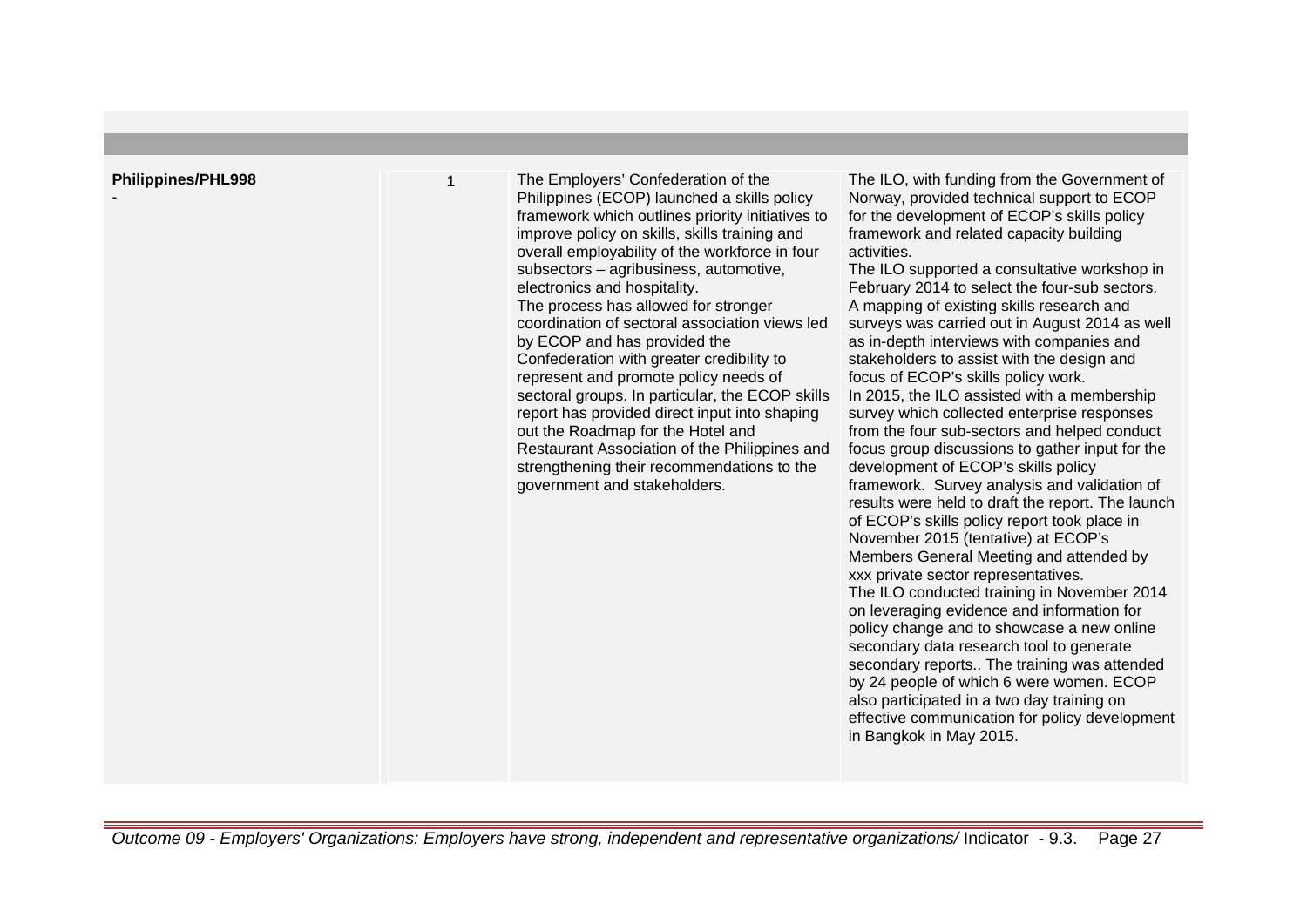### **Vanuatu/VUT801**

Strengthened institutional capacity of employers' organisations

1 The Vanuatu Chamber of Commerce & Industry (VCCI) established Employers' Services Unit, conducted survey and developed its policy position on the Employment Relations Bill (ERB) which would have a major impact on the profitability and growth of enterprises in Vanuatu. VCCI also developed its position on the National Sustainable Development Plan (NSDP). The advocacy team of the Employers' Services Unit were trained and equipped with skill and knowledge to formulate evidenced based policy position and advocacy material and communicate to wider audience. VCCI conducted press conferences and issued media releases to launch its policy position on Severance Pay, Maternity and Annual Leave, major issues arising out of the ERB. The launch events attracted wide media coverage and improved VCCI's profile.

With funding from the Government of Sweden, a 2nd phase Enabling Environment for Sustainable Enterprise (EESE) programme was developed to strengthen the advocacy and lobbying capacity of VCCI. ILO provided technical advice and supported an in-depth membership survey on the Employment Relations Bill (ERB), including the consultation workshop for validation of the survey finding. VCCI's advocacy team was trained the required skills needed in the conduct of the survey.

ILO has also assisted in the development of the VCCI's policy position papers on the ERB and the National Sustainable Development Plan (NSDP). Advocacy, media and communication training was provided to the VCCI's team in August 2015 followed by distance coaching and guidance, in preparing the VCCI's team for the launching of the 2 policy position papers as part of the advocacy campaign.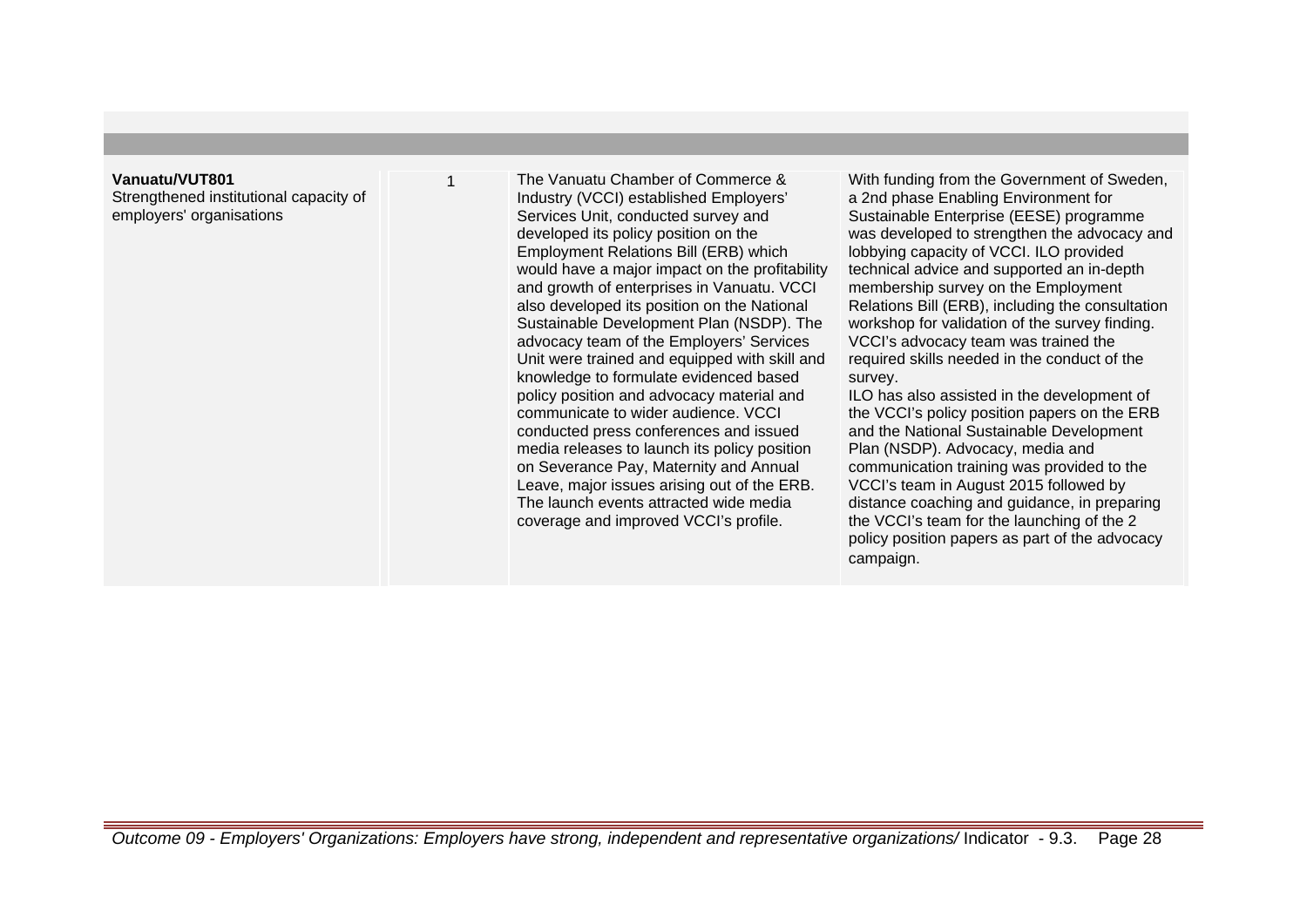## **Europe and Central Asia**

# **Albania/ALB801**

Strengthened institutional capacity of employers' organisations

In 2013, the Albanian Professional, Businesswomen and Crafts Association (SHGPAZ) carried out an enabling environment assessment for women entrepreneurship development (WED), resulting in a comprehensive report in English and Albanian on "Assessing the environment for women entrepreneurship" with concrete policy recommendations on the enabling environment for women's entrepreneurship in Albania. For example, SHGPAZ recommended that special taxation policy be put in place for women entrepreneurs start-ups, allowing a grace taxation period of up to two years. The WED report was launched in February 2014. The Ministry of Economy approved a new strategy for "Enterprise development and Investments in Albania 2014-2020" which clearly recognised importance of female entrepreneurship.

ILO provided technical training on the African Development Bank/ILO toolkit (AfDB/ILO toolkit) for assessing the environment for women entrepreneurship. This methodology was successfully implemented by SHGPAZ combining primary (interviews and focus groups) and secondary data that enabled SHGPAZ to develop an evidence based comprehensive WED report. ILO provided technical assistance during the research and development of the WED enabling environment report.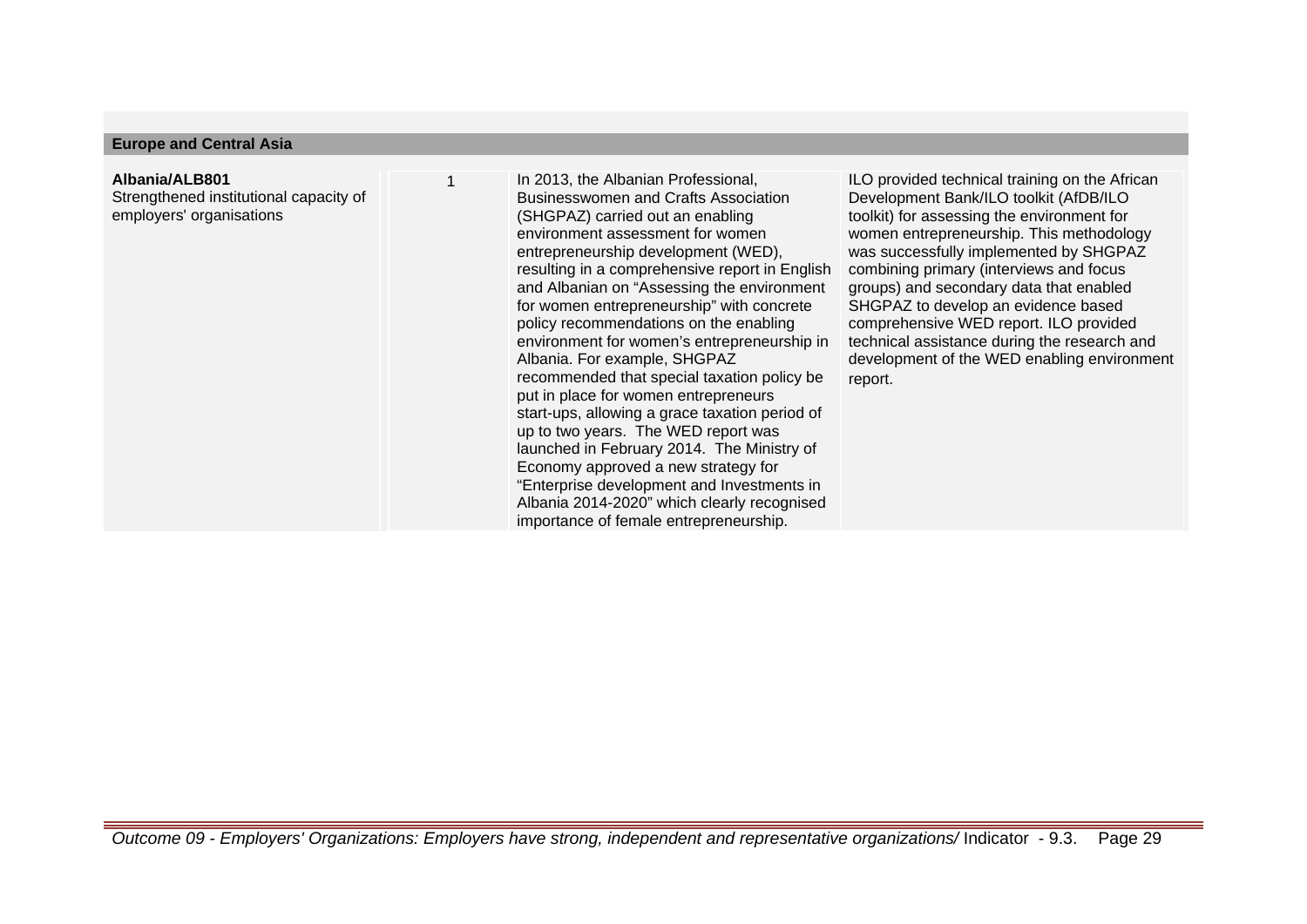**Bosnia and Herzegovina/BIH801** Strengthened institutional capacity of employers' organisations

The Association of Employers of the FBiH (UPFBIH) carried out an assessment of the current Labour Act from September 2014 to May 2015. The assessment included primary research (membership surveys) and secondary research (international Labour Standards, EU Directives and comparative studies) which resulted in the development of a comprehensive report in June 2015 containing key policy recommendations on Labour Act revisions. The organization advocated its position via media and with policy makers. The new Labour Act, enacted on 30 July 2015 includes less administrative burdens for employers, introduces a performance-based salary element into the mandatory salary structure, and extends the maximum duration of fixed-term employment agreements from two to three years.

The ILO provided technical support for the research, including focus group meetings and a survey of 174 companies (representing 25% of all employees in the private sector) and on the development of the final report.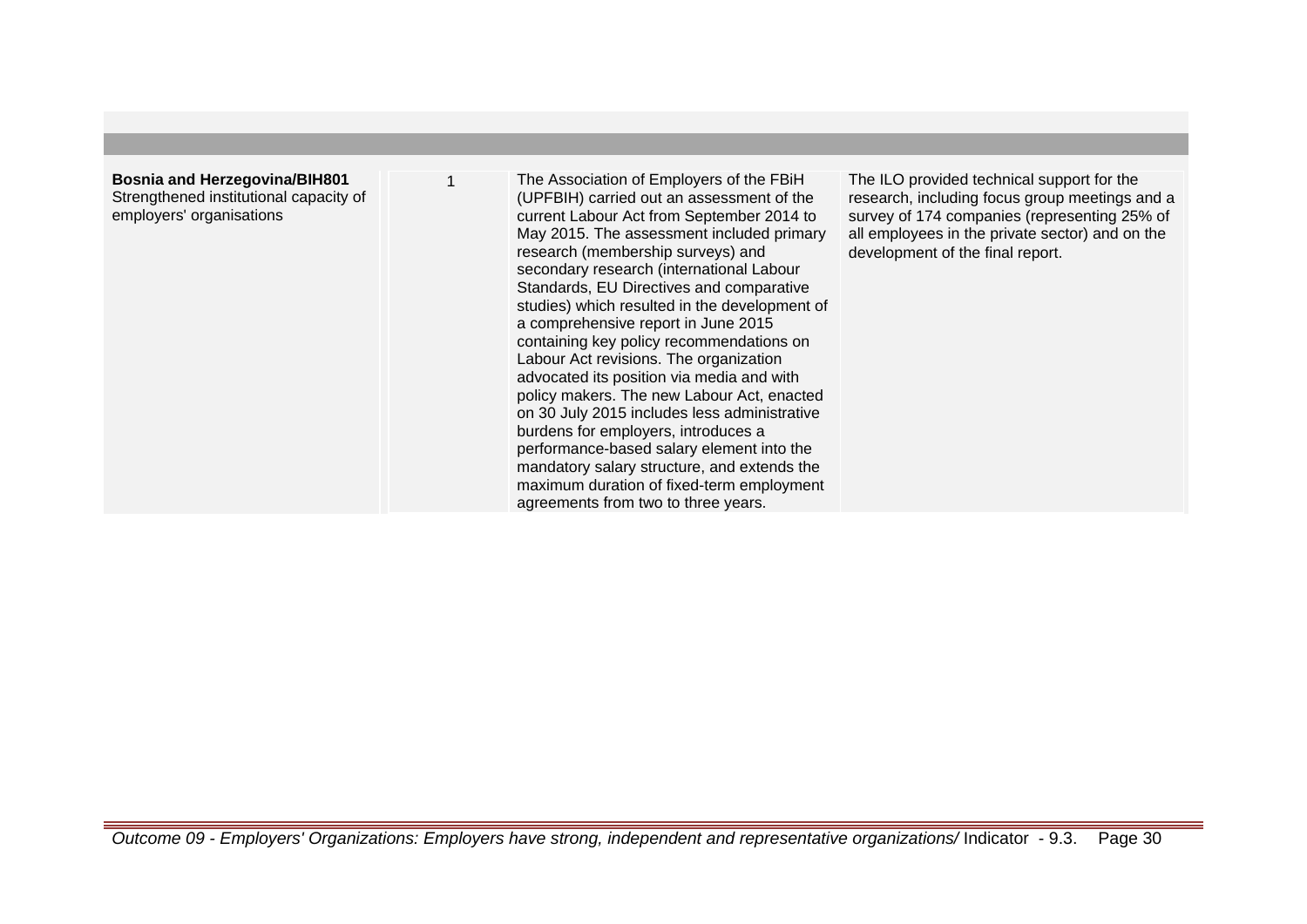## **Former Yugoslav Republic of Macedonia/MKD801** Strengthened institutional capacity of employers' organisations

In 2013, the Business Confederation of Macedonia (BCM) and Organisation of Employers' of Macedonia (ORM) carried out an assessment of the enabling environment for sustainable enterprises, based on an evidence-based policy and advocacy toolkit (EESE) which assists employers' organizations to analyse the business environment and make policy recommendations for improving the policy and regulatory environment in which businesses start up and grow. The assessment was followed by the development of an EESE report in English and Macedonian containing key policy recommendations in the area of enabling legal and regulatory framework, rule of law, fair competition, access to financial services and entrepreneurial culture. The research findings led to the development of the first joint ORM and BCM Strategic Policy Framework on "Business Priorities for Sustained Growth". In 2014 and 2015 both organisations continued their work on the Enabling Environment for Sustainable Enterprises and developed three position papers on access to finance, entrepreneurial culture, and fair competition providing detailed policy recommendations.

ILO provided training on the EESE toolkit leading to the development of the EESE report and Strategic Policy Framework (SPF). ILO also provided technical advice and financial support for the research, including focus group meetings, a survey of 200 companies as well as on the development of the EESE report, Strategic Policy Framework (SPF) and three position papers. In addition, ILO provided training on advocacy for employers' organisations in 2015.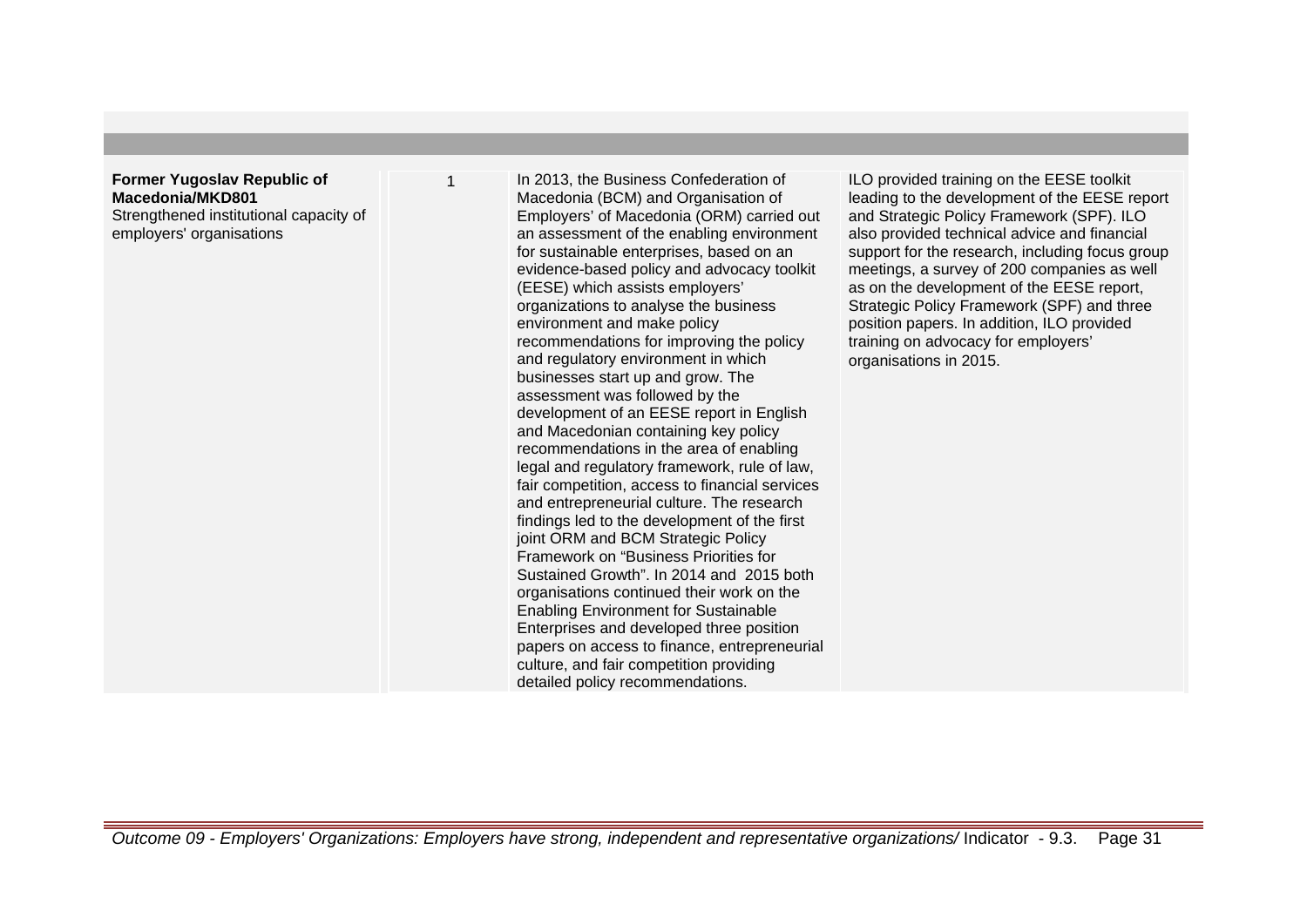#### **Serbia/SRB801**

Strengthened institutional capacity of employers' organisations

The Serbian Employers Federation (SAE) in September and October 2013 carried out an assessment of conditions for doing business in three industries in Serbia (IT and telecommunications, chemistry and non-metals industry and textile, leather and footwear industry). The assessment that included a number of focus group meetings and membership surveys captured business sentiments from 600 firms operating in these industries. The results of this assessment, including key policy recommendations for each industry, are contained in the national report "Conditions for doing business and measures for development" published in English and Serbian in November 2013. On the basis of the report, SAE prepared three position papers in English and Serbian for each industry. These papers formed the basis of SAE's structured advocacy agenda, mandated by its members. The position papers were launched in December 2013 with extensive media coverage. The informal economy and in particular unfair competition were considered as key challenges for all three industries covered by the research. In 2014-15 SAE participated in a working group tasked with preparing a new Law on Inspection. The Law on Inspection is one of key tools in reducing the informal economy in Serbia. SAE advocated that inspections should also include unregistered companies in order to reduce unfair competition. The Law that now enables inspectors to control companies in the informal economy, even

ILO provided technical support on the research methodology, including the development of the report and position papers. ILO also provided advocacy training to SAE.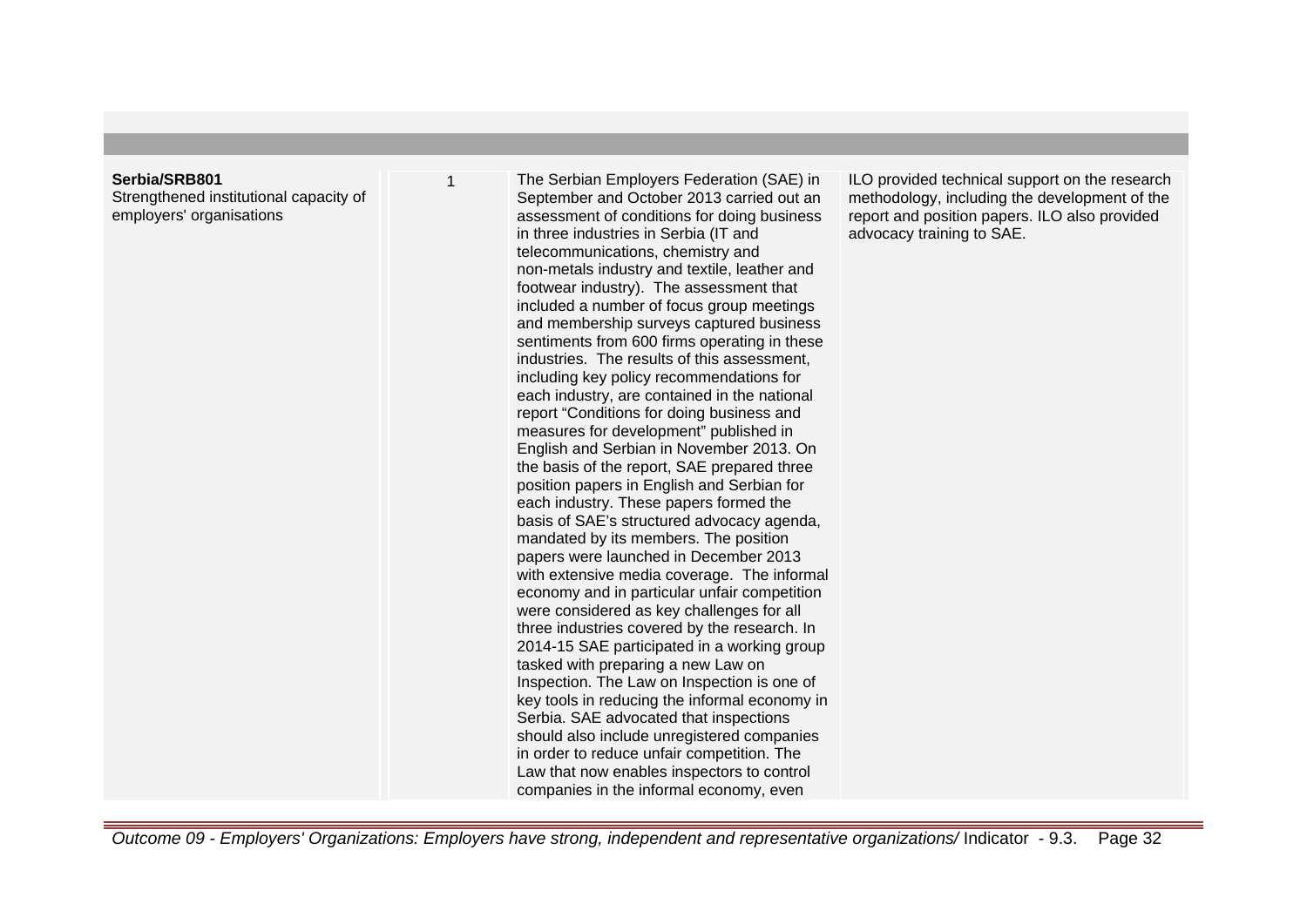|  | unregistered subjects, was enacted in April<br>2015. |  |
|--|------------------------------------------------------|--|
|  |                                                      |  |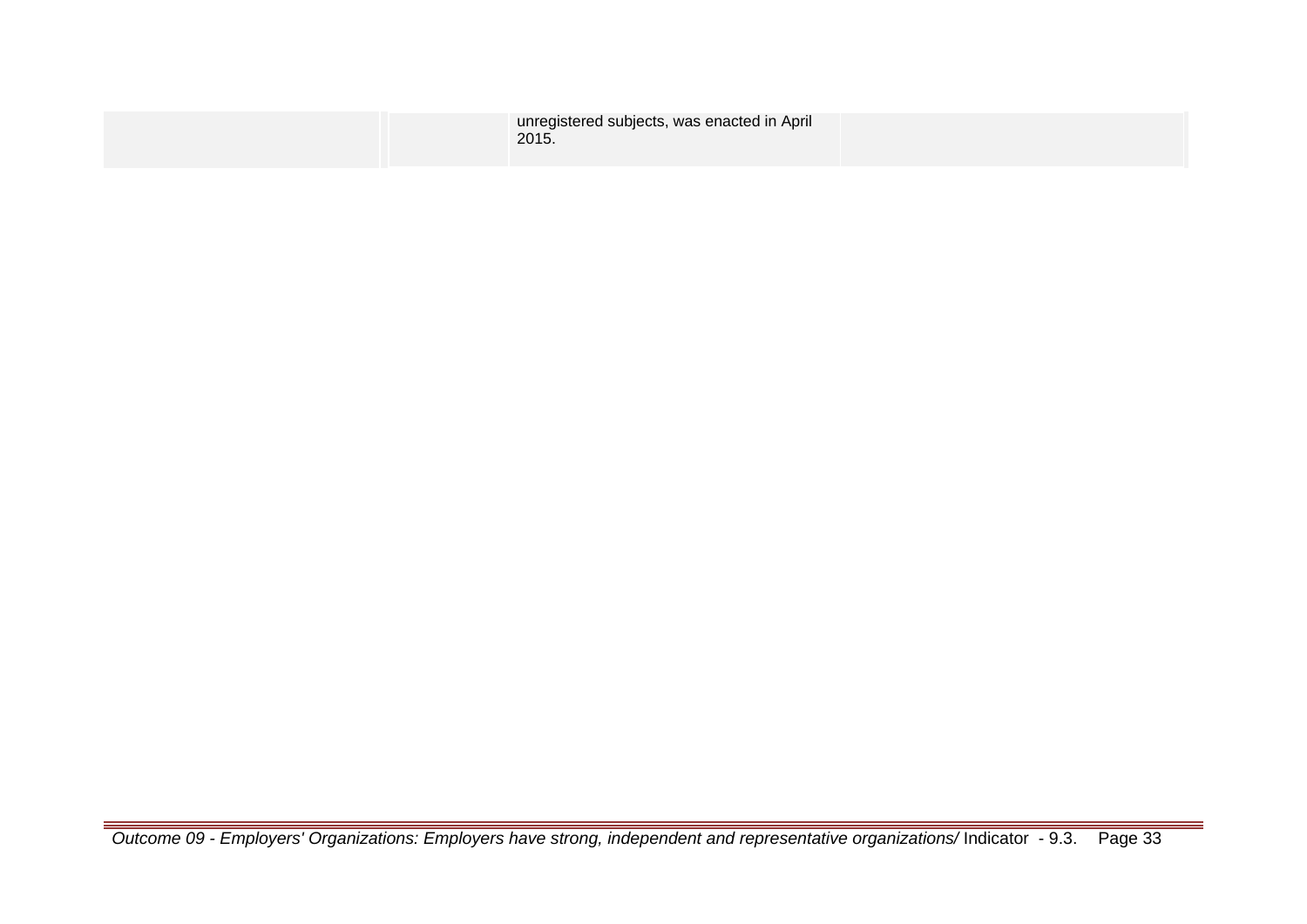## **Latin America and the Caribbean**

#### **Colombia/COL804**

La ANDI aumenta su capacidad para analizar el entorno empresarial e influir en la formulación de políticas a nivel local, regional y nacional

2 La Asociación Nacional de Empresarios de Colombia (ANDI) elaboró una propuesta para reducir la informalidad en el país, cuyos ejes principales son el control de prácticas desleales de comercio y la simplificación del sistema de seguridad social. Con el objetivo de dar a conocer su posición y las propuestas, las mismas fueron presentadas al Gobierno, empresarios, trabajadores y sociedad en general.

> ANDI elaboró un documento con un diagnóstico sobre las causas de ausentismo, las incapacidades y las restricciones médicas y su impacto sobre los costos laborales de las empresas en Colombia. A partir del mismo, se diseñaron una serie de propuestas que reflejan la posición de los empleadores y fueron presentadas al gobierno, para reducir los costos operativos y mejorar funcionamiento del sistema.

3 La Asociación Nacional de Empresarios de Colombia (ANDI) presentó en 2014 al gobierno una propuesta de modificación del costo de las prestaciones económicas para las empresas por los días de incapacidad originada por enfermedad general. Esta propuesta llevó a la reducción de tres a dos días del costo de las prestaciones económicas a cargo de los empleadores, siendo a partir del tercer día y hasta por 180 días responsabilidad de las Entidades Promotoras de Salud (EPS).

La OIT, proporcionó asistencia técnica para realizar el trabajo de investigación, para la elaboración de las propuestas y para el diseño de los materiales para difundirlas. Además dio apoyo para la organización de las acciones de difusión del informe y las propuestas, los cuales fueron presentados en eventos en las ciudades de Medellín y Bogotá entre julio y agosto de 2015

La OIT colaboró con la definición de los términos de referencia del estudio y con la selección de los especialistas para realizarlo, además de brindar asesoramiento técnico referente a las normas laborales comparadas relacionadas con la temática. También apoyó la difusión del documento ante empresarios, representantes de la academia e integrantes del gobierno

La OIT proporcionó apoyo técnico a la ANDI para la elaboración del estudio sobre el impacto del costo de las prestaciones económicas por los días de incapacidad por enfermedad general de los trabajadores y también para la elaboración de la propuesta que modifica la normativa vigente.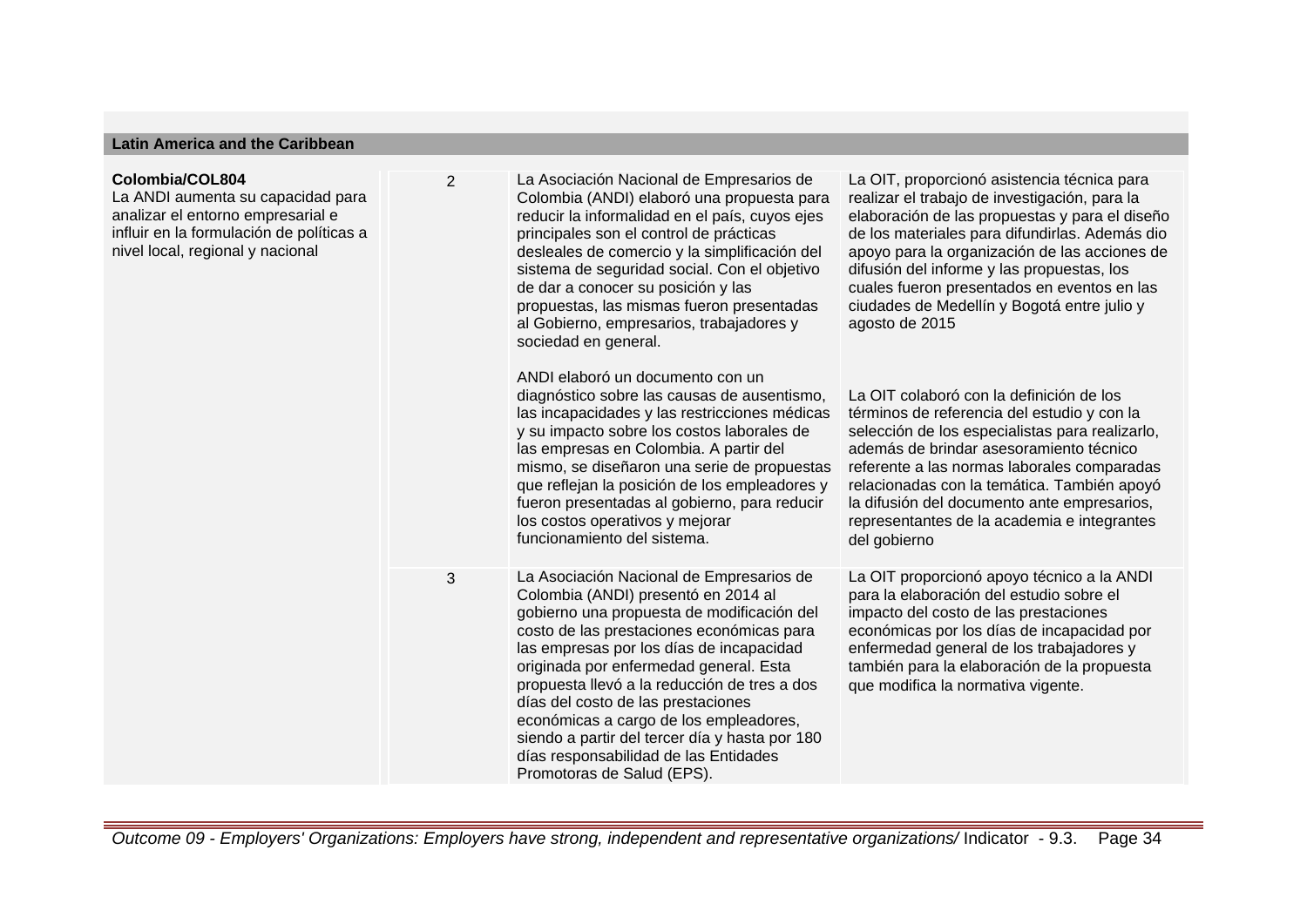### **Ecuador/ECU804**

La Federación Nacional de Cámaras de Industrias del Ecuador y sus entidades asociadas aumentan su capacidad de analizar el entorno empresarial e influir en la formulación de políticas en el plano regional y nacional

2 La Federación Nacional de Cámaras de Industrias del Ecuador, con el apoyo de la OIT, ha elaborado un estudio de Evaluación del Entorno para el desarrollo de Empresas Sostenibles. El estudio toma como base los 17 pilares definidos por OIT e incluye el diagnóstico del entorno y un conjunto de recomendaciones de política pública para mejorarlo, así como una agenda para el desarrollo del sector empresarial ecuatoriano. En la elaboración se participó en consultas con trabajadores, empresarios, funcionarios y representantes de la academia. Para dar a conocer la posición del sector empleador se da amplia difusión en los medios de comunicación y se presenta el estudio ante representantes del gobierno, empresarios, trabajadores y otros agentes sociales en el XII Congreso Anual de Industriales del Ecuador en setiembre del 2015

> La Federación de Cámaras de Industrias del Ecuador elaboró una propuesta sobre la reforma del Código Orgánico de la Producción, Comercio e Inversiones que se presentó al Ministro Coordinador de Producción, Empleo y Competitividad (Presidente del Consejo Sectorial de la Producción), Presidentes de las Organizaciones Empresariales de todo el país, los miembros del Comité Empresarial Ecuatoriano y miembros de la Federación Nacional de Cámaras del Ecuador.

La OIT brindó asistencia técnica para elaborar los trabajos de acuerdo a la metodología EESE (Enable Environment for Sustainable Enterpises) y en base a las "Conclusiones relativas a la promoción de empresas sostenibles" adoptadas en la Conferencia Internacional del Trabajo 2007. Se apoyó el diseño de la estrategia del trabajo a realizar, conduciendo reuniones de planificación con la Federación. Se supervisó la elaboración del cuestionario a utilizar en las encuestas a 550 empresas y 35 informantes calificados del gobierno, sector empresarial, dirigentes sindicales, académicos, etc. Se colaboró en la organización de focus groups para presentar los resultados y en el proceso de redacción del Informe final sobre el Entorno de Negocios para el desarrollo de Empresas Sostenibles en Ecuador, así como en la organización del Congreso de Industriales de la Federación

La OIT brindó asistencia técnica para realizar una evaluación sobre la efectividad del Código durante el período de vigencia del mismo, en base a evidencia empírica y la opinión de empresarios y otros agentes sociales que fueron encuestados. Posteriormente, se asistió a la Federación en la elaboración de una propuesta conteniendo reformas al Código para ayudar a que el entorno de negocios se vuelva más atractivo para realizar inversiones productivas generadoras de empleo.

RBSA funding has contributed to supporting this work and to the achievement of the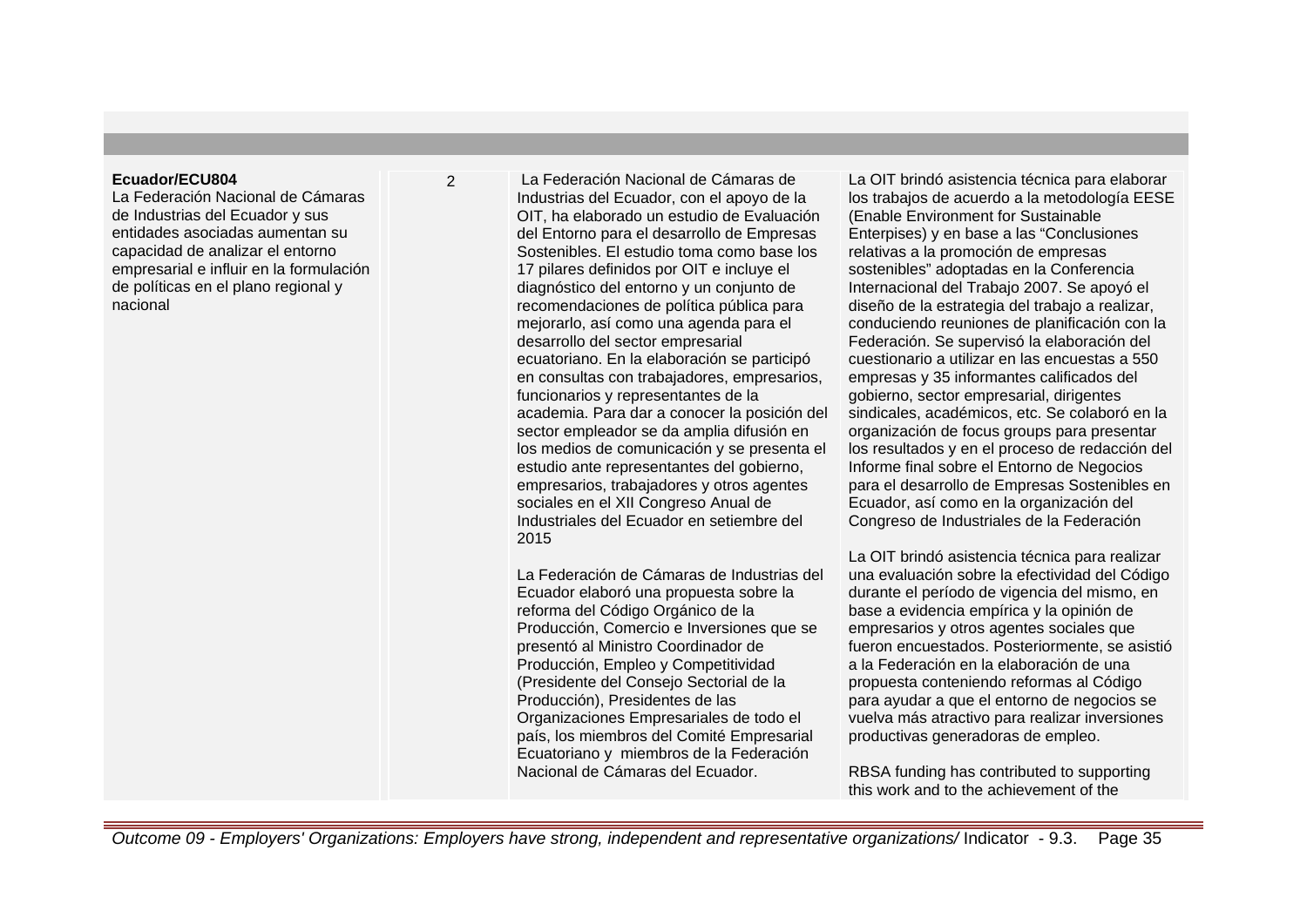|  | reported results |
|--|------------------|
|  |                  |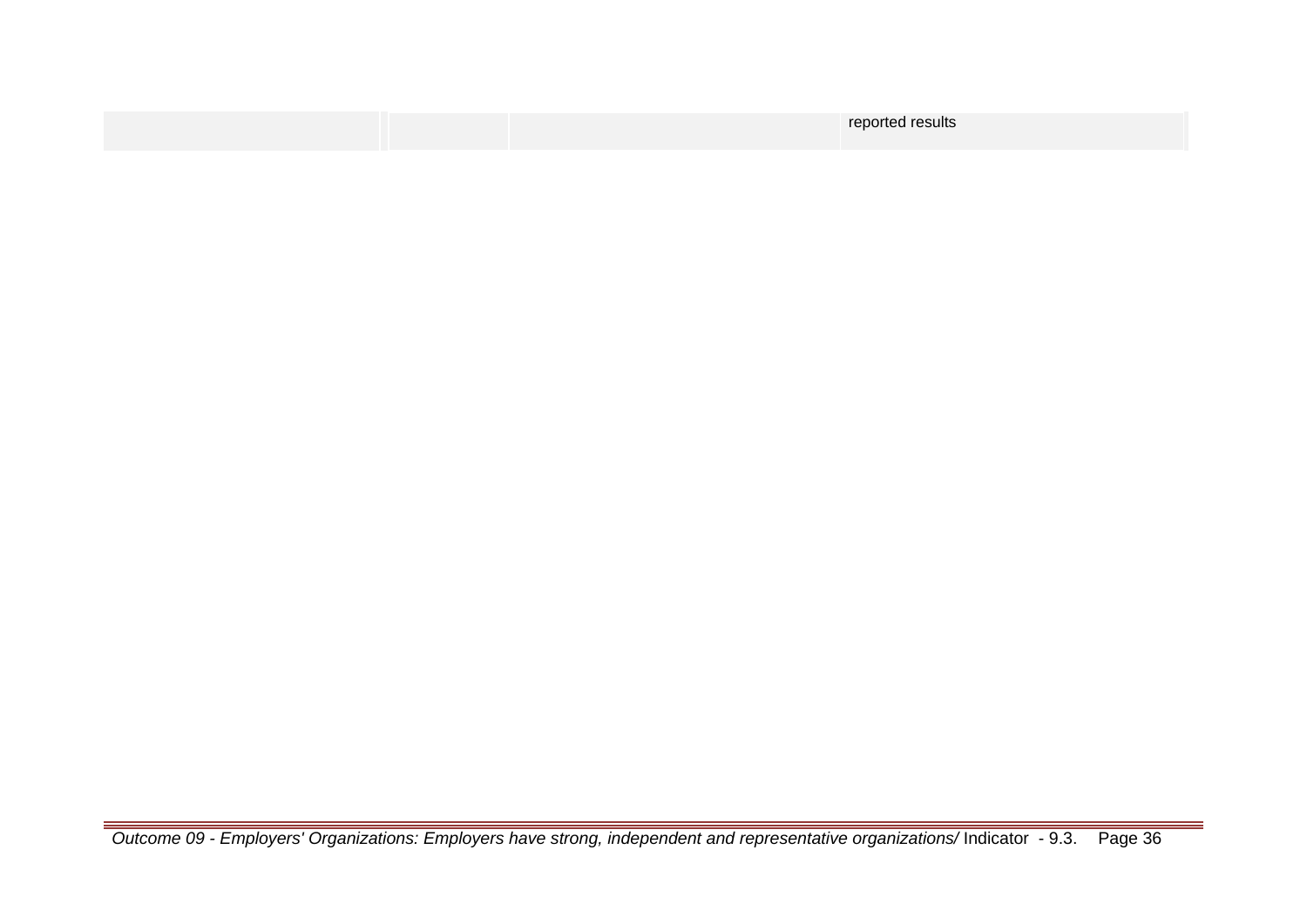#### **Venezuela/VEN105**

FEDECAMARAS aumenta su capacidad de analizar el entorno empresarial e influir en la formulación de políticas en los planos local, regional y nacional

1 1. FEDECAMARAS creó la Comisión de Comercio Exterior e Integración en marzo de 2015, con el objetivo de mejorar su capacidad de análisis, coordinar las opiniones de sus miembros y formular estrategias referidas al proceso de integración al MERCOSUR y otros acuerdos económicos y comerciales del país. 2. FEDECAMARAS mejora y fortalece su estructura, reformando y fortaleciendo su Unidad de Medios y Comunicación, mejorando la calidad de los mensajes de la Institución y la forma de transmitirlos a sus públicos objetivos

1. La OIT proporcionó asistencia técnica para definir la estructura, integración, cometidos y funciones de la Comisión de Comercio e Integración, apoyando también la elaboración de un reglamento interno para su funcionamiento. Se asistió técnicamente la elaboración de un documento con propuestas concretas para aprovechar las oportunidades comerciales y de inversión en el marco de los acuerdos de integración vigentes, así como su presentación pública. 2. La OIT prestó asistencia técnica para realizar un diagnóstico sobre el estado actual del área de comunicaciones de FEDECAMARAS, así como para el diseño y ejecución de una auditoría de percepciones entre 65 directivos, afiliados y funcionarios de la institución. También se apoyó la organización de 4 talleres de trabajo para el diseño de la nueva estructura del servicio, los objetivos comunicacionales y mensajes claves, formación en comunicaciones, vocería, liderazgo y comunicaciones asertivas.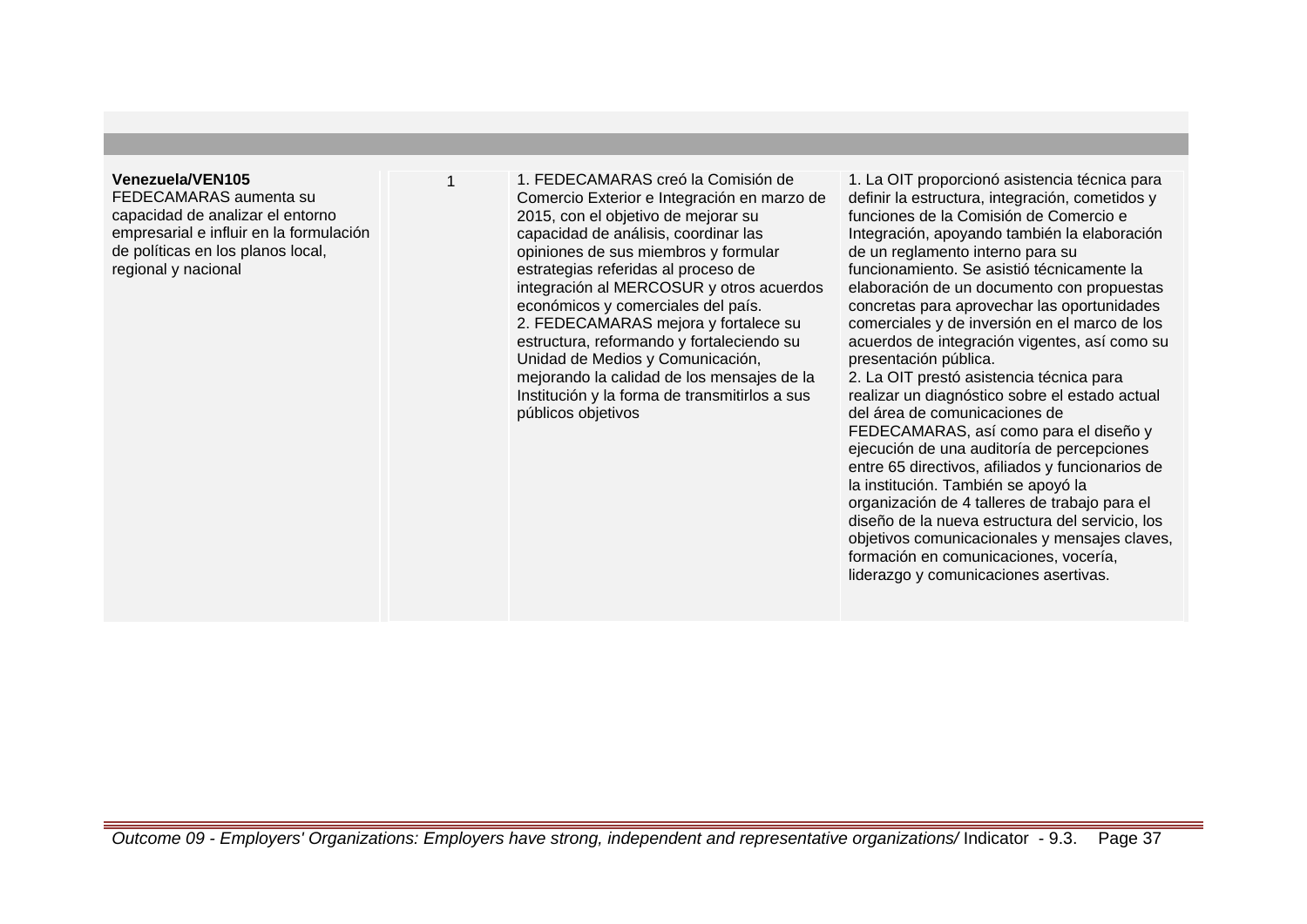| Bahamas/BHS801<br>Strengthened institutional capacity of<br>employers' organisations |                | At a Conclave of all 17 Chambers of<br>Commerce from throughout the Bahamas<br>held in Nassau in April 2014, a Memorandum<br>of Understanding was entered into between<br>them and the Bahamas Chamber of<br>Commerce and Employers' Confederation<br>(BCCEC). The MoU established clear lines<br>of communication between BCCEC and each<br>outlying Chamber to ensure greater input to<br>BCCEC policy positions by all Chambers /<br>Employers' Organisations regardless of<br>geographic location.<br>This structure enabled policy positions to be<br>more inclusively developed in three important<br>areas - the Persons with Disabilities (Equal<br>Opportunities) Act (the first specific disability<br>law enacted in the region in July 2014), the<br>National Tripartite Council Act adopted in<br>March 2015, and the establishment of a new<br>minimum wage. | The ILO supported the participation of<br>representatives from organizations in outlying<br>islands.<br>ILO staff facilitated a Tripartite Workshop on<br>Social Dialogue in April 2014 and spoke at the<br>Conclave to ensure a full understanding of the<br>need for wide input to advocacy strategies.                 |
|--------------------------------------------------------------------------------------|----------------|----------------------------------------------------------------------------------------------------------------------------------------------------------------------------------------------------------------------------------------------------------------------------------------------------------------------------------------------------------------------------------------------------------------------------------------------------------------------------------------------------------------------------------------------------------------------------------------------------------------------------------------------------------------------------------------------------------------------------------------------------------------------------------------------------------------------------------------------------------------------------|---------------------------------------------------------------------------------------------------------------------------------------------------------------------------------------------------------------------------------------------------------------------------------------------------------------------------|
|                                                                                      | $\overline{2}$ | BCCEC developed submissions on the<br>Government's minimum wage proposal, held<br>wide consultations with members and<br>participated in discussions with the<br>Government and the Trade Unions. Its<br>position, with supporting arguments, was<br>widely reported in the media. Likewise<br>BCCEC participated fully in consultations on<br>the Persons with Disabilities Act and the<br>National Tripartite Council Act (NTC). After<br>adoption of the two pieces of legislation a<br>Board member of BCCEC was nominated to<br>The National Council for Disabilities and the<br>CEO of BCCEC was charged with preparing<br>a budget and operational guidelines for the                                                                                                                                                                                               | The ILO provided background material on<br>issues related to minimum wage setting,<br>provided comment for inclusion in BCCEC's<br>submission on the NTC Act and provided a<br>copy of the Sri Lanka Disabilities Act<br>Regulations to assist BCCEC in supporting the<br>drafting of similar regulations in the Bahamas. |

Outcome 09 - Employers' Organizations: Employers have strong, independent and representative organizations/ Indicator - 9.3. Page 38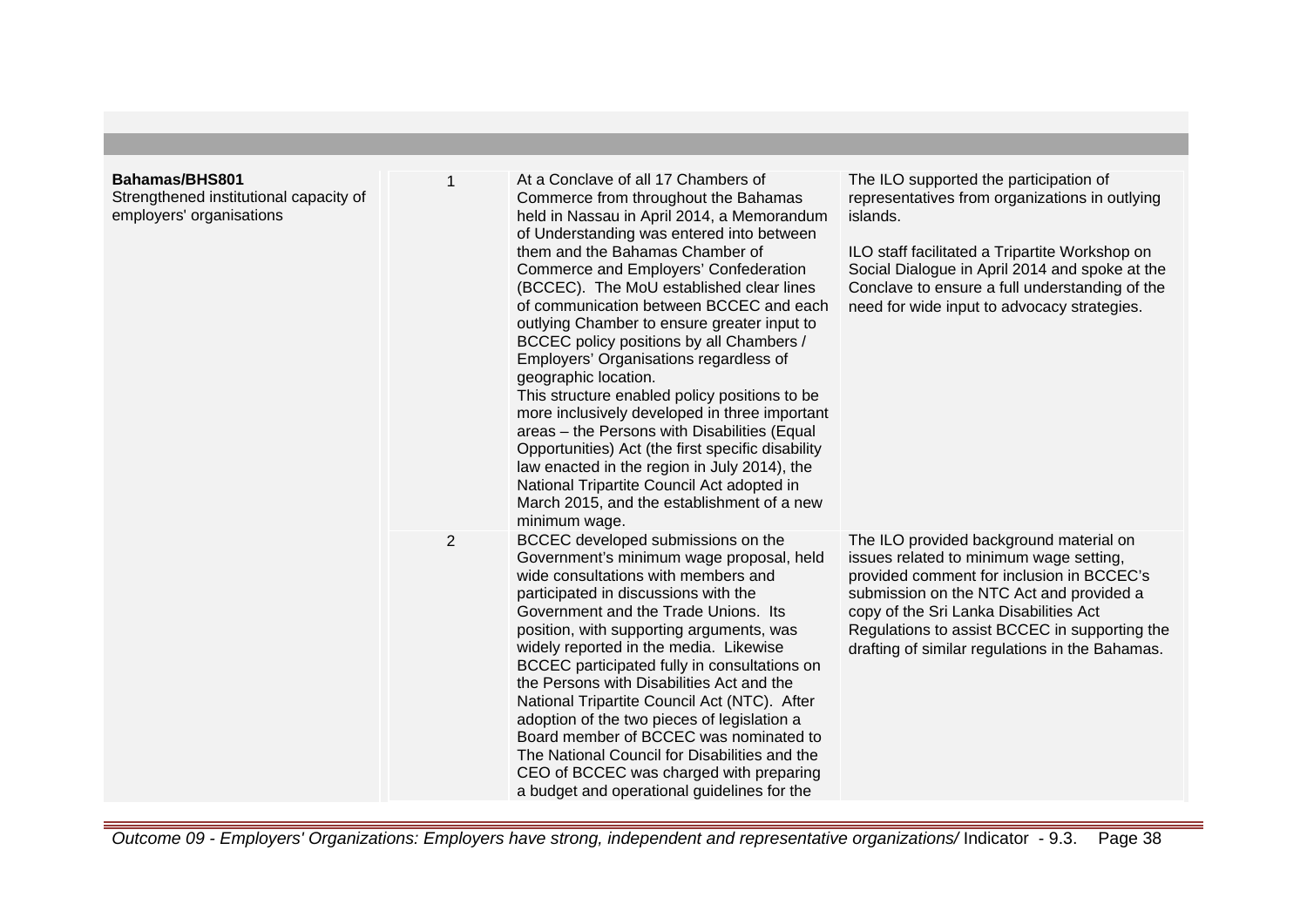|                                                                                                                                                                                       |  | National Tripartite Council.                                           |                                                                 |  |
|---------------------------------------------------------------------------------------------------------------------------------------------------------------------------------------|--|------------------------------------------------------------------------|-----------------------------------------------------------------|--|
|                                                                                                                                                                                       |  | BCCEC's concerns and input were reflected<br>in all three areas.       |                                                                 |  |
| Additional CPO Information (This information should only be added when relevant and necessary and should not repeat information already<br>entered under results or ILO contribution) |  |                                                                        |                                                                 |  |
| a)Gender equality and non-discrimination                                                                                                                                              |  | b) Partnerships (external)                                             |                                                                 |  |
| BCCEC's advocacy and support of the Persons with Disabilities (Equal                                                                                                                  |  | The Sri Lanka Employers' Federation provided a copy of the Regulations |                                                                 |  |
| Opportunities) Act 2014, raised the profile of discrimination at the workplace<br>and the responsibilities employers had to countering it.                                            |  |                                                                        | promulgated under their Disability Legislation to assist BCCEC. |  |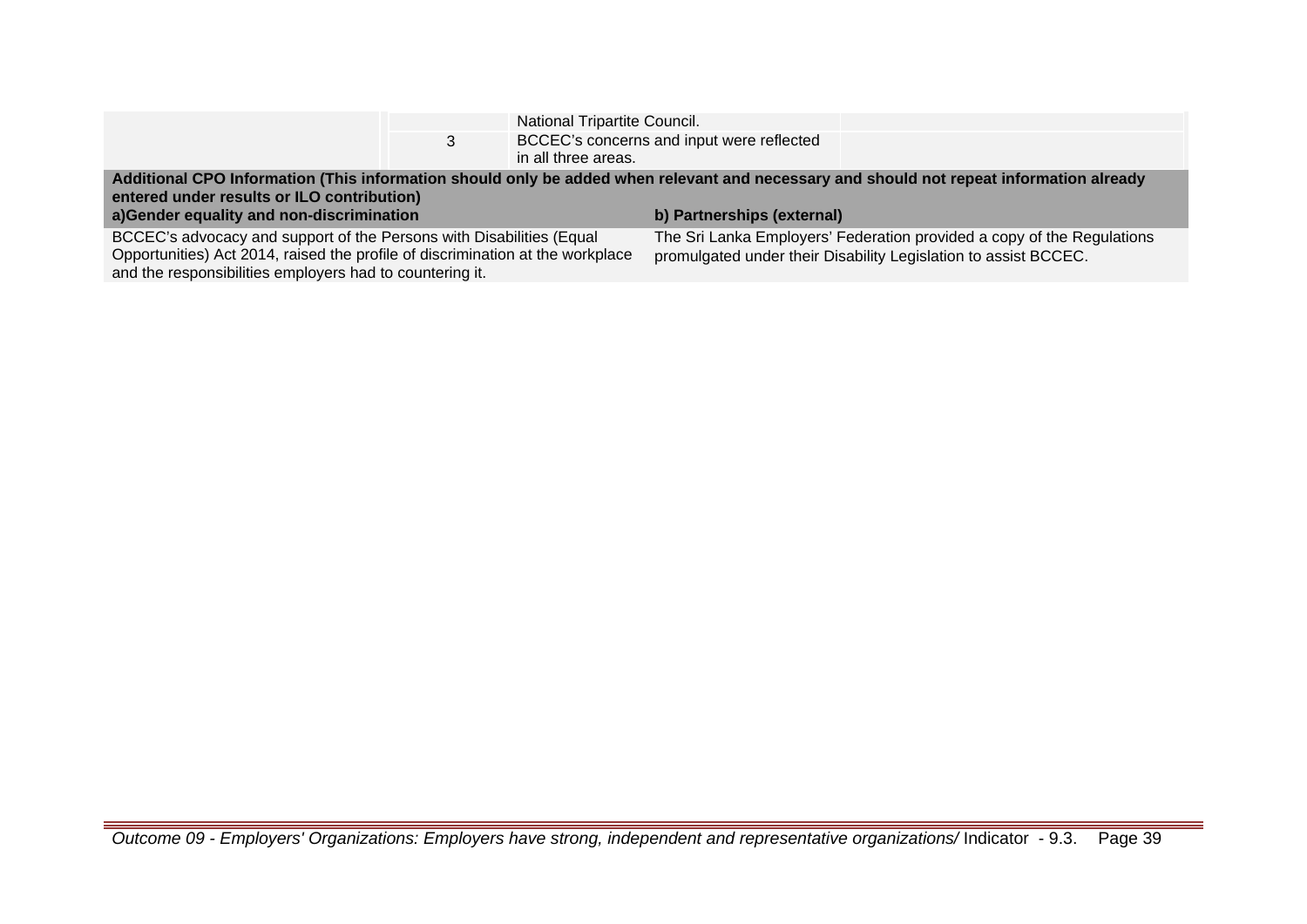| <b>Cayman Islands/CYM801</b><br>Strengthened institutional capacity of<br>employers' organizations |                | In June 2014 the Cayman Islands Chamber<br>of Commerce (CICC) undertook a review of<br>its strategic positioning to ensure it remained<br>well-focused to respond to up-coming issues<br>- particularly the introduction of a minimum<br>wage and the revision of the Labour Law. As<br>part of that process it developed action points<br>for ensuring greater input from members and<br>reaching out more widely to the business                                                                                                                                                                                                                                                                                | The ILO facilitated the Strategic Planning<br>Workshop for CICC Board members and staff<br>in July 2014.                                                                                                                                                                                                                                   |
|----------------------------------------------------------------------------------------------------|----------------|-------------------------------------------------------------------------------------------------------------------------------------------------------------------------------------------------------------------------------------------------------------------------------------------------------------------------------------------------------------------------------------------------------------------------------------------------------------------------------------------------------------------------------------------------------------------------------------------------------------------------------------------------------------------------------------------------------------------|--------------------------------------------------------------------------------------------------------------------------------------------------------------------------------------------------------------------------------------------------------------------------------------------------------------------------------------------|
|                                                                                                    | $\overline{2}$ | community.<br>CICC conducted an awareness raising<br>campaign to ensure members were aware of<br>the proposal for a minimum wage not only<br>through their usual communication channels<br>directly with members and via their website,<br>but also by participating in 'talk-back' radio,<br>conducting sessions for members under the<br>"Be Informed" programme and participating in<br>a session with the Advisory Council<br>established by Government to put forward<br>recommendations on an appropriate<br>minimum wage.<br>Similar initiatives were put in place regarding<br>the Labour Law revision which enabled CICC<br>to prepare robust submissions in both areas<br>with wide input from members. | The ILO participated in the 'talk-back' radio<br>session and other media along with CICC and<br>presented on minimum wage issues to the "Be<br>Informed" session and the Advisory Council.<br>It also provided comments on the Labour<br>Relations Bill 2015 to assist CICC in identifying<br>areas where further member input was needed. |
|                                                                                                    | 3              | CICC's concerns and input on the minimum<br>wage were reflected in the Advisory<br>Committee's recommendations including the<br>level set and the way in which it should be<br>expressed. The recommendations have<br>since been incorporated into the draft labour<br>legislation.                                                                                                                                                                                                                                                                                                                                                                                                                               |                                                                                                                                                                                                                                                                                                                                            |

Outcome 09 - Employers' Organizations: Employers have strong, independent and representative organizations/ Indicator - 9.3. Page 40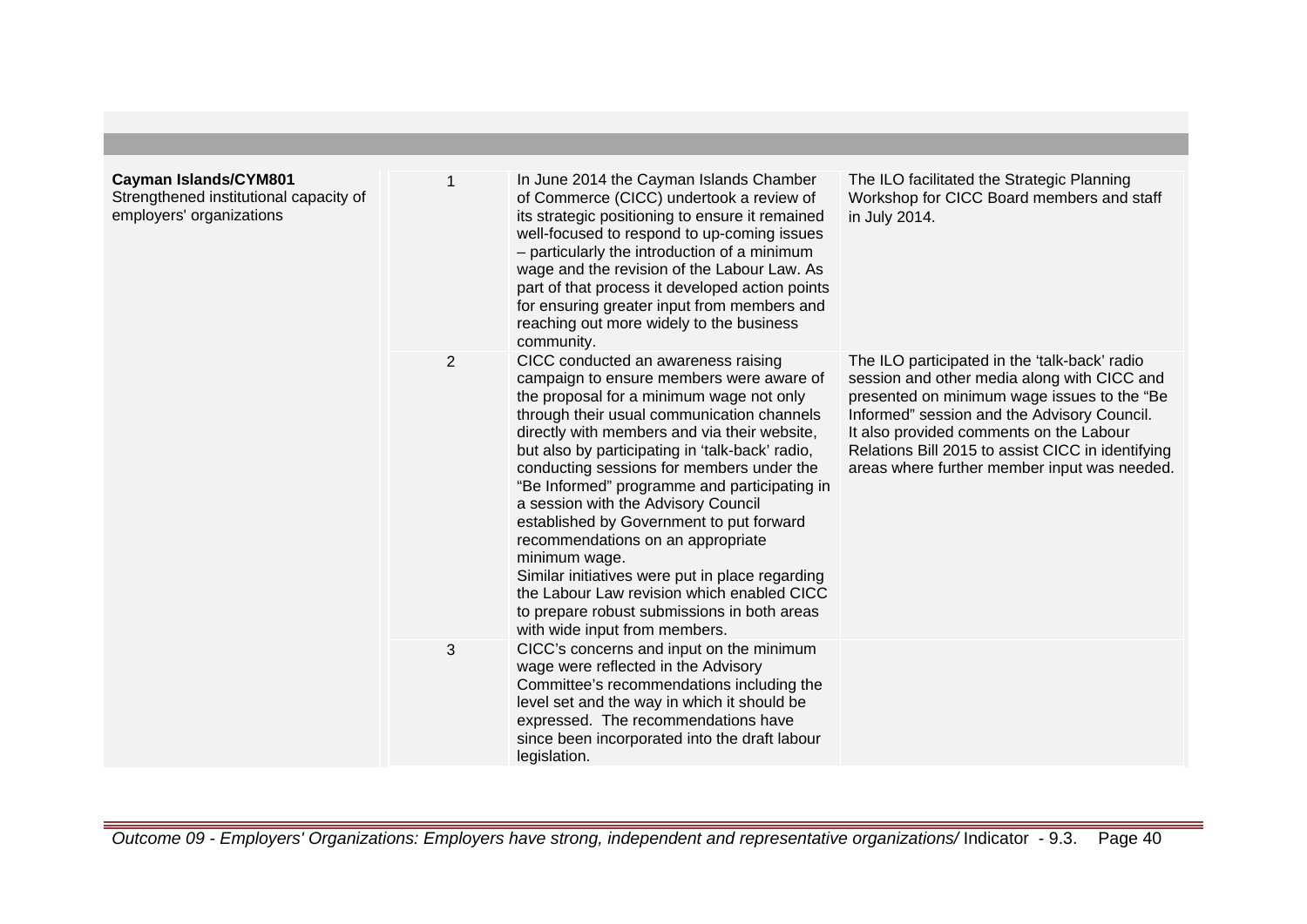## **Dominican Republic/DOM801** Strengthened institutional capacity of

employers' organisations

La Confederación Patronal de la República Dominicana (COPARDOM) en noviembre de 2014 implementó la herramienta "Guía Práctica: Entornos Propicios para las Empresas Sostenibles", con la finalidad de evaluar las condiciones que ofrece el país para alcanzar este objetivo.

COPARDOM realizó una encuesta con 600 empresas para obtener información de primera mano y elaboró un análisis de fuentes secundarias para conocer cuáles son los principales obstáculos que enfrentan las empresas para su desarrollo y permanencia en el mercado.

Con los hallazgos de la evaluación del entorno y de la encuesta, En octubre de 2015, COPARDOM presentó a las autoridades (Presidencia de la República y Poder Legislativo), así como a líderes de opinión, una serie de propuestas que tienen por objetivo incidir en la generación de políticas públicas que mejoren las condiciones para la inversión y la generación del empleo.

La OIT brindó asistencia técnica a través de seminarios de capacitación, formación técnica para la implementación de la Guía, de la Encuesta y en la preparación y formulación de las propuestas (agenda empresarial). Asimismo, acompañó en la identificación de propuestas del sector empleador presentadas a las autoridades de gobierno, al sector empresarial y al país en general.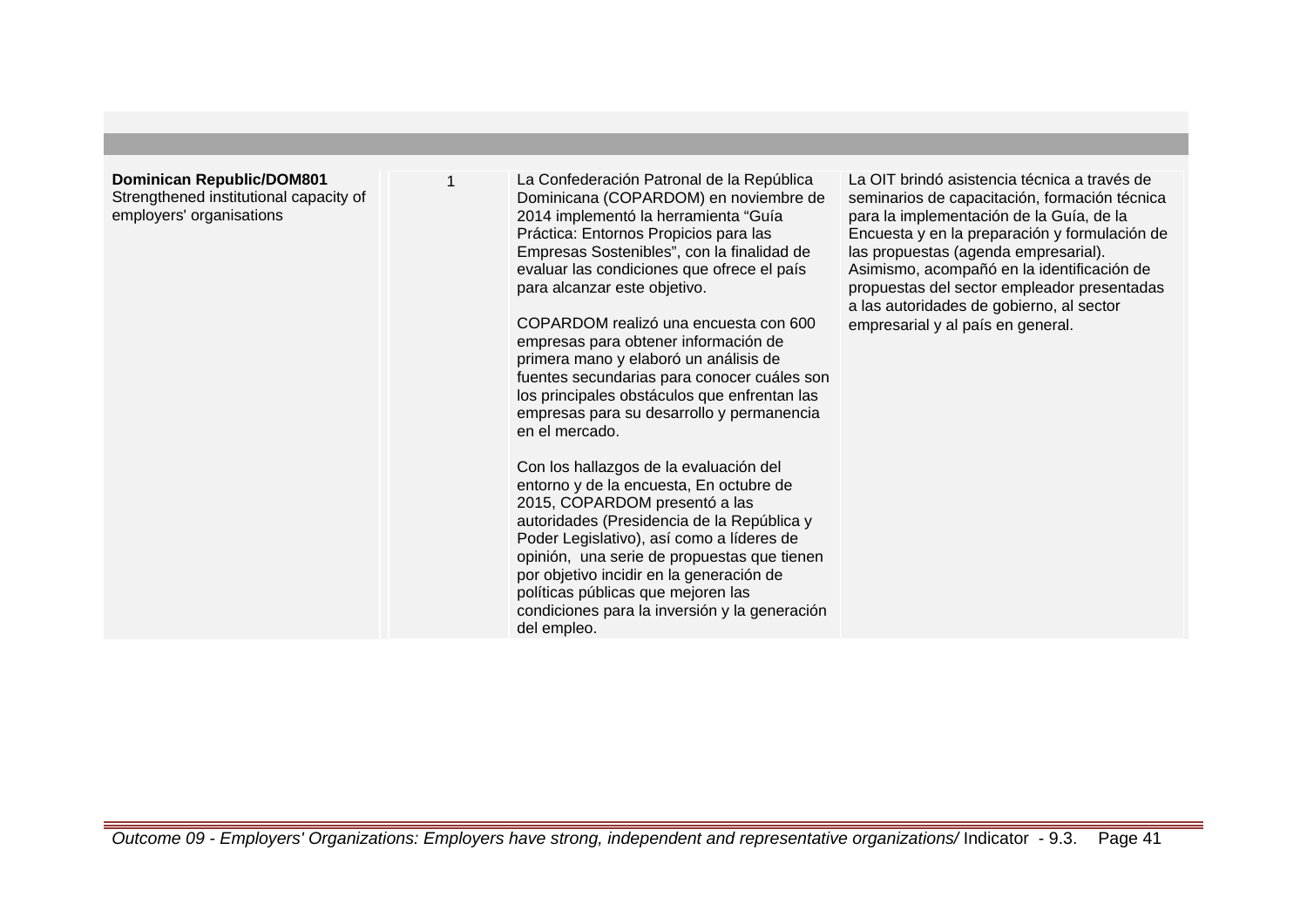| Honduras/HND804<br>El COHEP, con el apoyo de la OIT,<br>diseña y ejecuta una estrategia de<br>incidencia para el desarrollo de<br>empresas sostenibles en el país. | 1 | El Consejo Hondureño de la Empresa<br>Privada, COHEP, en Septiembre del 2014<br>implementó la herramienta "Guía Práctica:<br>Entornos Propicios para las Empresas<br>Sostenibles" Sostenibles" (EESS) con la<br>finalidad de evaluar las condiciones que<br>ofrece el país para alcanzar este objetivo.<br>La COHEP realizó una encuesta a 2,700<br>empresas para obtener la información de<br>primera mano y elaboró un análisis de<br>fuentes secundarias para conocer cuáles son<br>los principales obstáculos que enfrentan las<br>empresas para su desarrollo y permanencia<br>en el mercado.<br>Con los hallazgos de la evaluación del<br>entorno y de la encuesta, en octubre del<br>2014 el COHEP presentó a las autoridades<br>(Presidencia de la República y Poder<br>Legislativo) una serie de propuestas que<br>tuvieron por objetivo incidir en la generación<br>de políticas públicas que mejoren las<br>condiciones para la inversión y la generación<br>del empleo. | La OIT brindó asistencia técnica a través de<br>seminarios de capacitación, formación técnica<br>para la implementación de la Guía, de la<br>Encuesta y en la preparación y formulación de<br>las propuestas (agenda Empresarial). |
|--------------------------------------------------------------------------------------------------------------------------------------------------------------------|---|-------------------------------------------------------------------------------------------------------------------------------------------------------------------------------------------------------------------------------------------------------------------------------------------------------------------------------------------------------------------------------------------------------------------------------------------------------------------------------------------------------------------------------------------------------------------------------------------------------------------------------------------------------------------------------------------------------------------------------------------------------------------------------------------------------------------------------------------------------------------------------------------------------------------------------------------------------------------------------------|------------------------------------------------------------------------------------------------------------------------------------------------------------------------------------------------------------------------------------|
|                                                                                                                                                                    | 3 | El COHEP, en septiembre del 2015, con el<br>apoyo de la OIT, diseñó e implementó una<br>herramienta electrónica alojada en su sitio<br>web que le permite monitorear los avances<br>de las propuestas hechas. Las<br>organizaciones de empleadores de Honduras<br>participan en este esfuerzo de seguimiento y<br>medición del impacto de las medidas<br>propuestas.                                                                                                                                                                                                                                                                                                                                                                                                                                                                                                                                                                                                                | La OIT asesoró a través de consultorías el<br>diseño e instrumentación de esta herramienta<br>electrónica.                                                                                                                         |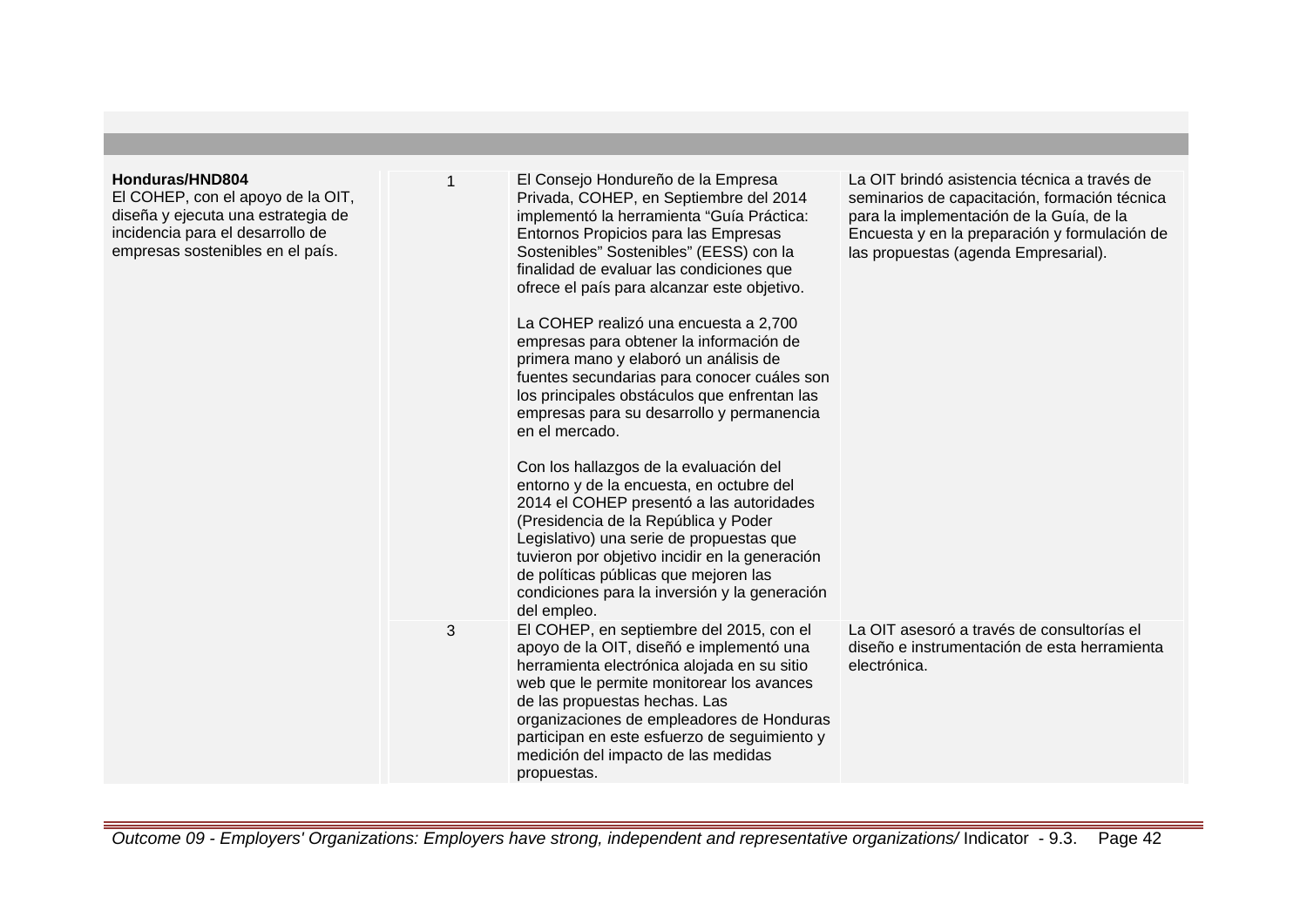## **Nicaragua/NIC801**

Strengthened institutional capacity of employers' organisations

1 El Consejo Superior de la Empresa Privada (COSEP), en Setiembre del 2015 implementó la herramienta: "Guía Práctica: Entornos Propicios para las Empresas Sostenibles" (EESS) con la finalidad de evaluar las condiciones que ofrece el país para alcanzar este objetivo.

El COSEP realizó encuesta con 1,800 empresas para obtener información de primera mano y elaboró un análisis de fuentes secundarias para conocer cuáles son los principales obstáculos que enfrentan las empresas para su desarrollo y permanencia en el mercado.

Con los hallazgos de la evaluación del entorno y de la encuesta, en octubre del 2105, el COSEP presentó a las autoridades (Presidencia de la República y Poder Legislativo), así como a líderes de opinión, una serie de propuestas que tienen por objetivo incidir en la generación de políticas públicas que mejoren las condiciones para la inversión y la generación del empleo.

La OIT brindó asistencia técnica a través de seminarios de capacitación, formación técnica para la implementación de la Guía, de la Encuesta y en la preparación y formulación de las propuestas (agenda empresarial)

RBSA funding has contributed to supporting this work and to the achievement of the reported results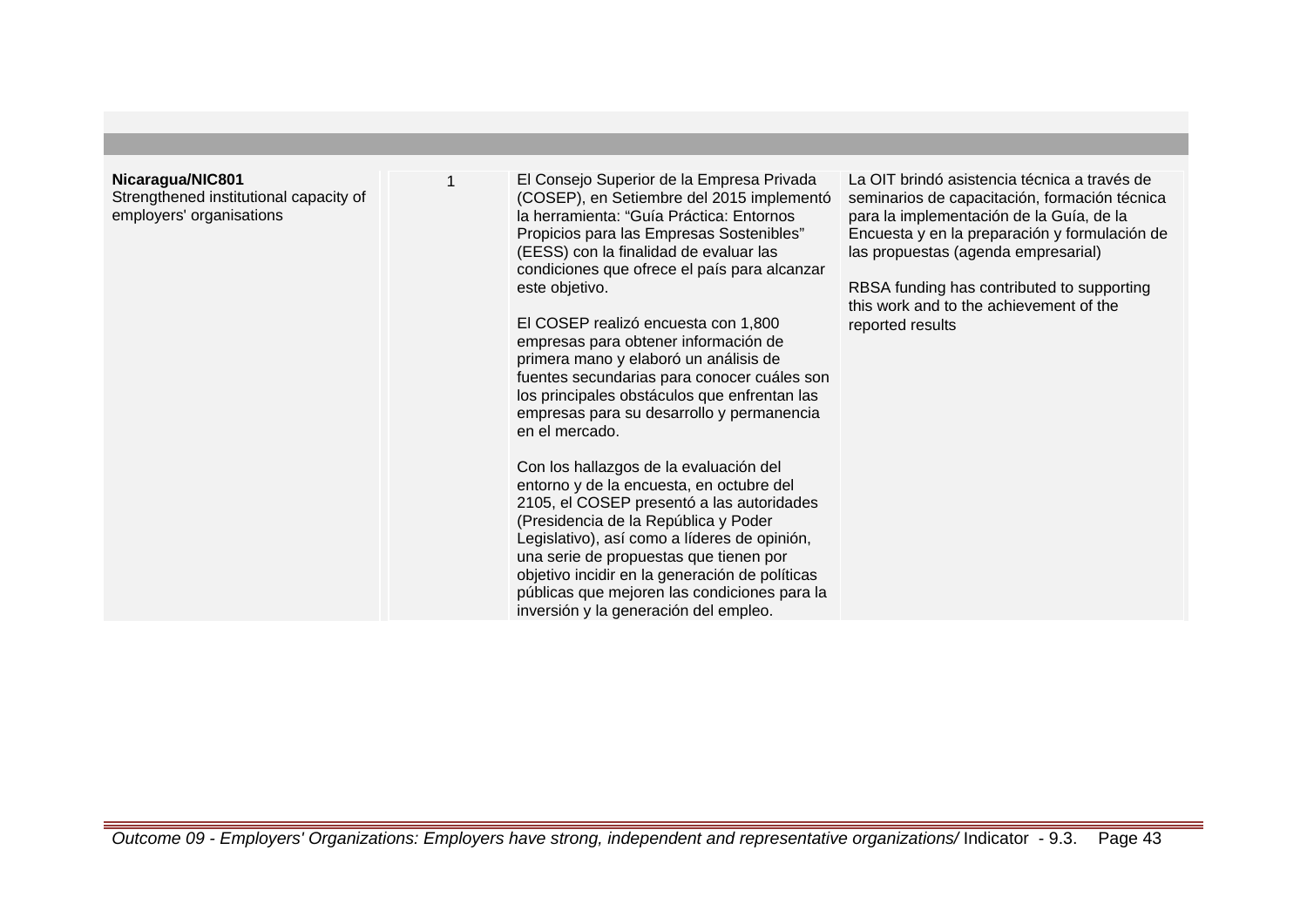## **Argentina/ARG801**

Capacidad institucional de las organizaciones de empleadores, fortalecida

2 In the framework of promoting sustainable enterprises in Argentina, findings of research conducted by the Unión Industrial Argentina (UIA) on "productive approach to decent work" were presented to the national business community, policy makers and the President of the Country, during the Annual Industrialists Conference in December 2014.

> This action was part of UIA's contribution to the national debate on strategies and public policies to promote economic development and job creation.

The findings of UIA's research received mayor media coverage notes (Cronista, Infobae, Diariobae);

In addition, UIA organized two workshops for discussion with tripartite participation (Buenos Aires, Aug. and Oct. 2014.); Presentations to business associations (Association of Metallurgical Industries of Argentina; Metallurgical Industry Chamber of Rafaela, Industrial Union of Bahia Blanca)

Under the technical supervision of the ILO, UIA developed the methodology and conducted research on issues related to productivity and decent work. Specifically, the ILO coordinated together with UIA the production of three technical notes on:

(i) industrialization and generation of quality employment;

(ii) industrial development strategies (case studies on South Korea and Italy); and (iii) institutions and industrial development: the virtuous circle of production and employment.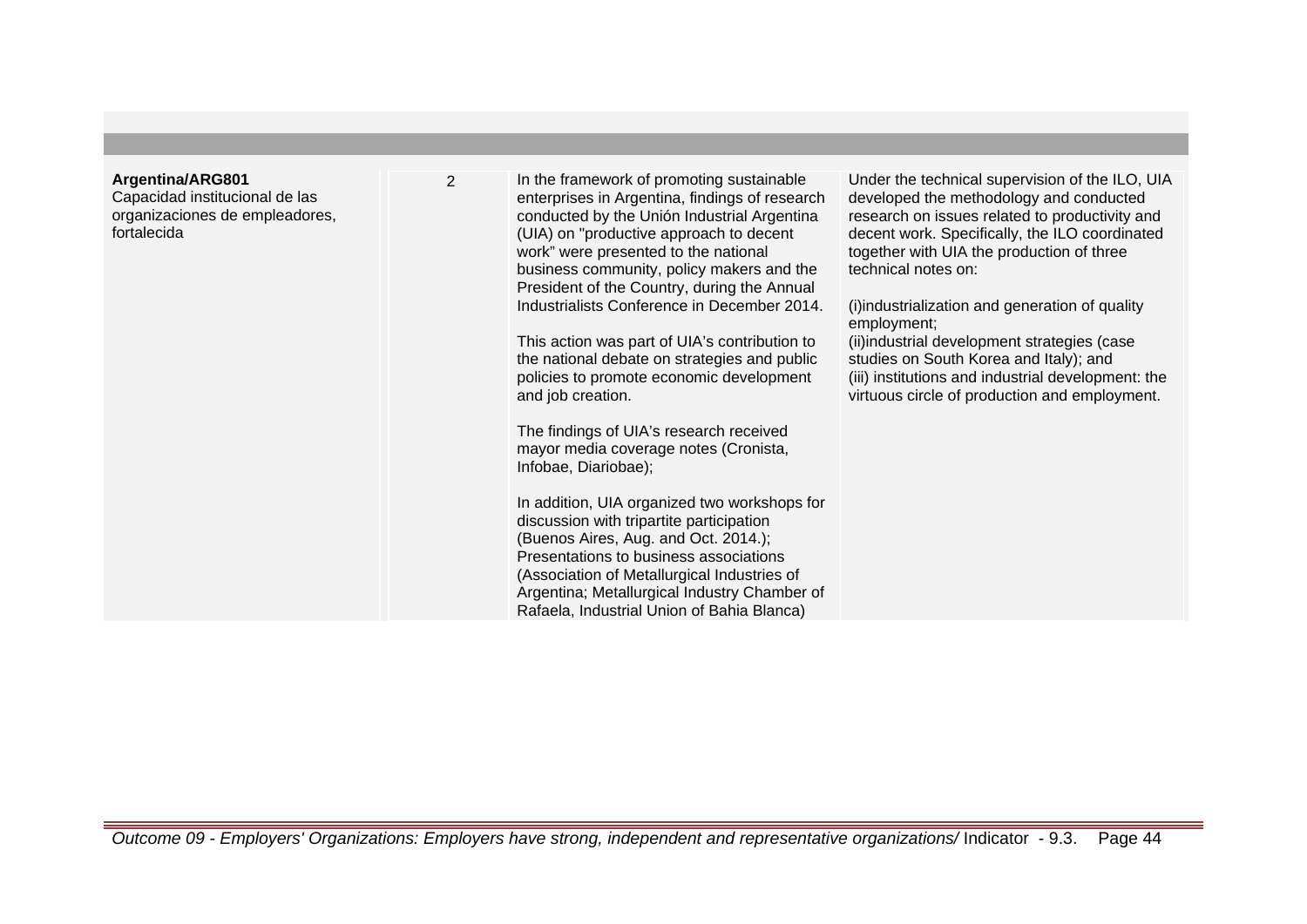## **Mexico/MEX801**

[ACI4] Fortalecimiento de la capacidad institucional de las organizaciones de empleadores

1 El Consejo de Cámaras de la Industria del Estado de Jalisco, (CCIJ) implementó en septiembre del 2015 la Guía práctica para la evaluación de Empresas Sostenibles (EESS), analizando las condiciones que ofrece el Estado de Jalisco para el desarrollo de empresas sostenibles. El CCIJ desarrolló una encuesta a 800 empresas para obtener la información directamente de los interesados y elaboró un análisis de fuentes secundarias para conocer cuáles son los principales obstáculos que enfrentan las empresas para su desarrollo y permanencia en el mercado. Con los hallazgos encontrados en los estudios y la encuesta, el CCIJ, en noviembre del 2015 desarrolló y presentó a las autoridades (Gobernador del Estado; Poder Legislativo) y a líderes de opinión una serie de propuestas que tuvieron por objetivo incidir en la generación de políticas públicas y, con ello, mejorar las condiciones para la inversión y la generación de empleo en el Estado.

La OIT brindó asistencia técnica a través de seminarios de capacitación, formación técnica para la implementación de la Guía, de la encuesta y en la preparación y formulación de las propuestas (agenda empresarial).